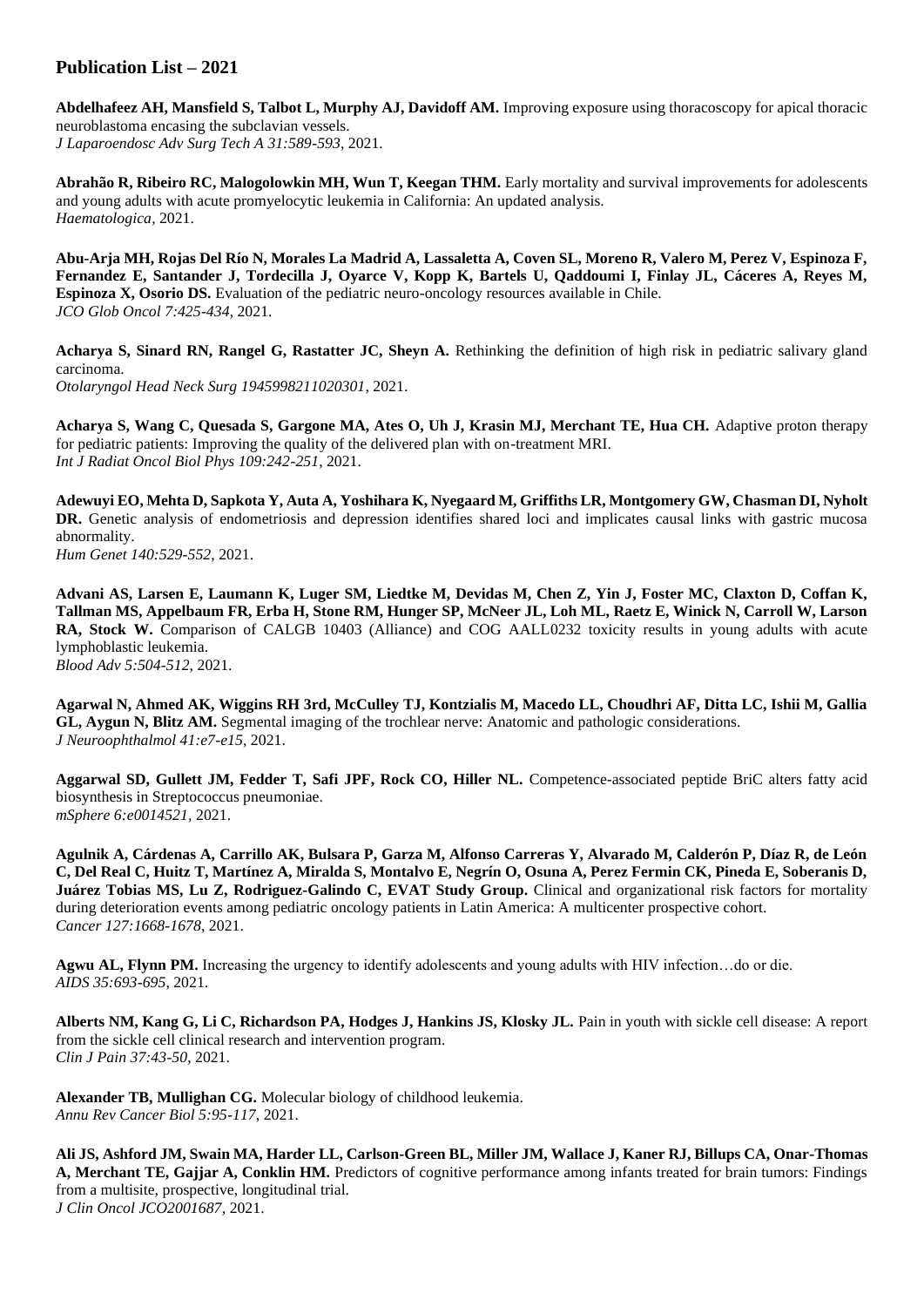**Ali M, Gupta M, Wani A, Sharma A, Abdullaha M, Kour D, Choudhary S, Bharate SB, Singh G, Kumar A.** IIIM-941, a stilbene derivative inhibits NLRP3 inflammasome activation by inducing autophagy. *Front Pharmacol 12:695712,* 2021.

**AlJanahi AA, Lazzarotto CR, Chen S, Shin TH, Cordes S, Fan X, Jabara I, Zhou Y, Young DJ, Lee BC, Yu KR, Li Y, Toms B, Tunc I, Hong SG, Truitt LL, Klermund J, Andrieux G, Kim MY, Cathomen T, Gill S, Tsai SQ, Dunbar CE.** Prediction and validation of hematopoietic stem and progenitor cell off-target editing in transplanted rhesus macaques. *Mol Ther S1525-0016,* 2021.

**Amersfoort J, Schaftenaar FH, Douna H, van Santbrink PJ, van Puijvelde GHM, Slutter B, Foks AC, Harms A, Moreno-**Gordaliza E, Wang Y, Hankemeier T, Bot I, Chi H, Kuiper J. Diet-induced dyslipidemia induces metabolic and migratory adaptations in regulatory T cells. *Cardiovasc Res 117:1309-1324*, 2021.

**Amico KR, Crawford J, Ubong I, Lindsey JC, Gaur AH, Horvath K, Goolsby R, Mueller Johnson M, Dallas R, Heckman B, Filipowicz T, Polier M, Rupp BM, Hudgens M.** Correlates of high HIV viral load and antiretroviral therapy adherence among viremic youth in the United States enrolled in an adherence improvement intervention. *AIDS Patient Care STDS 35:145-157*, 2021.

**Amjad S, Nisar S, Bhat AA, Shah AR, Frenneaux MP, Fakhro K, Haris M, Reddy R, Patay Z, Baur J, Bagga P.** Role of  $NAD(+)$  in regulating cellular and metabolic signaling pathways. *Mol Metab 49:101195,* 2021.

**Anacak Y, Zubizarreta E, Zaghloul M, Laskar S, Alert J, Gondhowiardjo S, Giselvania A, Correa-Villar R, Pedrosa F, Dorj B, Kamer S, Howard SC, Quintana Y, Ribeiro RC, Rosenblatt E, Hopkins K.** The practice of paediatric radiation oncology in low- and middle-income countries: Outcomes of an International Atomic Energy Agency study. *Clin Oncol (R Coll Radiol) 33:e211-e220*, 2021.

**Andrés-Jensen L, Attarbaschi A, Bardi E, Barzilai-Birenboim S, Bhojwani D, Hagleitner MM, Halsey C, Harila-Saari A, van Litsenburg RRL, Hudson MM, Jeha S, Kato M, Kremer L, Mlynarski W, Möricke A, Pieters R, Piette C, Raetz E, Ronceray L, Toro C, Grazia Valsecchi M, Vrooman LM, Weinreb S, Winick N, Schmiegelow K.** Severe toxicity free survival: physician-derived definitions of unacceptable long-term toxicities following acute lymphocytic leukaemia. *Lancet Haematol 8:e513-e523*, 2021.

**Angelini P, Muthupillai R, Lopez A, Cheong B, Uribe C, Hernandez E, Coulter S, Perin E, Molossi S, Gentile F, Flamm S, Lorenz G, D'Ascenzi F, Tobis J, Sarnari R, Corno A, Furgerson J, Chiribiri A, Villa ADM, Orzan F, Brugada P, Jefferies J, Aubry P, Towbin J, Thiene G, Tomanek R.** Young athletes: Preventing sudden death by adopting a modern screening approach? A critical review and the opening of a debate. *Int J Cardiol Heart Vasc 34:100790,* 2021.

**Anghelescu DL, Morgan KJ, Frett MJ, Wu D, Li Y, Han Y, Hall EA.** Lidocaine infusions and reduced opioid consumption-Retrospective experience in pediatric hematology and oncology patients with refractory pain. *Pediatr Blood Cancer e29215,* 2021.

**Angiolillo AL, Schore RJ, Kairalla JA, Devidas M, Rabin KR, Zweidler-McKay P, Borowitz MJ, Wood B, Carroll AJ, Heerema NA, Relling MV, Hitzler J, Lane AR, Maloney KW, Wang C, Bassal M, Carroll WL, Winick NJ, Raetz EA, Loh ML, Hunger SP.** Excellent outcomes with reduced frequency of vincristine and dexamethasone pulses in standard-risk Blymphoblastic leukemia: Results from Children's Oncology Group AALL0932. *J Clin Oncol 39:1437-1447*, 2021.

**Annunziata I, Weesner JA, d'Azzo A.** Isolation of mitochondria-associated ER membranes (MAMs), synaptic MAMs, and glycosphingolipid enriched microdomains (GEMs) from brain tissues and neuronal cells. *Methods Mol Biol 2277:357-370*, 2021.

**Ansari AZ.** Blocking the enablers: Selective inhibition of CDK9 reins in an unchecked master regulator. *Cell Chem Biol 28:113-115*, 2021.

**Arias AV, Lucas DJ, Shafi NI.** Respiratory syncytial virus bronchiolitis complicated by necrotizing enterocolitis: A case series. *Pediatrics 147:e2020022707,* 2021.

**Arnone CM, Polito VA, Mastronuzzi A, Carai A, Diomedi FC, Antonucci L, Petrelli LL, Vinci M, Ferrari F, Salviato E, Scarsella M, De Stefanis C, Weber G, Quintarelli C, De Angelis B, Brenner MK, Gottschalk S, Hoyos V, Locatelli F, Caruana I, Del Bufalo F.** Oncolytic adenovirus and gene therapy with EphA2-BiTE for the treatment of pediatric high-grade gliomas. *J Immunother Cancer 9:e001930,* 2021.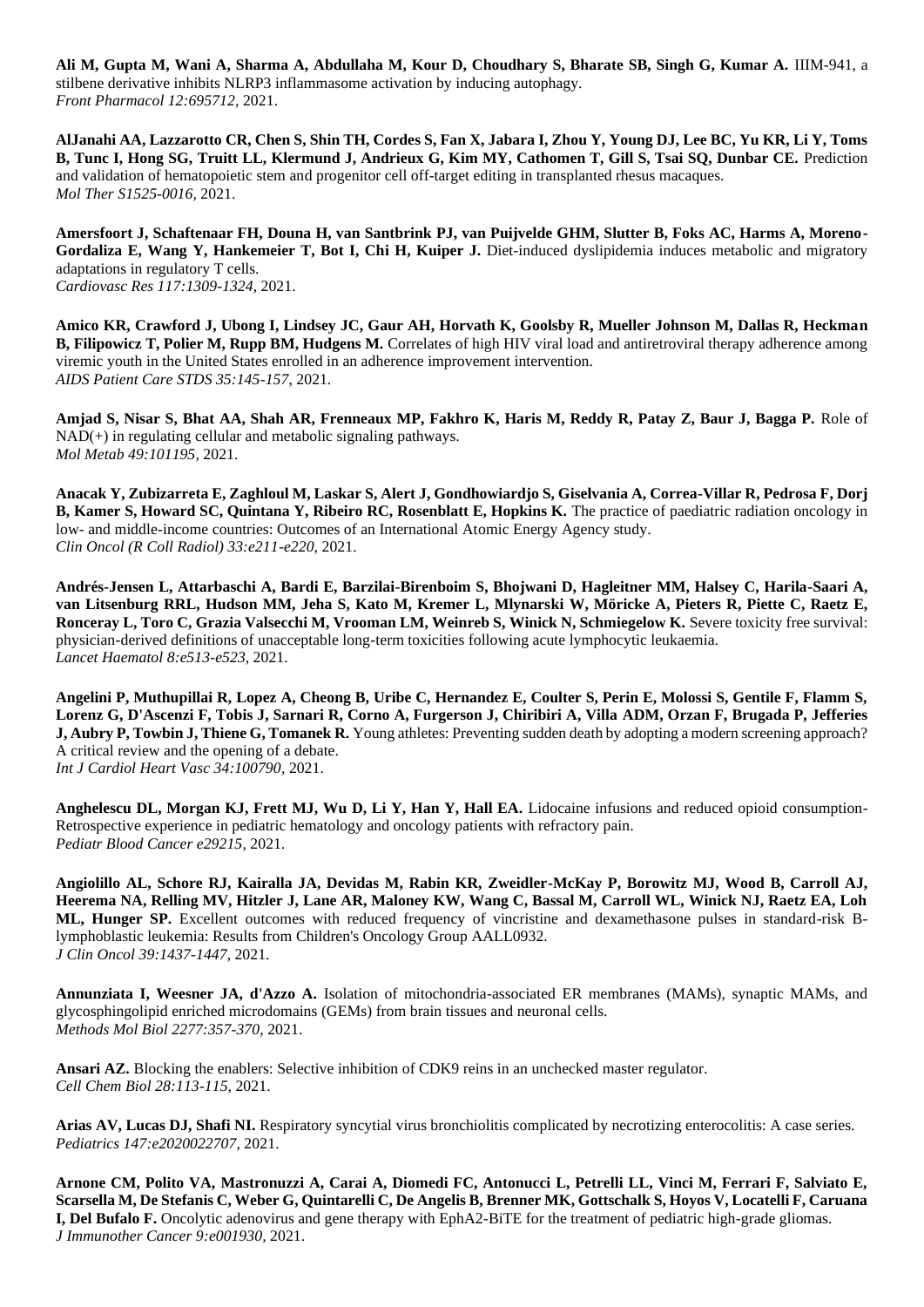**Aronson M, Colas C, Shuen A, Hampel H, Foulkes WD, Baris Feldman H, Goldberg Y, Muleris M, Wolfe Schneider K, McGee RB, Jasperson K, Rangaswami A, Brugieres L, Tabori U.** Diagnostic criteria for constitutional mismatch repair deficiency (CMMRD): Recommendations from the international consensus working group. *J Med Genet,* 2021.

**Arora RS, Bagai P, Bhakta N.** Estimated national and state level incidence of childhood and adolescent cancer in India. *Indian Pediatr 58:417-423*, 2021.

**Artunduaga M, Liu CA, Morin CE, Serai SD, Udayasankar U, Greer MC, Gee MS.** Safety challenges related to the use of sedation and general anesthesia in pediatric patients undergoing magnetic resonance imaging examinations. *Pediatr Radiol 51:724-735*, 2021.

**Asdahl PH, Oeffinger KC, Albieri V, Hudson M, Leisenring WM, Donaldson SS, Hasle H, Winther JF, Armstrong GT, Robison LL.** Esophageal disease among childhood cancer survivors-A report from the Childhood Cancer Survivors Study. *Pediatr Blood Cancer 68:e29043,* 2021.

**Asher WB, Geggier P, Holsey MD, Gilmore GT, Pati AK, Meszaros J, Terry DS, Mathiasen S, Kaliszewski MJ, McCauley MD, Govindaraju A, Zhou Z, Harikumar KG, Jaqaman K, Miller LJ, Smith AW, Blanchard SC, Javitch JA.** Single-molecule FRET imaging of GPCR dimers in living cells. *Nat Methods 18:397-405*, 2021.

Ast A, Meyer M, Heidelberg RE, Allen JM, Ly A, Spraker-Perlman H. Development of a pediatric integrative oncology program: Pearls, barriers, and future directions. *OBM Integr Compliment Med 6,* 2021.

**Ataga KI, Zhou Q, Derebail VK, Saraf SL, Hankins JS, Loehr LR, Garrett ME, Ashley-Koch AE, Cai J, Telen MJ.** Rapid decline in estimated glomerular filtration rate in sickle cell anemia: Results of a multicenter pooled analysis. *Haematologica 106:1749-1753*, 2021.

Ates O, Hua CH, Zhao L, Shapira N, Yagil Y, Merchant TE, Krasin M. Feasibility of using post-contrast dual-energy CT for pediatric radiation treatment planning and dose calculation. *Br J Radiol 94:20200170,* 2021.

Ayres S, Gee A, Kim S, Hashibe M, Praag A, Kaiser D, Chang CP, Brandt HM, Kepka D. Human papillomavirus vaccination knowledge, barriers, and recommendations among healthcare provider groups in the western United States. *J Cancer Educ,* 2021.

**Bae M, Mevers E, Pishchany G, Whaley SG, Rock CO, Andes DR, Currie CR, Pupo MT, Clardy J.** Chemical exchanges between multilateral symbionts. *Org Lett 23:1648-1652*, 2021.

**Baedke JL, Lindsey LA, James AS, Huang IC, Ness KK, Howell CR, Brinkman TM, Bhakta N, Ehrhardt MJ, Im C, Letsou W, Liu Q, Robison LL, Hudson MM, Yasui Y.** Forgoing needed medical care among long-term survivors of childhood cancer: Racial/ethnic-insurance disparities. *J Cancer Surviv,* 2021.

**Baek K, Scott DC, Schulman BA.** NEDD8 and ubiquitin ligation by cullin-RING E3 ligases. *Curr Opin Struct Biol 67:101-109*, 2021.

**Baek M, Choe YJ, Bannwarth S, Kim J, Maitra S, Dorn GW 2nd, Taylor JP, Paquis-Flucklinger V, Kim NC.** Author Correction: TDP-43 and PINK1 mediate CHCHD10(S59L) mutation-induced defects in Drosophila and in vitro. *Nat Commun 12:3165,* 2021.

**Baek M, Choe YJ, Bannwarth S, Kim J, Maitra S, Dorn GW 2nd, Taylor JP, Paquis-Flucklinger V, Kim NC.** *TDP-43* and PINK1 mediate CHCHD10(S59L) mutation-induced defects in Drosophila and in vitro. *Nat Commun 12:1924,* 2021.

**Bag AK, Chiang J, Patay Z.** Radiohistogenomics of pediatric low-grade neuroepithelial tumors. *Neuroradiology 63:1185-1213,* 2021.

**Bagchi A, Madaj Z, Engel KB, Guan P, Rohrer DC, Valley DR, Wolfrum E, Feenstra K, Roche N, Hostetter G, Moore HM, Jewell SD.** Impact of preanalytical factors on the measurement of tumor tissue biomarkers using immunohistochemistry.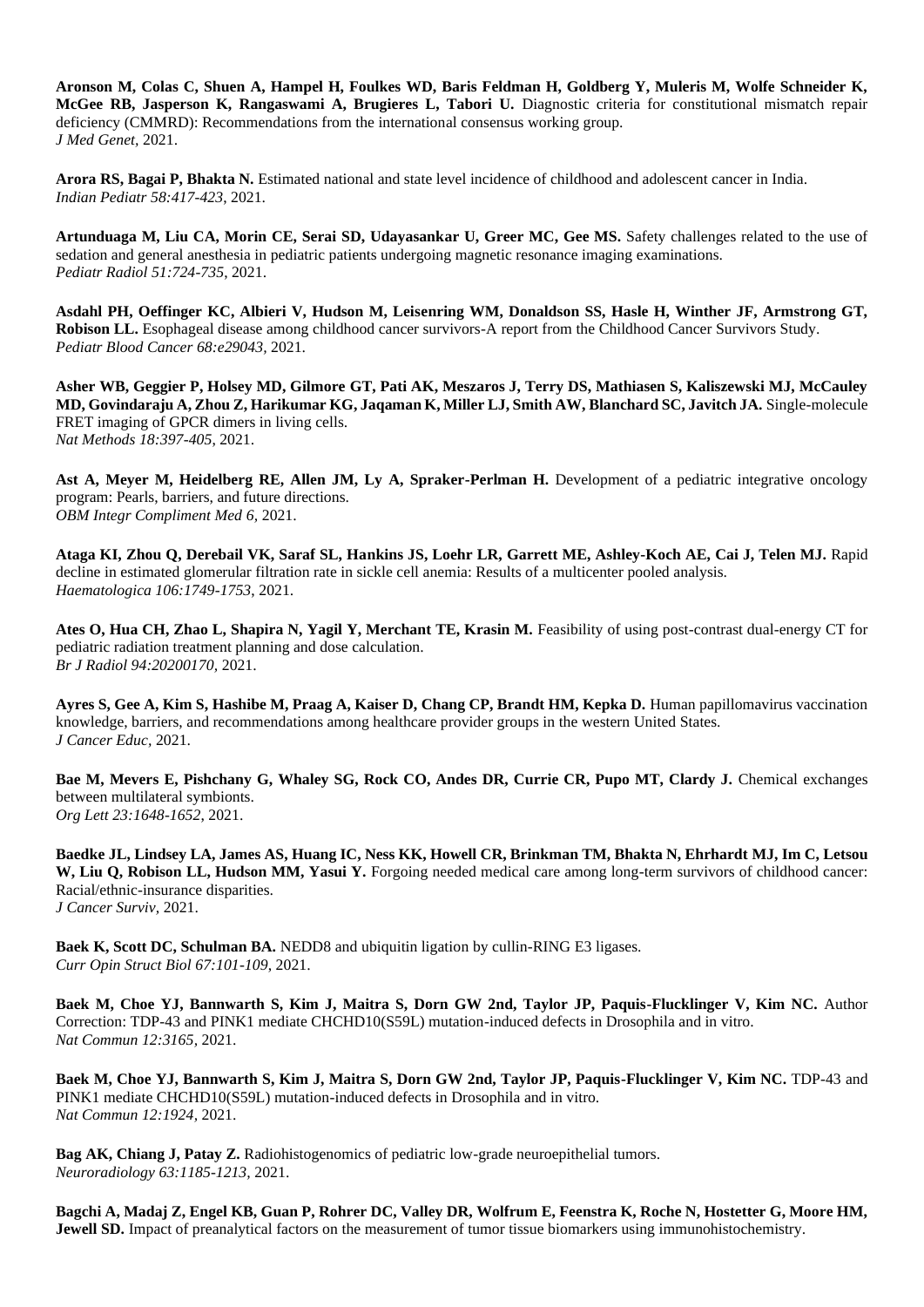*J Histochem Cytochem 69:22155421995600,* 2021.

**Bai Y, Jones JC, Wong SS, Zanin M.** Antivirals targeting the surface glycoproteins of influenza virus: Mechanisms of action and resistance. *Viruses 13:624,* 2021.

**Baker Z, Javanbacht M, Moore J, Brosnan H, Squires K, Bunge K, Zimet G, Mensch B, Soto-Torres L, Kapogiannis B,**  Levy L, Hoesley C, Reirden D, Gaur A, Mayer K, Futterman D, Gorbach P. Qualitative study on the acceptability of and adherence to a vaginal ring for HIV prophylaxis among adolescent girls. *J Acquir Immune Defic Syndr 87:944-950,* 2021.

**Bakre A, Jones L, Murray J, Reneer ZB, Meliopoulos V, Cherry S, Schultz-Cherry S, Tripp RA.** Innate antiviral cytokine response to swine influenza virus by swine respiratory epithelial cells. *J Virol 95:e0069221,* 2021.

**Ballas SK, Kuypers FA, Gordeuk VR, Hankins JS, Thompson AA, Vichinsky E.** Time to rethink haemoglobin threshold guidelines in sickle cell disease. *Br J Haematol,* 2021.

**Barbar R, Hayden R, Sun Y, Tang L, Hakim H.** Epidemiologic and clinical characteristics of Clostridioides difficile infections in hospitalized and outpatient pediatric oncology and hematopoietic stem cell transplant patients. *Pediatr Infect Dis J 40:655-662*, 2021.

**Barone S, Zahedi K, Brooks M, Henske EP, Yang Y, Zhang E, Bissler JJ, Yu JJ, Soleimani M.** Kidney intercalated cells and the transcription factor FOXi1 drive cystogenesis in tuberous sclerosis complex. *Proc Natl Acad Sci U S A 118:e2020190118,* 2021.

**Baroni L, Sundaresan L, Heled A, Coltin H, Pajtler KW, Lin T, Merchant TE, McLendon R, Faria C, Buntine M, White CL, Pfister SM, Gilbert MR, Armstrong TS, Bouffet E, Kumar S, Taylor MD, Aldape KD, Ellison DW, Gottardo NG, Kool M, Korshunov A, Hansford JR, Ramaswamy V.** Ultra high-risk PFA ependymoma is characterized by loss of chromosome 6q. *Neuro Oncol 23:1360-1370,* 2021.

**Basbous M, Al-Jadiry M, Belgaumi A, Sultan I, Al-Haddad A, Jeha S, Saab R.** Childhood cancer care in the Middle East, North Africa, and West/Central Asia: A snapshot across five countries from the POEM network. *Cancer Epidemiol 71:101727,* 2021.

**Beasley GS, Towbin JA.** Acquired and modifiable cardiovascular risk factors in patients treated for cancer. *J Thromb Thrombolysis 51:846-853*, 2021.

**Beijer D, Kim HJ, Guo L, O'Donovan K, Mademan I, Deconinck T, Van Schil K, Fare CM, Drake LE, Ford AF, Kochański A, Kabzińska D, Dubuisson N, Van den Bergh P, Voermans NC, Lemmers RJ, van der Maarel SM, Bonner D, Sampson JB, Wheeler MT, Mehrabyan A, Palmer S, De Jonghe P, Shorter J, Taylor JP, Baets J.** Characterization of HNRNPA1 mutations defines diversity in pathogenic mechanisms and clinical presentation. *JCI Insight 6:148363,* 2021.

**Bell M, Gottschalk S.** Engineered cytokine signaling to improve CAR T cell effector function. *Front Immunol 12:684642,* 2021.

**Belyaev I, Praetorius JP, Medyukhina A, Figge MT.** Enhanced segmentation of label-free cells for automated migration and interaction tracking. *Cytometry A,* 2021.

**Ben-Ami T2, Kontny U, Surun A, Brecht IB, Almaraz RL, Dragomir M, Pourtsidis A, Casanova M, Fresneau B, Bisogno G, Schneider DT, Reguerre Y, Bien E, Stachowicz-Stencel T, Österlundh G, Wygoda M, Janssens GO, Zsiros J, Jehanno N, Brisse HJ, Gandola L, Christiansen H, Claude L, Ferrari A, Rodriguez-Galindo C, Orbach D.** Nasopharyngeal carcinoma in children and adolescents: The EXPeRT/PARTNER diagnostic and therapeutic recommendations. *Pediatr Blood Cancer e29018,* 2021.

**Benson AB, D'Angelica MI, Abbott DE, Anaya DA, Anders R, Are C, Bachini M, Borad M, Brown D, Burgoyne A, Chahal P, Chang DT, Cloyd J, Covey AM, Glazer ES, Goyal L, Hawkins WG, Iyer R, Jacob R, Kelley RK, Kim R, Levine M, Palta M, Park JO, Raman S, Reddy S, Sahai V, Schefter T, Singh G, Stein S, Vauthey JN, Venook AP, Yopp A, McMillian NR, Hochstetler C, Darlow SD.** Hepatobiliary Cancers, Version 2.2021, NCCN Clinical Practice Guidelines in Oncology. *J Natl Compr Canc Netw 19:541-565*, 2021.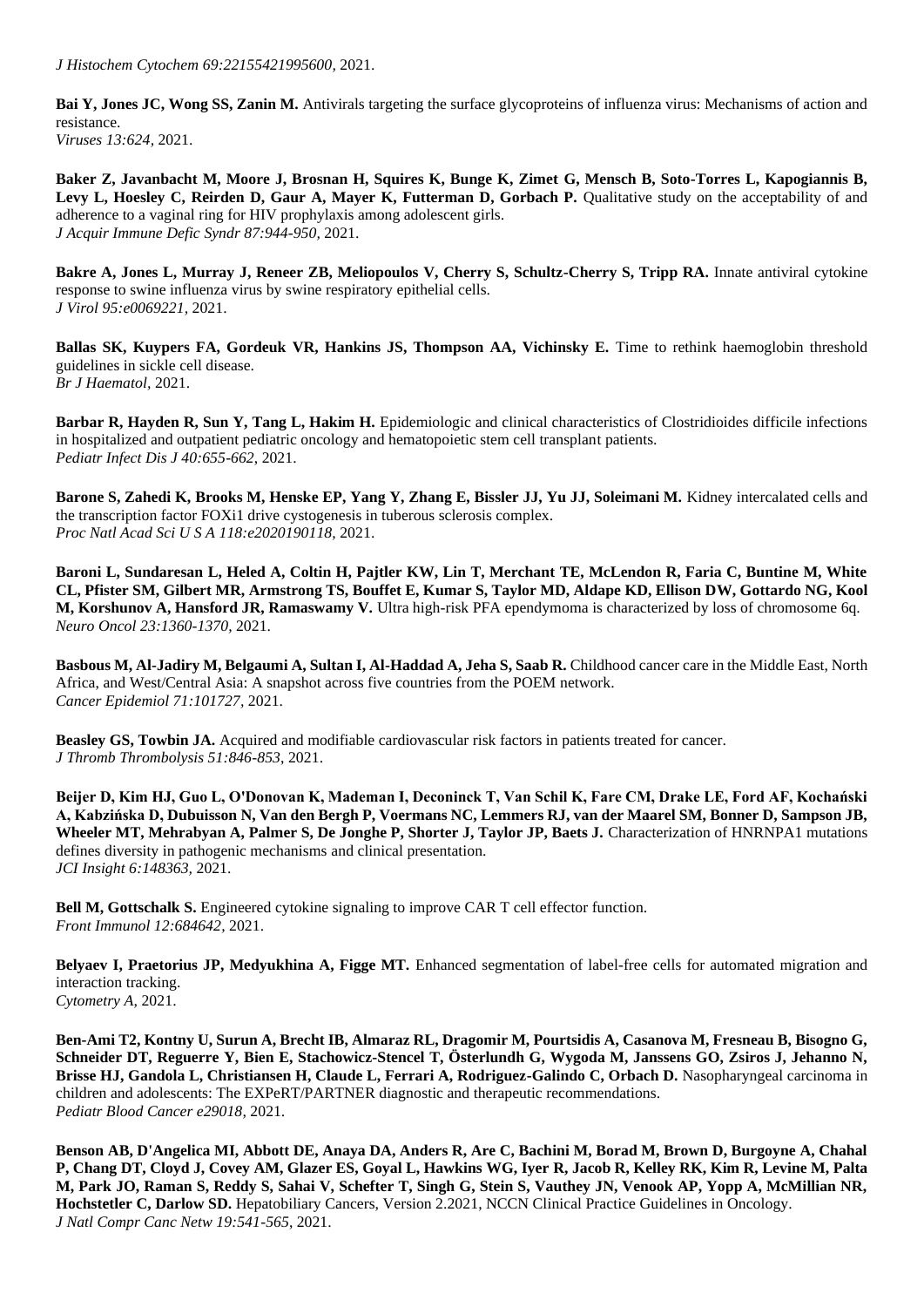**Bernhard ME, Barnes CL, DeFeo BM, Kaste SC, Wang X, Lu Z, Neel MD.** Total hip arthroplasty in adolescents and young adults for management of advanced corticosteroid-induced osteonecrosis secondary to treatment for hematologic malignancies. *J Arthroplasty 36:1352-1360*, 2021.

**Berry JL, Munier FL, Gallie BL, Polski A, Shah S, Shields CL, Gombos DS, Ruchalski K, Stathopoulos C, Shah R, Jubran R, Kim JW, Mruthyunjaya P, Marr BP, Wilson MW, Brennan RC, Chantada GL, Chintagumpala MM, Murphree AL.**  Response criteria for intraocular retinoblastoma: RB-RECIST. *Pediatr Blood Cancer 68:e28964,* 2021.

**Berry-Carter K, Barnett B, Canavera K, Baker JN, Mandrell BN.** Development of a structured peer mentoring program for support of parents and caregivers of children with cancer. *J Pediatr Nurs 59:131-136*, 2021.

**Berti B, Fanelli L, de Sanctis R, Onesimo R, Palermo C, Leone D, Carnicella S, Norcia G, Forcina N, Coratti G, Giorgio V, Cerchiari A, Lucibello S, Finkel R, Pane M, Mercuri E.** Oral and Swallowing Abilities Tool (OrSAT) for Type 1 SMA patients: Development of a new module. *J Neuromuscul Dis 8:589-601,* 2021.

**Bhansali RS, Rammohan M, Lee P, Laurent AP, Wen Q, Suraneni P, Yip BH, Tsai YC, Jenni S, Bornhauser B, Siret A, Fruit C, Pacheco-Benichou A, Harris E, Besson T, Thompson BJ, Goo YA, Hijiya N, Vilenchik M, Izraeli S, Bourquin JP, Malinge S, Crispino JD.** DYRK1A regulates B cell acute lymphoblastic leukemia through phosphorylation of FOXO1 and STAT3. *J Clin Invest 131:e135937,* 2021.

**Bhat AA, Nisar S, Maacha S, Carneiro-Lobo TC, Akhtar S, Siveen KS, Wani NA, Rizwan A, Bagga P, Singh M, Reddy R,**  Uddin S, Grivel JC, Chand G, Frenneaux MP, Siddiqi MA, Bedognetti D, El-Rifai W, Macha MA, Haris M. Cytokinechemokine network driven metastasis in esophageal cancer; promising avenue for targeted therapy. *Mol Cancer 20:2,* 2021.

**Bhatia S, Palomares MR, Hageman L, Chen Y, Landier W, Adams K, Umphrey H, Reich CA, Zamora KW, Armenian SH, Bevers TB, Blaes AH, Henderson TO, Hodgson DC, Hudson MM, Korde LA, Melin S, Merajver SD, Overholser L, Pruthi S, Wong FL, Garber JE.** A randomized phase IIb study of low-dose tamoxifen in chest-irradiated cancer survivors at risk for breast cancer.

*Clin Cancer Res 27:967-974*, 2021.

**Bhatt N, Boggio L, Simpson ML.** Using an educational intervention to assess and improve disease-specific knowledge and health literacy and numeracy in adolescents and young adults with haemophilia A and B. *Haemophilia 27:229-236*, 2021.

**Bhatt NS, Baassiri MJ, Liu W, Bhakta N, Chemaitilly W, Ehrhardt MJ, Inaba H, Krull K, Ness KK, Rubnitz JE, Srivastava D, Robison LL, Hudson MM, Mulrooney DA.** Late outcomes in survivors of childhood acute myeloid leukemia: A report from the St. Jude Lifetime Cohort Study. *Leukemia 35:2258-2273,* 2021.

**Bhatt NS, Brazauskas R, Salit RB, Syrjala K, Bo-Subait S, Tecca H, Badawy SM, Baker KS, Beitinjaneh A, Bejanyan N, Byrne M, Dias A, Farhadfar N, Freytes CO, Ganguly S, Hashmi S, Hayashi RJ, Hong S, Inamoto Y, Jamani K, Kasow KA, Khera N, Krem MM, Lazarus HM, Lee CJ, Lee S, Majhail NS, Malone AK, Marks DI, Mau LW, Mayo SJ, Muffly LS, Nathan S, Nishihori T, Page KM, Preussler J, Rangarajan HG, Rotz SJ, Salooja N, Savani BN, Schears R, Schechter-Finkelstein T, Schiller G, Shah AJ, Sharma A, Wang T, Wirk B, Battiwalla M, Schoemans H, Hamilton B, Buchbinder D, Phelan R, Shaw B.** Return to work among young adult survivors of allogeneic hematopoietic cell transplantation in the United States.

*Transplant Cell Ther 27:679.e1-679.e8*, 2021.

**Bhattacharya K, Bentley JP, Ramachandran S, Chang Y, Banahan BF 3rd, Shah R, Bhakta N, Yang Y.** Phase-specific and lifetime costs of multiple myeloma among older adults in the US. *JAMA Netw Open 4:e2116357,* 2021.

**Bhoopalan SV, Alhosh R.** Dysphagia and epigastric pain in an adolescent boy. *Pediatr Rev 42:209-211*, 2021.

**Bhoopalan SV, Campbell PK, Bag AK, Onciu M, Srinivasan A.** Haemophagocytic lymphohistiocytosis restricted to the central nervous system. *Arch Dis Child 106:527,* 2021.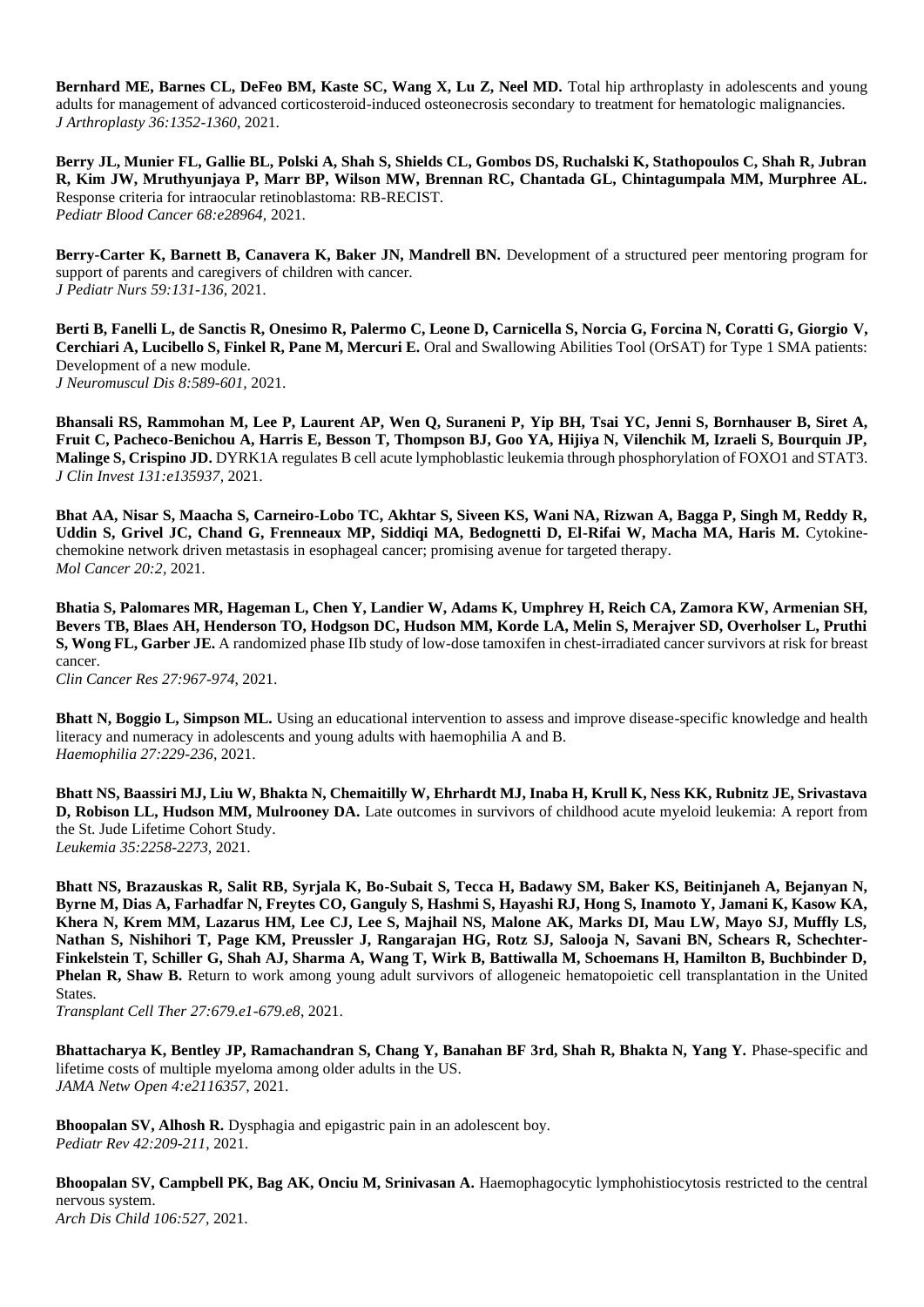**Bhoopalan SV, Wlodarski M, Reiss U, Triplett B, Sharma A.** Reduced-intensity conditioning-based hematopoietic cell transplantation for dyskeratosis congenita: Single-center experience and literature review. *Pediatr Blood Cancer e29177,* 2021.

Bishop MW, Hutson PR, Hank JA, Sondel PM, Furman WL, Meagher MM, Navid F, Santana VM. A Phase 1 and pharmacokinetic study evaluating daily or weekly schedules of the humanized anti-GD2 antibody hu14.18K322A in recurrent/refractory solid tumors. *MAbs 12:1773751*, 2021.

**Blazin LJ, Terao MA, Spraker-Perlman H, Baker JN, McLaughlin Crabtree V, Mandrell BN, Gattuso J, Sellers J, Dunn TJ, Lu Z, Hoffman JM, Burlison JD.** Never enough time: Mixed methods study identifies drivers of temporal demand that contribute to burnout among physicians who care for pediatric hematology-oncology patients. *JCO Oncol Pract 17:e958-971,* 2021.

**Blechter B, Wong JYY, Agnes Hsiung C, Hosgood HD, Yin Z, Shu XO, Zhang H, Shi J, Song L, Song M, Zheng W, Wang Z, Caporaso N, Burdette L, Yeager M, Berndt SI, Teresa Landi M, Chen CJ, Chang GC, Hsiao CF, Tsai YH, Chen KY, Huang MS, Su WC, Chen YM, Chien LH, Chen CH, Yang TY, Wang CL, Hung JY, Lin CC, Perng RP, Chen CY, Chen KC, Li YJ, Yu CJ, Chen YS, Chen YH, Tsai FY, Jie Seow W, Bassig BA, Hu W, Ji BT, Wu W, Guan P, He Q, Gao YT, Cai Q, Chow WH, Xiang YB, Lin D, Wu C, Wu YL, Shin MH, Hong YC, Matsuo K, Chen K, Pik Wong M, Lu D, Jin L, Wang JC, Seow A, Wu T, Shen H, Fraumeni JF, Yang PC, Chang IS, Zhou B, Chanock SJ, Rothman N, Chatterjee N, Lan Q. Sub**multiplicative interaction between polygenic risk score and household coal use in relation to lung adenocarcinoma among neversmoking women in Asia.

*Environ Int 147:105975,* 2021.

**Boer JM, Valsecchi MG, Hormann FM, Antić Ž, Zaliova M, Schwab C, Cazzaniga G, Arfeuille C, Cavé H, Attarbaschi A, Strehl S, Escherich G, Imamura T, Ohki K, Grüber TA, Sutton R, Pastorczak A, Lammens T, Lambert F, Li CK, Carrillo de Santa Pau E, Hoffmann S, Möricke A, Harrison CJ, Den Boer ML, De Lorenzo P, Stam RW, Bergmann AK, Pieters R.**  Favorable outcome of NUTM1-rearranged infant and pediatric B cell precursor acute lymphoblastic leukemia in a collaborative international study.

*Leukemia,* 2021.

**Boguszewski MCS, Cardoso-Demartini AA, Boguszewski CL, Chemaitilly W, Higham CE, Johannsson G, Yuen KCJ.** Safety of growth hormone (GH) treatment in GH deficient children and adults treated for cancer and non-malignant intracranial tumors-A review of research and clinical practice. *Pituitary,* 2021.

**Boi SK, Lan X, Youngblood B.** BATF targets T cell exhaustion for termination. *Nat Immunol 22:936-938,* 2021.

**Bolous NS, Chen Y, Wang H, Davidoff AM, Devidas M, Jacobs TW, Meagher MM, Nathwani AC, Neufeld EJ, Piras BA, Rodriguez-Galindo C, Reiss UM, Bhakta N.** The cost-effectiveness of gene therapy for severe hemophilia B: Microsimulation study from the United States perspective. *Blood,* 2021.

**Bona K, Brazauskas R, He N, Lehmann L, Abdel-Azim H, Ahmed IA, Al-Homsi AS, Aljurf M, Arnold SD, Badawy SM, Battiwalla M, Beattie S, Bhatt NS, Dalal J, Dandoy CE, Diaz MA, Frangoul HA, Freytes CO, Ganguly S, George B, Gomez-Almaguer D, Hahn T, Kamble RT, Knight JM, LeMaistre CF, Law J, Lazarus HM, Majhail NS, Olsson RF, Preussler J, Savani BN, Schears R, Seo S, Sharma A, Srivastava A, Steinberg A, Szwajcer D, Wirk B, Yoshimi A, Khera N, Wood WA, Hashmi S, Duncan CN, Saber W.** Neighborhood poverty and pediatric allogeneic hematopoietic cell transplantation outcomes: a CIBMTR analysis. *Blood 137:556-568*, 2021.

**Bongiovanni A, Cusimano A, Annunziata I, d'Azzo A.** Sialylation of host proteins as targetable risk factor for COVID-19 susceptibility and spreading: A hypothesis. *FASEB Bioadv 3:192-197*, 2021.

**Bonner MA, Morales-Hernández A, Zhou S, Ma Z, Condori J, Wang YD, Fatima S, Palmer LE, Janke LJ, Fowler S, Sorrentino BP, McKinney-Freeman S.** 3' UTR-truncated HMGA2 overexpression induces non-malignant in vivo expansion of hematopoietic stem cells in non-human primates. *Mol Ther Methods Clin Dev 21:693-701*, 2021.

**Borcherds W, Bremer A, Borgia MB, Mittag T.** How do intrinsically disordered protein regions encode a driving force for liquidliquid phase separation? *Curr Opin Struct Biol 67:41-50*, 2021.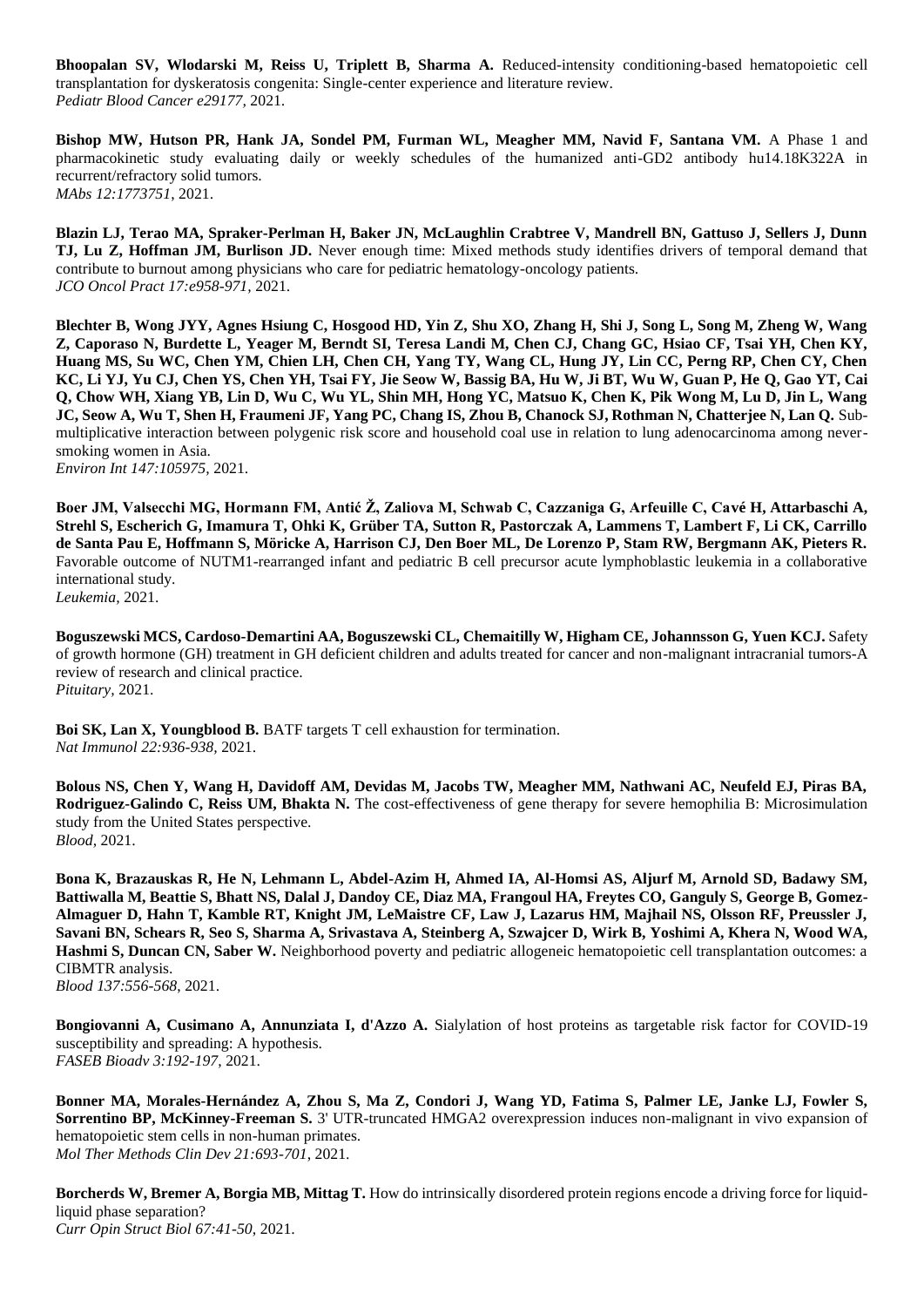**Bortnick R, Wlodarski M, de Haas V, De Moerloose B, Dworzak M, Hasle H, Masetti R, Starý J, Turkiewicz D, Ussowicz M, Kozyra E, Albert M, Bader P, Bordon V, Cario G, Beier R, Schulte J, Bresters D, Müller I, Pichler H, Sedlacek P, Sauer MG, Zecca M, Göhring G, Yoshimi A, Noellke P, Erlacher M, Locatelli F, Niemeyer CM, Strahm B, EWOG-MDS.**  Hematopoietic stem cell transplantation in children and adolescents with GATA2-related myelodysplastic syndrome. *Bone Marrow Transplant,* 2021.

**Bosc N, Felix E, Arcila R, Mendez D, Saunders MR, Green DVS, Ochoada J, Shelat AA, Martin EJ, Iyer P, Engkvist O, Verras A, Duffy J, Burrows J, Gardner JMF, Leach AR.** MAIP: A web service for predicting blood-stage malaria inhibitors. *J Cheminform 13:13,* 2021.

**Boscoe AN, Yan Y, Hedgeman E, van Beers EJ, Al-Samkari H, Barcellini W, Eber SW, Glader B, Yaish HM, Chonat S, Sharma M, Kuo KHM, Neufeld EJ, Wang H, Verhovsek M, Sheth S, Grace RF.** Comorbidities and complications in adults with pyruvate kinase deficiency. *Eur J Haematol 106:484-492*, 2021.

**Bourque MS, Salek M, Sabin ND, Canale M, Upadhyaya SA.** Comment on: Response to the BRAF/MEK inhibitors dabrafenib/trametinib in an adolescent with a BRAF V600E mutated anaplastic ganglioglioma intolerant to vemurafenib. *Pediatr Blood Cancer 68:e28814,* 2021.

**Bowers DC, Verbruggen LC, Kremer LCM, Hudson MM, Skinner R, Constine LS, Sabin ND, Bhangoo R, Haupt R, Hawkins MM, Jenkinson H, Khan RB, Klimo P Jr, Pretorius P, Ng A, Reulen RC, Ronckers CM, Sadighi Z, Scheinemann K, Schouten-van Meeteren N, Sugden E, Teepen JC, Ullrich NJ, Walter A, Wallace WH, Oeffinger KC, Armstrong GT, van der Pal HJH, Mulder RL.** Surveillance for subsequent neoplasms of the CNS for childhood, adolescent, and young adult cancer survivors: A systematic review and recommendations from the International Late Effects of Childhood Cancer Guideline Harmonization Group.

*Lancet Oncol 22:e196-e206*, 2021.

**Brady SL, Wong KK, Doubrovin M, Han Y, Li Y, Wu S, Hossain AKMM, Chism CB, Naik MH, Rossi M, Shulkin BL.** Effect of propranolol on 18F-fluorodeoxyglucose uptake in brown adipose tissue in children and young adults with neoplastic diseases. *Mol Imaging Biol 23:260-269*, 2021.

**Brault J, Liu TQ, Bello EA, Liu S, Sweeney CL, Meis RJ, Koontz S, Corsino C, Choi U, Vayssière G, Bosticardo M, Dowdell KC, Lazzarotto CR, Clark A, Notarangelo LD, Ravell JC, Lenardo MJ, Kleinstiver BP, Tsai S, Wu X, Dahl GA, Malech HL, De Ravin SS.** CRISPR-targeted MAGT1 insertion restores XMEN patient hematopoietic stem cells and lymphocytes. *Blood,* 2021.

**Briard B, Fontaine T, Samir P, Place DE, Muszkieta L, Malireddi RKS, Karki R, Christgen S, Bomme P, Vogel P, Beau R, Mellado E, Ibrahim-Granet O, Henrissat B, Kalathur RC, Robinson C, Latgé JP, Kanneganti TD.** Publisher Correction: Galactosaminogalactan activates the inflammasome to provide host protection. *Nature 589:E3,* 2021.

**Briard B, Malireddi RKS, Kanneganti TD.** Role of inflammasomes/pyroptosis and PANoptosis during fungal infection. *PLoS Pathog 17:e1009358,* 2021.

**Brouwers B, de Oliveira EM, Marti-Solano M, Monteiro FBF, Laurin SA, Keogh JM, Henning E, Bounds R, Daly CA, Houston S, Ayinampudi V, Wasiluk N, Clarke D, Plouffe B, Bouvier M, Babu MM, Farooqi IS, Mokrosiński J.** Human MC4R variants affect endocytosis, trafficking and dimerization revealing multiple cellular mechanisms involved in weight regulation. *Cell Rep 34:108862,* 2021.

**Brown PA, Ji L, Xu X, Devidas M, Hogan LE, Borowitz MJ, Raetz EA, Zugmaier G, Sharon E, Bernhardt MB, Terezakis SA, Gore L, Whitlock JA, Pulsipher MA, Hunger SP, Loh ML.** Effect of postreinduction therapy consolidation with blinatumomab vs chemotherapy on disease-free survival in children, adolescents, and young adults with first relapse of B-cell acute lymphoblastic leukemia: A randomized clinical trial. *JAMA 325:833-842*, 2021.

**Brown PA, Kairalla JA, Hilden JM, Dreyer ZE, Carroll AJ, Heerema NA, Wang C, Devidas M, Gore L, Salzer WL, Winick NJ, Carroll WL, Raetz EA, Borowitz MJ, Small D, Loh ML, Hunger SP.** Correction to: FLT3 inhibitor lestaurtinib plus chemotherapy for newly diagnosed KMT2A-rearranged infant acute lymphoblastic leukemia: Children's Oncology Group trial AALL0631.

*Leukemia 35:1527,* 2021.

**Brown PA, Kairalla JA, Hilden JM, Dreyer ZE, Carroll AJ, Heerema NA, Wang C, Devidas M, Gore L, Salzer WL, Winick NJ, Carroll WL, Raetz EA, Borowitz MJ, Small D, Loh ML, Hunger SP.** FLT3 inhibitor lestaurtinib plus chemotherapy for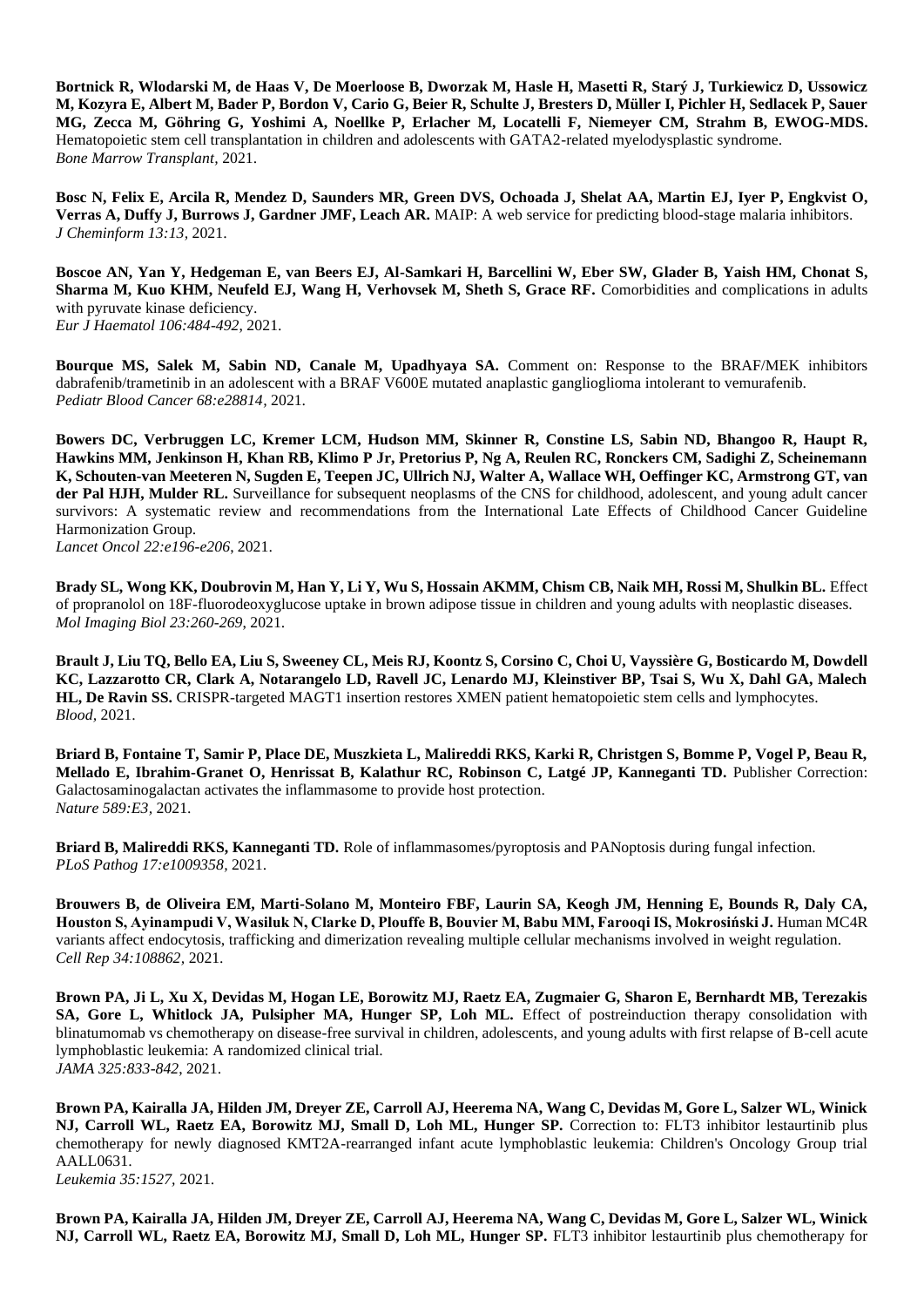newly diagnosed KMT2A-rearranged infant acute lymphoblastic leukemia: Children's Oncology Group trial AALL0631. *Leukemia 35:1279-1290*, 2021.

**Browne EK, Inaba H.** Preventing weight gain in children with acute lymphoblastic leukemia by early nutritional intervention. *Pediatr Blood Cancer 68:e28965,* 2021.

**Buchmann S, Schrappe M, Baruchel A, Biondi A, Borowitz MJ, Campbell M, Cario G, Cazzaniga G, Escherich G, Harrison CJ, Heyman M, Hunger SP, Kiss C, Liu HC, Locatelli F, Loh ML, Manabe A, Mann G, Pieters R, Pui CH, Rives S, Schmiegelow K, Silverman LB, Stary J, Vora A, Brown PA.** Remission, treatment failure, and relapse in pediatric ALL: An international consensus of the Ponte-di-Legno Consortium. *Blood,* 2021.

**Buelow DR, Anderson JT, Pounds SB, Shi L, Lamba JK, Hu S, Gibson AA, Goodwin EA, Sparreboom A, Baker SD.** DNA methylation-based epigenetic repression of SLC22A4 promotes resistance to cytarabine in acute myeloid leukemia. *Clin Transl Sci 14:137-142*, 2021.

**Bui CHT, Yeung HW, Ho JCW, Leung CYH, Hui KPY, Perera RAPM, Webby RJ, Schultz-Cherry SL, Nicholls JM, Peiris JSM, Chan MCW.** Tropism of SARS-CoV-2, SARS-CoV and influenza virus in canine tissue explants. *J Infect Dis,* 2021.

**Bukowinski A, Chang B, Reid JM, Liu X, Minard CG, Trepel JB, Lee MJ, Fox E, Weigel BJ.** A phase 1 study of entinostat in children and adolescents with recurrent or refractory solid tumors, including CNS tumors: Trial ADVL1513, Pediatric Early Phase-Clinical Trial Network (PEP-CTN). *Pediatr Blood Cancer 68:e28892,* 2021.

**Bullard BL, Corder BN, DeBeauchamp J, Rubrum A, Korber B, Webby RJ, Weaver EA.** Epigraph hemagglutinin vaccine induces broad cross-reactive immunity against swine H3 influenza virus. *Nat Commun 12:1203,* 2021.

**Burlison JD, Quillivan RR, Scott SD, Johnson S, Hoffman JM.** The effects of the second victim phenomenon on work-related outcomes: Connecting self-reported caregiver distress to turnover intentions and absenteeism. *J Patient Saf 17:195-199*, 2021.

**Cagiada M, Johansson KE, Valanciute A, Nielsen SV, Hartmann-Petersen R, Yang JJ, Fowler DM, Stein A, Lindorff-Larsen K.** Understanding the origins of loss of protein function by analyzing the effects of thousands of variants on activity and abundance. *Mol Biol Evol 38:3235-3246,* 2021.

**Caldwell KJ, Budhraja A, Opferman JT, Pui CH, Klco JM, Rubnitz JE.** Activity of venetoclax against relapsed acute undifferentiated leukemia. *Cancer 127:2608-2611,* 2021.

**Campagne O, Yeo KK, Fangusaro J, Stewart CF.** Clinical pharmacokinetics and pharmacodynamics of selumetinib. *Clin Pharmacokinet 60:283-303*, 2021.

**Canavera K.** Rebuilding trust. *Patient Educ Couns 104:996-997*, 2021.

Caniza MA, Homsi M, Gonzalez M, Moreira DC, Tang L, Adderson E, Rodriguez-Galindo C. Development, implementation, and outcomes of a global infectious disease training course. *J Med Educ Curric Dev 8:23821205211015290,* 2021.

**Cao F, Nguyen P, Hong B, DeRenzo C, Rainusso NC, Rodriguez Cruz T, Wu MF, Liu H, Song XT, Suzuki M, Wang LL, Yustein JT, Gottschalk S.** Engineering oncolytic vaccinia virus to redirect macrophages to tumor cells. *Adv Cell Gene Ther 4:e99,* 2021.

**Cao X, Pounds S.** Gene-set distance analysis (GSDA): A powerful tool for gene-set association analysis. *BMC Bioinformatics 22:207,* 2021.

**Carvill GL, Jansen S, Lacroix A, Zemel M, Mehaffey M, De Vries P, Brunner HG, Scheffer IE, De Vries BBA, Vissers LELM, Mefford HC.** Genetic convergence of developmental and epileptic encephalopathies and intellectual disability. *Dev Med Child Neurol,* 2021.

**Casella JF, Barton BA, Kanter J, Black LV, Majumdar S, Inati A, Wali Y, Drachtman RA, Abboud MR, Kilinc Y, Fuh BR,**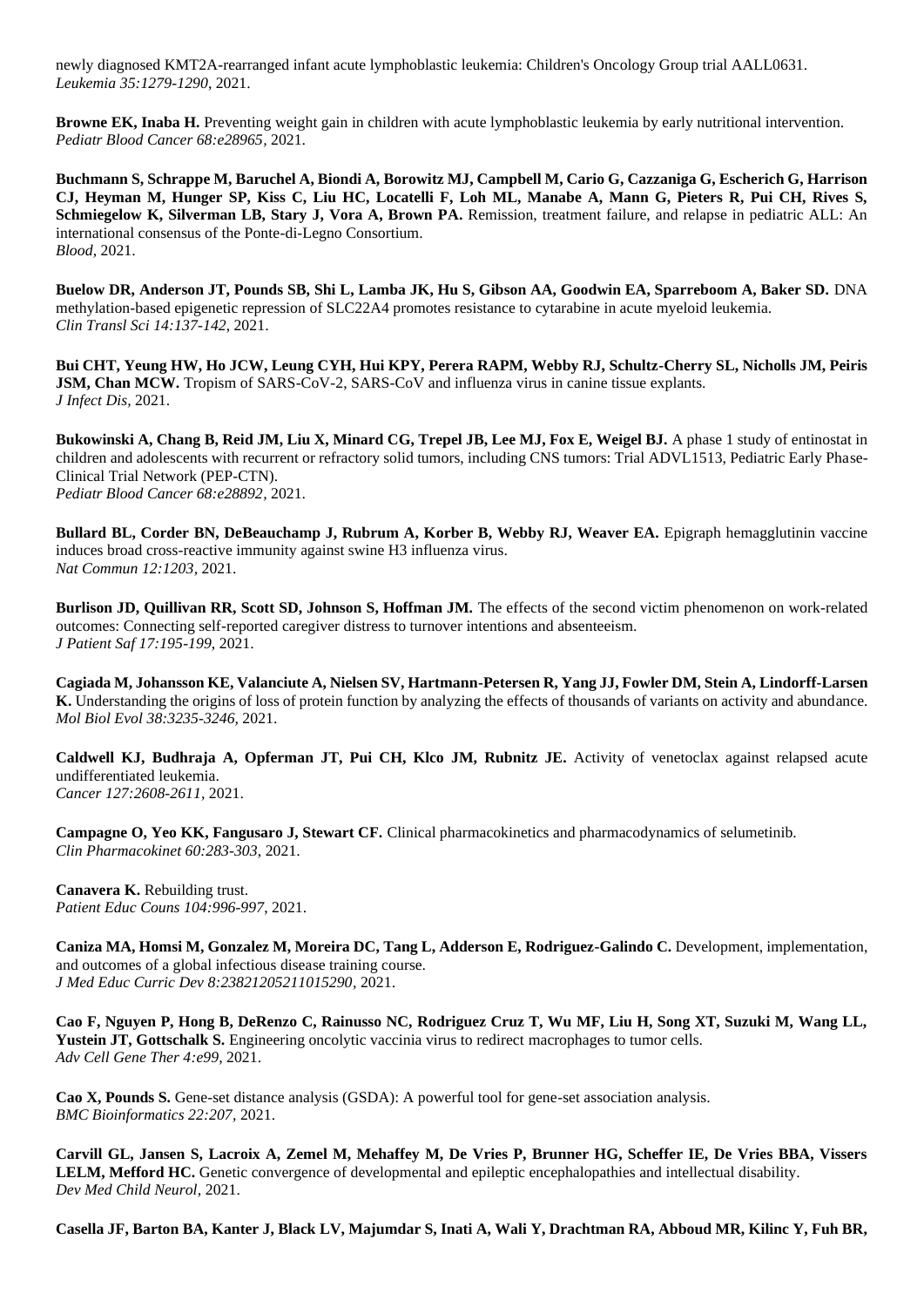**Al-Khabori MK, Takemoto CM, Salman E, Sarnaik SA, Shah N, Morris CR, Keates-Baleeiro J, Raj A, Alvarez OA, Hsu LL, Thompson AA, Sisler IY, Pace BS, Noronha SA, Lasky JL 3rd, de Julian EC, Godder K, Thornburg CD, Kamberos NL, Nuss R, Marsh AM, Owen WC, Schaefer A, Tebbi CK, Chantrain CF, Cohen DE, Karakas Z, Piccone CM, George A, Fixler JM, Singleton TC, Moulton T, Quinn CT, de Castro Lobo CL, Almomen AM, Goyal-Khemka M, Maes P, Emanuele M, Gorney RT, Padgett CS, Parsley E, Kronsberg SS, Kato GJ, Gladwin MT.** Effect of poloxamer 188 vs placebo on painful vaso-occlusive episodes in children and adults with sickle cell disease: A randomized clinical trial. *JAMA 325:1513-1523*, 2021.

**Cash T, Fox E, Liu X, Minard CG, Reid JM, Scheck AC, Weigel BJ, Wetmore C.** A phase 1 study of prexasertib (LY2606368), a CHK1/2 inhibitor, in pediatric patients with recurrent or refractory solid tumors, including CNS tumors: A report from the Children's Oncology Group Pediatric Early Phase Clinical Trials Network (ADVL1515). *Pediatr Blood Cancer 68:e29065,* 2021.

**Chan KK, Abdul-Sater Z, Sheth A, Mitchell DK, Sharma R, Edwards DM, He Y, Nalepa G, Rhodes SD, Clapp DW, Sierra Potchanant EA.** SIK2 kinase synthetic lethality is driven by spindle assembly defects in FANCA-deficient cells. *Mol Oncol,* 2021.

**Chan TSY, Picard D, Hawkins CE, Lu M, Pfister S, Korshunov A, Roussel MF, Wechsler-Reya RJ, Henkin J, Bouffet E, Huang A.** Thrombospondin-1 mimetics are promising novel therapeutics for MYC-associated medulloblastoma. *Neurooncol Adv 3:vdab002,* 2021.

**Chang JH, Poppe MM, Hua CH, Marcus KJ, Esiashvili N.** Acute lymphoblastic leukemia. *Pediatr Blood Cancer 68 Suppl 2:e28371,* 2021.

**Chang Y, Min J, Jarusiewicz J, Actis M, Bradford SY, Mayasundari A, Yang L, Chepyala D, Alcock LJ, Roberts KG, Nithianantham S, Maxwell D, Rowland L, Larsen R, Seth A, Goto H, Imamura T, Akahane K, Hansen B, Pruett-Miller SM, Paietta EM, Litzow MR, Qu C, Yang JJ, Fischer M, Rankovic Z, Mullighan CG.** Degradation of Janus kinases in CRLF2 rearranged acute lymphoblastic leukemia. *Blood,* 2021.

**Chen P, Melissa HM, Li M, Huang IC.** Health utilities in pediatric cancer patients and survivors: A systematic review and metaanalysis for clinical implementation. *Qual Life Res,* 2021.

**Chen SL, Zhang H, Gale RP, Tang JY, Pui CH, Chen SJ, Liang Y.** Toward the Cure of Acute Lymphoblastic Leukemia in Children in China. *JCO Glob Oncol 7:1176-1186*, 2021.

**Chen Y, Zhu F, Hammill J, Holbrook G, Yang L, Freeman B, White KL, Shackleford DM, O'Loughlin KG, Charman SA, Mirsalis JC, Guy RK.** Selecting an anti-malarial clinical candidate from two potent dihydroisoquinolones. *Malar J 20:107,* 2021.

**Cheng C, Kirkpatrick M.** Molecular evolution and the decline of purifying selection with age. *Nat Commun 12:2657,* 2021.

**Cheng L, Li Y, Qi Q, Xu P, Feng R, Palmer L, Chen J, Wu R, Yee T, Zhang J, Yao Y, Sharma A, Hardison RC, Weiss MJ, Cheng Y.** Single-nucleotide-level mapping of DNA regulatory elements that control fetal hemoglobin expression. *Nat Genet 53:869-880*, 2021.

**Cheng X, Peters ST, Pruett-Miller SM, Saunders TL, Joe B.** In vivo CRISPR/Cas9-based targeted disruption and knockin of a long noncoding RNA. *Methods Mol Biol 2254:305-321*, 2021.

**Cheng Y, Gunasegaran B, Singh HD, Dutertre CA, Loh CY, Lim JQ, Crawford JC, Lee HK, Zhang X, Lee B, Becht E, Lim WJ, Yeong J, Chan CY, Chung A, Goh BKP, Chow PKH, Chan JKY, Ginhoux F, Tai D, Chen J, Lim SG, Zhai W, Choo SP, Newell EW.** Non-terminally exhausted tumor-resident memory HBV-specific T cell responses correlate with relapse-free survival in hepatocellular carcinoma.

*Immunity 54:1825-1840,* 2021.

**Cheruiyot A, Li S, Nonavinkere Srivatsan S, Ahmed T, Chen Y, Lemacon DS, Li Y, Yang Z, Wadugu BA, Warner WA, Pruett-Miller SM, Obeng EA, Link DC, He D, Xiao F, Wang X, Bailis JM, Walter MJ, You Z.** Nonsense-mediated RNA decay is a unique vulnerability of cancer cells harboring SF3B1 or U2AF1 mutations. *Cancer Res,* 2021.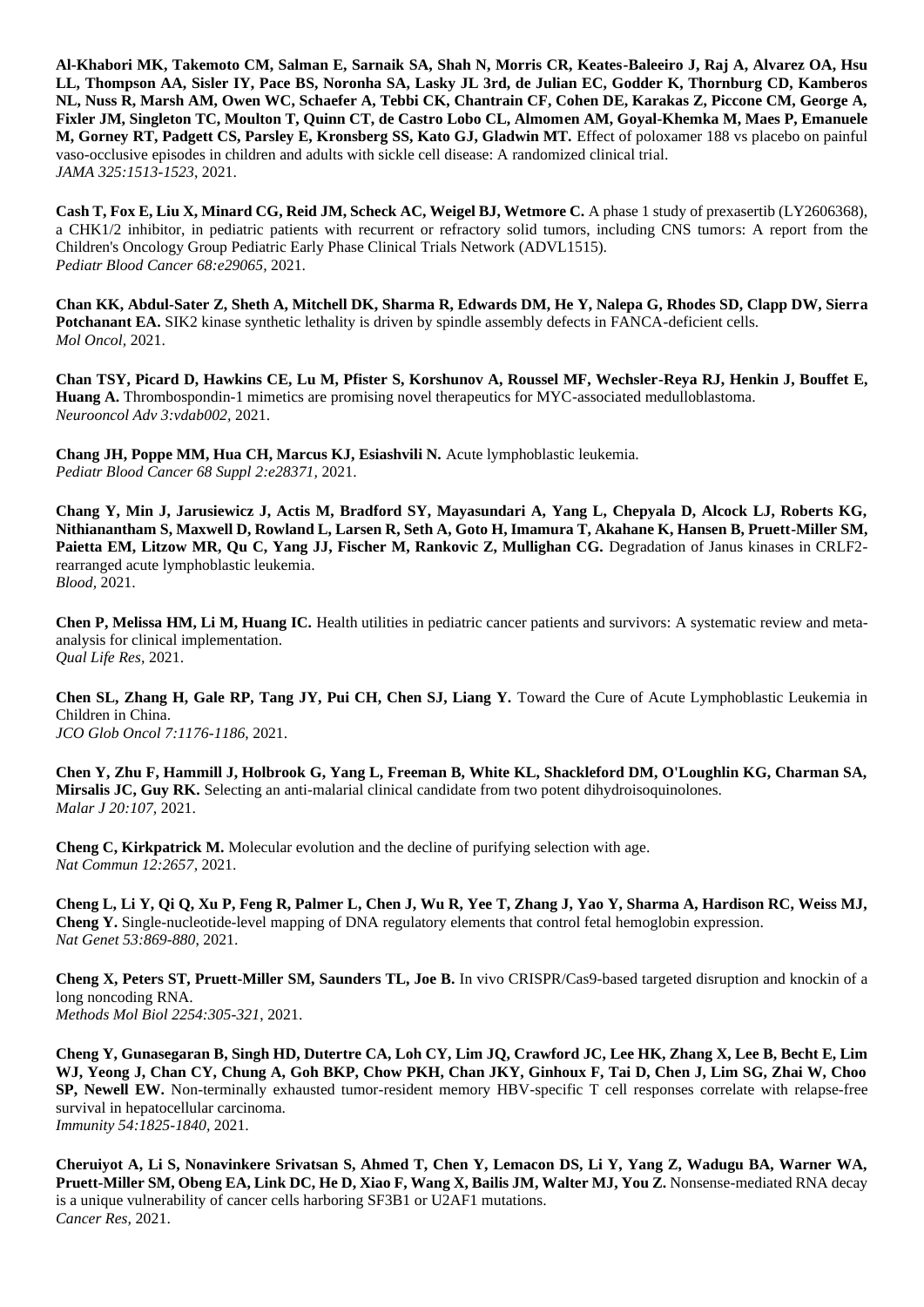**Cherven B, Klosky JL, Chen Y, York JM, Heaton K, Childs G, Flynn JS, Connelly JA, Wasilewski-Masker K, Robison LL, Hudson MM, Wong FL, Bhatia S, Landier W.** Sexual behaviors and human papillomavirus vaccine non-initiation among young adult cancer survivors. *J Cancer Surviv,* 2021.

**Cheung YT, Zhang H, Cai J, Au-Doung LWP, Yang LS, Yan C, Zhou F, Chen X, Guan X, Pui CH, Hudson MM, Li CK.**  Identifying priorities for harmonizing guidelines for the long-term surveillance of childhood cancer survivors in the Chinese Children Cancer Group (CCCG). *JCO Glob Oncol 7:261-276*, 2021.

**Chhabra R, Rockfield S, Guergues J, Nadeau OW, Hill R, Stevens SM Jr, Nanjundan M.** Global miRNA/proteomic analyses identify miRNAs at 14q32 and 3p21, which contribute to features of chronic iron-exposed fallopian tube epithelial cells. *Sci Rep 11:6270,* 2021.

**Chiotos K, Hayes M, Kimberlin DW, Jones SB, James SH, Pinninti SG, Yarbrough A, Abzug MJ, MacBrayne CE, Soma VL, Dulek DE, Vora SB, Waghmare A, Wolf J, Olivero R, Grapentine S, Wattier RL, Bio L, Cross SJ, Dillman NO, Downes KJ, Oliveira CR, Timberlake K, Young J, Orscheln RC, Tamma PD, Schwenk HT, Zachariah P, Aldrich ML, Goldman DL, Groves HE, Rajapakse NS, Lamb GS, Tribble AC, Hersh AL, Thorell EA, Denison MR, Ratner AJ, Newland JG, Nakamura MM.** Multicenter interim guidance on use of antivirals for children with COVID-19/SARS-CoV-2. *J Pediatric Infect Dis Soc 10:34-48*, 2021.

**Chockley P, Patil SL, Gottschalk S.** Transient blockade of TBK1/IKKε allows efficient transduction of primary human natural killer cells with vesicular stomatitis virus G-pseudotyped lentiviral vectors. *Cytotherapy,* 2021.

**Choi HY, Jo H, Zhao X, Hoadley KA, Newman S, Holt J, Hayward MC, Love MI, Marron JS, Hayes DN.** SCISSOR: A framework for identifying structural changes in RNA transcripts. *Nat Commun 12:286,* 2021.

**Choi JK, Mead PE.** Laboratory aspects of minimal / measurable residual disease testing in B-lymphoblastic leukemia. *Clin Lab Med 41:485-495*, 2021.

**Chonat S, Eber SW, Holzhauer S, Kollmar N, Morton DH, Glader B, Neufeld EJ, Yaish HM, Rothman JA, Sharma M, Ravindranath Y, Wang H, Breakey VR, Sheth S, Bradeen HA, Al-Sayegh H, London WB, Grace RF.** Pyruvate kinase deficiency in children.

*Pediatr Blood Cancer 68:e29148,* 2021.

**Chou JF, Ford JS, Kleinerman RA, Abramson DH, Francis JH, Sklar CA, Oeffinger KC, Robison LL, Dunkel IJ, Friedman DN.** General cancer screening practices among adult survivors of retinoblastoma: Results from the Retinoblastoma Survivor Study. *Pediatr Blood Cancer 68:e28873*, 2021.

**Chrisler AJ, Claridge AM, Staab J, Daniels SR, Vaden V, McTaggart D.** Current evidence for the effectiveness of psychosocial interventions for children undergoing medical procedures. *Child Care Health Dev,* 2021.

**Christakopoulos GE, DeFor TE, Hage S, Wagner JE, Linden MA, Brunstein C, Bejanyan N, Verneris MR, Smith AR.** Phase I dose-finding, safety, and tolerability trial of romiplostim to improve platelet recovery after UCB transplantation. *Transplant Cell Ther 27:497.e1-497.e6*, 2021.

**Christgen S, Kanneganti TD.** Sepsis take-out: Inhibiting bacterial deliveries. *Immunity 54:399-401*, 2021.

**Chuang CL, Demontis F.** Systemic manifestation and contribution of peripheral tissues to Huntington's disease pathogenesis. *Ageing Res Rev 69:101358,* 2021.

**Chung C, Boterberg T, Lucas J, Panoff J, Valteau-Couanet D, Hero B, Bagatell R, Hill-Kayser CE.** Neuroblastoma. *Pediatr Blood Cancer 68 Suppl 2:e28473,* 2021.

**Clapes T, Polyzou A, Prater P, Sagar, Morales-Hernández A, Ferrarini MG, Kehrer N, Lefkopoulos S, Bergo V, Hummel B, Obier N, Maticzka D, Bridgeman A, Herman JS, Ilik I, Klaeylé L, Rehwinkel J, McKinney-Freeman S, Backofen R,**  Akhtar A, Cabezas-Wallscheid N, Sawarkar R, Rebollo R, Grün D, Trompouki E. Chemotherapy-induced transposable elements activate MDA5 to enhance haematopoietic regeneration. *Nat Cell Biol 23:704-717*, 2021.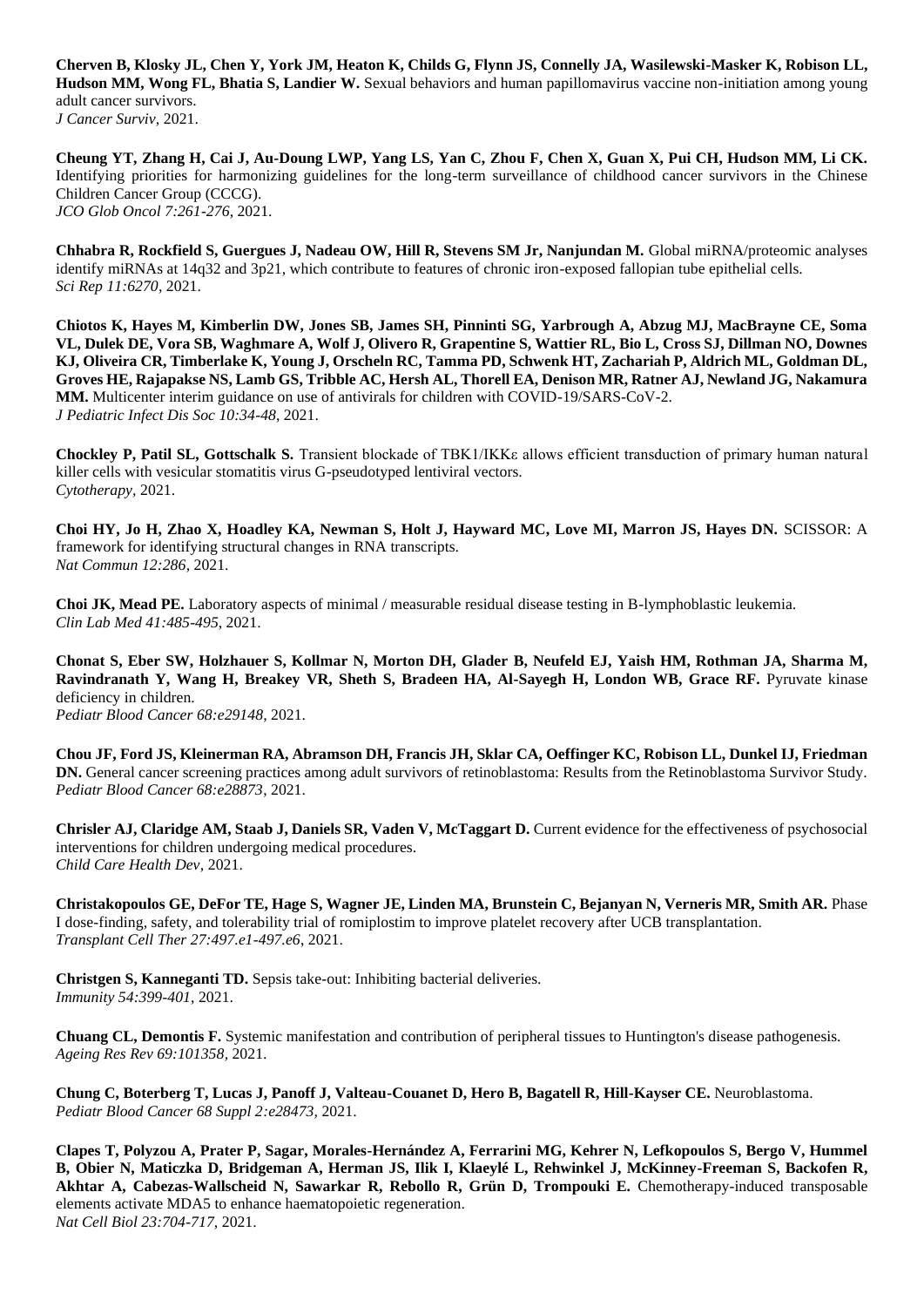**Constine LS, Olch AJ, Jackson A, Hua CH, Ronckers CM, Milano MT, Marcus KJ, Yorke E, Hodgson DC, Howell RM, Hudson MM, Williams JP, Marples B, C M Kremer L, Marks LB, Bentzen SM.** Pediatric Normal Tissue Effects in the Clinic (PENTEC): An international collaboration to assess normal tissue radiation dose-volume-response relationships for children with cancer.

*Int J Radiat Oncol Biol Phys,* 2021.

**Cook JL, Russell K, Long A, Phipps BSS.** Centrality of the childhood cancer experience and its relation to posttraumatic stress and growth. *Psychooncology 30:564-570*, 2021.

**Coratti G, Pane M, Lucibello S, Pera MC, Pasternak A, Montes J, Sansone VA, Duong T, Dunaway Young S, Messina S, D'Amico A, Civitello M, Glanzman AM, Bruno C, Salmin F, Tacchetti P, Carnicella S, Sframeli M, Antonaci L, Frongia AL, De Vivo DC, Darras BT, Day J, Bertini E, Muntoni F, Finkel R, Mercuri E.** Age related treatment effect in type II spinal muscular atrophy pediatric patients treated with nusinersen. *Neuromuscul Disord 31:596-602,* 2021.

**Coratti G, Pera MC, Montes J, Pasternak A, Scoto M, Baranello G, Messina S, Dunaway Young S, Glanzman AM, Duong T, de Sanctis R, Mazzone ES, Milev E, Rohwer A, Civitello M, Pane M, Antonaci L, Frongia AL, Sframeli M, Vita GL, D'Amico A, Mizzoni I, Albamonte E, Darras BT, Bertini E, Sansone VA, Bovis F, Day J, Bruno C, Muntoni F, De Vivo DC, Finkel R, Mercuri E.** Different trajectories in upper limb and gross motor function in spinal muscular atrophy. *Muscle Nerve,* 2021.

**Cortez V, Schultz-Cherry S.** The role of goblet cells in viral pathogenesis. *FEBS J,* 2021.

**Crabtree VM, LaRosa KN, MacArthur E, Russell K, Wang F, Zhang H, Pan H, Brigden J, Schwartz LE, Wilson M, Pappo A.** Feasibility and acceptability of light therapy to reduce fatigue in adolescents and young adults receiving cancer-directed therapy. *Behav Sleep Med 19:492-504*, 2021.

**Crews KR, Monte AA, Huddart R, Caudle KE, Kharasch ED, Gaedigk A, Dunnenberger HM, Leeder JS, Callaghan JT, Samer CF, Klein TE, Haidar CE, Van Driest SL, Ruano G, Sangkuhl K, Cavallari LH, Müller DJ, Prows CA, Nagy M, Somogyi AA, Skaar TC.** Clinical Pharmacogenetics Implementation Consortium (CPIC) guideline for CYP2D6, OPRM1, and COMT genotype and select opioid therapy. *Clin Pharmacol Ther,* 2021.

**Crispino JD.** Introduction to a Review Series on molecular mechanisms of hematologic malignancies. *Blood,* 2021.

**Crotty EE, Smith SMC, Brasel K, Pakiam F, Girard EJ, Connor YD, Zindy F, Mhyre AJ, Roussel MF, Olson JM.**  Medulloblastoma recurrence and metastatic spread are independent of colony-stimulating factor 1 receptor signaling and macrophage survival. *J Neurooncol 153:225-237,* 2021.

**Cuneo MJ, Mittag T.** Oncogenic signaling of RTK fusions becomes more granular. *Mol Cell 81:2504-2506*, 2021.

**Currin KW, Erdos MR, Narisu N, Rai V, Vadlamudi S, Perrin HJ, Idol JR, Yan T, Albanus RD, Broadaway KA, Etheridge AS, Bonnycastle LL, Orchard P, Didion JP, Chaudhry AS, Innocenti F, Schuetz EG, Scott LJ, Parker SCJ, Collins FS, Mohlke KL.** Genetic effects on liver chromatin accessibility identify disease regulatory variants. *Am J Hum Genet 108:1169-1189,* 2021.

**Cuviello A, Raisanen JC, Donohue PK, Wiener L, Boss RD.** Initiating palliative care referrals in pediatric oncology. *J Pain Symptom Manage 61:81-89.e1*, 2021.

**Cuviello A, Yip C, Battles H, Wiener L, Boss R.** Triggers for palliative care referral in pediatric oncology. *Cancers (Basel) 13:1419,* 2021.

**Dadey RE, Grebinoski S, Zhang Q, Brunazzi EA, Burton A, Workman CJ, Vignali DAA.** Regulatory T cell-derived TRAIL is not required for peripheral tolerance. *Immunohorizons 5:48-58*, 2021.

**Dahéron L, Diecke S, Healy L, D'Souza S.** Cores laboratories: Organization for stem cell technology advancement.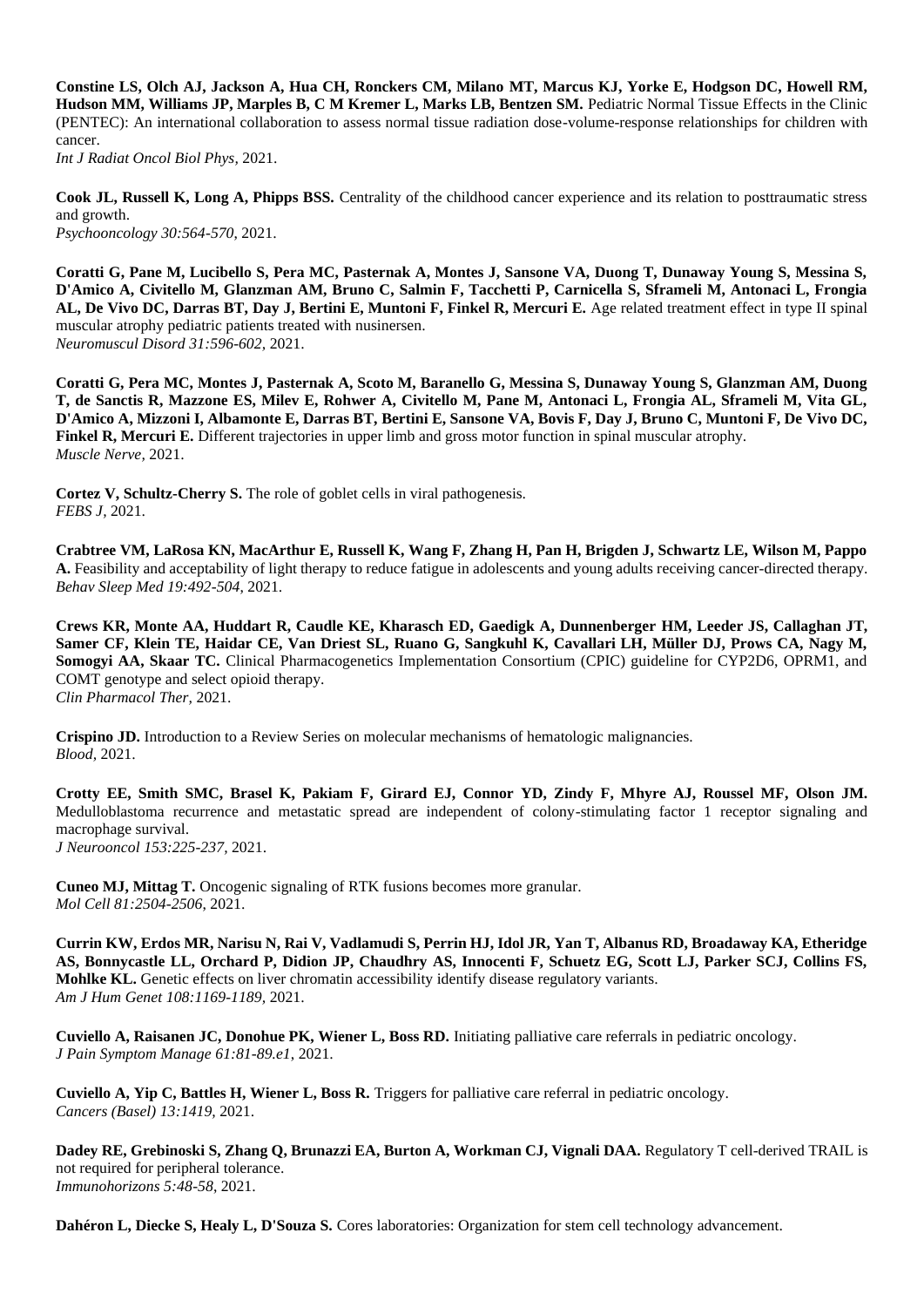**Dahl NA, Donson AM, Sanford B, Wang D, Walker FM, Gilani A, Foreman NK, Tinkle CL, Baker SJ, Hoffman LM, Venkataraman S, Vibhakar R.** NTRK fusions can co-occur with H3K27M mutations and may define druggable subclones within diffuse midline gliomas. *J Neuropathol Exp Neurol 80:345-353,* 2021.

**Daich Varela M, Zein WM, Toro C, Groden C, Johnston J, Huryn LA, d'Azzo A, Tifft CJ, FitzGibbon EJ.** A sialidosis type I cohort and a quantitative approach to multimodal ophthalmic imaging of the macular cherry-red spot. *Br J Ophthalmol 105:838-843*, 2021.

**Dandoy CE, Davies SM, Woo Ahn K, He Y, Kolb AE, Levine J, Bo-Subait S, Abdel-Azim H, Bhatt N, Chewing J, Gadalla S, Gloude N, Hayashi R, Lalefar NR, Law J, MacMillan M, O'Brien T, Prestidge T, Sharma A, Shaw P, Winestone L, Eapen M.** Comparison of total body irradiation versus non-total body irradiation containing regimens for de novo acute myeloid leukemia in children.

*Haematologica 106:1839-1845*, 2021.

**Daniels SR, Yang CC, Toohey SJ, Willard VW.** Perspectives on social media from adolescents and young adults with cancer. *J Pediatr Oncol Nurs 38:225-232,* 2021.

**Darge K, Back SJ, Barth RA, Johnson AM, Kwon JK, McCarville MB, Morgan TA, Ntoulia A, Poznick L, Shellikeri S, Srinivasan AS, Cahill AM.** Starting a pediatric contrast ultrasound service: Made simple! *Pediatr Radiol,* 2021.

**Darge K, Back SJ, Bulas DI, Feinstein SB, Ntoulia A, Volberg FM, Wilson SR, McCarville MB.** Pediatric contrast-enhanced ultrasound: Shedding light on the pursuit of approval in the United States. *Pediatr Radiol,* 2021.

**Davidoff AM.** Neonatal neuroblastoma. *Clin Perinatol 48:101-115*, 2021.

**Davis EM, Sun Y, Liu Y, Kolekar P, Shao Y, Szlachta K, Mulder HL, Ren D, Rice SV, Wang Z, Nakitandwe J, Gout AM, Shaner B, Hall S, Robison LL, Pounds S, Klco JM, Easton J, Ma X.** SequencErr: Measuring and suppressing sequencer errors in next-generation sequencing data. *Genome Biol 22:37,* 2021.

**Day JW, Finkel RS, Chiriboga CA, Connolly AM, Crawford TO, Darras BT, Iannaccone ST, Kuntz NL, Peña LDM, Shieh PB, Smith EC, Kwon JM, Zaidman CM, Schultz M, Feltner DE, Tauscher-Wisniewski S, Ouyang H, Chand DH, Sproule DM, Macek TA, Mendell JR.** Onasemnogene abeparvovec gene therapy for symptomatic infantile-onset spinal muscular atrophy in patients with two copies of SMN2 (STR1VE): An open-label, single-arm, multicentre, phase 3 trial. *Lancet Neurol 20:284-293*, 2021.

**Day JW, Finkel RS, Mercuri E, Swoboda KJ, Menier M, van Olden R, Tauscher-Wisniewski S, Mendell JR.** Adenoassociated virus serotype 9 antibodies in patients screened for treatment with onasemnogene abeparvovec. *Mol Ther Methods Clin Dev 21:76-82*, 2021.

Day SW, Sullivan CE, Morrissey L, Abramovitz L, Segovia L, Punjwani R, Challinor J. Development and content validation of an instrument to measure baseline standards for pediatric oncology nursing in low- and middle-income countries. *J Pediatr Oncol Nurs 38:213-224*, 2021.

**Delaney A, Howell CR, Krull KR, Brinkman TM, Armstrong GT, Chemaitilly W, Wilson CL, Mulrooney DA, Wang Z, Lanctot JQ, Johnson RE, Krull MR, Partin RE, Shelton KC, Srivastava DK, Robison LL, Hudson MM, Ness KK.** Progression of frailty in survivors of childhood cancer: A St. Jude Lifetime Cohort Report. *J Natl Cancer Inst,* 2021.

**de Melo Rodrigues AL, Bonfim C, Seber A, Colturato VAR, Zecchin VG, Nichele S, Daudt LE, Fernandes JF, Vieira AK, Darrigo Junior LG, Gomes AA, Arcuri L, Lenzi L, Picharski GL, Ribeiro RC, de Figueiredo BC.** Allogeneic hematopoietic stem cell transplantation for children and adolescents with acute myeloid leukemia in Brazil: A multicentric retrospective study. *Cell Transplant 29:963689720949175,* 2021.

**den Boer ML, Cario G, Moorman AV, Boer JM, de Groot-Kruseman HA, Fiocco M, Escherich G, Imamura T, Yeoh A, Sutton R, Dalla-Pozza L, Kiyokawa N, Schrappe M, Roberts KG, Mullighan CG, Hunger SP, Vora A, Attarbaschi A, Zaliova M, Elitzur S, Cazzaniga G, Biondi A, Loh ML, Pieters R.** Outcomes of paediatric patients with B-cell acute lymphocytic leukaemia with ABL-class fusion in the pre-tyrosine-kinase inhibitor era: a multicentre, retrospective, cohort study.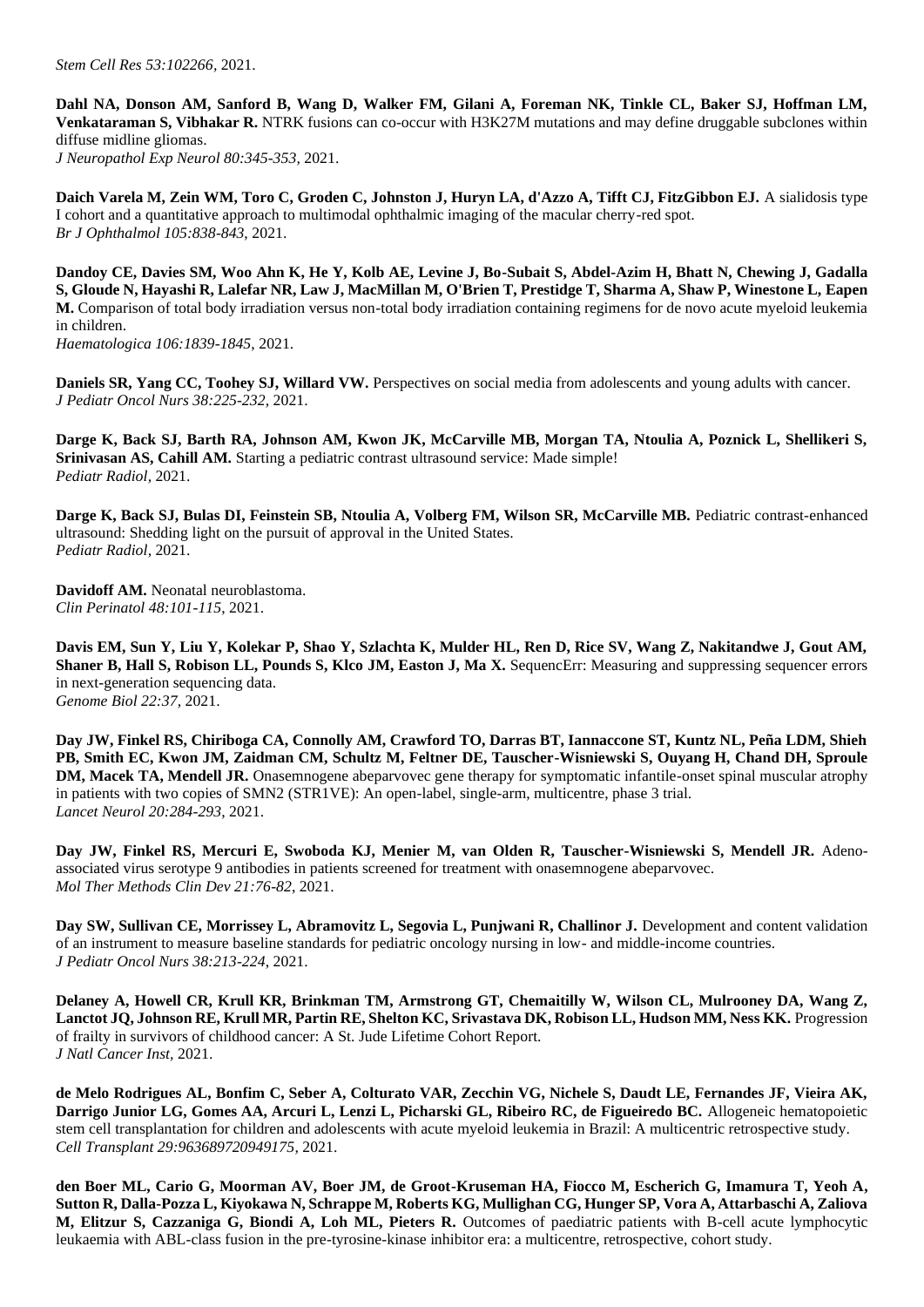*Lancet Haematol 8:e55-e66*, 2021.

**De Ravin SS, Brault J, Meis RJ, Liu S, Li L, Pavel-Dinu M, Lazzarotto CR, Liu TQ, Koontz S, Choi U, Sweeney CL, Theobald N, Lee G, Clark A, Burkett S, Kleinstiver BP, Porteus M, Tsai S, Kuhns DB, Dahl GA, Headey S, Wu X, Malech HL.** Enhanced homology-directed repair for highly efficient gene editing in hematopoietic stem/progenitor cells. *Blood 137:2598-2608*, 2021.

**DeWire MD, Fuller C, Campagne O, Lin T, Pan H, Poussaint TY, Baxter PA, Hwang EI, Bukowinski A, Dorris K, Hoffman L, Waanders AJ, Karajannis MA, Stewart CF, Onar-Thomas A, Fouladi M, Dunkel IJ.** A phase I and surgical study of ribociclib and everolimus in children with recurrent or refractory malignant brain tumors: A Pediatric Brain Tumor Consortium study.

*Clin Cancer Res 27:2442-2451*, 2021.

**Dharia NV, Kugener G, Guenther LM, Malone CF, Durbin AD, Hong AL, Howard TP, Bandopadhayay P, Wechsler CS, Fung I, Warren AC, Dempster JM, Krill-Burger JM, Paolella BR, Moh P, Jha N, Tang A, Montgomery P, Boehm JS, Hahn WC, Roberts CWM, McFarland JM, Tsherniak A, Golub TR, Vazquez F, Stegmaier K.** A first-generation pediatric cancer dependency map.

*Nat Genet 53:529-538,* 2021.

**Dharuman S, Wilt LA, Liu J, Reeve SM, Thompson CW, Elmore JM, Shcherbakov D, Lee RB, Böttger EC, Lee RE.**  Synthesis, antibacterial action, and ribosome inhibition of deoxyspectinomycins. *J Antibiot (Tokyo) 74:381-396*, 2021.

**Diedrich JD, Dong Q, Ferguson DC, Bergeron BP, Autry RJ, Qian M, Yang W, Smith C, Papizan JB, Connelly JP, Hagiwara**  K, Crews KR, Pruett-Miller SM, Pui CH, Yang JJ, Relling MV, Evans WE, Savic D. Profiling chromatin accessibility in pediatric acute lymphoblastic leukemia identifies subtype-specific chromatin landscapes and gene regulatory networks. *Leukemia,* 2021.

**Dierssen M, Herault Y, Helguera P, Martínez de Lagran M, Vazquez A, Christian B, Carmona-Iragui M, Wiseman F, Mobley W, Fisher EMC, Brault V, Esbensen A, Jacola LM, Potier MC, Hamlett ED, Abbeduto L, del Hoyo Soriano L, Busciglio J, Iulita MF, Crispino J, Malinge S, Barone E, Perluigi M, Costanzo F, Delabar JM, Bartesaghi R, Dekker AD, De Deyn P, Fortea Ormaechea J, Shaw PA, Haydar TF, Sherman SL, Strydom A, Bhattacharyya A.** Building the future therapies for Down syndrome: The Third International Conference of the T21 Research Society. *Mol Syndromol 12:202-2018*, 2021.

**Dikiy S, Li J, Bai L, Jiang M, Janke L, Zong X, Hao X, Hoyos B, Wang ZM, Xu B, Fan Y, Rudensky AY, Feng Y.** A distal Foxp3 enhancer enables interleukin-2 dependent thymic Treg cell lineage commitment for robust immune tolerance. *Immunity 54:931-946,* 2021.

**Diouf B, Wing C, Panetta JC, Eddins D, Lin W, Yang W, Fan Y, Pei D, Cheng C, Delaney SM, Zhang W, Bonten EJ, Crews KR, Paugh SW, Li L, Freeman BB 3rd, Autry RJ, Beard JA, Ferguson DC, Janke LJ, Ness KK, Chen T, Zakharenko SS,**  Jeha S, Pui CH, Relling MV, Dolan ME, Evans WE. Identification of small molecules that mitigate vincristine-induced neurotoxicity while sensitizing leukemia cells to vincristine. *Clin Transl Sci 14:1490-1504,* 2021.

**Dishman AF, Tyler RC, Fox JC, Kleist AB, Prehoda KE, Babu MM, Peterson FC, Volkman BF.** Evolution of fold switching in a metamorphic protein. *Science 371:86-90*, 2021.

**Ditta LC, Zhang J, Bibars W, Bissler J.** Cutaneous angiomyolipoma of the eyelid in a 2-year-old with tuberous sclerosis complex. *J Neuroophthalmol 41:e69-e70*, 2021.

**Dixon SB, Howell CR, Lu L, Plana JC, Joshi VM, Luepker RV, Durand JB, Ky B, Lenihan DJ, Jefferies JL, Green DM, Ehrhardt MJ, Mulrooney DA, Folse TE, Partin RE, Santucci AK, Howell RM, Srivastava DK, Hudson MM, Robison LL, Ness KK, Armstrong GT.** Cardiac biomarkers and association with subsequent cardiomyopathy and mortality among adult survivors of childhood cancer: A report from the St. Jude Lifetime Cohort. *Cancer 127:458-466*, 2021.

**Doerfler PA, Sharma A, Porter JS, Zheng Y, Tisdale JF, Weiss MJ.** Genetic therapies for the first molecular disease. *J Clin Invest 131:e146394,* 2021.

**Dolgin MJ, Devine KA, Tzur-Bitan D, Askins MA, Fairclough DL, Katz ER, Noll RB, Phipps S, Sahler OJZ.** Responsivity to problem-solving skills training in mothers of children with cancer. *J Pediatr Psychol 46:413-421*, 2021.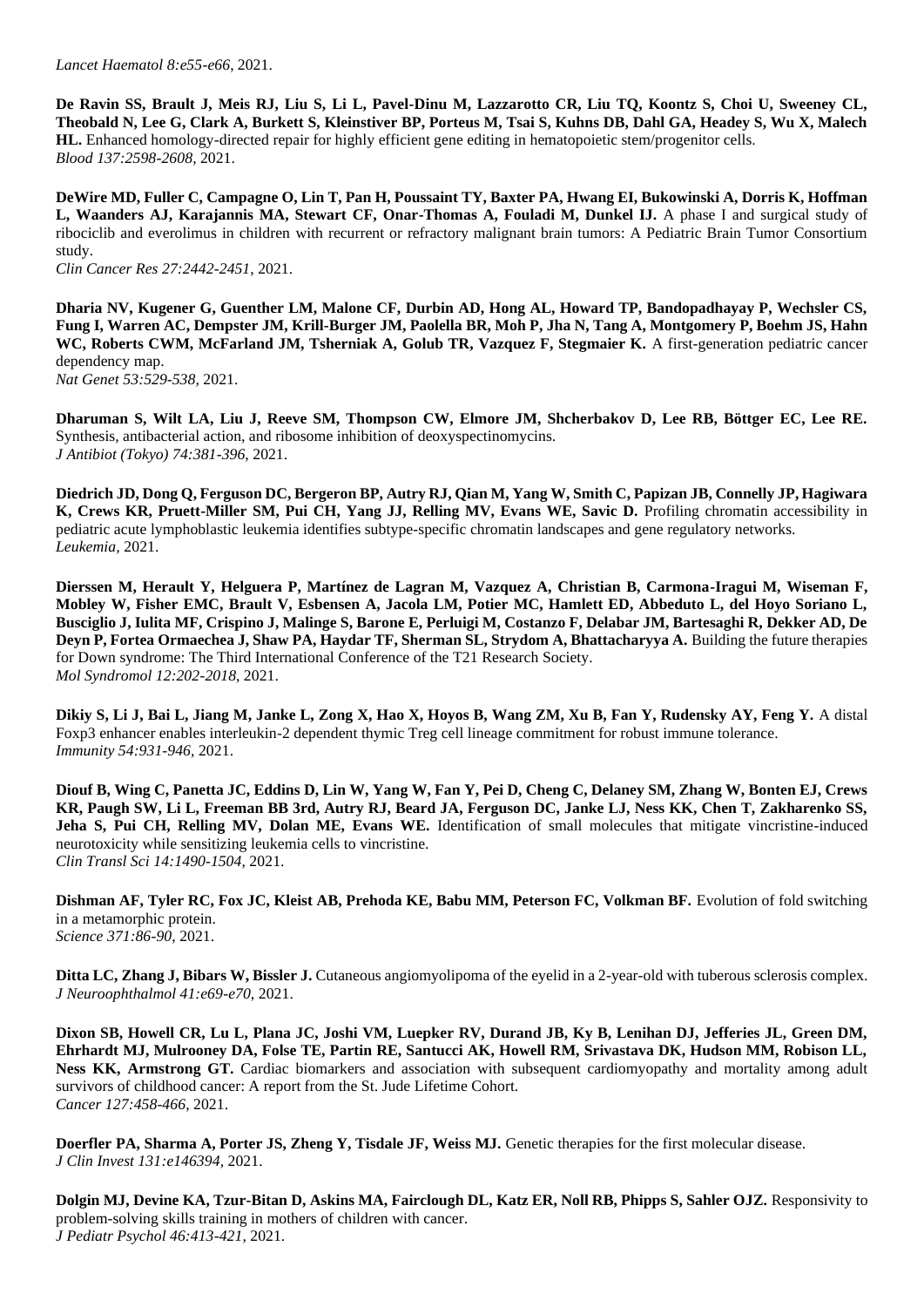**Donepudi AC, Lee Y, Lee JY, Schuetz JD, Manautou JE.** Multidrug resistance-associated protein 4 (Mrp4) is a novel genetic factor in the pathogenesis of obesity and diabetes. *FASEB J 35:e21304,* 2021.

**Doucet-O'Hare TT, DiSanza BL, DeMarino C, Atkinson AL, Rosenblum JS, Henderson LJ, Johnson KR, Kowalak J, Garcia-Montojo M, Allen SJ, Orr BA, Santi M, Wang T, Fathi S, Lee MH, Sampson K, Li W, Zhuang Z, Nath A.** SMARCB1 deletion in atypical teratoid rhabdoid tumors results in human endogenous retrovirus K (HML-2) expression. *Sci Rep 11:12893,* 2021.

**Dougherty JM, Castillo E, Castillo R, Faught AM, Pepin M, Park SS, Beltran CJ, Guerrero T, Grills I, Vinogradskiy Y.**  Functional avoidance-based intensity modulated proton therapy with 4DCT derived ventilation imaging for lung cancer. *J Appl Clin Med Phys 22:276-285*, 2021.

**Dove ML, Jaggi P, Kelleman M, Abuali M, Ang JY, Ballan W, Basu SK, Campbell MJ, Chikkabyrappa SM, Choueiter NF, Clouser KN, Corwin D, Edwards A, Gertz SJ, Ghassemzadeh R, Jarrah RJ, Katz SE, Knutson SM, Kuebler JD, Lighter J, Mikesell C, Mongkolrattanothai K, Morton T, Nakra NA, Olivero R, Osborne CM, Panesar LE, Parsons S, Patel RM, Schuette J, Thacker D, Tremoulet AH, Vidwan NK, Oster ME.** Multisystem inflammatory syndrome in children: Survey of protocols for early hospital evaluation and management. *J Pediatr 229:33-40*, 2021.

**Downing JR, Pui CH.** Joseph V. Simone: In memoriam (1935-2021). *Clin Cancer Res 27:1821-1822*, 2021.

**Dunn TJ, Terao MA, Blazin LJ, Spraker-Perlman H, Baker JN, Mandrell B, Sellers J, Crabtree VM, Hoffman JM, Burlison JD.** Associations of job demands and patient safety event involvement on burnout among a multidisciplinary group of pediatric hematology/oncology clinicians. *Pediatr Blood Cancer e29214,* 2021.

**Dunsmore KP, Winter SS, Devidas M, Winick NJ, Carroll WL, Hunger SP.** Reply to A. K. Agrawal et al. *J Clin Oncol 39:695-696*, 2021.

**Durno C, Ercan AB, Bianchi V, Edwards M, Aronson M, Galati M, Atenafu EG, Abebe-Campino G, Al-Battashi A, Alharbi M, Azad VF, Baris HN, Basel D, Bedgood R, Bendel A, Ben-Shachar S, Blumenthal DT, Blundell M, Bornhorst M, Bronsema A, Cairney E, Rhode S, Caspi S, Chamdin A, Chiaravalli S, Constantini S, Crooks B, Das A, Dvir R, Farah R, Foulkes WD, Frenkel Z, Gallinger B, Gardner S, Gass D, Ghalibafian M, Gilpin C, Goldberg Y, Goudie C, Hamid SA, Hampel H, Hansford JR, Harlos C, Hijiya N, Hsu S, Kamihara J, Kebudi R, Knipstein J, Koschmann C, Kratz C, Larouche V, Lassaletta A, Lindhorst S, Ling SC, Link MP, Loret De Mola R, Luiten R, Lurye M, Maciaszek JL, MagimairajanIssai V, Maher OM, Massimino M, McGee RB, Mushtaq N, Mason G, Newmark M, Nicholas G, Nichols KE, Nicolaides T, Opocher E, Osborn M, Oshrine B, Pearlman R, Pettee D, Rapp J, Rashid M, Reddy A, Reichman L, Remke M, Robbins G, Roy S, Sabel M, Samuel D, Scheers I, Schneider KW, Sen S, Stearns D, Sumerauer D, Swallow C, Taylor L, Thomas G, Toledano H, Tomboc P, Van Damme A, Winer I, Yalon M, Yen LY, Zapotocky M, Zelcer S, Ziegler DS, Zimmermann S, Hawkins C,**  Malkin D, Bouffet E, Villani A, Tabori U. Survival benefit for individuals with constitutional mismatch repair deficiency undergoing surveillance. *J Clin Oncol JCO2002636,* 2021.

**Edara VV, Pinsky BA, Suthar MS, Lai L, Davis-Gardner ME, Floyd K, Flowers MW, Wrammert J, Hussaini L, Ciric CR, Bechnak S, Stephens K, Graham BS, Bayat Mokhtari E, Mudvari P, Boritz E, Creanga A, Pegu A, Derrien-Colemyn A, Henry AR, Gagne M, Douek DC, Sahoo MK, Sibai M, Solis D, Webby RJ, Jeevan T, Fabrizio TP.** Infection and vaccineinduced neutralizing-antibody responses to the SARS-CoV-2 B.1.617 variants. *N Engl J Med 385:664-666,* 2021.

**Ehl S, von Bahr Greenwood T, Bergsten E, Fischer A, Henter JI, Hines M, Lehmberg K, Janka G, Moshous D, Nichols KE.**  Is neutralization of IFN-γ sufficient to control inflammation in HLH? *Pediatr Blood Cancer 68:e28886,* 2021.

**Ehrhardt MJ.** Progress toward improving recommended screening practices in survivors of childhood cancer at risk for cardiomyopathy. *JACC CardioOncol 3:73-75*, 2021.

**Ehrhardt MJ, Flerlage JE, Armenian SH, Castellino SM, Hodgson DC, Hudson MM.** Integration of pediatric Hodgkin lymphoma treatment and late effects guidelines: Seeing the forest beyond the trees. *J Natl Compr Canc Netw 19:755-764*, 2021.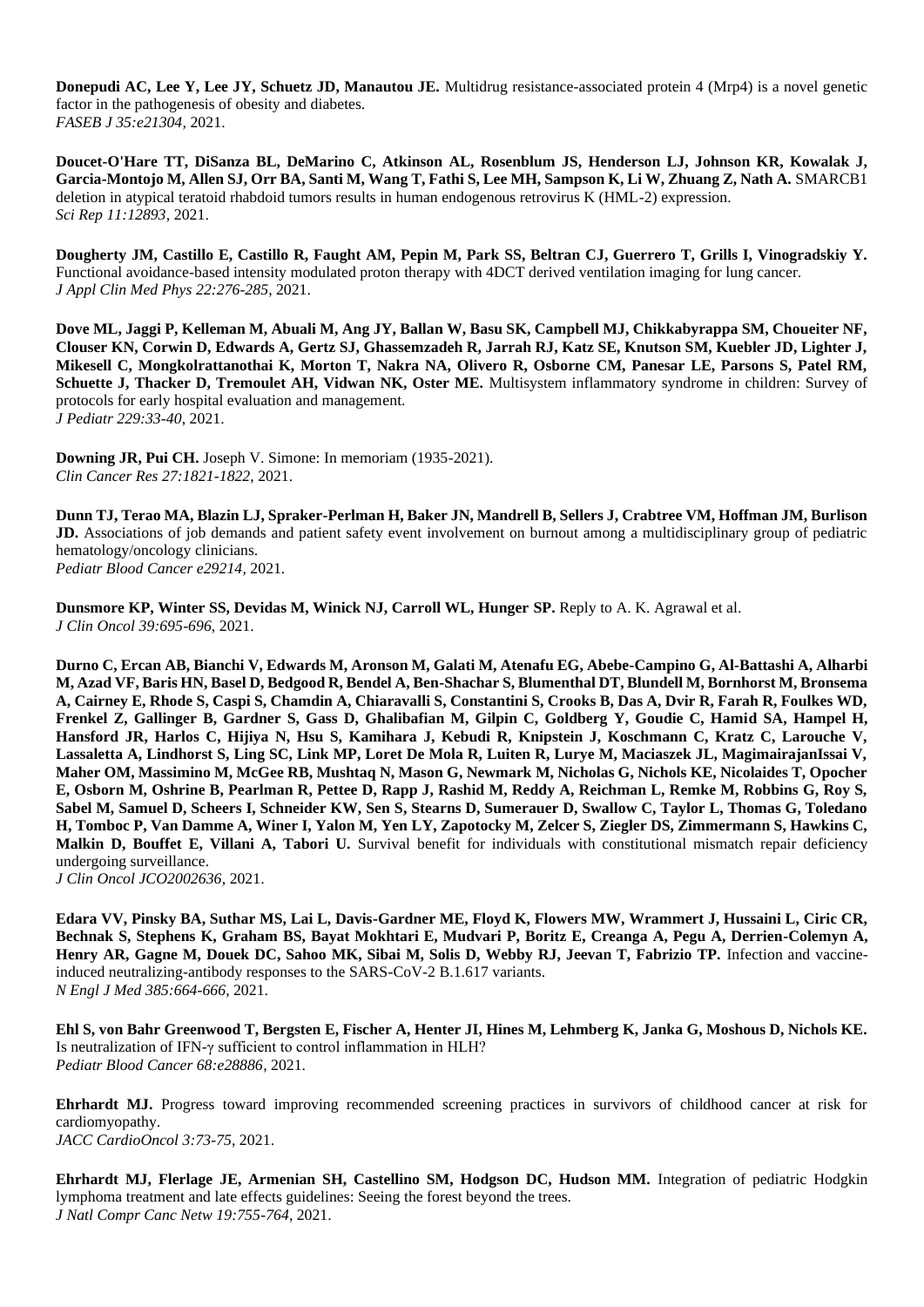**Ehrhardt MJ, Williams AM, Liu Q, Hudson Scholle S, Bhakta N, Yasui Y, Robison LL, Hudson MM.** Cumulative burden of chronic health conditions among adolescent and young adult survivors of childhood cancer: Identification of vulnerable groups at key medical transitions.

*Pediatr Blood Cancer e29030,* 2021.

**Elbahlawan L, Bissler J, Morrison RR.** Continuous renal replacement therapy: A review of use and application in pediatric hematopoietic stem cell transplant recipients. *Front Oncol 11:632263,* 2021.

**Elbahlawan L, Galdo AM, Ribeiro RC.** Pulmonary manifestations of hematologic and oncologic diseases in children. *Pediatr Clin North Am 68:61-80*, 2021.

**Elbaum-Garfinkle S, Kriwacki RW.** Phase separation in biology & disease: The next chapter. *J Mol Biol 166990,* 2021.

**Elgarten CW, Li Y, Getz KD, Hemmer M, Huang YV, Hall M, Wang T, Kitko CL, Jagasia MH, Nishihori T, Murthy HS, Hashem H, Cairo MS, Sharma A, Hashmi SK, Askar M, Beitinjaneh A, Kelly MS, Auletta JJ, Badawy SM, Mavers M, Aplenc R, MacMillan ML, Spellman SR, Arora M, Fisher BT.** Broad spectrum antibiotics and risk of graft-versus-host disease in pediatric patients transplanted for acute leukemia: Association of carbapenem use with risk of acute GVHD. *Transplant Cell Ther 27:177.e1-177.e8*, 2021.

**Elledge CR, Krasin MJ, Ladra MM, Alcorn SR, Han P, Gibbs IC, Hiniker SM, Laack NN, Terezakis SA.** A multi-institutional phase 2 trial of stereotactic body radiotherapy in the treatment of bone metastases in pediatric and young adult patients with sarcoma. *Cancer 127:739-747*, 2021.

**Elliott DA, Corneau-Dia DE, Turner E, Barnett B, Parris KR.** Caregiver mental health in pediatric oncology: A three-tiered model of supports. *Psychooncology 30:267-270*, 2021.

**El-Shesheny R, Kandeil A, Mostafa A, Ali MA, Webby RJ.** H5 influenza viruses in Egypt. *Cold Spring Harb Perspect Med 11:a038745,* 2021.

**El Zowalaty ME, DeBeauchmp J, Jeevan T, Franks J, Friedman K, Pretorius R, Young SG, Webster RG, Webby R.**  Molecular detection of influenza A viruses and H5 subtype among migratory Amur falcons amurensis and captive birds of prey. *Transbound Emerg Dis,* 2021.

**Empey PE, Pratt VM, Hoffman JM, Caudle KE, Klein TE.** Expanding evidence leads to new pharmacogenomics payer coverage. *Genet Med 23:830-832*, 2021.

**Endersby R, Whitehouse J, Pribnow A, Kuchibhotla M, Hii H, Carline B, Gande S, Stripay J, Ancliffe M, Howlett M, Schoep T, George C, Andradas C, Dyer P, Schluck M, Patterson B, Tacheva-Gigorova SK, Cooper MN, Robinson G, Stewart C, Pfister SM, Kool M, Milde T, Gajjar A, Johns T, Wechsler-Reya RJ, Roussel MF, Gottardo NG.** Small-molecule screen reveals synergy of cell cycle checkpoint kinase inhibitors with DNA-damaging chemotherapies in medulloblastoma. *Sci Transl Med 13:eaba7401,* 2021.

Erdmann F, Frederiksen LE, Bonaventure A, Mader L, Hasle H, Robison LL, Winther JF. Childhood cancer: Survival, treatment modalities, late effects and improvements over time. *Cancer Epidemiol 71:101733,* 2021.

**Erker C, Lane A, Chaney B, Leary S, Minturn JE, Bartels U, Packer RJ, Dorris K, Gottardo NG, Warren KE, Broniscer A, Mark WK, Zhu X, White P, Dexheimer P, Black K, Asher A, DeWire-Shottmiller M, Hansford JR, Gururangan S, Nazarian J, Ziegler DS, Sandler E, Wagner L, Koschmann C, Fuller C, Drissi R, Jones BV, Leach J, Fouladi M.**  Characteristics of patients  $\geq 10$  years of age with diffuse intrinsic pontine glioma: A report from the International DIPG Registry. *Neuro Oncol,* 2021.

**Esbensen AJ, Hoffman EK, Shaffer RC, Patel LR, Jacola LM.** Relationship between parent and teacher reported executive functioning and maladaptive behaviors in children with Down syndrome. *Am J Intellect Dev Disabil 126:307-323*, 2021.

**Estepp JH, Cong Z, Agodoa I, Kang G, Ding J, McCarville MB, Hankins JS, Wang WC.** What drives transcranial Doppler velocity improvement in paediatric sickle cell anaemia: Analysis from the Sickle Cell Clinical Research and Intervention Program (SCCRIP) longitudinal cohort study. *Br J Haematol 194:463-468,* 2021.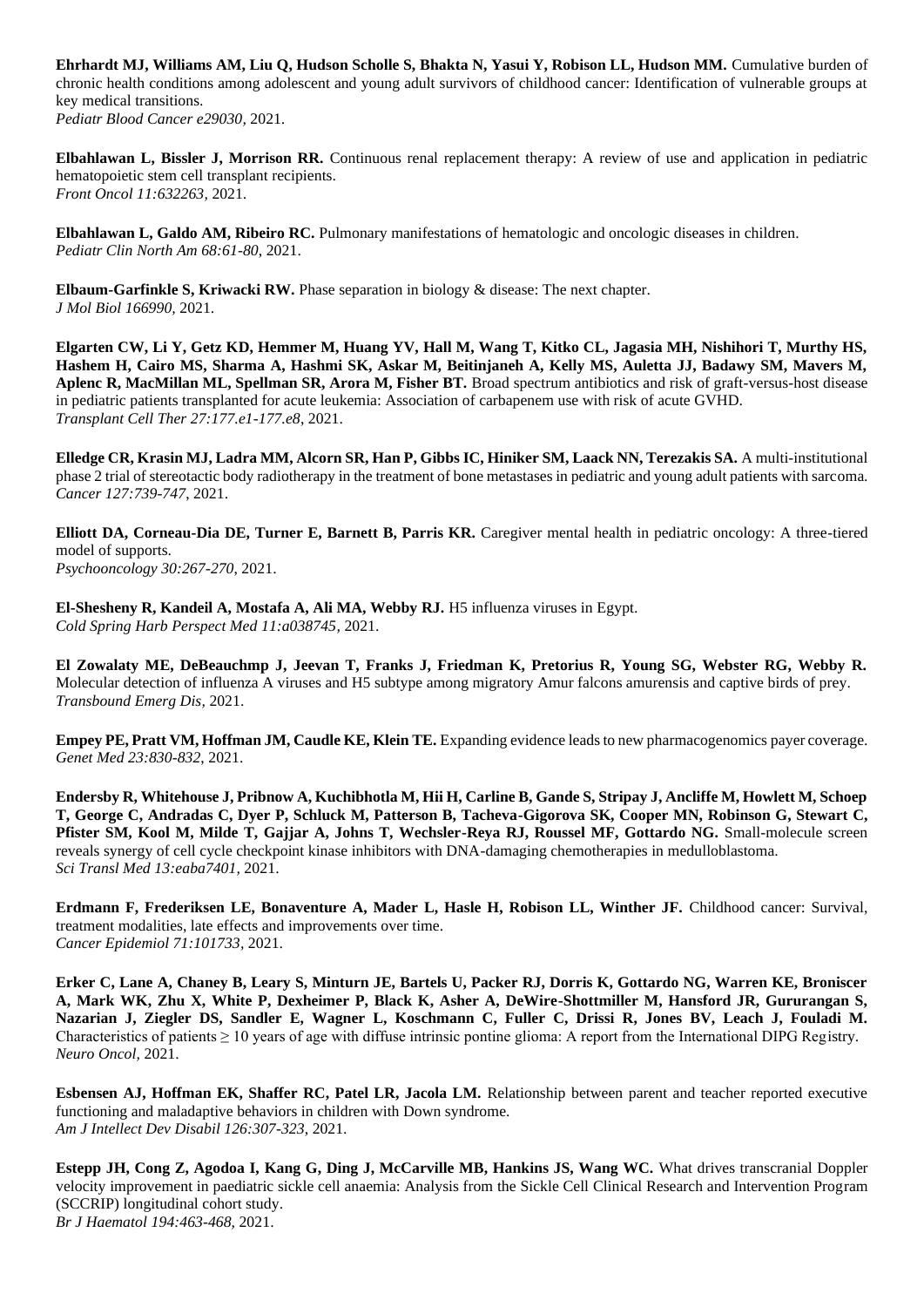**Evans WE.** Improving the treatment of childhood acute lymphoblastic leukemia by optimizing the use of 70-year-old drugs. *Haematologica,* 2021.

**Fair D, Park ER, Nipp RD, Rabin J, Hyland K, Kuhlthau K, Perez GK, Nathan PC, Armstrong GT, Oeffinger KC, Robison LL, Leisenring W, Kirchhoff AC.** Material, behavioral, and psychological financial hardship among survivors of childhood cancer in the Childhood Cancer Survivor Study. *Cancer 127:3214-3222,* 2021.

**Falta MT, Crawford JC, Tinega AN, Landry LG, Crawford F, Mack DG, Martin AK, Atif SM, Li L, Santos RG, Nakayama M, Kappler JW, Maier LA, Thomas PG, Pinilla C, Fontenot AP.** Beryllium-specific CD4+ T cells induced by chemokine neoantigens perpetuate inflammation. *J Clin Invest 131:e144864,* 2021.

**Fan K, Hurley C, McNeil MJ, Agulnik A, Federico S, Qudeimat A, Saini A, McArthur J, Morrison RR, Sandhu H, Shah S,**  Ghafoor S. Case report: Management approach and use of extracorporeal membrane oxygenation for diffuse alveolar hemorrhage after pediatric hematopoietic cell transplant. *Front Pediatr 8:587601,* 2021.

**Fang C, Anupindi SA, Back SJ, Franke D, Green TG, Harkanyi Z, Jüngert J, Kwon JK, Paltiel HJ, Squires JH, Zefov VN, McCarville MB.** Contrast-enhanced ultrasound of benign and malignant liver lesions in children. *Pediatr Radiol,* 2021.

**Fangusaro J, Mitchell DA, Kocak M, Robinson GW, Baxter PA, Hwang EI, Huang J, Onar-Thomas A, Dunkel IJ, Fouladi M, Warren KE.** Phase 1 study of pomalidomide in children with recurrent, refractory, and progressive central nervous system tumors: A Pediatric Brain Tumor Consortium trial. *Pediatr Blood Cancer 68:e28756,* 2021.

**Fangusaro J, Onar-Thomas A, Poussaint TY, Wu S, Ligon AH, Lindeman N, Campagne O, Banerjee A, Gururangan S, Kilburn L, Goldman S, Qaddoumi I, Baxter P, Vezina G, Bregman C, Patay Z, Jones JY, Stewart CF, Fisher MJ, Doyle LA, Smith M, Dunkel IJ, Fouladi M.** A phase 2 trial of selumetinib in children with recurrent optic pathway and hypothalamic lowgrade glioma without NF1: A Pediatric Brain Tumor Consortium study. *Neuro Oncol,* 2021.

**Fastiggi MJ, Sim JA, Huang IC.** Association of co-morbidities with financial hardship in survivors of adult cancer. *Support Care Cancer,* 2021.

**Fathi E, Yarbro JM, Homayouni R.** NIPSNAP protein family emerges as a sensor of mitochondrial health. *Bioessays 43:e2100014,* 2021.

**Faulkner L, Verna M, Rovelli A, Agarwal RK, Dhanya R, Parmar L, Sedai A, Kumari A, Ramprakash S, Raghuram CP, Mehta P, Elizabeth S, Khalid S, Batool A, Ghilani SK, Fatima I, Zara T, Marwah P, Soni R, Trivedi D, Conter V, Canesi M, Othman D, Faeq V, Kleinschmidt K, Yesillipek A, Lam CG, Howard SC, Corbacioglu S.** Setting up and sustaining blood and marrow transplant services for children in middle-income economies: an experience-driven position paper on behalf of the EBMT PDWP.

*Bone Marrow Transplant 56:536-543*, 2021.

**Fayad N, Abi Habib W, Kandeil A, El-Shesheny R, Kamel MN, Mourad Y, Mokhbat J, Kayali G, Goldstein J, Abdallah J.**  SARS-CoV-2 variants in Lebanon: Evolution and current situation. *Biology (Basel) 10:531,* 2021.

**Ferrari A, Ghelli Luserna Di Rora A, Domizio C, Papayannidis C, Simonetti G, Maria Hernández-Rivas J, Rondoni M, Giglio F, Abruzzese E, Imovilli A, Iacobucci I, Calistri D, Martinelli G.** Rearrangements of ATP5L-KMT2A in acute lymphoblastic leukaemia. *Br J Haematol 192:e139-e144*, 2021.

**Ferrari A, Lopez Almaraz R, Reguerre Y, Cesen M, Bergamaschi L, Indini A, Schneider DT, Godzinski J, Bien E, Stachowicz-Stencel T, Eigentler TK, Chiaravalli S, Krawczyk MA, Pappo A, Orbach D, Bisogno G, Brecht IB.** Cutaneous melanoma in children and adolescents: The EXPeRT/PARTNER diagnostic and therapeutic recommendations. *Pediatr Blood Cancer 68 Suppl 4:e28992,* 2021.

**Feudtner C, Faerber JA, Rosenberg AR, Kobler K, Baker JN, Bowman BA, Wolfe J, Friebert S.** Prioritization of pediatric palliative care field-advancement activities in the United States: Results of a national survey. *J Pain Symptom Manage,* 2021.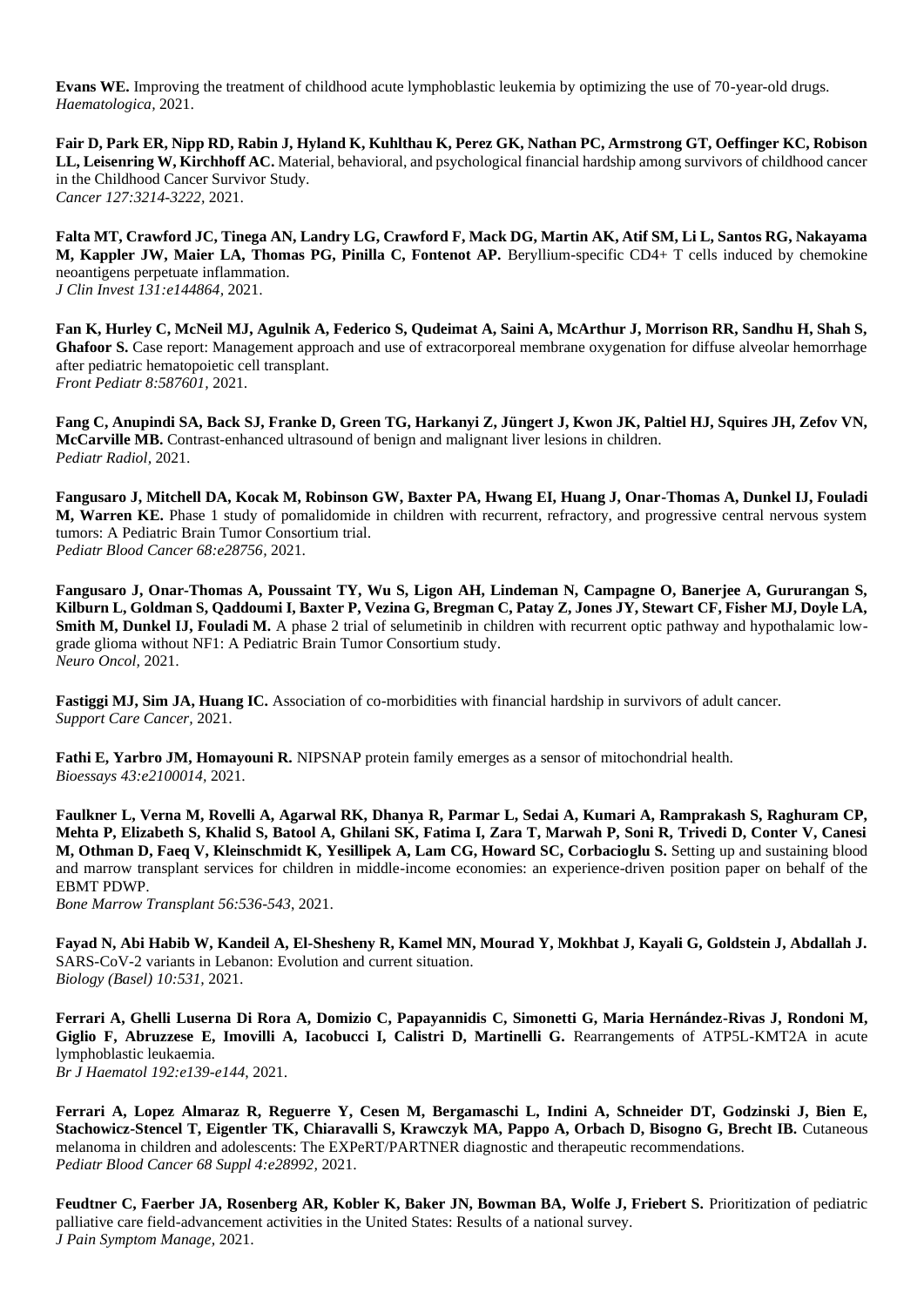**Fidler-Benaoudia MM, Oeffinger KC, Yasui Y, Robison LL, Winter DL, Reulen RC, Leisenring WM, Chen Y, Armstrong GT, Hawkins MM.** A comparison of late mortality among survivors of childhood cancer in the United States and United Kingdom. *J Natl Cancer Inst 113:562-571*, 2021.

**Figg JW, Barajas JM, Obeng EA.** Therapeutic approaches targeting splicing factor mutations in myelodysplastic syndromes and acute myeloid leukemia. *Curr Opin Hematol 28:73-79*, 2021.

**Finkel RS, Chiriboga CA, Vajsar J, Day JW, Montes J, De Vivo DC, Bishop KM, Foster R, Liu Y, Ramirez-Schrempp D, Schneider E, Bennett CF, Wong J, Farwell W.** Treatment of infantile-onset spinal muscular atrophy with nusinersen: Final report of a phase 2, open-label, multicentre, dose-escalation study. *Lancet Child Adolesc Health 5:491-500,* 2021.

**Finkel RS, Finanger E, Vandenborne K, Sweeney HL, Tennekoon G, Shieh PB, Willcocks R, Walter G, Rooney WD, Forbes SC, Triplett WT, Yum SW, Mancini M, MacDougall J, Fretzen A, Bista P, Nichols A, Donovan JM.** Disease-modifying effects of edasalonexent, an NF-κB inhibitor, in young boys with Duchenne muscular dystrophy: Results of the MoveDMD phase 2 and open label extension trial. *Neuromuscul Disord 31:385-396*, 2021.

**Finkel RS, Fischbeck KH.** Maybe too much of a good thing in gene therapy. *Nat Neurosci 24:901-902,* 2021.

**Finkel RS, McDonald CM, Lee Sweeney H, Finanger E, Neil Knierbein E, Wagner KR, Mathews KD, Marks W, Statland J, Nance J, McMillan HJ, McCullagh G, Tian C, Ryan MM, O'Rourke D, Müller-Felber W, Tulinius M, Bryan Burnette W, Nguyen CT, Vijayakumar K, Johannsen J, Phan HC, Eagle M, MacDougall J, Mancini M, Donovan JM.** A randomized, double-blind, placebo-controlled, global phase 3 study of edasalonexent in pediatric patients with Duchenne muscular dystrophy: Results of the PolarisDMD Trial. *J Neuromuscul Dis,* 2021.

Fischer M. Macromolecular room temperature crystallography. *Q Rev Biophys 54:e1,* 2021.

**Flemmer RT, Connolly SP, Geizer BA, Opferman JT, Vanderluit JL.** The role of Mcl-1 in embryonic neural precursor cell apoptosis.

*Front Cell Dev Biol 9:659531,* 2021.

**Flerlage JE, Hiniker SM, Armenian S, Benya EC, Bobbey AJ, Chang V, Cooper S, Coulter DW, Cuglievan B, Hoppe BS, Isenalumhe L, Kelly K, Kersun L, Lamble AJ, Larrier NA, Magee J, Oduro K, Pacheco M, Price AP, Roberts KB, Smith CM, Sohani AR, Trovillion EM, Walling E, Xavier AC, Burns JL, Campbell M.** Pediatric Hodgkin Lymphoma, Version 3.2021. *J Natl Compr Canc Netw 19:733-754*, 2021.

**Flerlage T, Boyd DF, Meliopoulos V, Thomas PG, Schultz-Cherry S.** Influenza virus and SARS-CoV-2: pathogenesis and host responses in the respiratory tract. *Nat Rev Microbiol 19:425-441*, 2021.

**Flynn PM, Taha TE, Cababasay M, Butler K, Fowler MG, Mofenson LM, Owor M, Fiscus S, Stranix-Chibanda L, Coutsoudis A, Gnanashanmugam D, Chakhtoura N, McCarthy K, Frenkel L, Beck I, Mukuzunga C, Makanani B, Moodley D, Nematadzira T, Kusakara B, Patil S, Vhembo T, Bobat R, Mmbaga BT, Masenya M, Nyati M, Theron G, Mulenga H, Shapiro DE, PROMISE Study Team.** Association of maternal viral load and CD4 count with perinatal HIV-1 transmission risk during breastfeeding in the PROMISE postpartum component. *J Acquir Immune Defic Syndr,* 2021.

**Fohner AE, Dalton R, Skagen K, Jackson K, Claw KG, Hopkins SE, Robinson R, Khan BA, Prasad B, Schuetz EG, Nickerson DA, Thornton TA, Dillard DA, Boyer BB, Thummel KE, Woodahl EL.** Characterization of CYP3A pharmacogenetic variation in American Indian and Alaska Native communities, targeting CYP3A4\*1G allele function. *Clin Transl Sci 14:1292-1302,* 2021.

**Fontana MC, Nanni J, Ghelli Luserna di Rorà A, Petracci E, Padella A, Ghetti M, Ferrari A, Marconi G, Soverini S, Iacobucci I, Papayannidis C, Curti A, Audisio E, Giannini MB, Rondoni M, Lanza F, Cavo M, Martinelli G, Simonetti G.**  Pharmacological inhibition of WIP1 sensitizes acute myeloid leukemia cells to the MDM2 inhibitor Nutlin-3a. *Biomedicines 9:388,* 2021.

**Foo JC, Jawin V, Yap TY, Ahmad Bahuri NF, Ganesan D, Mun KS, Loh J, Azman RR, Gottardo NG, Qaddoumi I, Moreira**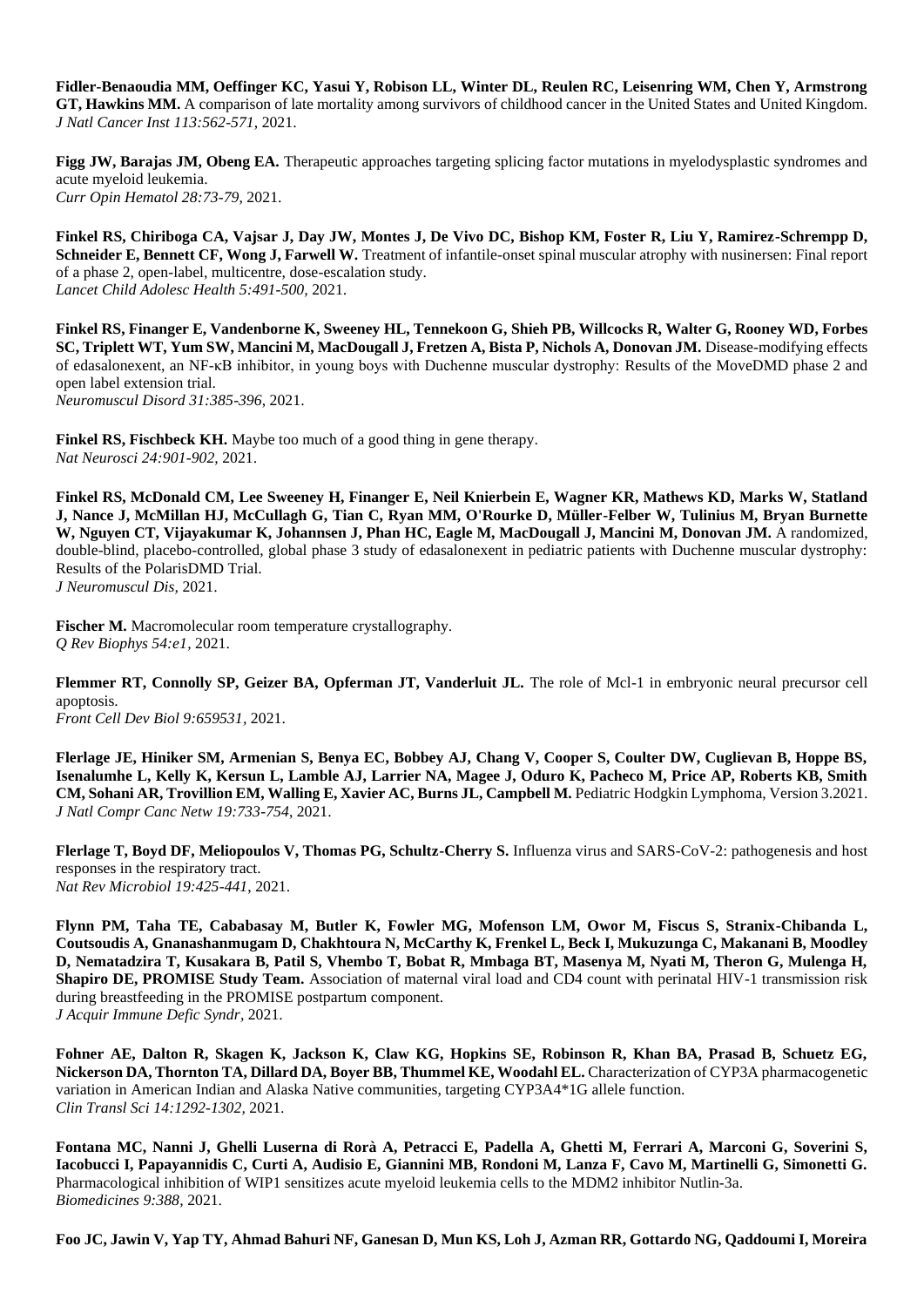**DC. Rajagopal R.** Conduct of neuro-oncology multidisciplinary team meetings and closing the "gaps" in the clinical management of childhood central nervous system tumors in a middle-income country. *Childs Nerv Syst 37:1573-1580*, 2021.

**Foster JH, Voss SD, Hall DC, Minard CG, Balis FM, Wilner K, Berg SL, Fox E, Adamson PC, Blaney S, Weigel BJ, Mosse YP.** Activity of crizotinib in patients with ALK-aberrant relapsed/refractory neuroblastoma: A Children's Oncology Group study (ADVL0912). *Clin Cancer Res 27:3543-3548,* 2021.

**Foster RH, Hayashi RJ, Wang M, Liu W, Mohrmann C, Howell RM, Smith SA, Gibson TM, Srivastava D, Green DM, Oeffinger KC, Leisenring WM, Robison LL, Armstrong GT, Krull KR, Hardy KK.** Psychological, educational, and social late effects in adolescent survivors of Wilms tumor: A report from the Childhood Cancer Survivor Study. *Psychooncology 30:349-360*, 2021.

Fox E, Busch C, DeBernardo A, Segers B, Gottschalk J, Womer R, Balamuth N, Bagatell R, Balis F. A pharmacologicallybased approach to high dose methotrexate administration to investigate nephrotoxicity and acute kidney injury biomarkers in children and adolescents with newly diagnosed osteosarcoma. *Cancer Chemother Pharmacol 87:807-815,* 2021.

**Fragala-Pinkham M, Pasternak A, McDermott MP, Mirek E, Glanzman AM, Montes J, Dunaway Young S, Salazar R, Quigley J, Riley SO, Chiriboga CA, Finkel RS, Tennekoon G, Martens WB, De Vivo DC, Darras BT.** Psychometric properties of the PEDI-CAT for children and youth with spinal muscular atrophy. *J Pediatr Rehabil Med,* 2021.

**Francescone R, Barbosa Vendramini-Costa D, Franco-Barraza J, Wagner J, Muir A, Lau AN, Gabitova L, Pazina T, Gupta S, Luong T, Rollins D, Malik R, Thapa RJ, Restifo D, Zhou Y, Cai KQ, Hensley HH, Tan Y, Kruger WD, Devarajan K, Balachandran S, Klein-Szanto AJ, Wang H, El-Deiry WS, Vander Heiden MG, Peri S, Campbell KS, Astsaturov I, Cukierman E.** Netrin G1 promotes pancreatic tumorigenesis through cancer associated fibroblast driven nutritional support and immunosuppression.

*Cancer Discov 11:446-479*, 2021.

**Frangoul H, Altshuler D, Cappellini MD, Chen YS, Domm J, Eustace BK, Foell J, de la Fuente J, Grupp S, Handgretinger R, Ho TW, Kattamis A, Kernytsky A, Lekstrom-Himes J, Li AM, Locatelli F, Mapara MY, de Montalembert M, Rondelli D, Sharma A, Sheth S, Soni S, Steinberg MH, Wall D, Yen A, Corbacioglu S. CRISPR-Cas9 gene editing for sickle cell disease** and β-thalassemia.

*N Engl J Med 384:252-260*, 2021.

**Freibaum BD, Messing J, Yang P, Kim HJ, Taylor JP.** High-fidelity reconstitution of stress granules and nucleoli in mammalian cellular lysate. *J Cell Biol 220:e202009079,* 2021.

**Frett MJ, Meeks H, Morgan KJ, Prajapati H, Maller V, Gold R, Anghelescu D.** Retrospective analysis of predisposing factors for difficult lumbar punctures requiring image guidance in pediatric oncology patients. *Pediatr Hematol Oncol 38:420-433*, 2021.

**Frias AB, Boi SK, Lan X, Youngblood B.** Epigenetic regulation of T cell adaptive immunity. *Immunol Rev 300:9-21*, 2021.

**Friedman GK, Johnston JM, Bag AK, Bernstock JD, Li R, Aban I, Kachurak K, Nan L, Kang KD, Totsch S, Schlappi C, Martin AM, Pastakia D, McNall-Knapp R, Farouk Sait S, Khakoo Y, Karajannis MA, Woodling K, Palmer JD, Osorio DS, Leonard J, Abdelbaki MS, Madan-Swain A, Atkinson TP, Whitley RJ, Fiveash JB, Markert JM, Gillespie GY.** Oncolytic HSV-1 G207 immunovirotherapy for pediatric high-grade gliomas. *N Engl J Med 384:1613-1622*, 2021.

**Fritchie K, Wang L, Yin Z, Nakitandwe J, Hedges D, Horvai A, Mora JT, Folpe AL, Bahrami A. Lipoblastomas presenting** in older children and adults: analysis of 22 cases with identification of novel PLAG1 fusion partners. *Mod Pathol 34:584-591*, 2021.

**Fu G, Guy CS, Chapman NM, Palacios G, Wei J, Zhou P, Long L, Wang YD, Qian C, Dhungana Y, Huang H, Kc A, Shi H,**  Rankin S, Brown SA, Johnson A, Wakefield R, Robinson CG, Liu X, Sheyn A, Yu J, Jackowski S, Chi H. Metabolic control of T(FH) cells and humoral immunity by phosphatidylethanolamine. *Nature 595:724-729,* 2021.

**Furman WL.** Monoclonal antibody therapies for high risk neuroblastoma.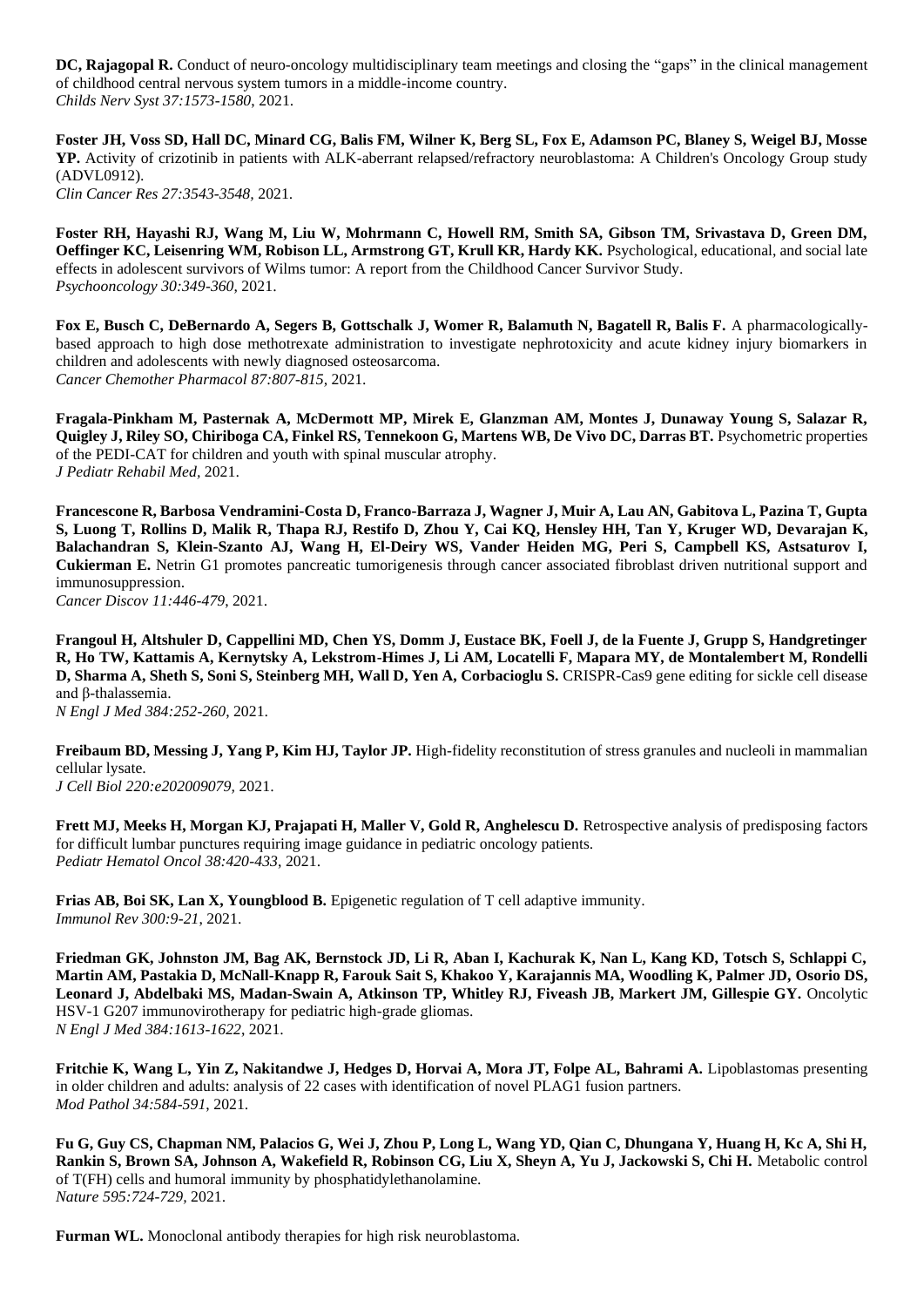*Biologics 15:205-219*, 2021.

**Fusade-Boyer M, Djegui F, Batawui K, Byuragaba DK, Jones JC, Wabwire-Mangeni F, Erima B, Atim G, Ukuli QA, Tugume T, Dogno K, Adjabli K, Nzuzi M, Adjin R, Jeevan T, Rubrum A, Go-Maro W, Kayali G, McKenzie P, Webby RJ, Ducatez MF.** Antigenic and molecular characterization of low pathogenic avian influenza A(H9N2) viruses in Sub-Saharan Africa from 2017 through 2019.

*Emerg Microbes Infect 10:1300-1308*, 2021.

**Gaignage M, Uyttenhove C, Jones LL, Bourdeaux C, Chéou P, Mandour MF, Coutelier JP, Vignali DAA, Van Snick J.**  Novel antibodies that selectively block mouse IL-12 enable the re-evaluation of the role of IL-12 in immune protection and pathology. *Eur J Immunol 51:1482-1493,* 2021.

**Gajjar A, Robinson GW, Smith KS, Lin T, Merchant TE, Chintagumpala M, Mahajan A, Su J, Bouffet E, Bartels U, Schechter T, Hassall T, Robertson T, Nicholls W, Gururangan S, Schroeder K, Sullivan M, Wheeler G, Hansford JR, Kellie SJ, McCowage G, Cohn R, Fisher MJ, Krasin MJ, Stewart CF, Broniscer A, Buchhalter I, Tatevossian RG, Orr BA, Neale G, Klimo P Jr, Boop F, Srinivasan A, Pfister SM, Gilbertson RJ, Onar-Thomas A, Ellison DW, Northcott PA.** Outcomes by clinical and molecular features in children with medulloblastoma treated with risk-adapted therapy: Results of an international phase III trial (SJMB03). *J Clin Oncol 39:822-835*, 2021.

**Gammal RS, Lee YM, Petry NJ, Iwuchukwu O, Hoffman JM, Kisor DF, Empey PE.** Pharmacists leading the way to precision medicine: Updates to the core pharmacist competencies in genomics. *Am J Pharm Educ 8634,* 2021.

**Ganguly S, Finkelstein D, Shaw TI, Michalek RD, Zorn KM, Ekins S, Yasuda K, Fukuda Y, Schuetz JD, Mukherjee K, Schuetz EG.** Metabolomic and transcriptomic analysis reveals endogenous substrates and metabolic adaptation in rats lacking Abcg2 and Abcb1a transporters. *PLoS One 16:e0253852,* 2021.

**Gao J, Guo X, Wei W, Li R, Hu K, Liu X, Jiang W, Liu S, Wang W, Sun H, Wu H, Zhang Y, Gu W, Li Y, Sun C, Han T.**  The association of fried meat consumption with the gut microbiota and fecal metabolites and its impact on glucose homoeostasis, intestinal Endotoxin levels, and systemic inflammation: A randomized controlled-feeding trial. *Diabetes Care,* 2021.

**Gao P, Lyu Q, Ghanam AR, Lazzarotto CR, Newby GA, Zhang W, Choi M, Slivano OJ, Holden K, Walker JA 2nd, Kadina AP, Munroe RJ, Abratte CM, Schimenti JC, Liu DR, Tsai SQ, Long X, Miano JM.** Prime editing in mice reveals the essentiality of a single base in driving tissue-specific gene expression. *Genome Biol 22:83,* 2021.

Garcia-Lopez J, Kumar R, Smith KS, Northcott PA. Deconstructing sonic hedgehog medulloblastoma: Molecular subtypes, drivers, and beyond. *Trends Genet 37:235-250*, 2021.

**Garner CD, Brazelton de Cardenas J, Suganda S, Hayden RT.** Accuracy of broad-panel PCR-based bacterial identification for blood cultures in a pediatric oncology population. *Microbiol Spectr e0022121,* 2021.

Gartrell J, Rodriguez-Galindo C. Ewing sarcoma: Investigational mono- and combination therapies in clinical trials. *Expert Opin Investig Drugs 30:653-663*, 2021.

**Gartrell J, Shulkin BL, Helmig S, Caldwell KJ, Furman W, Federico SM.** Induction chemotherapy with an anti-GD2 monoclonal antibody (dinutuximab) and cytokines in children with newly diagnosed high-risk neuroblastoma: A case series. *J Pediatr Hematol Oncol 43:e692-e696*, 2021.

**Garza M, Graetz DE, Kaye EC, Ferrara G, Rodriguez M, Soberanis Vásquez DJ, Méndez Aceituno A, Antillon-Klussmann**  F, Gattuso JS, Mandrell BN, Baker JN, Rodriguez-Galindo C, Agulnik A. Impact of PEWS on perceived quality of care during deterioration in children with cancer hospitalized in different resource-settings. *Front Oncol 11:660051,* 2021.

**Gassant PY, Caniza MA.** Comment on: Interventions to improve early detection of childhood cancer in low- and middle-income countries: A systematic review- experience of time to diagnosis of malignancies in children in Haiti. *Pediatr Blood Cancer e29011,* 2021.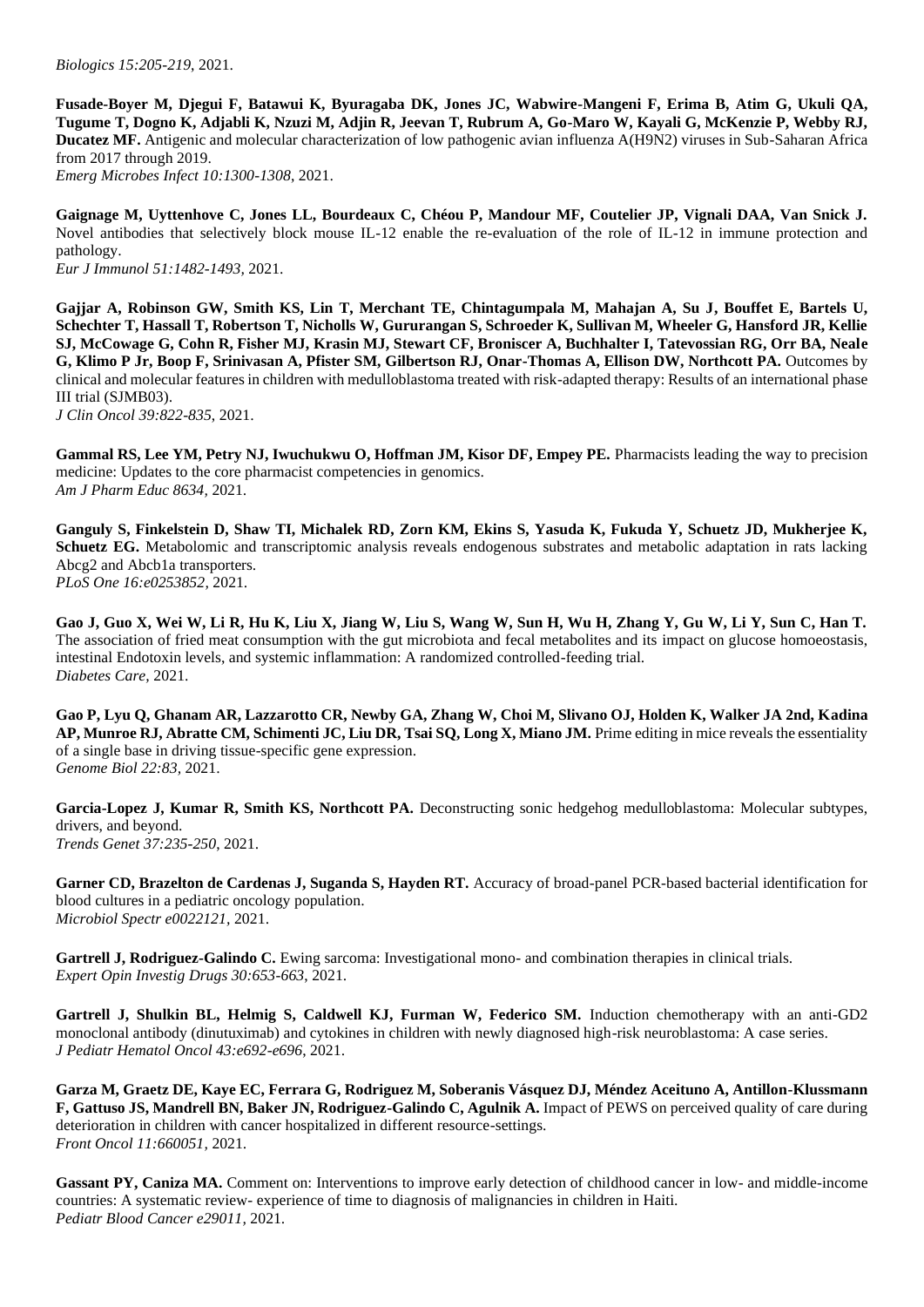**Gaur AH, Cotton MF, Rodriguez CA, McGrath EJ, Helström E, Liberty A, Natukunda E, Kosalaraksa P, Chokephaibulkit K, Maxwell H, Wong P, Porter D, Majeed S, Yue MS, Graham H, Martin H, Brainard DM, Pikora C.** Fixed-dose combination bictegravir, emtricitabine, and tenofovir alafenamide in adolescents and children with HIV: Week 48 results of a single-arm, openlabel, multicentre, phase 2/3 trial. *Lancet Child Adolesc Health 5:642-651,* 2021.

**Getzenberg RB, Hijano DR, Hakim H, Dallas RH, Ferrolino JA, Brazelton de Cardenas J, Garner CD, Tang L, Su Y, Wolf J, Hayden RT, Maron G.** Rothia mucilaginosa infections in pediatric cancer patients. *J Pediatric Infect Dis Soc 10:341-344*, 2021.

**Ghafoor S, Fan K, Williams S, Brown A, Bowman S, Pettit KL, Gorantla S, Quillivan R, Schwartzberg S, Curry A, Parkhurst L, James M, Smith J, Canavera K, Elliott A, Frett M, Trone D, Butrum-Sullivan J, Barger C, Lorino M, Mazur J, Dodson M, Melancon M, Hall LA, Rains J, Avent Y, Burlison J, Wang F, Pan H, Lenk MA, Morrison RR, Kudchadkar SR.** Beginning restorative activities very early: Implementation of an early mobility initiative in a pediatric onco-critical care unit. *Front Oncol 11:645716,* 2021.

**Ghazwani Y, Patay Z, Sadighi ZS, Sparrow J, Upadhyaya S, Boop F, Gajjar A, Qaddoumi I.** Handedness switching as a presenting sign for pediatric low-grade gliomas: An insight into brain plasticity from a short case series. *J Pediatr Rehabil Med 14:31-36*, 2021.

**Giacomelli Cao R, Christian L, Xu Z, Jaramillo L, Smith B, Karlsson EA, Schultz-Cherry S, Mejias A, Ramilo O.** Early changes in interferon gene expression and antibody responses following influenza vaccination in pregnant women. *J Infect Dis,* 2021.

**Giacomini KM, Karnes JH, Crews KR, Monte AA, Murphy WA, Oni-Orisan A, Ramsey LB, Yang JJ, Whirl-Carrillo M.**  Advancing precision medicine through the new pharmacogenomics global research network. *Clin Pharmacol Ther 110:559-562,* 2021.

**Gianferante MD, Wlodarski MW, Atsidaftos E, Da Costa L, Delaporta P, Farrar JE, Goldman FD, Hussain M, Kattamis A, Leblanc T, Lipton JM, Niemeyer CM, Pospisilova D, Quarello P, Ramenghi U, Sankaran VG, Vlachos A, Volejnikova J, Alter BP, Savage SA, Giri N.** Genotype-phenotype association and variant characterization in Diamond-Blackfan anemia caused by pathogenic variants in RPL35A. *Haematologica 106:1303-1310*, 2021.

**Giannikou K, Zhu Z, Kim J, Winden KD, Tyburczy ME, Marron D, Parker JS, Hebert Z, Bongaarts A, Taing L, Long HW, Pisano WV, Alexandrescu S, Godlewski B, Nellist M, Kotulska K, Jozwiak S, Roszkowski M, Mandera M, Thiele EA, Lidov H, Getz G, Devinsky O, Lawrence MS, Ligon KL, Ellison DW, Sahin M, Aronica E, Meredith DM, Kwiatkowski DJ.**  Subependymal giant cell astrocytomas are characterized by mTORC1 hyperactivation, a very low somatic mutation rate, and a unique gene expression profile. *Mod Pathol 34:264-279*, 2021.

**Gilardi M, Bersini S, Valtorta S, Proietto M, Crippa M, Boussommier-Calleja A, Labelle M, Moresco RM, Vanoni M, Kamm RD, Moretti M.** The driving role of the Cdk5/Tln1/FAK(S732) axis in cancer cell extravasation dissected by human vascularized microfluidic models. *Biomaterials 276:120975,* 2021.

**Gilleland Marchak J, Devine KA, Hudson MM, Jacobson LA, Michel G, Peterson SR, Schulte F, Wakefield CE, Sands SA.**  Systematic review of educational supports of pediatric cancer survivors: Current approaches and future directions. *J Clin Oncol JCO2002471,* 2021.

**Glubb DM, Thompson DJ, Aben KK, Alsulimani A, Amant F, Annibali D, Attia J, Barricarte A, Beckmann MW, Berchuck A, Bermisheva M, Bernardini MQ, Bischof K, Bjorge L, Bodelon C, Brand AH, Brenton JD, Brinton LA, Bruinsma F, Buchanan DD, Burghaus S, Butzow R, Cai H, Carney ME, Chanock SJ, Chen C, Chen X, Chen Z, Cook LS, Cunningham JM, De Vivo I, DeFazio A, Doherty JA, Dork T, du Bois A, Dunning AM, Durst M, Edwards T, Edwards RP, Ekici AB, Ewing A, Fasching PA, Ferguson S, Flanagan JM, Fostira F, Fountzilas G, Friedenreich CM, Gao B, Gaudet MM, Gawelko J, Gentry-Maharaj A, Giles GG, Glasspool R, Goodman MT, Gronwald J, Harris HR, Harter P, Hein A, Heitz F, Hildebrandt MAT, Hillemanns P, Hogdall E, Hogdall CK, Holliday EG, Huntsman DG, Huzarski T, Jakubowska A, Jensen A, Jones ME, Karlan BY, Karnezis A, Kelley JL, Khusnutdinova E, Killeen JL, Kjaer SK, Klapdor R, Kobel M, Konopka B, Konstantopoulou I, Kopperud RK, Koti M, Kraft P, Kupryjanczyk J, Lambrechts D, Larson MC, Le Marchand L, Lele S, Lester J, Li AJ, Liang D, Liebrich C, Lipworth L, Lissowska J, Lu L, Lu KH, Macciotta A, Mattiello A, May T, McAlpine JN, McGuire V, McNeish IA, Menon U, Modugno F, Moysich KB, Nevanlinna H, Odunsi K, Olsson H, Orsulic S, Osorio A, Palli D, Park-Simon TW, Pearce CL, Pejovic T, Permuth JB, Podgorska A, Ramus SJ, Rebbeck TR, Riggan MJ, Risch HA, Rothstein JH, Runnebaum IB, Scott RJ, Sellers TA, Senz J, Setiawan VW, Siddiqui N, Sieh W, Spiewankiewicz B, Sutphen R, Swerdlow AJ, Szafron LM, Teo SH, Thompson PJ, Thomsen LCV, Titus L, Tone A, Tumino R, Turman C,**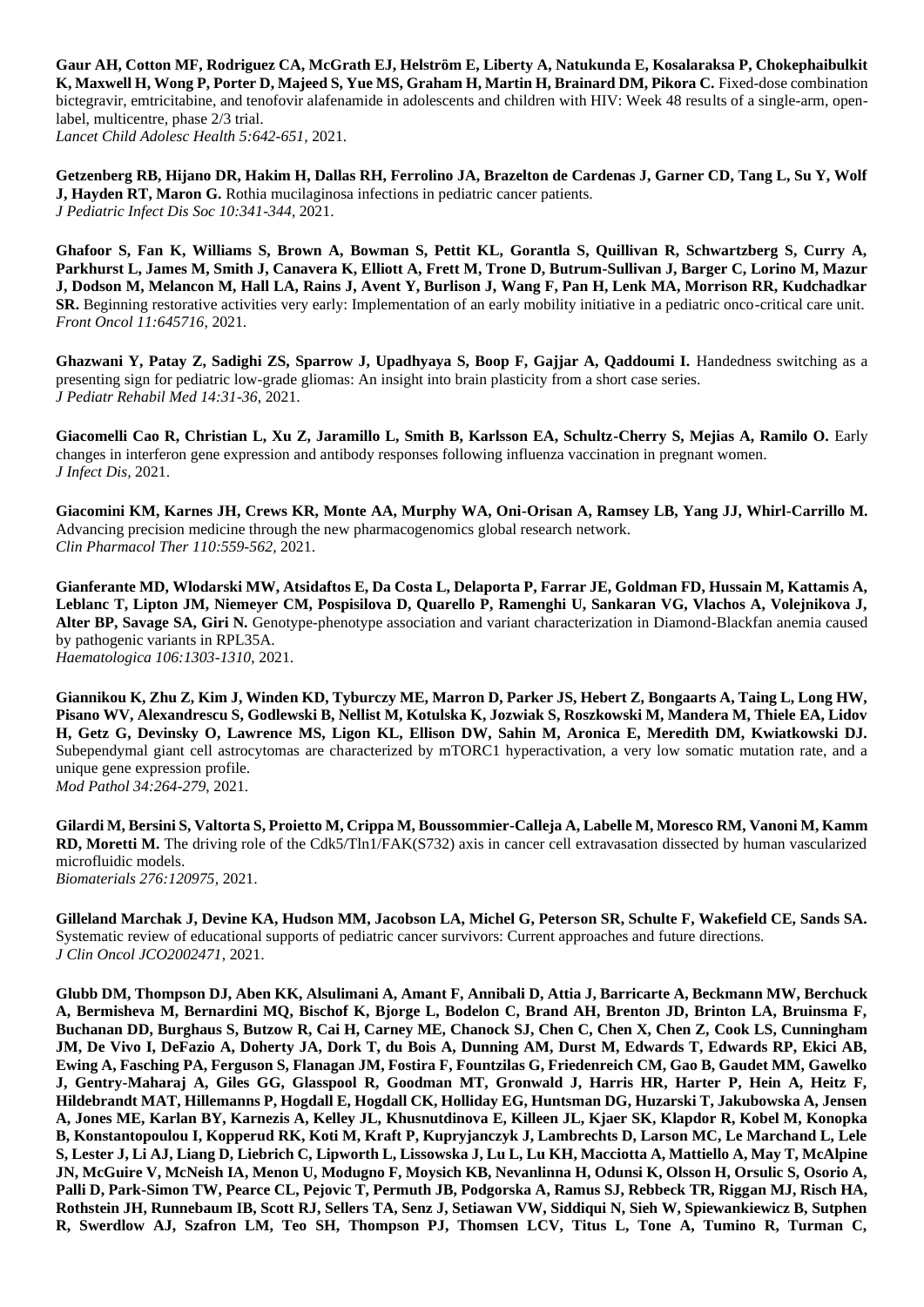**Vanderstichele A, Velez Edwards D, Vergote I, Vierkant RA, Wang Z, Wang-Gohrke S, Webb PM, White E, Whittemore**  AS, Winham SJ, Wu X, Wu AH, Yannoukakos D, Spurdle AB, O'Mara TA. Cross-cancer genome-wide association study of endometrial cancer and epithelial ovarian cancer identifies genetic risk regions associated with risk of both cancers. *Cancer Epidemiol Biomarkers Prev 30:217-228*, 2021.

**Gocho Y, Liu J, Hu J, Yang W, Dharia NV, Zhang J, Shi H, Du G, John A, Lin TN, Hunt J, Huang X, Ju B, Rowland L, Shi L, Maxwell D, Smart B, Crews KR, Yang W, Hagiwara K, Zhang Y, Roberts K, Wang H, Jabbour E, Stock W, Eisfelder B, Paietta E, Newman S, Roti G, Litzow M, Easton J, Zhang J, Peng J, Chi H, Pounds S, Relling MV, Inaba H, Zhu X, Kornblau S, Pui CH, Konopleva M, Teachey D, Mullighan CG, Stegmaier K, Evans WE, Yu J, Yang JJ.** Network-based systems pharmacology reveals heterogeneity in LCK and BCL2 signaling and therapeutic sensitivity of T-cell acute lymphoblastic leukemia. *Nat Cancer 2:284-299*, 2021.

**Goemans BF, Noort S, Blink M, Wang YD, Peters STCJ, van Wouwe JP, Kaspers G, de Haas V, Kollen WJ, van der Velden VHJ, Gruber TA, Zwaan CM.** Sensitive GATA1 mutation screening reliably identifies neonates with Down syndrome at risk for myeloid leukemia.

*Leukemia 35:2403-2406,* 2021.

**Goldberg JF, Ness KK, Chi X, Santucci AK, Plana JC, Joshi VM, Luepker RV, Durand JB, Partin RE, Howell RM, Wilson CL, Towbin JA, Jefferies JL, Srivastava DK, Hudson MM, Robison LL, Armstrong GT.** Cardiovascular family history increases risk for late-onset adverse cardiovascular outcomes in childhood cancer survivors: A St. Jude Lifetime Cohort Report. *Cancer Epidemiol Biomarkers Prev 30:123-132*, 2021.

**Goldberg JF, Peters EJ, Tolley EA, Hagler MN, Joshi VM, Wallace SE, Nouer SS, Beasley GS, Martinez HR, Ryan KA, Absi MA, Strelsin JR, Towbin JA, Triplett BM.** Association of persistent tachycardia with early myocardial dysfunction in children undergoing allogeneic hematopoietic cell transplantation. *Bone Marrow Transplant,* 2021.

Goldstein SD, Heaton TE, Bondoc A, Dasgupta R, Abdelhafeez A, Davidoff AM, Lautz TB. Evolving applications of fluorescence guided surgery in pediatric surgical oncology: A practical guide for surgeons. *J Pediatr Surg 56:215-223*, 2021.

**Gomaa MR, El Rifay AS, Shehata M, Kandeil A, Nabil Kamel M, Marouf MA, GabAllah M, El Taweel A, Kayed AE, Kutkat O, Moatasim Y, Mahmoud SH, Abo Shama NM, El Sayes M, Mostafa A, El-Shesheny R, McKenzie PP, Webby RJ, Kayali G, Ali MA.** Incidence, household transmission, and neutralizing antibody seroprevalence of Coronavirus Disease 2019 in Egypt: Results of a community-based cohort. *PLoS Pathog 17:e1009413,* 2021.

**Gonzalez ML, Aristizabal P, Loera-Reyna A, Torres D, Ornelas-Sánchez M, Nuño-Vázquez L, Aguilera M, Sánchez A, Romano M, Rivera-Gómez R, Relyea G, Friedrich P, Caniza MA.** The golden hour: Sustainability and clinical outcomes of adequate time to antibiotic administration in children with cancer and febrile neutropenia in northwestern Mexico. *JCO Glob Oncol 7:659-670*, 2021.

**González-Cardenete MA, Rivas F, Basset R, Stadler M, Hering S, Padrón JM, Zaragozá RJ, Dea-Ayuela MA.** Biological profiling of semisynthetic C19-functionalized ferruginol and sugiol analogues. *Antibiotics (Basel) 10:184,* 2021.

**Gonzalez-Pena V, Natarajan S, Xia Y, Klein D, Carter R, Pang Y, Shaner B, Annu K, Putnam D, Chen W, Connelly J, Pruett-Miller S, Chen X, Easton J, Gawad C.** Accurate genomic variant detection in single cells with primary template-directed amplification.

*Proc Natl Acad Sci U S A 118:e2024176118,* 2021.

Gout AM, Arunachalam S, Finkelstein DB, Zhang J. Data-driven approaches to advance research and clinical care for pediatric cancer.

*Biochim Biophys Acta Rev Cancer 1876:188571,* 2021.

**Graetz D, Agulnik A, Ranadive R, Vedaraju Y, Chen Y, Chantada G, Metzger ML, Mukkada S, Force LM, Friedrich P, Lam C, Sniderman E, Bhakta N, Hessissen L, Dalvi R, Devidas M, Pritchard-Jones K, Rodriguez-Galindo C, Moreira DC.**  Global effect of the COVID-19 pandemic on paediatric cancer care: A cross-sectional study. *Lancet Child Adolesc Health 5:332-340*, 2021.

**Graetz D, Rivas S, Fuentes L, Cáceres-Serrano A, Ferrara G, Antillon-Klussmann F, Metzger M, Rodriguez-Galindo C, Mack JW.** The evolution of parents' beliefs about childhood cancer during diagnostic communication: A qualitative study in Guatemala.

*BMJ Glob Health 6:e004653,* 2021.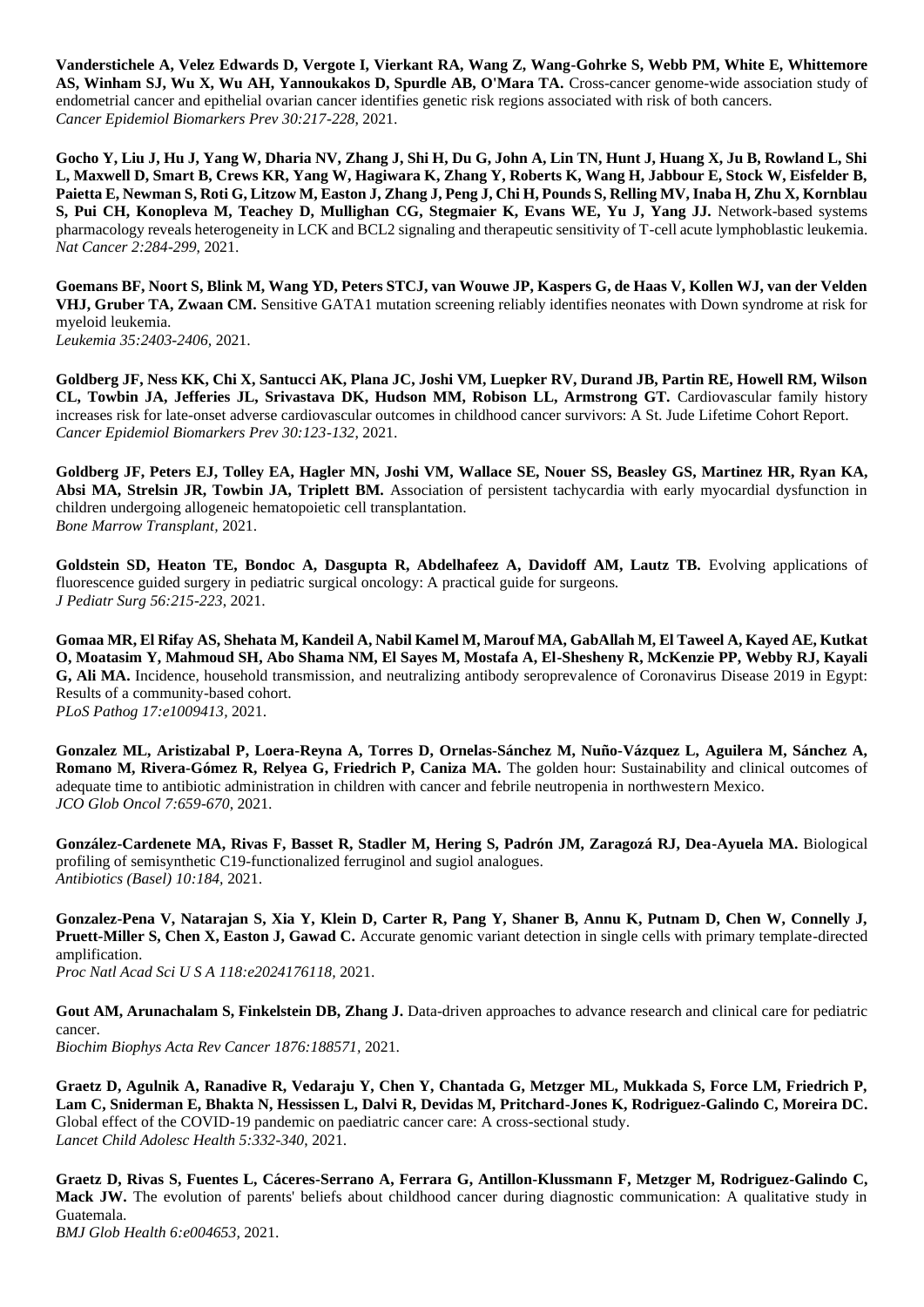**Graetz DE, Chen Y, Devidas M, Antillon-Klussmann F, Fu L, Quintero K, Fuentes-Alabi SL, Gassant PY, Kaye EC, Baker JN, Rodriguez Galindo C, Mack JW.** Interdisciplinary care of pediatric oncology patients in Central America and the Caribbean. *Cancer 127:2579-2586*, 2021.

**Graetz DE, Giannars E, Kaye EC, Garza M, Ferrara G, Rodriguez M, Soberanis Vasquez DJ, Mendez Aceituno A, Antillon-**Klussmann F, Gattuso JS, Andes KL, Mandrell BN, Baker JN, Rodriguez-Galindo C, Agulnik A. Clinician emotions surrounding pediatric oncology patient deterioration. *Front Oncol 11:626457,* 2021.

**Graetz DE, Madni A, Gossett J, Kang G, Sabin JA, Santana VM, Russo CL.** Role of implicit bias in pediatric cancer clinical trials and enrollment recommendations among pediatric oncology providers. *Cancer 127:284-290*, 2021.

**Graff M, Justice AE, Young KL, Marouli E, Zhang X, Fine RS, Lim E, Buchanan V, Rand K, Feitosa MF, Wojczynski MK, Yanek LR, Shao Y, Rohde R, Adeyemo AA, Aldrich MC, Allison MA, Ambrosone CB, Ambs S, Amos C, Arnett DK, Atwood L, Bandera EV, Bartz T, Becker DM, Berndt SI, Bernstein L, Bielak LF, Blot WJ, Bottinger EP, Bowden DW, Bradfield JP, Brody JA, Broeckel U, Burke G, Cade BE, Cai Q, Caporaso N, Carlson C, Carpten J, Casey G, Chanock SJ, Chen G, Chen M, Chen YI, Chen WM, Chesi A, Chiang CWK, Chu L, Coetzee GA, Conti DV, Cooper RS, Cushman M, Demerath E, Deming SL, Dimitrov L, Ding J, Diver WR, Duan Q, Evans MK, Falusi AG, Faul JD, Fornage M, Fox C, Freedman BI, Garcia M, Gillanders EM, Goodman P, Gottesman O, Grant SFA, Guo X, Hakonarson H, Haritunians T, Harris TB, Harris CC, Henderson BE, Hennis A, Hernandez DG, Hirschhorn JN, McNeill LH, Howard TD, Howard B, Hsing AW, Hsu YH, Hu JJ, Huff CD, Huo D, Ingles SA, Irvin MR, John EM, Johnson KC, Jordan JM, Kabagambe EK, Kang SJ, Kardia SL, Keating BJ, Kittles RA, Klein EA, Kolb S, Kolonel LN, Kooperberg C, Kuller L, Kutlar A, Lange L, Langefeld CD, Le Marchand L, Leonard H, Lettre G, Levin AM, Li Y, Li J, Liu Y, Liu Y, Liu S, Lohman K, Lotay V, Lu Y, Maixner W, Manson JE, McKnight B, Meng Y, Monda KL, Monroe K, Moore JH, Mosley TH, Mudgal P, Murphy AB, Nadukuru R, Nalls MA, Nathanson KL, Nayak U, N'Diaye A, Nemesure B, Neslund-Dudas C, Neuhouser ML, Nyante S, Ochs-Balcom H, Ogundiran TO, Ogunniyi A, Ojengbede O, Okut H, Olopade OI, Olshan A, Padhukasahasram B, Palmer J, Palmer CD, Palmer ND, Papanicolaou G, Patel SR, Pettaway CA, Peyser PA, Press MF, Rao DC, Rasmussen-Torvik LJ, Redline S, Reiner AP, Rhie SK, Rodriguez-Gil JL, Rotimi CN, Rotter JI, Ruiz-Narvaez EA, Rybicki BA, Salako B, Sale MM, Sanderson M, Schadt E, Schreiner PJ, Schurmann C, Schwartz AG, Shriner DA, Signorello LB, Singleton AB, Siscovick DS, Smith JA, Smith S, Speliotes E, Spitz M, Stanford JL, Stevens VL, Stram A, Strom SS, Sucheston L, Sun YV, Tajuddin SM, Taylor H, Taylor K, Tayo BO, Thun MJ, Tucker MA, Vaidya D, Van Den Berg DJ, Vedantam S, Vitolins M, Wang Z, Ware EB, Wassertheil-Smoller S, Weir DR, Wiencke JK, Williams SM, Williams LK, Wilson JG, Witte JS, Wrensch M, Wu X, Yao J, Zakai N, Zanetti K, Zemel BS, Zhao W, Zhao JH, Zheng W, Zhi D, Zhou J, Zhu X, Ziegler RG, Zmuda J, Zonderman AB, Psaty BM, Borecki IB, Cupples LA, Liu CT, Haiman CA, Loos R, Ng MCY, North KE.** Discovery and fine-mapping of height loci via high-density imputation of GWASs in individuals of African ancestry. *Am J Hum Genet 108:564-582*, 2021.

**Graham RT, Abu-Arja MH, Stanek JR, Cappellano A, Coleman C, Chi S, Cooney T, Dhall G, Ellen JG, Finlay JL, Fisher MJ, Friedman GK, Gajjar A, Gauvain K, Hoffman LM, Hukin J, Lucas JT Jr, Mueller S, Navalkele P, Ronsley R, Tinkle C, Villeneuve S, Yeo KK, Su JM, Margol A, Gottardo NG, Allen J, Packer R, Bartels U, Abdelbaki MS.** Multi-institutional analysis of treatment modalities in basal ganglia and thalamic germinoma. *Pediatr Blood Cancer e29172,* 2021.

Graham RT, Coven SL, Stanek JR, Folta A, Hollingsworth EW, Finlay JL, Kumar R. Venous thromboembolism in children with central nervous system tumors: Comparison of an institutional cohort to a national administrative database. *Pediatr Blood Cancer 68:e28846,* 2021.

**Granger M, Naranjo A, Bagatell R, DuBois SG, McCune JS, Tenney SC, Weiss BD, Mosse YP, Asgharzadeh S, Grupp SA, Hogarty MD, Gastier-Foster JM, Mills D, Shulkin BL, Parisi MT, London WB, Han-Chang J, Panoff J, von Allmen D, Jarzembowski JA, Park JR, Yanik GA.** Myeloablative busulfan/melphalan consolidation following induction chemotherapy for patients with newly diagnosed high-risk neuroblastoma: Children's Oncology Group Trial ANBL12P1. *Transplant Cell Ther 27:490.e1-490.e8*, 2021.

**Green AE, Howarth D, Chaguza C, Echlin H, Langendonk RF, Munro C, Barton TE, Cd Hinton J, Bentley SD, Rosch JW, Neill DR.** Pneumococcal colonisation and virulence factors identified via experimental evolution in infection models. *Mol Biol Evol 38:2209-2226*, 2021.

**Green DM, Wang M, Krasin M, Srivastava D, Onder S, Jay DW, Ness KK, Greene W, Lanctot JQ, Shelton KC, Zhu L, Mulrooney DA, Ehrhardt MJ, Davidoff AM, Robison LL, Hudson MM.** Kidney function after treatment for childhood cancer: A report from the St. Jude Lifetime Cohort Study. *J Am Soc Nephrol 32:983-993*, 2021.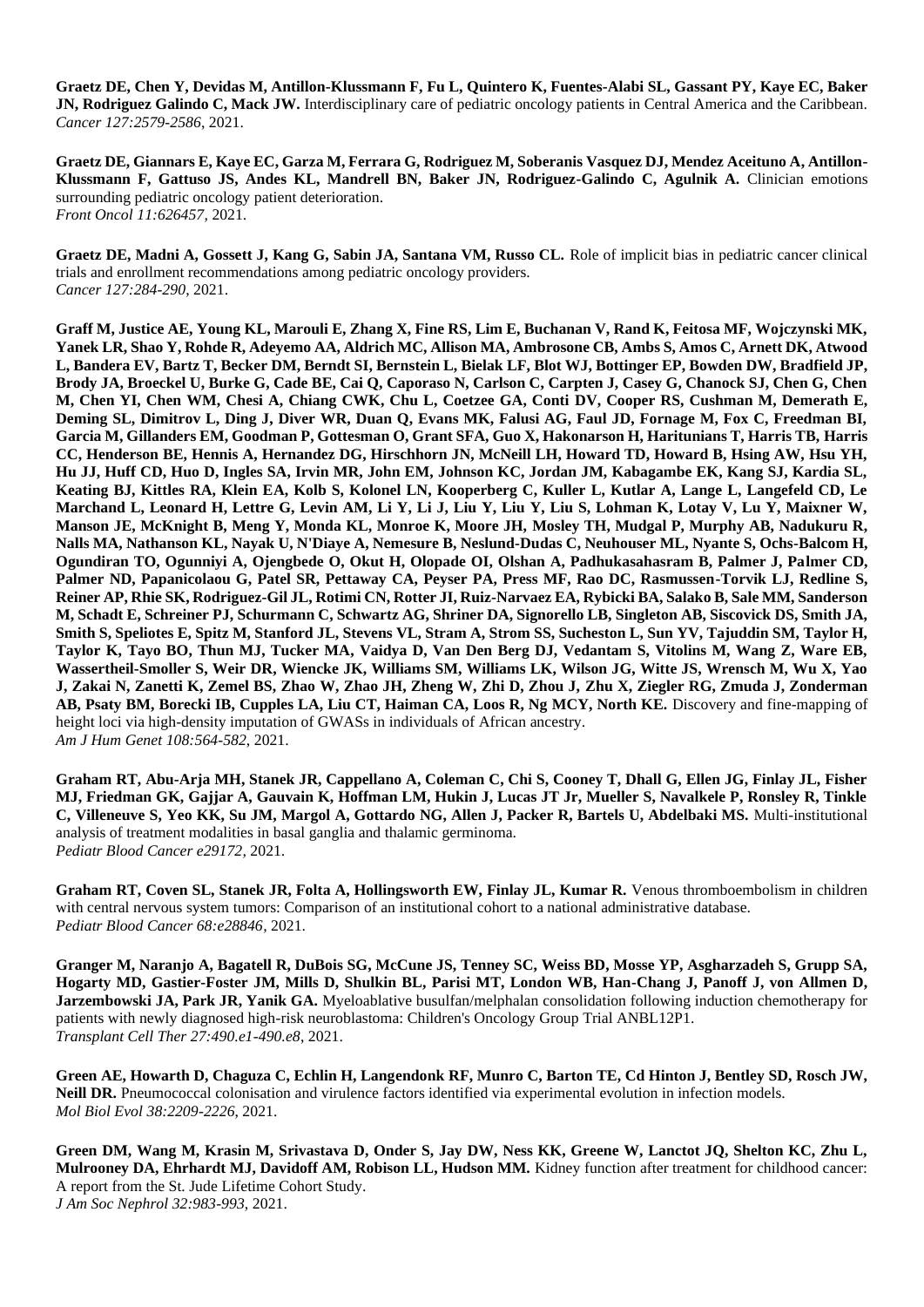**Green DR.** Alternative careers at the autophagy factory. *Trends Cell Biol 31:613-615,* 2021.

Green DR. Health and fitness at the single-cell level. *Cancer Immunol Res 9:130-135*, 2021.

**Green DR.** Mitochondrial quality control: Just walk away. *Cell Metab 33:1069-1071*, 2021.

**Greene EM, Greene WN, Greene WL.** Addressing the burden of student loan debt: A case-based review of influencing considerations. *Am J Health Syst Pharm,* 2021.

Greer HR, Orbach DB, Yock TI, Rodriguez-Galindo C, Green AL. Case report: Intra-arterial chemotherapy for rhabdomyosarcoma. *Pediatr Hematol Oncol 38:391-396*, 2021.

**Gruener RF, Ling A, Chang YF, Morrison G, Geeleher P, Greene GL, Huang RS.** Facilitating drug discovery in breast cancer by virtually screening patients using in vitro drug response modeling.

*Cancers (Basel) 13:885,* 2021.

**Guida JL, Agurs-Collins T, Ahles TA, Campisi J, Dale W, Demark-Wahnefried W, Dietrich J, Fuldner R, Gallicchio L, Green PA, Hurria A, Janelsins MC, Jhappan C, Kirkland JL, Kohanski R, Longo V, Meydani S, Mohile S, Niedernhofer LJ, Nelson C, Perna F, Schadler K, Scott JM, Schrack JA, Tracy RP, van Deursen J, Ness KK.** Strategies to prevent or remediate cancer and treatment-related aging. *J Natl Cancer Inst 113:112-122*, 2021.

**Gunturkun F, Akbilgic O, Davis RL, Armstrong GT, Howell RM, Jefferies JL, Ness KK, Karabayir I, Lucas JT Jr, Srivastava DK, Hudson MM, Robison LL, Soliman EZ, Mulrooney DA.** Artificial intelligence-assisted prediction of late-onset cardiomyopathy among childhood cancer survivors. *JCO Clin Cancer Inform 5:459-468*, 2021.

**Hall EA, Sauer HE, Davis MS, Anghelescu DL.** Lidocaine infusions for pain management in pediatrics. *Paediatr Drugs 23:349-359*, 2021.

**Hall EA, Sauer HE, Habashy C, Anghelescu DL.** Methadone for cancer pain in pediatric end-of-life care. *Am J Hosp Palliat Care 38:914-919*, 2021.

**Hall ET, Dillard ME, Stewart DP, Zhang Y, Wagner B, Levine RM, Pruett-Miller SM, Sykes A, Temirov J, Cheney RE, Mori M, Robinson CG, Ogden SK.** Cytoneme delivery of Sonic Hedgehog from ligand-producing cells requires Myosin 10 and a dispatched-BOC/CDON co-receptor complex. *Elife 10:e61432,* 2021.

**Hall JS, Grear DA, Krauss S, Seiler JP, Dusek RJ, Nashold SW, Webster RG.** Highly pathogenic avian influenza virus H5N2 (clade 2.3.4.4) challenge of mallards age appropriate to the 2015 midwestern poultry outbreak. *Influenza Other Respir Viruses,* 2021.

**Hanse EA, Pan M, Liu W, Yang Y, Ishak Gabra MB, Tran TQ, Lowman XH, Ruiz B, Wang QA, Kong M.** The B56α subunit of PP2A is necessary for mesenchymal stem cell commitment to adipocyte. *EMBO Rep e51910,* 2021.

**Hardy KK, Hudson MM, Krull KR.** Life-altering consequences of neurocognitive impairment in survivors of pediatric cancer. *J Clin Oncol JCO2100211,* 2021.

**Hargest V, Davis AE, Tan S, Cortez V, Schultz-Cherry S. Human astroviruses:** A tale of two strains. *Viruses 13:376,* 2021.

**Harman JL, Scott A, Jurbergs N.** Pill-swallowing training in very young children with cancer: A case series and developmental considerations. *J Pediatr Oncol Nurs 38:61-63*, 2021.

Harrington WN, Kackos CM, Webby RJ. The evolution and future of influenza pandemic preparedness. *Exp Mol Med 53:737-749*, 2021.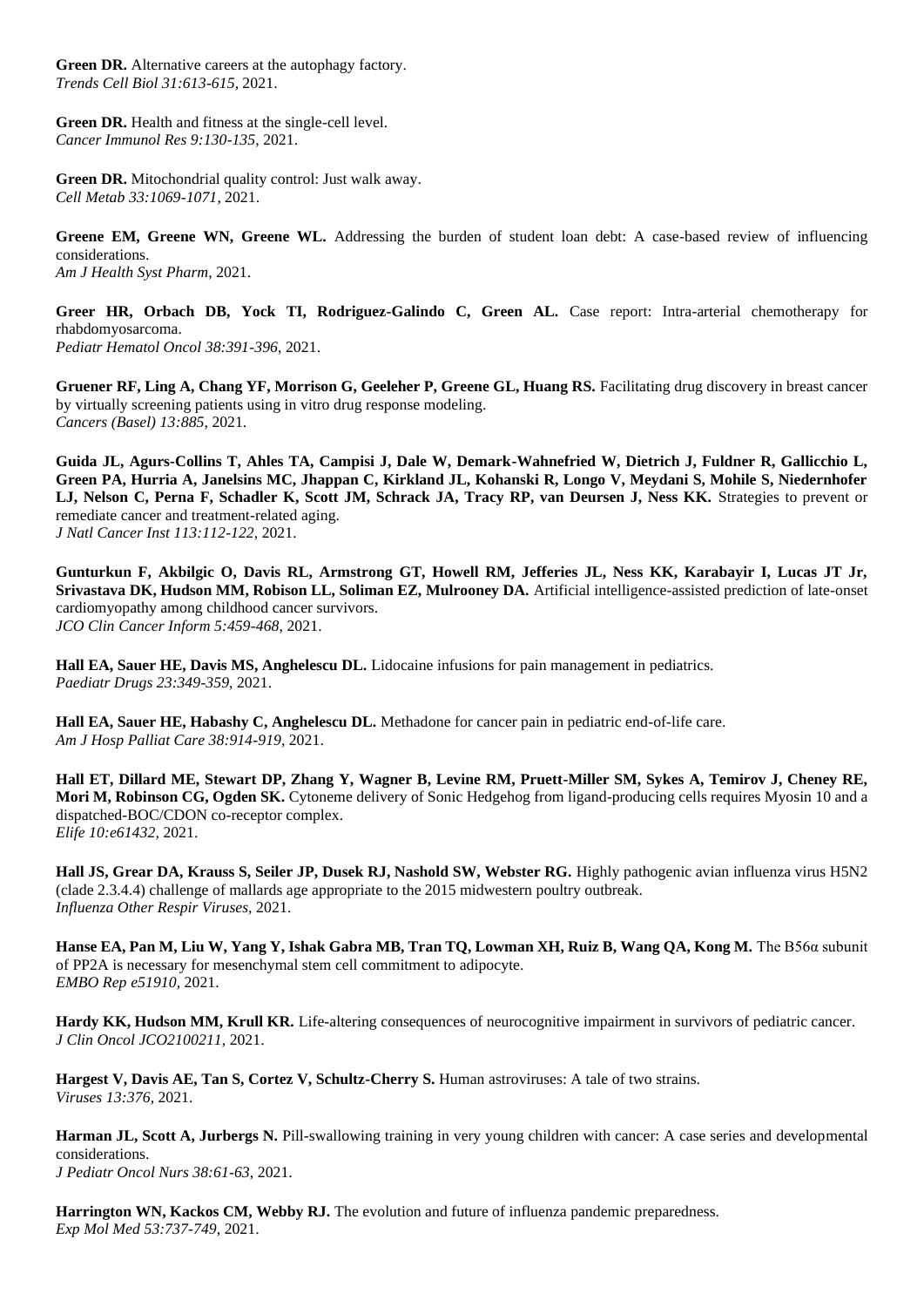**Harrison DJ, Chi YY, Tian J, Hingorani P, Mascarenhas L, McCowage GB, Weigel BJ, Venkatramani R, Wolden SL, Yock TI, Rodeberg DA, Hayes-Jordan AA, Teot LA, Spunt SL, Meyer WH, Hawkins DS, Shulkin BL, Parisi MT.** Metabolic response as assessed by (18) F-fluorodeoxyglucose positron emission tomography-computed tomography does not predict outcome in patients with intermediate- or high-risk rhabdomyosarcoma: A report from the Children's Oncology Group Soft Tissue Sarcoma Committee.

*Cancer Med 10:857-866*, 2021.

**Hashmi SK, Harstead E, Sachdev M, Black DD, Clark I, Ortanca I, Triplett BM, Talleur AC.** Hematopoietic cell transplant for reversal of liver fibrosis in a pediatric patient with erythropoietic protoporphyria. *Pediatr Transplant e13966,* 2021.

Hastings C, Chen Y, Devidas M, Ritchey AK, Winick NJ, Carroll WL, Hunger SP, Wood BL, Marcus RB, Barredo JC. Late isolated central nervous system relapse in childhood B-cell acute lymphoblastic leukemia treated with intensified systemic therapy and delayed reduced dose cranial radiation: A report from the Children's Oncology Group study AALL02P2. *Pediatr Blood Cancer e29256,* 2021.

**Haydar D, Houke H, Chiang J, Yi Z, Odé Z, Caldwell K, Zhu X, Mercer KS, Stripay JL, Shaw TI, Vogel P, DeRenzo C, Baker SJ, Roussel MF, Gottschalk S, Krenciute G.** Cell-surface antigen profiling of pediatric brain tumors: B7-H3 is consistently expressed and can be targeted via local or systemic CAR T-cell delivery. *Neuro Oncol 23:999-1011*, 2021.

**Hayden E, Chen M, Pasquariello KZ, Gibson AA, Petti JJ, Shen S, Qu J, Ong SS, Chen T, Jin Y, Uddin ME, Huang KM, Paz A, Sparreboom A, Hu S, Sprowl JA.** Regulation of OATP1B1 function by tyrosine kinase-mediated phosphorylation. *Clin Cancer Res 27:4301-4310,* 2021.

**He C, Xu K, Zhu X, Dunphy PS, Gudenas B, Lin W, Twarog N, Hover LD, Kwon CH, Kasper LH, Zhang J, Li X, Dalton J, Jonchere B, Mercer KS, Currier DG, Caufield W, Wang Y, Xie J, Broniscer A, Wetmore C, Upadhyaya SA, Qaddoumi I, Klimo P, Boop F, Gajjar A, Zhang J, Orr BA, Robinson GW, Monje M, Freeman Iii BB, Roussel MF, Northcott PA, Chen T, Rankovic Z, Wu G, Chiang J, Tinkle CL, Shelat AA, Baker SJ.** Patient-derived models recapitulate heterogeneity of molecular signatures and drug response in pediatric high-grade glioma. *Nat Commun 12:4089,* 2021.

**Hee HI, Lim YC, Tan T, Wan S, Wijeweera O, Lee S, Raghavan K.** A concept mobility device with multi-positional configurations and child-kind restraint for safe perioperative transfer and induction of anaesthesia in children with autistic spectrum disorder - A cross sectional study. *BMC Health Serv Res 21:325,* 2021.

**Heidelberg RE, Douglas C, Turner E, Elliott A, Crabtree VM, Allen JM.** Psychosocial collaboration fosters connection in times of isolation. *J Psychosoc Oncol 39:340-343*, 2021.

**Heitzer AM, Kahalley LS, Minard CG, Stafford C, Grosshans DR, Okcu MF, Raghubar KP, Gragert M, McCurdy M,**  Warren EH, Gomez J, Ris MD, Paulino AC, Chintagumpala M. Treatment age and neurocognitive outcomes following proton beam radiotherapy for pediatric low- and intermediate-grade gliomas. *Pediatr Blood Cancer e29096,* 2021.

**Heitzer AM, Longoria J, Okhomina V, Wang WC, Raches D, Potter B, Jacola LM, Porter J, Schreiber JE, King AA, Kang G, Hankins JS.** Hydroxyurea treatment and neurocognitive functioning in sickle cell disease from school age to young adulthood. *Br J Haematol,* 2021.

**Henderson YC, Mohamed ASR, Maniakas A, Chen Y, Powell RT, Peng S, Cardenas M, Williams MD, Bell D, Zafereo ME, Wang RJ, Scherer SE, Wheeler DA, Cabanillas ME, Hofmann MC, Johnson FM, Stephan CC, Sandulache V, Lai SY.** A high-throughput approach to identify effective systemic agents for the treatment of anaplastic thyroid carcinoma. *J Clin Endocrinol Metab,* 2021.

**Hendrix JA, Amon A, Abbeduto L, Agiovlasitis S, Alsaied T, Anderson HA, Bain LJ, Baumer N, Bhattacharyya A, Bogunovic D, Botteron KN, Capone G, Chandan P, Chase I, Chicoine B, Cieuta-Walti C, DeRuisseau LR, Durand S, Esbensen A, Fortea J, Giménez S, Granholm AC, Hahn LJ, Head E, Hillerstrom H, Jacola LM, Janicki MP, Jasien JM, Kamer AR, Kent RD, Khor B, Lawrence JB, Lemonnier C, Lewanda AF, Mobley W, Moore PE, Nelson LP, Oreskovic NM, Osorio RS, Patterson D, Rasmussen SA, Reeves RH, Roizen N, Santoro S, Sherman SL, Talib N, Tapia IE, Walsh KM, Warren SF, White AN, Wong GW, Yi JS.** Opportunities, barriers, and recommendations in Down syndrome research. *Transl Sci Rare Dis 5:99-129*, 2021.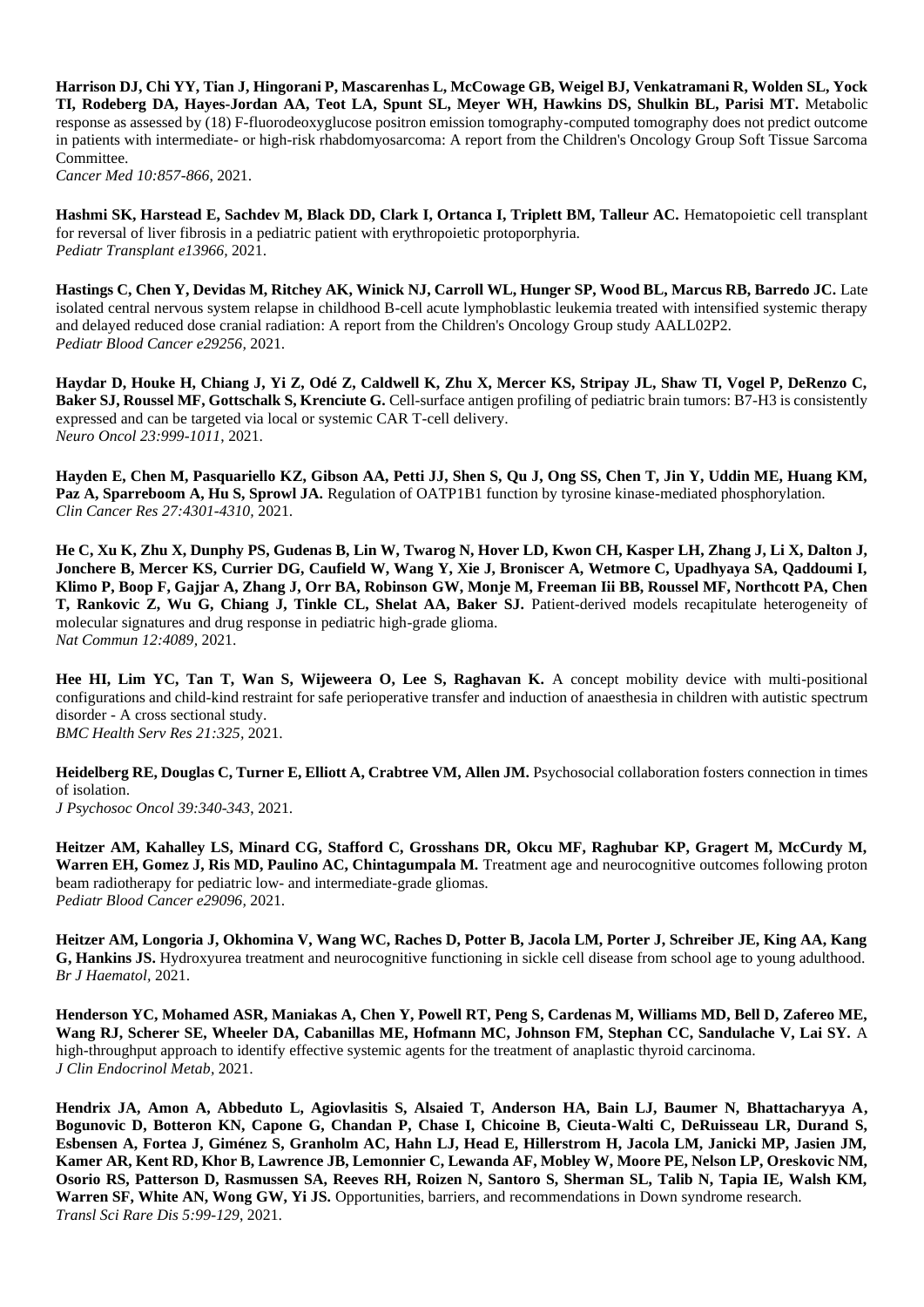**Hernández-Lozano I, Wanek T, Sauberer M, Filip T, Mairinger S, Stanek J, Traxl A, Karch R, Schuetz JD, Langer O.**  Influence of ABC transporters on the excretion of ciprofloxacin assessed with PET imaging in mice. *Eur J Pharm Sci 163:105854,* 2021.

**Hinds PS, Weaver MS, Withycombe JS, Baker JN, Jacobs SS, Mack JW, Maurer SH, McFatrich M, Pinheiro LC, Reeve BB, Wang J.** Subjective toxicity profiles of children in treatment for cancer: A new guide to supportive care? *J Pain Symptom Manage 61:1188-1195.e2*, 2021.

**Hines MR, Keenan C, Maron Alfaro G, Cheng C, Zhou Y, Sharma A, Hurley C, Nichols KE, Gottschalk S, Triplett BM, Talleur AC.** Hemophagocytic lymphohistiocytosis-like toxicity (carHLH) after CD19-specific CAR T-cell therapy. *Br J Haematol 194:701-707,* 2021.

**Hines MR, Nichols KE.** HLH or sepsis: The truth is in the T cells. *Blood 137:2279-2280*, 2021.

**Hirabayashi S, Butler ER, Ohki K, Kiyokawa N, Bergmann AK, Möricke A, Boer JM, Cavé H, Cazzaniga G, Yeoh AEJ, Sanada M, Imamura T, Inaba H, Mullighan C, Loh ML, Norén-Nyström U, Pastorczak A, Shih LY, Zaliova M, Pui CH, Haas OA, Harrison CJ, Moorman AV, Manabe A.** Clinical characteristics and outcomes of B-ALL with ZNF384 rearrangements: A retrospective analysis by the Ponte di Legno Childhood ALL Working Group. *Leukemia,* 2021.

**Hitzler JK, Alonzo T, Gerbing RB, Beckman A, Hirsch B, Raimondi S, Chisholm K, Viola SA, Eidenschink Brodersen L, Loken MR, Tong RS, Druley TE, O'Brien MM, Hijiya N, Heerema-McKenney AE, Wang J, Schore R, Taub JW, Gamis**  AS, Kolb EA, Berman J. High-dose AraC is essential for the treatment of ML-DS independent of post-induction MRD: Results of COG AAML1531. *Blood,* 2021.

**Hockenberry M, Haugen M, Slaven A, Skeens M, Patton L, Montgomery K, Trimble K, Coyne K, Hancock D, Ahmad A,**  Daut E, Glover L, Brown L, St Pierre S, Shay A, Maloney J, Burke M, Hatch D, Arthur M. Pediatric education discharge support strategies for newly diagnosed children with cancer. *Cancer Nurs,* 2021.

**Hocking MC, Walsh KS, Hardy KK, Conklin HM.** Addressing neurocognitive late effects in pediatric cancer survivors: Current approaches and future opportunities. *J Clin Oncol JCO2002327,* 2021.

**Hogan NS, Schmidt LA, Howard Sharp KM, Barrera M, Compas BE, Davies B, Fairclough DL, Jo Gilmer M, Vannatta K,**  Gerhardt CA. Development and testing of the Hogan Inventory of Bereavement short form for children and adolescents. *Death Stud 45:313-321*, 2021.

**Høgsholt S, Asdahl PH, Bonnesen TG, Holmqvist AS, Madanat-Harjuoja L, Tryggvadottir L, Bautz A, Albieri V, Green D,**  Winther JF, Hasle H. Disease-specific hospitalizations among 5-year survivors of Wilms tumor: A Nordic population-based cohort study.

*Pediatr Blood Cancer 68:e28905,* 2021.

**Holdhof D, Johann PD, Spohn M, Bockmayr M, Safaei S, Joshi P, Masliah-Planchon J, Ho B, Andrianteranagna M, Bourdeaut F, Huang A, Kool M, Upadhyaya SA, Bendel AE, Indenbirken D, Foulkes WD, Bush JW, Creytens D, Kordes U, Frühwald MC, Hasselblatt M, Schüller U.** Atypical teratoid/rhabdoid tumors (ATRTs) with SMARCA4 mutation are molecularly distinct from SMARCB1-deficient cases. *Acta Neuropathol 141:291-301*, 2021.

**Holt DE, Hiniker SM, Kalapurakal JA, Breneman JC, Shiao JC, Boik N, Cooper BT, Dorn PL, Hall MD, Logie N, Lucas JT Jr, MacEwan IJ, Olson AC, Palmer JD, Patel S, Pater LE, Surgener S, Tsang DS, Vogel JH, Wojcik A, Wu CC, Milgrom SA.** Improving the pediatric patient experience during radiation therapy-A Children's Oncology Group study. *Int J Radiat Oncol Biol Phys 109:505-514*, 2021.

**Homan CC, King-Smith SL, Lawrence DM, Arts P, Feng J, Andrews J, Armstrong M, Ha T, Dobbins J, Drazer MW, Yu K, Bödör C, Cantor A, Cazzola M, Degelman E, DiNardo CD, Duployez N, Favier R, Fröhling S, Fitzgibbon J, Klco JM, Krämer A, Kurokawa M, Lee J, Malcovati L, Morgan NV, Natsoulis G, Owen C, Patel KP, Preudhomme C, Raslova H, Rienhoff H, Ripperger T, Schulte R, Tawana K, Velloso E, Yan B, Liu P, Godley LA, Schreiber AW, Hahn CN, Scott HS, Brown AL.** The RUNX1 Database (RUNX1db): Establishment of an expert curated RUNX1 registry and genomics database as a public resource for familial platelet disorder with myeloid malignancy. *Haematologica,* 2021.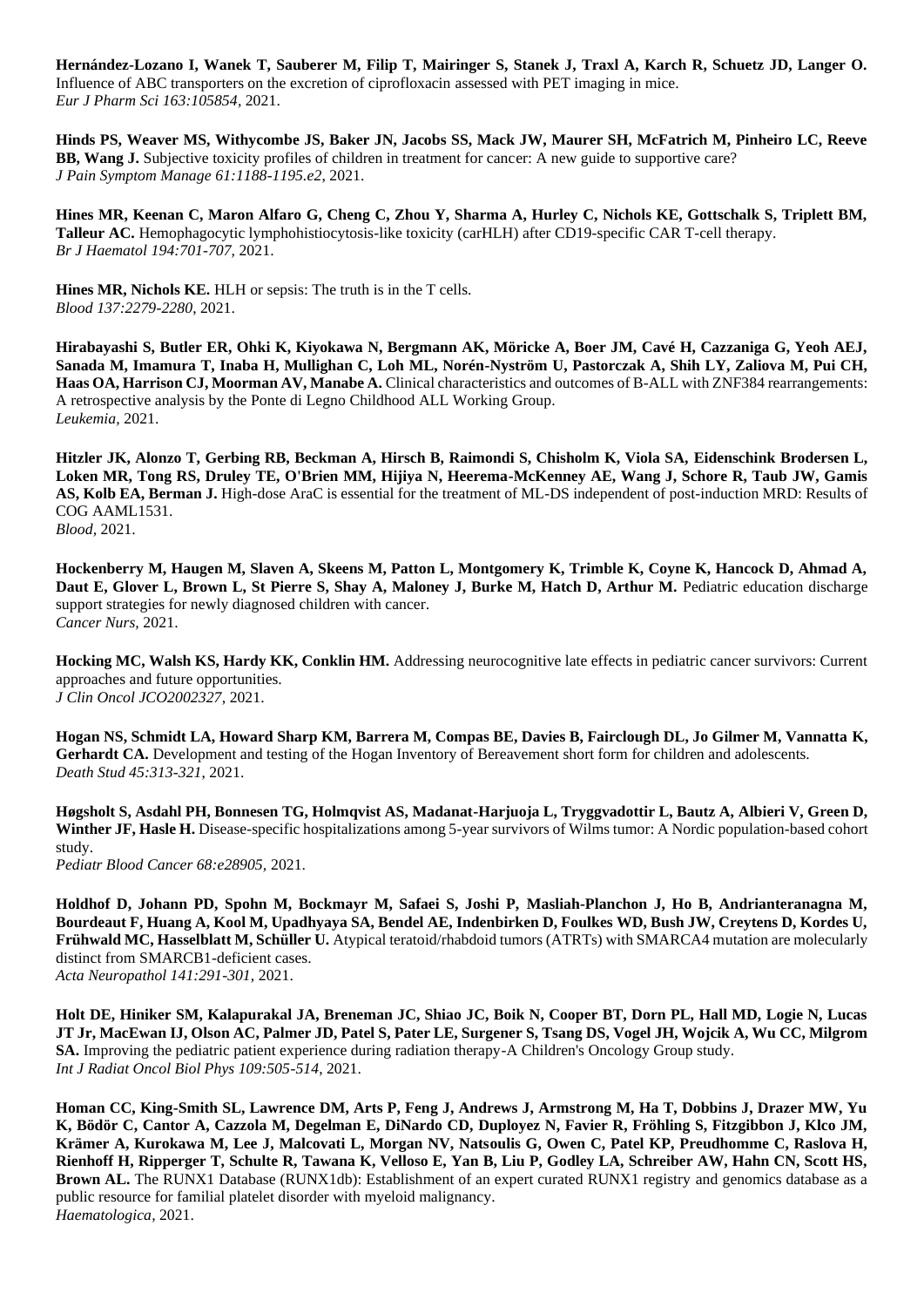**Hong S, Brazauskas R, Hebert KM, Ganguly S, Abdel-Azim H, Diaz MA, Beattie S, Ciurea SO, Szwajcer D, Badawy SM, Gratwohl AA, LeMaistre C, Aljurf MDSM, Olsson RF, Bhatt NS, Farhadfar N, Yared JA, Yoshimi A, Seo S, Gergis U, Beitinjaneh AM, Sharma A, Lazarus H, Law J, Ulrickson M, Hashem H, Schoemans H, Cerny J, Rizzieri D, Savani BN, Kamble RT, Shaw BE, Khera N, Wood WA, Hashmi S, Hahn T, Lee SJ, Rizzo JD, Majhail NS, Saber W.** Community health status and outcomes after allogeneic hematopoietic cell transplantation in the United States. *Cancer 127:609-618*, 2021.

**Hoppe BS, Advani R, Milgrom SA, Bakst RL, Ballas LK, Dabaja BS, Flowers CR, Ha CS, Mansur DB, Metzger ML, Pinnix CC, Plastaras JP, Roberts KB, Smith SM, Terezakis SA, Kirwan JM, Constine LS.** Primary Mediastinal B cell Lymphoma in the Positron-Emission Tomography Era Executive Summary of the American Radium Society Appropriate Use Criteria. *Int J Radiat Oncol Biol Phys 111:36-44,* 2021.

Hoppmann AL, Chen Y, Landier W, Hageman L, Evans WE, Wong FL, Relling MV, Bhatia S. Individual prediction of nonadherence to oral mercaptopurine in children with acute lymphoblastic leukemia: Results from COG AALL03N1. *Cancer,* 2021.

**Horn-Ghetko D, Krist DT, Prabu JR, Baek K, Mulder MPC, Klügel M, Scott DC, Ovaa H, Kleiger G, Schulman BA.**  Ubiquitin ligation to F-box protein targets by SCF-RBR E3-E3 super-assembly. *Nature 590:671-676*, 2021.

**Hoshitsuki K, Fernandez CA, Yang JJ.** Pharmacogenomics for drug dosing in children: Current use, knowledge, and gaps. *J Clin Pharmacol 61 Suppl 1:S188-S192*, 2021.

**Howard LM, Edwards KM, Zhu Y, Grijalva CG, Self WH, Jain S, Ampofo K, Pavia AT, Arnold SR, McCullers JA, Anderson EJ, Wunderink RG, Williams DJ.** Clinical features of human metapneumovirus-associated community-acquired pneumonia hospitalizations. *Clin Infect Dis 72:108-117*, 2021.

**Howell CR, Bjornard KL, Ness KK, Alberts N, Armstrong GT, Bhakta N, Brinkman T, Caron E, Chemaitilly W, Green DM, Folse T, Huang IC, Jefferies JL, Kaste S, Krull KR, Lanctot JQ, Mulrooney DA, Neale G, Nichols KE, Sabin ND, Shelton K, Srivastava DK, Wang Z, Wilson C, Yasui Y, Zaidi A, Zhang J, Robison LL, Hudson MM, Ehrhardt MJ.** Cohort Profile: The St. Jude Lifetime Cohort Study (SJLIFE) for paediatric cancer survivors. *Int J Epidemiol 50:39-49*, 2021.

**Howell KE, Saulsberry-Abate AC, Mathias JG, Porter JS, Hodges JR, Ataga KI, Anderson S, Nolan V, Hankins JS.**  Transition care continuity promotes long-term retention in adult care among young adults with sickle cell disease. *Pediatr Blood Cancer e29209,* 2021.

Hsu K, Middlemiss S, Saletta F, Gottschalk S, McCowage GB, Kramer B. Chimeric Antigen Receptor-modified T cells targeting EphA2 for the immunotherapy of paediatric bone tumours. *Cancer Gene Ther 28:321-334*, 2021.

**Hsu YC, Yu CH, Chen YM, Roberts KG, Ni YL, Lin KH, Jou ST, Lu MY, Chen SH, Wu KH, Chang HH, Lin DT, Lin SW, Lin ZS, Chiu WT, Chang CC, Ho BC, Mullighan CG, Yu SL, Yang YL.** Philadelphia chromosome-negative B-cell acute lymphoblastic leukaemia with kinase fusions in Taiwan. *Sci Rep 11:5802,* 2021.

**Hu W, Jiang C, Kim M, Yang W, Zhu K, Guan D, Lv W, Xiao Y, Wilson JR, Rader DJ, Pui CH, Relling MV, Lazar MA.**  Individual-specific functional epigenomics reveals genetic determinants of adverse metabolic effects of glucocorticoids. *Cell Metab 33:1592-1609,* 2021.

**Hu Y, Chen A, Gao L, He H, Jiang S, Zheng X, Xiao P, Lu J, Wang Y, Li J, Li J, Fan J, Yao Y, Ling J, Fan L, Cheng S, Cheng C, Fang F, Pan J, Wang QF, Ribeiro RC, Hu S.** Minimally myelosuppressive regimen for remission induction in pediatric AML: Long-term results of an observational study. *Blood Adv 5:1837-1847*, 2021.

**Hua CH, Mascia AE, Seravalli E, Lomax AJ, Seiersen K, Ulin K.** Advances in radiotherapy technology for pediatric cancer patients and roles of medical physicists: COG and SIOP Europe perspectives. *Pediatr Blood Cancer 68 Suppl 2:e28344,* 2021.

**Huang D, Joo H, Song N, Cho S, Kim W, Shin A.** Association between gallstones and the risk of biliary tract cancer: A systematic review and meta-analysis. *Epidemiol Health 43:e2021011,* 2021.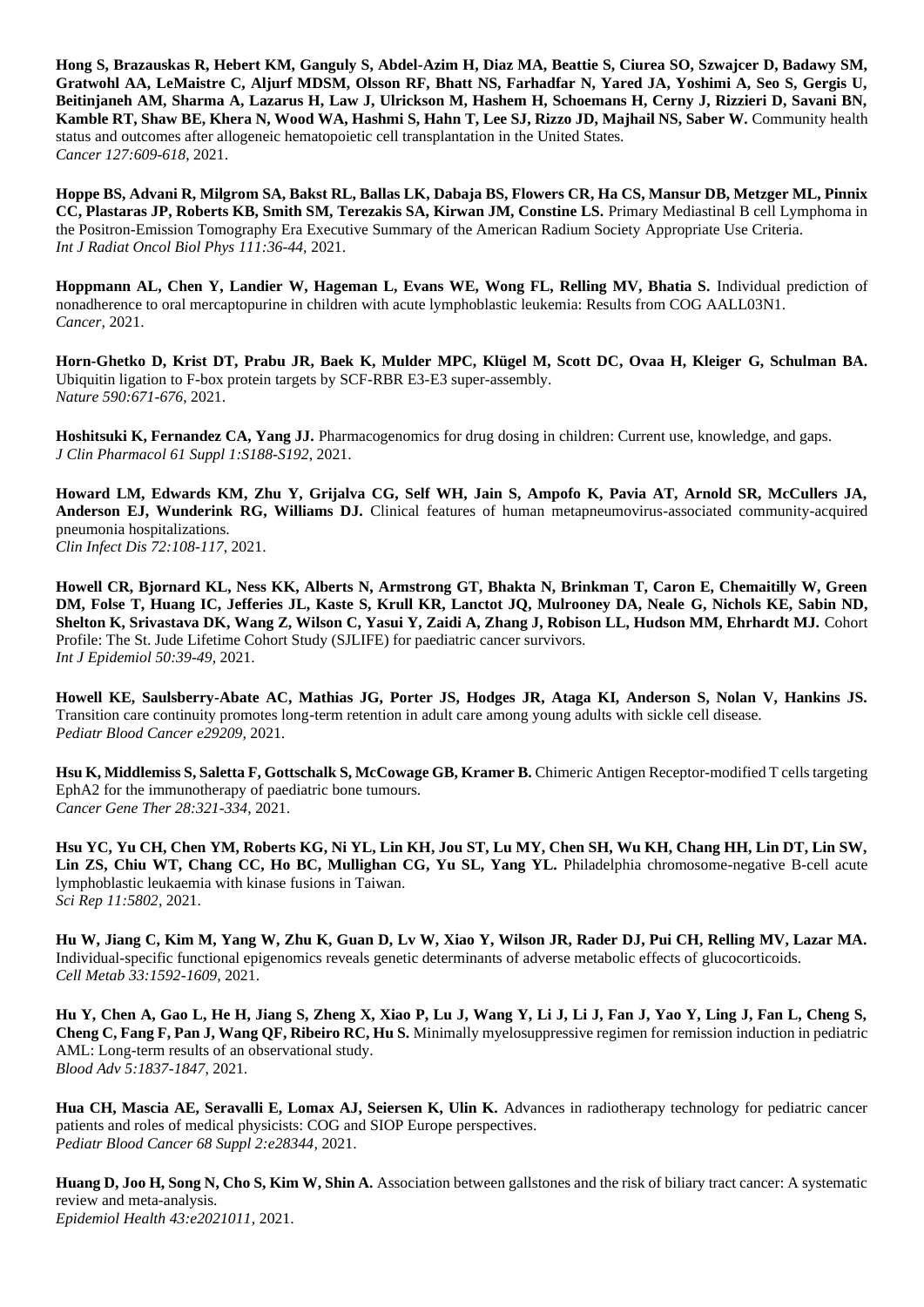**Huang H, Zhou P, Wei J, Long L, Shi H, Dhungana Y, Chapman NM, Fu G, Saravia J, Raynor JL, Liu S, Palacios G, Wang YD, Qian C, Yu J, Chi H.** In vivo CRISPR screening reveals nutrient signaling processes underpinning CD8(+) T cell fate decisions.

*Cell 184:1245-1261.e21*, 2021.

**Huang KM, Zavorka Thomas M, Magdy T, Eisenmann ED, Uddin ME, DiGiacomo DF, Pan A, Keiser M, Otter M, Xia SH, Li Y, Jin Y, Fu Q, Gibson AA, Bonilla IM, Carnes CA, Corps KN, Coppola V, Smith SA, Addison D, Nies AT, Bundschuh R, Chen T, Lustberg MB, Wang J, Oswald S, Campbell MJ, Yan PS, Baker SD, Hu S, Burridge PW, Sparreboom A.**  Targeting OCT3 attenuates doxorubicin-induced cardiac injury. *Proc Natl Acad Sci U S A 118:e2020168118,* 2021.

**Huang QS, Wood T, Jelley L, Jennings T, Jefferies S, Daniells K, Nesdale A, Dowell T, Turner N, Campbell-Stokes P, Balm M, Dobinson HC, Grant CC, James S, Aminisani N, Ralston J, Gunn W, Bocacao J, Danielewicz J, Moncrieff T, McNeill A, Lopez L, Waite B, Kiedrzynski T, Schrader H, Gray R, Cook K, Currin D, Engelbrecht C, Tapurau W, Emmerton L, Martin M, Baker MG, Taylor S, Trenholme A, Wong C, Lawrence S, McArthur C, Stanley A, Roberts S, Rahnama F, Bennett J, Mansell C, Dilcher M, Werno A, Grant J, van der Linden A, Youngblood B, Thomas PG, Webby RJ.** Impact of the COVID-19 nonpharmaceutical interventions on influenza and other respiratory viral infections in New Zealand. *Nat Commun 12:1001,* 2021.

Huarte E, Peel MT, Verbist K, Fay BL, Bassett R, Albeituni S, Nichols KE, Smith PA. Ruxolitinib, a JAK1/2 inhibitor, ameliorates cytokine storm in experimental models of hyperinflammation syndrome. *Front Pharmacol 12:650295,* 2021.

**Huber AD, Wright WC, Lin W, Majumder K, Low JA, Wu J, Buchman CD, Pintel DJ, Chen T.** Mutation of a single amino acid of pregnane X receptor switches an antagonist to agonist by altering AF-2 helix positioning. *Cell Mol Life Sci 78:317-335*, 2021.

**Hunt LC, Schadeberg B, Stover J, Haugen B, Pagala V, Wang YD, Puglise J, Barton ER, Peng J, Demontis F.** Antagonistic control of myofiber size and muscle protein quality control by the ubiquitin ligase UBR4 during aging. *Nat Commun 12:1418,* 2021.

**Husband HR, Campagne O, He C, Zhu X, Bianski BM, Baker SJ, Shelat AA, Tinkle CL, Stewart CF.** Model-based evaluation of image-guided fractionated whole-brain radiation therapy in pediatric diffuse intrinsic pontine glioma xenografts. *CPT Pharmacometrics Syst Pharmacol 10:599-610,* 2021.

Huysmans GHM, Ciftci D, Wang X, Blanchard SC, Boudker O. The high-energy transition state of the glutamate transporter homologue GltPh. *EMBO J 40:e105415,* 2021.

**Hwang SN.** Editorial for "Decoupling of gray and white matter functional networks in medication-naive patients with major depressive disorder". *J Magn Reson Imaging 53:753-754*, 2021.

**Iacobucci I, Mullighan CG.** Prognostic mutation constellations in acute myeloid leukaemia and myelodysplastic syndrome. *Curr Opin Hematol 28:101-109*, 2021.

**Iacobucci I, Qu C, Varotto E, Janke LJ, Yang X, Seth A, Shelat A, Friske J, Fukano R, Yu J, Freeman BB, Kennedy JA, Sperling AS, Zheng R, Wang Y, Jogiraju H, Dickerson K, Payne-Turner DL, Morris SM, Hollis E, Ghosn NJ, Haggard GE, Lindsley RC, Ebert BL, Mullighan CG.** Modeling and targeting of erythroleukemia by hematopoietic genome editing. *Blood 137:1628-1640*, 2021.

**Iacobucci I, Roberts KG.** Genetic alterations and therapeutic targeting of Philadelphia-like acute lymphoblastic leukemia. *Genes (Basel) 12:687,* 2021.

**Ichhaporia VP, Hendershot LM.** Role of the HSP70 co-chaperone SIL1 in health and disease. *Int J Mol Sci 22:1564,* 2021.

**Iconaru LI, Das S, Nourse A, Shelat AA, Zuo J, Kriwacki RW.** Small molecule sequestration of the intrinsically disordered protein, p27(Kip1), within soluble oligomers. *J Mol Biol 167120,* 2021.

**Iijima M, Liu W, Panetta JC, Hudson MM, Pui CH, Srivastava DK, Krull KR, Inaba H.** Association between obesity and neurocognitive function in survivors of childhood acute lymphoblastic leukemia treated only with chemotherapy. *Cancer 127:3202-3213,* 2021.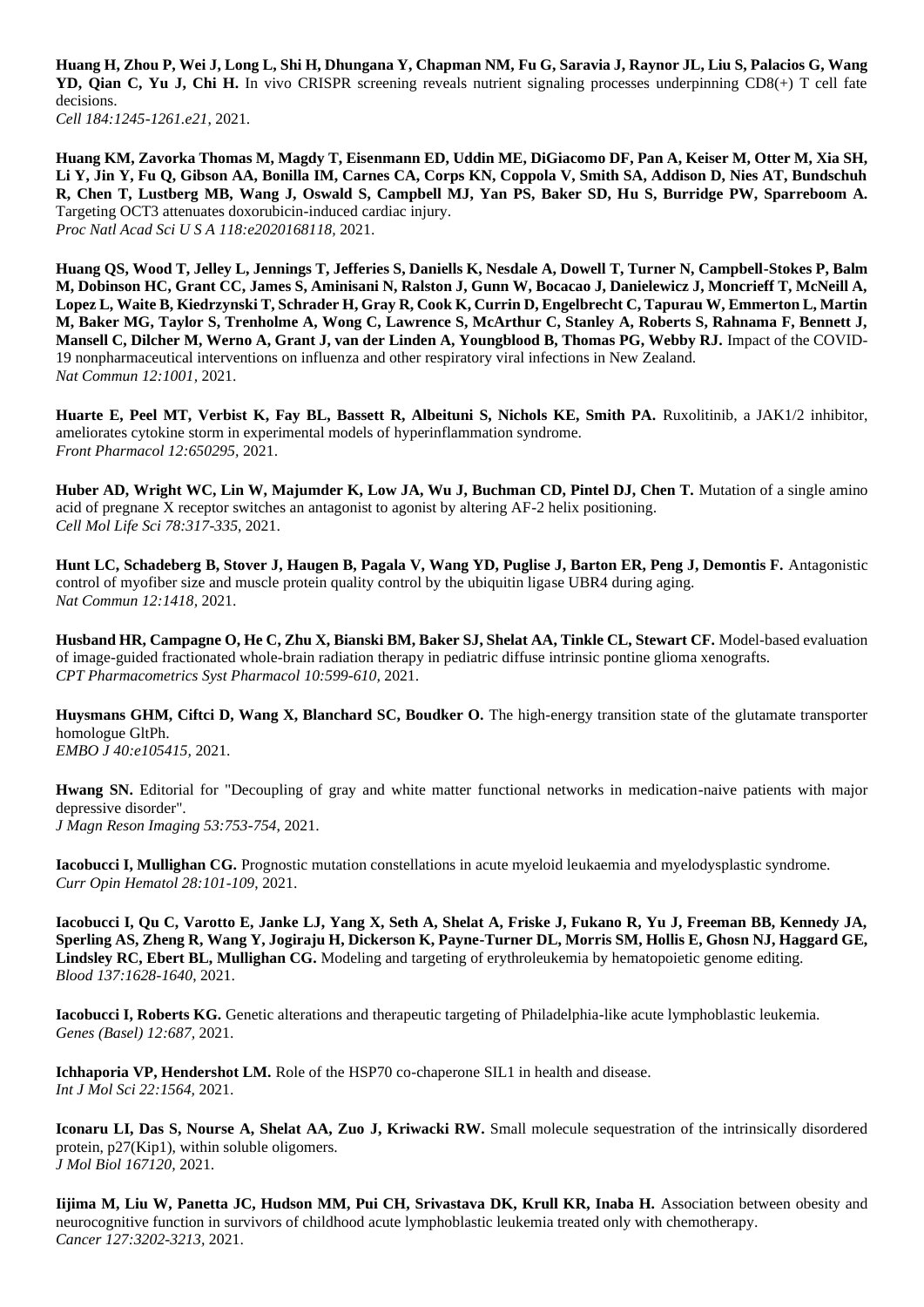**Im C, Li N, Moon W, Liu Q, Morton LM, Leisenring WM, Howell RM, Chow EJ, Sklar CA, Wilson CL, Wang Z, Sapkota Y, Chemaitilly W, Ness KK, Hudson MM, Robison LL, Bhatia S, Armstrong GT, Yasui Y.** Genome-wide association studies reveal novel locus with sex-/therapy-specific fracture risk effects in childhood cancer survivors. *J Bone Miner Res 36:685-695*, 2021.

**Inaba H, Pui CH.** Advances in the diagnosis and treatment of pediatric acute lymphoblastic leukemia. *J Clin Med 10:1926,* 2021.

**Ingerski LM, Loew M, Porter JS, Su Y, Zhang H, Hankins JS, Wang WC.** Use of Wise device technology to measure adherence to hydroxyurea therapy in youth with sickle cell disease. *J Pediatr Hematol Oncol 43:e19-e25*, 2021.

**Ingerski LM, Means B, Wang F, Zhang H, Patel N, Gaur AH, Wilkins ML.** Preventing medication nonadherence of youth (13- 24 years) with HIV initiating antiretroviral therapy. *J Adolesc Health,* 2021.

**Ivashchenko AA, Mitkin OD, Jones JC, Nikitin AV, Koryakova AG, Karapetian RN, Kravchenko DV, Mochalov SV, Ryakhovskiy AA, Aladinskiy V, Leneva IA, Falynskova IN, Glubokova EA, Govorkova EA, Ivachtchenko AV.** Synthesis, inhibitory activity and oral dosing formulation of AV5124, the structural analogue of influenza virus endonuclease inhibitor baloxavir.

*J Antimicrob Chemother 76:1010-1018*, 2021.

**Jacola LM, Baran J, Noll RB, Willard VW, Hardy KK, Embry L, Hullmann SE, Larsen EC, Winick N, Kairalla JA.** Adaptive functioning and academic achievement in survivors of childhood acute lymphoblastic leukemia: A report from the Children's Oncology Group.

*Pediatr Blood Cancer 68:e28913,* 2021.

**Jacola LM, Partanen M, Lemiere J, Hudson MM, Thomas S.** Assessment and monitoring of neurocognitive function in pediatric cancer. *J Clin Oncol JCO2002444,* 2021.

**Janke LJ, Imai DM, Tillman H, Doty R, Hoenerhoff MJ, Xu JJ, Freeman Z, Allen P, Fowlkes NW, Iacobucci I, Dickerson K, Mullighan CG, Vogel P, Rehg JE.** Development of mast cell and eosinophil hyperplasia and HLH/MAS-like disease in NSG-SGM3 mice receiving human CD34+ hematopoietic stem cells or patient-derived leukemia xenografts. *Vet Pathol 58:181-204*, 2021.

Janke LJ, Kim J, Payton MA, Jenkins DA, Cai X, Finch ER, Liu Y, Relling MV, Karol SE. Effects of zoledronic acid on osteonecrosis and acute lymphoblastic leukemia treatment efficacy in preclinical models. *Pediatr Blood Cancer e29183,* 2021.

**Jeffers JR, Pinto EM, Rehg JE, Clay MR, Wang J, Neale G, Heath RJ, Lozano G, Lalli E, Figueiredo BC, Pappo AS, Rodriguez-Galindo C, Chen W, Pounds S, Ribeiro RC, Zambetti GP.** The common germline TP53-R337H mutation is hypomorphic and confers incomplete penetrance and late tumor onset in a mouse model. *Cancer Res 81:2442-2456*, 2021.

**Jeha S, Choi J, Roberts KG, Pei D, Coustan-Smith E, Inaba H, Rubnitz JE, Ribeiro RC, Gruber TA, Raimondi SC, Karol SE, Qu C, Brady SW, Gu Z, Yang JJ, Cheng C, Downing JR, Evans WE, Relling MV, Campana D, Mullighan CG, Pui CH.**  Clinical significance of novel subtypes of acute lymphoblastic leukemia in the context of minimal residual disease-directed therapy. *Blood Cancer Discov 2:326-337*, 2021.

**Jeha S, Crews KR, Pei D, Peyton M, Panetta JC, Ribeiro RC, Zhao X, Campbell P, Metzger ML, Yang JJ, Cheng C, Pui CH, Bhojwani D.** Phase 1 study of bendamustine in combination with clofarabine, etoposide, and dexamethasone in pediatric patients with relapsed or refractory hematologic malignancies. *Cancer 127:2074-2082,* 2021.

**Jeong JH, Choi WS, Antigua KJC, Choi YK, Govorkova EA, Webby RJ, Baek YH, Song MS.** Correction for Jeong et al., "In vitro profiling of laninamivir-resistant substitutions in N3 to N9 avian influenza virus neuraminidase subtypes and their association with in vivo susceptibility.". *J Virol 95:e02275-20,* 2021.

**Jeremiasse B, van der Steeg AFW, Fiocco M, Hobbelink MGG, Merks JHM, Godzinski J, Shulkin BL, Wijnen MHWA, van Scheltinga CEJT.** ASO Visual Abstract: The value of the sentinel node procedure in pediatric extremity rhabdomyosarcoma-A systematic review and retrospective cohort study.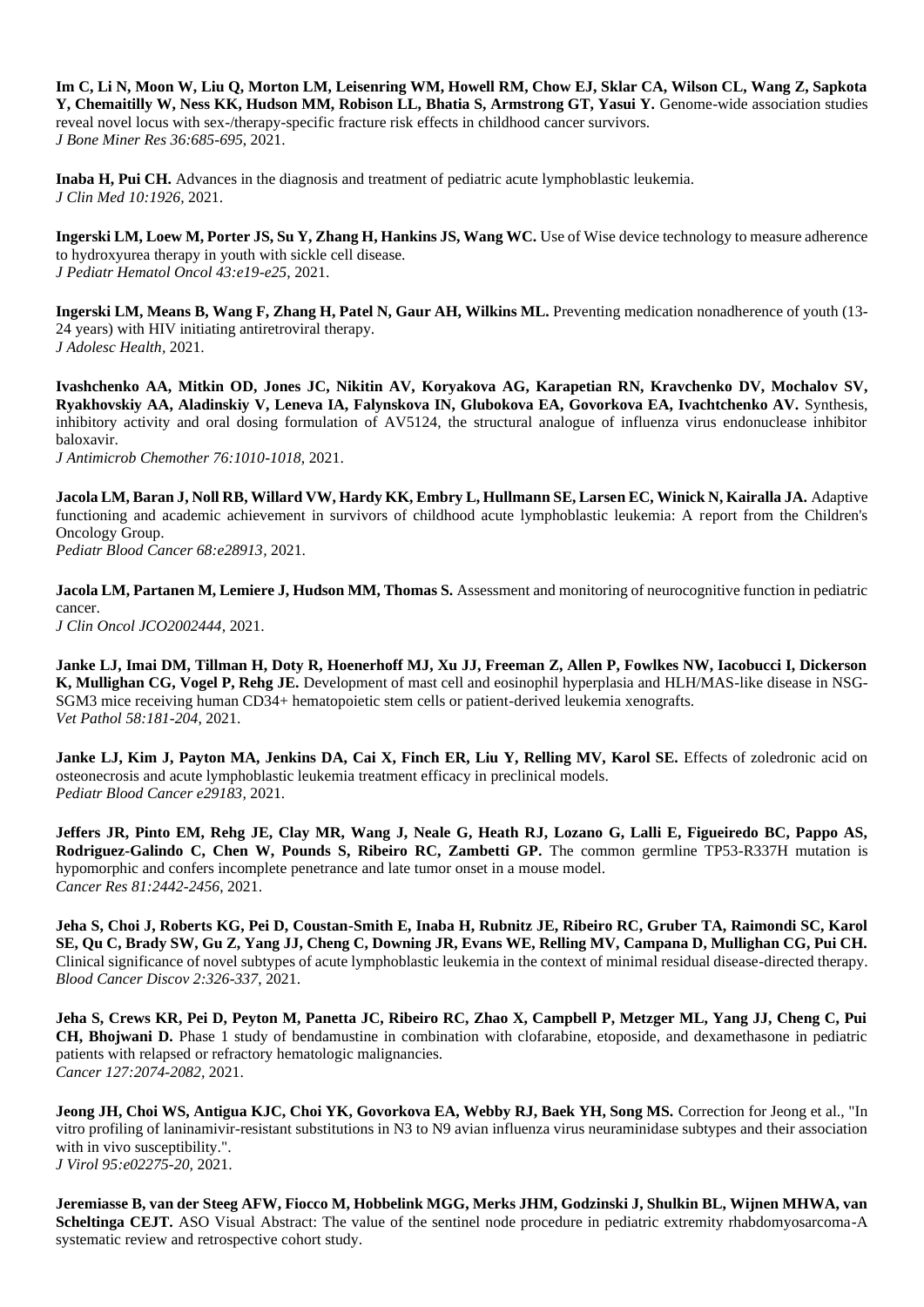**Jeremiasse B, van der Steeg AFW, Fiocco M, Hobbelink MGG, Merks JHM, Godzinski J, Shulkin BL, Wijnen MHWA, Terwisscha van Scheltinga CEJ.** Value of the sentinel node procedure in pediatric extremity rhabdomyosarcoma: A systematic review and retrospective cohort study. *Ann Surg Oncol,* 2021.

**Jha A, Taieb D, Carrasquillo JA, Pryma DA, Patel M, Millo C, de Herder WW, Del Rivero J, Crona J, Shulkin BL, Virgolini I, Chen AP, Mittal BR, Basu S, Dillon JS, Hope TA, Mari Aparici C, Iagaru A, Hicks RJ, Avram AM, Strosberg JR, Civelek AC, Lin FI, Pandit-Taskar N, Pacak K.** High-specific-activity (131)I-MIBG vs (177)Lu-DOTATATE targeted radionuclide therapy for metastatic pheochromocytoma and paraganglioma. *Clin Cancer Res 27:2989-2995,* 2021.

**Ji X, Jha A, Humenik J, Ghanem LR, Andrew K, Duncan-Lewis C, Traxler E, Weiss MJ, Barash Y, Liebhaber SA.** RNAbinding proteins PCBP1 and PCBP2 are critical determinants of murine erythropoiesis. *Mol Cell Biol MCB0066820,* 2021.

**Jiang C, Yang W, Moriyama T, Liu C, Smith C, Yang W, Qian M, Li Z, Tulstrup M, Schmiegelow K, Crews KR, Zhang H, Pui CH, Evans W, Relling M, Bhatia S, Yang JJ.** Effects of NT5C2 germline variants on 6-mecaptopurine metabolism in children with acute lymphoblastic leukemia. *Clin Pharmacol Ther 109:1538-1545*, 2021.

**Jiao J, Kavdia K, Pagala V, Palmer L, Finkelstein D, Fan Y, Peng J, Demontis F.** An age-downregulated ribosomal RpS28 protein variant regulates the muscle proteome. *G3 (Bethesda),* 2021.

**Jimenez-Bluhm P, Sepulveda A, Baumberger C, Di Pillo F, Ruiz S, Salazar C, Marambio V, Berrios F, Galdames P, Amaro**  A, Tapia D, Sharp B, Freiden P, Meliopoulos V, Schultz-Cherry S, Hamilton-West C. Evidence of influenza infection in dogs and cats in central Chile. *Prev Vet Med 191:105349,* 2021.

**Jobanputra V, Wrzeszczynski KO, Buttner R, Caldas C, Cuppen E, Grimmond S, Haferlach T, Mullighan C, Schuh A, Elemento O.** Clinical interpretation of whole-genome and whole-transcriptome sequencing for precision oncology. *Semin Cancer Biol,* 2021.

**Johnson LM, Duenas DM, Wilfond BS.** Conjoined consent: Informed consent when donor and recipient are both research participants. *Am J Bioeth 21:106-107*, 2021.

**Johnson LM, Kaye EC, Sawyer K, Brenner AM, Friedrichsdorf SJ, Rosenberg AR, Antommaria AHM.** Opioid management in the dying child with addiction. *Pediatrics 147:e2020046219,* 2021.

**Jones A, Anderst A, Harman J.** The invisible barrier: Providing end of life support to pediatric oncology families during COVID-19.

*J Psychosoc Oncol 39:313-315*, 2021.

**Jones JC, Pascua PNQ, Harrington WN, Webby RJ, Govorkova EA.** Multiple polymerase acidic (PA) I38X substitutions in influenza A(H1N1)pdm09 virus permit polymerase activity and cause reduced baloxavir inhibition. *J Antimicrob Chemother 76:957-960*, 2021.

**Jurbergs N, Sellers J, Brown M, Canavera K, Crabtree V.** Voices from the front line: Supporting staff during the COVID-19 pandemic.

*J Psychosoc Oncol 39:320-323*, 2021.

**Kanneganti TD, Hardt WD.** Pathogen's dynamic standoff with the host. *Curr Opin Microbiol 59:iii-iiv*, 2021.

**Karki R, Kanneganti TD.** The 'cytokine storm': Molecular mechanisms and therapeutic prospects. *Trends Immunol 42:681-705,* 2021.

**Karki R, Sharma BR, Tuladhar S, Williams EP, Zalduondo L, Samir P, Zheng M, Sundaram B, Banoth B, Malireddi RKS, Schreiner P, Neale G, Vogel P, Webby R, Jonsson CB, Kanneganti TD.** Synergism of TNF-α and IFN-γ triggers inflammatory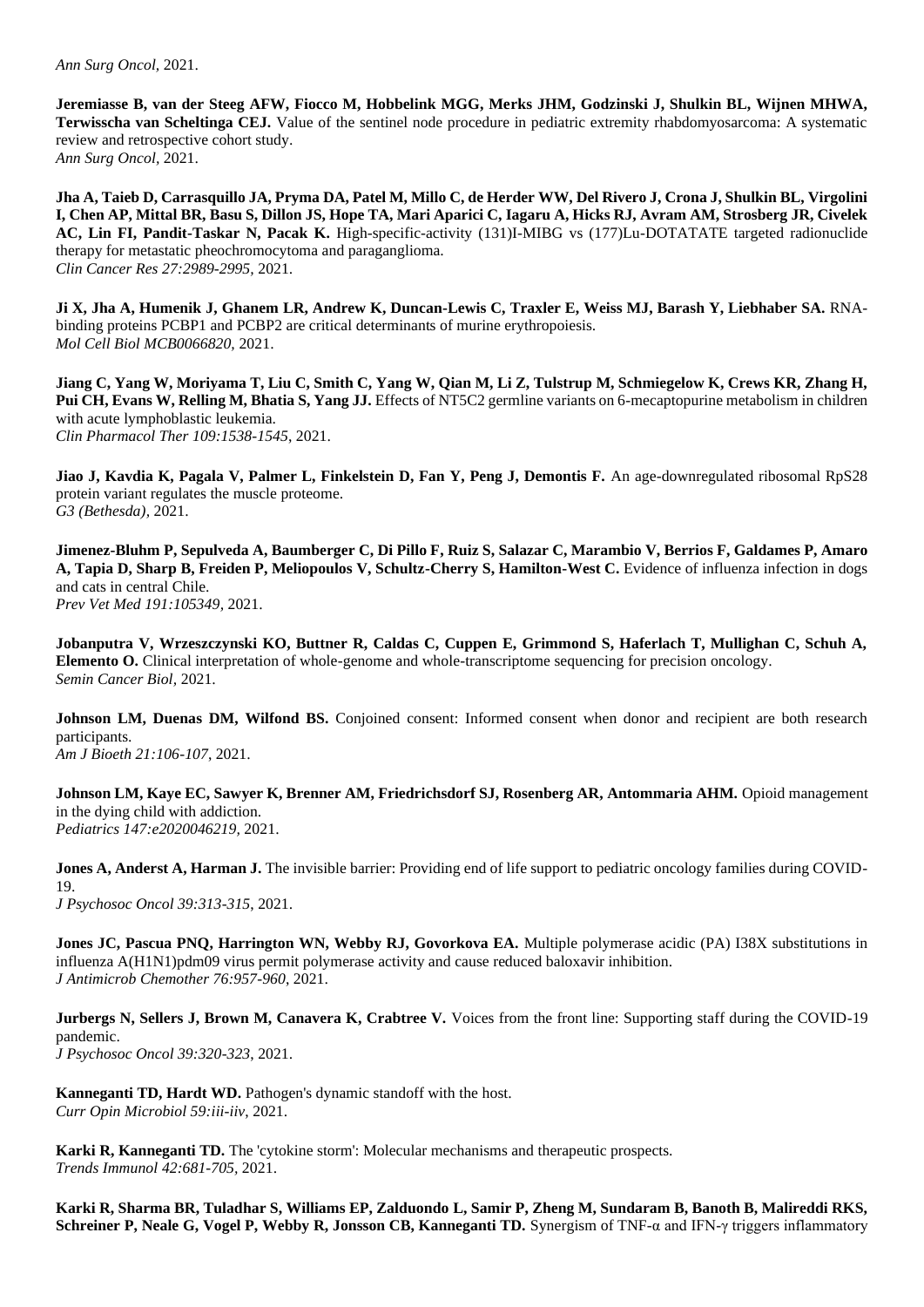cell death, tissue damage, and mortality in SARS-CoV-2 infection and cytokine shock syndromes. *Cell 184:149-168.e17*, 2021.

**Karnes JH, Rettie AE, Somogyi AA, Huddart R, Fohner AE, Formea CM, Lee MTM, Llerena A, Whirl-Carrillo M, Klein TE, Phillips EJ, Mintzer S, Gaedigk A, Caudle KE, Callaghan JT.** Clinical Pharmacogenetics Implementation Consortium (CPIC) guideline for CYP2C9 and HLA-B genotypes and phenytoin dosing: 2020 update. *Clin Pharmacol Ther 109:302-309*, 2021.

**Karol SE, Pei D, Smith CA, Liu Y, Yang W, Kornegay NM, Panetta JC, Crews KR, Cheng C, Finch ER, Inaba H, Metzger ML, Rubnitz JE, Ribeiro RC, Gruber TA, Yang JJ, Evans WE, Jeha S, Pui CH, Relling MV.** Comprehensive analysis of dose intensity of acute lymphoblastic leukemia chemotherapy. *Haematologica,* 2021.

**Katwal P, Uprety T, Okda F, Antony L, Thomas M, Chase C, Diel DG, Nelson E, Young A, Li F, Scaria J, Kaushik RS.**  Characterization of bovine ileal epithelial cell line for lectin binding, susceptibility to enteric pathogens, and TLR mediated immune responses.

*Comp Immunol Microbiol Infect Dis 74:101581,* 2021.

**Kaye EC.** COVID-19 caregiver restrictions in pediatrics. *Hosp Pediatr 11:e12-e14*, 2021.

**Kaye EC.** Misogyny in medicine. *N Engl J Med 384:2267-2269*, 2021.

**Kaye EC, Stall M, Woods C, Velrajan S, Gattas M, Lemmon M, Baker JN, Mack JW.** Prognostic communication between oncologists and parents of children with advanced cancer. *Pediatrics 147:e2020044503,* 2021.

**Kaye EC, Weaver MS, DeWitt LH, Byers E, Stevens SE, Lukowski J, Shih B, Zalud K, Applegarth J, Wong HN, Baker JN, Ullrich CK.** The impact of specialty palliative care in pediatric oncology: A systematic review. *J Pain Symptom Manage 61:1060-1079.e2*, 2021.

Keeling NJ, Dunn TJ, Bentley JP, Ramachandran S, Hoffman JM, Rosenthal M. Approaches to assessing the provider experience with clinical pharmacogenomic information: A scoping review. *Genet Med,* 2021.

**Keenan C, Nichols KE, Albeituni S.** Use of the JAK inhibitor ruxolitinib in the treatment of hemophagocytic lymphohistiocytosis. *Front Immunol 12:614704,* 2021.

**Keenan C, Ramirez N, Elijovich L, Klimo P Jr, Bag AK, Acharya S, Upadhyaya SA.** A rare manifestation of choriocarcinoma syndrome in a child with primary intracranial germ cell tumor and extracranial metastases: A case report and review of the literature. *Pediatr Blood Cancer e29000,* 2021.

**Keenan KE, Gimbutas Z, Dienstfrey A, Stupic KF, Boss MA, Russek SE, Chenevert TL, Prasad PV, Guo J, Reddick WE, Cecil KM, Shukla-Dave A, Aramburu Nunez D, Shridhar Konar A, Liu MZ, Jambawalikar SR, Schwartz LH, Zheng J, Hu P, Jackson EF.** Multi-site, multi-platform comparison of MRI T1 measurement using the system phantom. *PLoS One 16:e0252966,* 2021.

**Keenan ME, Loew M, Berlin KS, Hodges J, Alberts NM, Hankins JS, Porter JS.** Empirically derived profiles of health-related quality of life in youth and young adults with sickle cell disease. *J Pediatr Psychol 46:293-303*, 2021.

Kenzik KM, Williams GR, Bhakta N, Robison LL, Landier W, Goyal G, Mehta A, Bhatia S. Healthcare utilization and spending among older patients diagnosed with Non-Hodgkin lymphoma. *J Geriatr Oncol,* 2021.

**Kesavardhana S, Samir P, Zheng M, Malireddi RKS, Karki R, Sharma BR, Place DE, Briard B, Vogel P, Kanneganti TD.**  DDX3X coordinates host defense against influenza virus by activating the NLRP3 inflammasome and type I interferon response. *J Biol Chem 100579,* 2021.

**Khan MS, Al-Jadiry MF, Tarek N, Zamzam M, Saab R, Trehan A, Rihani R, AlRawas A, Jeha S, Belgaumi AF.** Pediatric oncology infrastructure and workforce training needs: A report from the Pediatric Oncology East and Mediterranean (POEM) Group.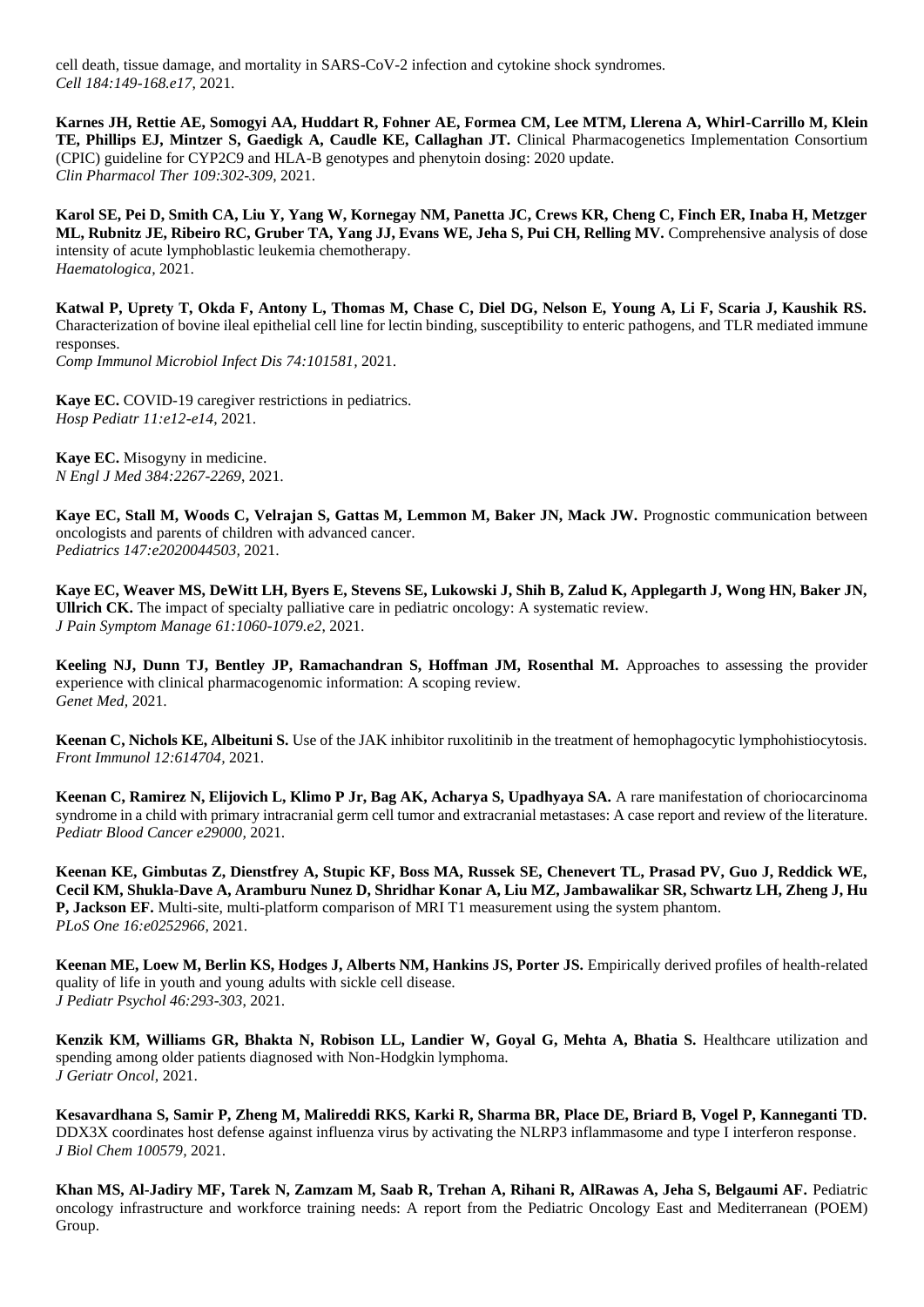**Khan RB, Bano M, Wang F, Haitao P, Christensen A, Smith J, Simmons A, Sadighi ZS.** Height, weight, and cardiovascular effects of stimulants on children with brain tumors. *Pediatr Blood Cancer 68:e28740,* 2021.

**Khan RB, Patay Z, Klimo P, Huang J, Kumar R, Boop FA, Raches D, Conklin HM, Sharma R, Simmons A, Sadighi ZS, Onar-Thomas A, Gajjar A, Robinson GW.** Clinical features, neurologic recovery, and risk factors of post-operative posterior fossa syndrome and delayed recovery: A prospective study. *Neuro Oncol,* 2021.

**Kieran MW, Caron H, Winther JF, Henderson TO, Haupt R, Hjorth L, Hudson MM, Kremer LCM, van der Pal HJ,**  Pearson ADJ, Pereira L, Reaman G, Skinner R, Vassal G, Weiner SL, Horton Taylor D. A global approach to long-term follow-up of targeted and immune-based therapy in childhood and adolescence. *Pediatr Blood Cancer e29047,* 2021.

Kim EH, Kim YL, Kim SM, Yu KM, Casel MAB, Jang SG, Pascua PNQ, Webby RJ, Choi YK. Pathogenic assessment of avian influenza viruses in migratory birds. *Emerg Microbes Infect 10:565-577*, 2021.

**Kim H, Momen-Heravi F, Chen S, Hoffmann P, Kebschull M, Papapanou PN.** Differential DNA methylation and mRNA transcription in gingival tissues in periodontal health and disease. *J Clin Periodontol 48:1152-1164,* 2021.

**Kim HS, Hammill JT, Scott DC, Chen Y, Rice AL, Pistel W, Singh B, Schulman BA, Guy RK.** Improvement of oral bioavailability of pyrazolo-pyridone inhibitors of the interaction of DCN1/2 and UBE2M. *J Med Chem 64:5850-5862*, 2021.

**Kim J, Gianferante M, Karyadi DM, Hartley SW, Frone MN, Luo W, Robison LL, Armstrong GT, Bhatia S, Dean M, Yeager M, Zhu B, Song L, Sampson JN, Yasui Y, Leisenring WM, Brodie SA, de Andrade KC, Fortes FP, Goldstein AM, Khincha PP, Machiela MJ, McMaster ML, Nickerson ML, Oba L, Pemov A, Pinheiro M, Rotunno M, Santiago K, Wegman-Ostrosky T, Diver WR, Teras L, Freedman ND, Hicks BD, Zhu B, Wang M, Jones K, Hutchinson AA, Dagnall C, Savage SA, Tucker MA, Chanock SJ, Morton LM, Stewart DR, Mirabello L.** Frequency of pathogenic germline variants in cancersusceptibility genes in the Childhood Cancer Survivor Study. *JNCI Cancer Spectr 5:pkab007,* 2021.

**King BA, Sahr N, Sykes A, Wilson MW, Brennan RC.** Chemoreduction with topotecan and vincristine: Quantifying tumor response in bilateral retinoblastoma patients. *Pediatr Blood Cancer 68:e28882*, 2021.

**King KM, Jaggers JR, Della LJ, McKay T, Watson S, Kozerski AE, Hartson KR, Wintergerst KA.** Association between physical activity and sport participation on hemoglobin A1c among children and adolescents with type 1 diabetes. *Int J Environ Res Public Health 18:7490,* 2021.

**Kirschner M, Vieri M, Kricheldorf K, Ferreira MSV, Wlodarski MW, Schwarz M, Balabanov S, Rolles B, Isfort S, Koschmieder S, Hochsmann B, Panse J, Brummendorf TH, Beier F.** Androgen derivatives improve blood counts and elongate telomere length in adult cryptic dyskeratosis congenita. *Br J Haematol 193:669-673*, 2021.

**Klages KL, Ittenbach RF, Long A, Willard VW, Phipps S.** Examination of the Social Emotional Assets and Resilience Scales (SEARS) youth report: Factor structure, measurement invariance, and validity. *Assessment 10731911211022844,* 2021.

**Klairmont MM, Zhou Y, Cheng C, Pui CH, Jeha S, Gruber TA, Liu Y, Inaba H, Choi JK.** Clinicopathologic and prognostic features of TdT-negative pediatric B-lymphoblastic leukemia. *Mod Pathol,* 2021.

**Klco JM, Mullighan CG.** Advances in germline predisposition to acute leukaemias and myeloid neoplasms. *Nat Rev Cancer 21:122-137*, 2021.

**Kleinschmidt-DeMasters BK, Chiang J, Donson AM, Borges T, Gilani A.** Myxoid glioneuronal tumor, PDGFRA p.K385Lmutant, arising in midbrain tectum with multifocal CSF dissemination. *Brain Pathol e13008,* 2021.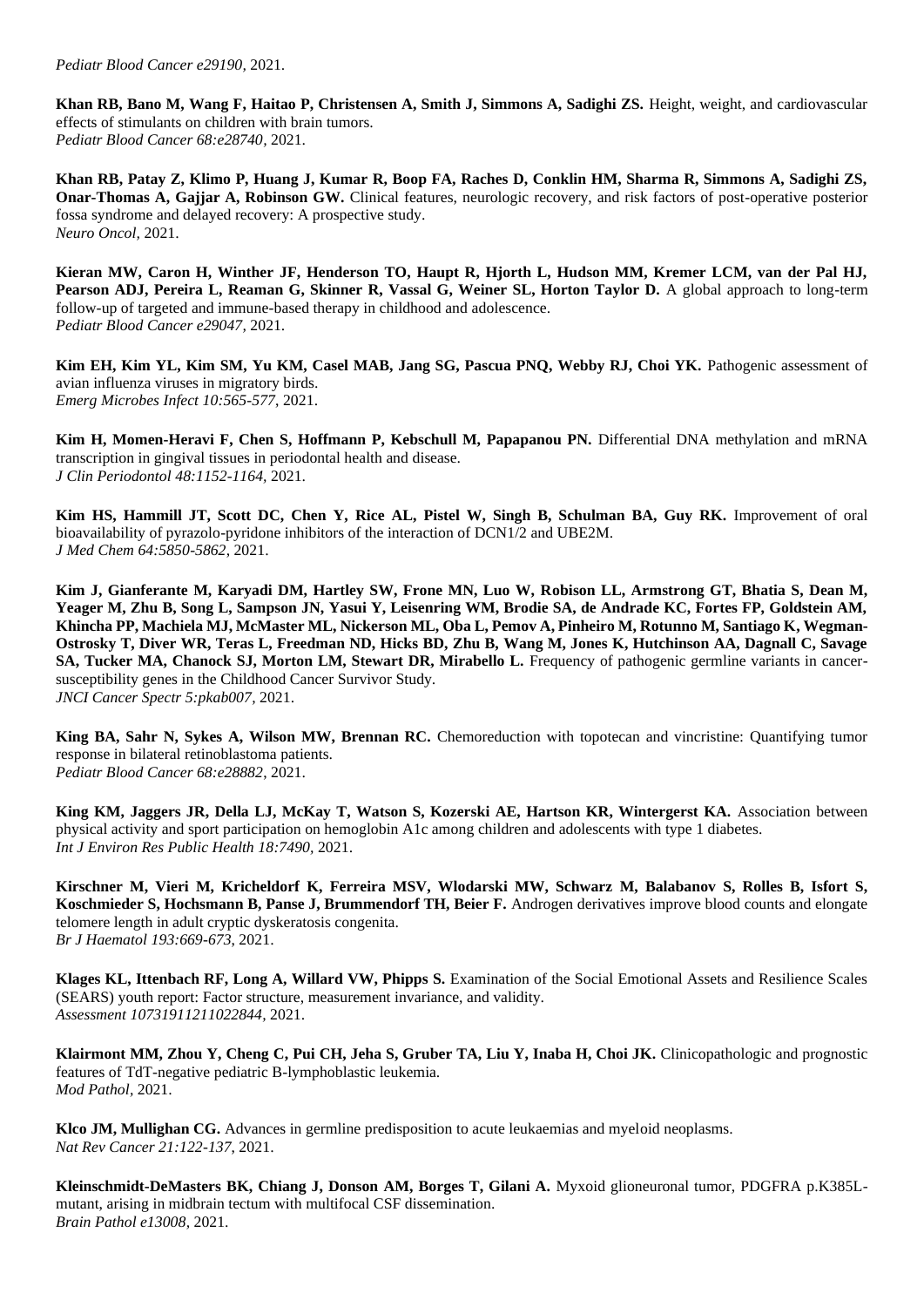**Klionsky DJ, Abdel-Aziz AK, Abdelfatah S, Abdellatif M, Abdoli A, Abel S, Abeliovich H, Abildgaard MH, Abudu YP, Acevedo-Arozena A, Adamopoulos IE, Adeli K, Adolph TE, Adornetto A, Aflaki E, Agam G, Agarwal A, Aggarwal BB, Agnello M, Agostinis P, Agrewala JN, Agrotis A, Aguilar PV, Ahmad ST, Ahmed ZM, Ahumada-Castro U, Aits S, Aizawa S, Akkoc Y, Akoumianaki T, Akpinar HA, Al-Abd AM, Al-Akra L, Al-Gharaibeh A, Alaoui-Jamali MA, Alberti S, Alcocer-Gómez E, Alessandri C, Ali M, Alim Al-Bari MA, Aliwaini S, Alizadeh J, Almacellas E, Almasan A, Alonso A, Alonso GD, Altan-Bonnet N, Altieri DC, Álvarez ÉMC, Alves S, Alves da Costa C, Alzaharna MM, Amadio M, Amantini C, Amaral C, Ambrosio S, Amer AO, Ammanathan V, An Z, Andersen SU, Andrabi SA, Andrade-Silva M, Andres AM, Angelini S, Ann D, Anozie UC, Ansari MY, Antas P, Antebi A, Antón Z, Anwar T, Apetoh L, Apostolova N, Araki T, Araki Y, Arasaki K, Araújo WL, Araya J, Arden C, Arévalo MA, Arguelles S, Arias E, Arikkath J, Arimoto H, Ariosa AR, Armstrong-James D, Arnauné-Pelloquin L, Aroca A, Arroyo DS, Arsov I, Artero R, Asaro DML, Aschner M, Ashrafizadeh M, Ashur-Fabian O, Atanasov AG, Au AK, Auberger P, Auner HW, Aurelian L, Autelli R, Avagliano L, Ávalos Y, Aveic S, Aveleira CA, Avin-Wittenberg T, Aydin Y, Ayton S, Ayyadevara S, Azzopardi M, Baba M, Backer JM, Backues SK, Bae DH, Bae ON, Bae SH, Baehrecke EH, Baek A, Baek SH, Baek SH, Bagetta G, Bagniewska-Zadworna A, Bai H, Bai J, Bai X, Bai Y, Bairagi N, Baksi S, Balbi T, Baldari CT, Balduini W, Ballabio A, Ballester M, Balazadeh S, Balzan R, Bandopadhyay R, Banerjee S, Banerjee S, Bánréti Á, Bao Y, Baptista MS, Baracca A, Barbati C, Bargiela A, Barilà D, Barlow PG, Barmada SJ, Barreiro E, Barreto GE, Bartek J, Bartel B, Bartolome A, Barve GR, Basagoudanavar SH, Bassham DC, Bast RC Jr, Basu A, Batoko H, Batten I, Baulieu EE, Baumgarner BL, Bayry J, Beale R, Beau I, Beaumatin F, Bechara LRG, Beck GR Jr, Beers MF, Begun J, Behrends C, Behrens GMN, Bei R, Bejarano E, Bel S, Behl C, Belaid A, Belgareh-Touzé N, Bellarosa C, Belleudi F, Belló Pérez M, Bello-Morales R, Beltran JSO, Beltran S, Benbrook DM, Bendorius M, Benitez BA, Benito-Cuesta I, Bensalem J, Berchtold MW, Berezowska S, Bergamaschi D, Bergami M, Bergmann A, Berliocchi L, Berlioz-Torrent C, Bernard A, Berthoux L, Besirli CG, Besteiro S, Betin VM, Beyaert R, Bezbradica JS, Bhaskar K, Bhatia-Kissova I, Bhattacharya R, Bhattacharya S, Bhattacharyya S, Bhuiyan MS, Bhutia SK, Bi L, Bi X, Biden TJ, Bijian K, Billes VA, Binart N, Bincoletto C, Birgisdottir AB, Bjorkoy G, Blanco G, Blas-Garcia A, Blasiak J, Blomgran R, Blomgren K, Blum JS, Boada-Romero E, Boban M, Boesze-Battaglia K, Boeuf P, Boland B, Bomont P, Bonaldo P, Bonam SR, Bonfili L, Bonifacino JS, Boone BA, Bootman MD, Bordi M, Borner C, Bornhauser BC, Borthakur G, Bosch J, Bose S, Botana LM, Botas J, Boulanger CM, Boulton ME, Bourdenx M, Bourgeois B, Bourke NM, Bousquet G, Boya P, Bozhkov PV, Bozi LHM, Bozkurt TO, Brackney DE, Brandts CH, Braun RJ, Braus GH, Bravo-Sagua R, Bravo-San Pedro JM, Brest P, Bringer MA, Briones-Herrera A, Broaddus VC, Brodersen P, Brodsky JL, Brody SL, Bronson PG, Bronstein JM, Brown CN, Brown RE, Brum PC, Brumell JH, Brunetti-Pierri N, Bruno D, Bryson-Richardson RJ, Bucci C, Buchrieser C, Bueno M, Buitrago-Molina LE, Buraschi S, Buch S, Buchan JR, Buckingham EM, Budak H, Budini M, Bultynck G, Burada F, Burgoyne JR, Burón MI, Bustos V, Büttner S, Butturini E, Byrd A, Cabas I, Cabrera-Benitez S, Cadwell K, Cai J, Cai L, Cai Q, Cairó M, Calbet JA, Caldwell GA, Caldwell KA, Call JA, Calvani R, Calvo AC, Calvo-Rubio Barrera M, Camara NO, Camonis JH, Camougrand N, Campanella M, Campbell EM, Campbell-Valois FX, Campello S, Campesi I, Campos JC, Camuzard O, Cancino J, Candido de Almeida D, Canesi L, Caniggia I, Canonico B, Cantí C, Cao B, Caraglia M, Caramés B, Carchman EH, Cardenal-Muñoz E, Cardenas C, Cardenas L, Cardoso SM, Carew JS, Carle GF, Carleton G, Carloni S, Carmona-Gutierrez D, Carneiro LA, Carnevali O, Carosi JM, Carra S, Carrier A, Carrier L, Carroll B, Carter AB, Carvalho AN, Casanova M, Casas C, Casas J, Cassioli C, Castillo EF, Castillo K, Castillo-Lluva S, Castoldi F, Castori M, Castro AF, Castro-Caldas M, Castro-Hernandez J, Castro-Obregon S, Catz SD, Cavadas C, Cavaliere F, Cavallini G, Cavinato M, Cayuela ML, Cebollada Rica P, Cecarini V, Cecconi F, Cechowska-Pasko M, Cenci S, Ceperuelo-Mallafré V, Cerqueira JJ, Cerutti JM, Cervia D, Cetintas VB, Cetrullo S, Chae HJ, Chagin AS, Chai CY, Chakrabarti G, Chakrabarti O, Chakraborty T, Chakraborty T, Chami M, Chamilos G, Chan DW, Chan EYW, Chan ED, Chan HYE, Chan HH, Chan H, Chan MTV, Chan YS, Chandra PK, Chang CP, Chang C, Chang HC, Chang K, Chao J, Chapman T, Charlet-Berguerand N, Chatterjee S, Chaube SK, Chaudhary A, Chauhan S, Chaum E, Checler F, Cheetham ME, Chen CS, Chen GC, Chen JF, Chen LL, Chen L, Chen L, Chen M, Chen MK, Chen N, Chen Q, Chen RH, Chen S, Chen W, Chen W, Chen XM, Chen XW, Chen X, Chen Y, Chen YG, Chen Y, Chen Y, Chen YJ, Chen YQ, Chen ZS, Chen Z, Chen ZH, Chen ZJ, Chen Z, Cheng H, Cheng J, Cheng SY, Cheng W, Cheng X, Cheng XT, Cheng Y, Cheng Z, Chen Z, Cheong H, Cheong JK, Chernyak BV, Cherry S, Cheung CFR, Cheung CHA, Cheung KH, Chevet E, Chi RJ, Chiang AKS, Chiaradonna F, Chiarelli R, Chiariello M, Chica N, Chiocca S, Chiong M, Chiou SH, Chiramel AI, Chiurchiù V, Cho DH, Choe SK, Choi AMK, Choi ME, Choudhury KR, Chow NS, Chu CT, Chua JP, Chua JJE, Chung H, Chung KP, Chung S, Chung SH, Chung YL, Cianfanelli V, Ciechomska IA, Cifuentes M, Cinque L, Cirak S, Cirone M, Clague MJ, Clarke R, Clementi E, Coccia EM, Codogno P, Cohen E, Cohen MM, Colasanti T, Colasuonno F, Colbert RA, Colell A, Čolić M, Coll NS, Collins MO, Colombo MI, Colón-Ramos DA, Combaret L, Comincini S, Cominetti MR, Consiglio A, Conte A, Conti F, Contu VR, Cookson MR, Coombs KM, Coppens I, Corasaniti MT, Corkery DP, Cordes N, Cortese K, Costa MDC, Costantino S, Costelli P, Coto-Montes A, Crack PJ, Crespo JL, Criollo A, Crippa V, Cristofani R, Csizmadia T, Cuadrado A, Cui B, Cui J, Cui Y, Cui Y, Culetto E, Cumino AC, Cybulsky AV, Czaja MJ, Czuczwar SJ, D'Adamo S, D'Amelio M, D'Arcangelo D, D'Lugos AC, D'Orazi G, da Silva JA, Dafsari HS, Dagda RK, Dagdas Y, Daglia M, Dai X, Dai Y, Dai Y, Dal Col J, Dalhaimer P, Dalla Valle L, Dallenga T, Dalmasso G, Damme M, Dando I, Dantuma NP, Darling AL, Das H, Dasarathy S, Dasari SK, Dash S, Daumke O, Dauphinee AN, Davies JS, Dávila VA, Davis RJ, Davis T, Dayalan Naidu S, De Amicis F, De Bosscher K, De Felice F, De Franceschi L, De Leonibus C, de Mattos Barbosa MG, De Meyer GRY, De Milito A, De Nunzio C, De Palma C, De Santi M, De Virgilio C, De Zio D, Debnath J, DeBosch BJ, Decuypere JP, Deehan MA, Deflorian G, DeGregori J, Dehay B, Del Rio G, Delaney JR, Delbridge LMD, Delorme-Axford E, Delpino MV, Demarchi F, Dembitz V, Demers ND, Deng H, Deng Z, Dengjel J, Dent P, Denton D, DePamphilis ML, Der CJ, Deretic V, Descoteaux A, Devis L, Devkota S, Devuyst O, Dewson G, Dharmasivam M, Dhiman R, di Bernardo D, Di Cristina M, Di Domenico F, Di Fazio P, Di Fonzo A, Di Guardo G, Di Guglielmo GM, Di Leo L, Di Malta C, Di Nardo A, Di Rienzo M, Di Sano F, Diallinas G, Diao J, Diaz-Araya G, Díaz-Laviada I, Dickinson JM, Diederich M, Dieudé M, Dikic I, Ding S, Ding WX, Dini L, Dinić J, Dinic M, Dinkova-Kostova AT, Dionne**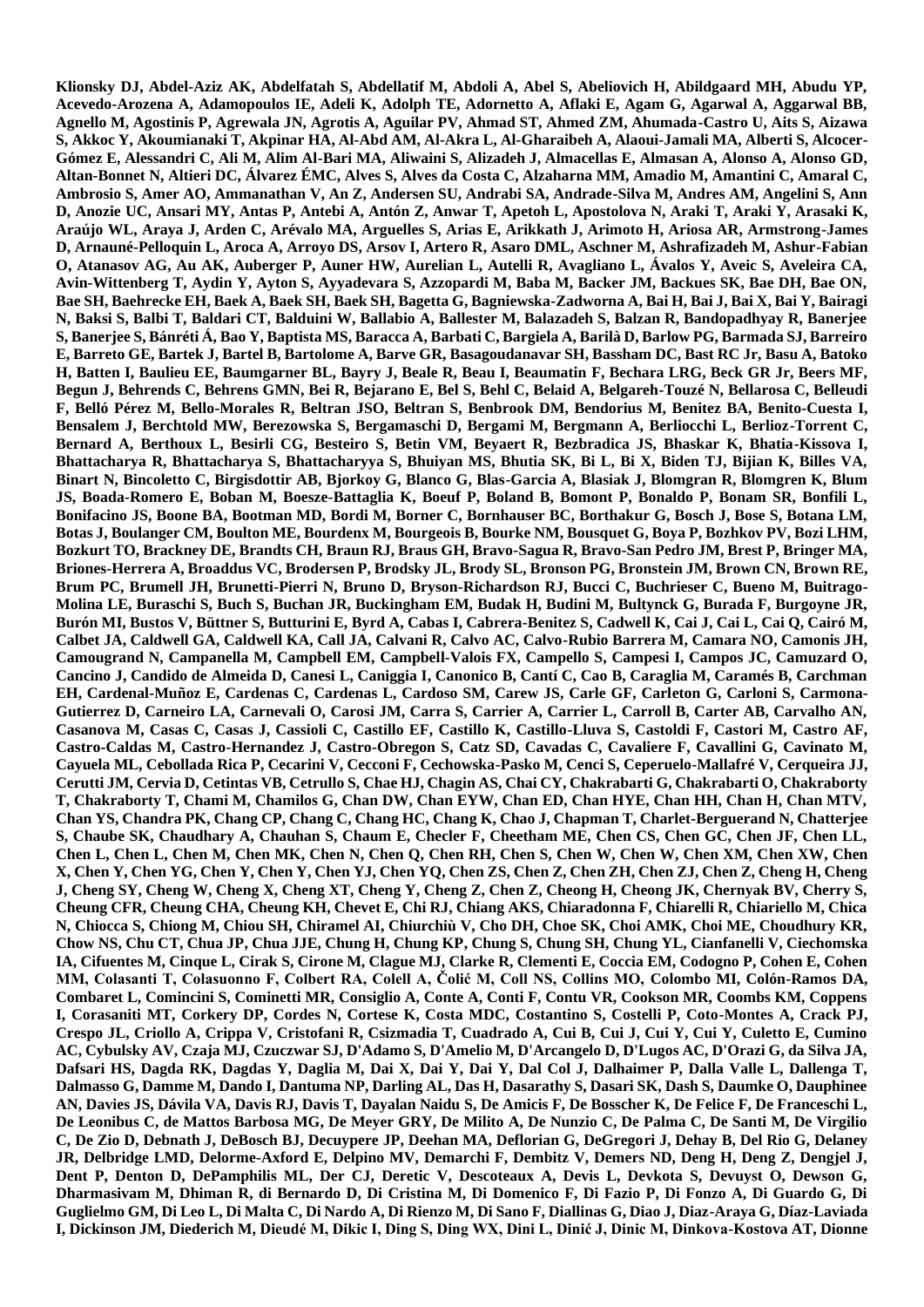**MS, Distler JHW, Diwan A, Dixon IMC, Djavaheri-Mergny M, Dobrinski I, Dobrovinskaya O, Dobrowolski R, Dobson RCJ, Đokić J, Dokmeci Emre S, Donadelli M, Dong B, Dong X, Dong Z, Dorn Ii GW, Dotsch V, Dou H, Dou J, Dowaidar M, Dridi S, Drucker L, Du A, Du C, Du G, Du HN, Du LL, du Toit A, Duan SB, Duan X, Duarte SP, Dubrovska A, Dunlop EA, Dupont N, Durán RV, Dwarakanath BS, Dyshlovoy SA, Ebrahimi-Fakhari D, Eckhart L, Edelstein CL, Efferth T, Eftekharpour E, Eichinger L, Eid N, Eisenberg T, Eissa NT, Eissa S, Ejarque M, El Andaloussi A, El-Hage N, El-Naggar S, Eleuteri AM, El-Shafey ES, Elgendy M, Eliopoulos AG, Elizalde MM, Elks PM, Elsasser HP, Elsherbiny ES, Emerling BM, Emre NCT, Eng CH, Engedal N, Engelbrecht AM, Engelsen AST, Enserink JM, Escalante R, Esclatine A, Escobar-Henriques M, Eskelinen EL, Espert L, Eusebio MO, Fabrias G, Fabrizi C, Facchiano A, Facchiano F, Fadeel B, Fader C, Faesen AC, Fairlie WD, Falcó A, Falkenburger BH, Fan D, Fan J, Fan Y, Fang EF, Fang Y, Fang Y, Fanto M, Farfel-Becker T, Faure M, Fazeli G, Fedele AO, Feldman AM, Feng D, Feng J, Feng L, Feng Y, Feng Y, Feng W, Fenz Araujo T, Ferguson TA, Fernández ÁF, Fernandez-Checa JC, Fernández-Veledo S, Fernie AR, Ferrante AW Jr, Ferraresi A, Ferrari MF, Ferreira JCB, Ferro-Novick S, Figueras A, Filadi R, Filigheddu N, Filippi-Chiela E, Filomeni G, Fimia GM, Fineschi V, Finetti F, Finkbeiner S, Fisher EA, Fisher PB, Flamigni F, Fliesler SJ, Flo TH, Florance I, Florey O, Florio T, Fodor E, Follo C, Fon EA, Forlino A, Fornai F, Fortini P, Fracassi A, Fraldi A, Franco B, Franco R, Franconi F, Frankel LB, Friedman SL, Fröhlich LF, Frühbeck G, Fuentes JM, Fujiki Y, Fujita N, Fujiwara Y, Fukuda M, Fulda S, Furic L, Furuya N, Fusco C, Gack MU, Gaffke L, Galadari S, Galasso A, Galindo MF, Gallolu Kankanamalage S, Galluzzi L, Galy V, Gammoh N, Gan B, Ganley IG, Gao F, Gao H, Gao M, Gao P, Gao SJ, Gao W, Gao X, Garcera A, Garcia MN, Garcia VE, García-Del Portillo F, Garcia-Escudero V, Garcia-Garcia A, Garcia-Macia M, García-Moreno D, Garcia-Ruiz C, García-Sanz P, Garg AD, Gargini R, Garofalo T, Garry RF, Gassen NC, Gatica D, Ge L, Ge W, Geiss-Friedlander R, Gelfi C, Genschik P, Gentle IE, Gerbino V, Gerhardt C, Germain K, Germain M, Gewirtz DA, Ghasemipour Afshar E, Ghavami S, Ghigo A, Ghosh M, Giamas G, Giampietri C, Giatromanolaki A, Gibson GE, Gibson SB, Ginet V, Giniger E, Giorgi C, Girao H, Girardin SE, Giridharan M, Giuliano S, Giulivi C, Giuriato S, Giustiniani J, Gluschko A, Goder V, Goginashvili A, Golab J, Goldstone DC, Golebiewska A, Gomes LR, Gomez R, Gómez-Sánchez R, Gomez-Puerto MC, Gomez-Sintes R, Gong Q, Goni FM, González-Gallego J, Gonzalez-Hernandez T, Gonzalez-Polo RA, Gonzalez-Reyes JA, González-Rodríguez P, Goping IS, Gorbatyuk MS, Gorbunov NV, Görgülü K, Gorojod RM, Gorski SM, Goruppi S, Gotor C, Gottlieb RA, Gozes I, Gozuacik D, Graef M, Gräler MH, Granatiero V, Grasso D, Gray JP, Green DR, Greenhough A, Gregory SL, Griffin EF, Grinstaff MW, Gros F, Grose C, Gross AS, Gruber F, Grumati P, Grune T, Gu X, Guan JL, Guardia CM, Guda K, Guerra F, Guerri C, Guha P, Guillén C, Gujar S, Gukovskaya A, Gukovsky I, Gunst J, Günther A, Guntur AR, Guo C, Guo C, Guo H, Guo LW, Guo M, Gupta P, Gupta SK, Gupta S, Gupta VB, Gupta V, Gustafsson AB, Gutterman DD, H B R, Haapasalo A, Haber JE, Hać A, Hadano S, Hafrén AJ, Haidar M, Hall BS, Halldén G, Hamacher-Brady A, Hamann A, Hamasaki M, Han W, Hansen M, Hanson PI, Hao Z, Harada M, Harhaji-Trajkovic L, Hariharan N, Haroon N, Harris J, Hasegawa T, Hasima Nagoor N, Haspel JA, Haucke V, Hawkins WD, Hay BA, Haynes CM, Hayrabedyan SB, Hays TS, He C, He Q, He RR, He YW, He YY, Heakal Y, Heberle AM, Hejtmancik JF, Helgason GV, Henkel V, Herb M, Hergovich A, Herman-Antosiewicz A, Hernández A, Hernandez C, Hernandez-Diaz S, Hernandez-Gea V, Herpin A, Herreros J, Hervás JH, Hesselson D, Hetz C, Heussler VT, Higuchi Y, Hilfiker S, Hill JA, Hlavacek WS, Ho EA, Ho IHT, Ho PW, Ho SL, Ho WY, Hobbs GA, Hochstrasser M, Hoet PHM, Hofius D, Hofman P, Höhn A, Holmberg CI, Hombrebueno JR, Yi-Ren Hong CH, Hooper LV, Hoppe T, Horos R, Hoshida Y, Hsin IL, Hsu HY, Hu B, Hu D, Hu LF, Hu MC, Hu R, Hu W, Hu YC, Hu ZW, Hua F, Hua J, Hua Y, Huan C, Huang C, Huang C, Huang C, Huang C, Huang H, Huang K, Huang MLH, Huang R, Huang S, Huang T, Huang X, Huang YJ, Huber TB, Hubert V, Hubner CA, Hughes SM, Hughes WE, Humbert M, Hummer G, Hurley JH, Hussain S, Hussain S, Hussey PJ, Hutabarat M, Hwang HY, Hwang S, Ieni A, Ikeda F, Imagawa Y, Imai Y, Imbriano C, Imoto M, Inman DM, Inoki K, Iovanna J, Iozzo RV, Ippolito G, Irazoqui JE, Iribarren P, Ishaq M, Ishikawa M, Ishimwe N, Isidoro C, Ismail N, Issazadeh-Navikas S, Itakura E, Ito D, Ivankovic D, Ivanova S, Iyer AKV, Izquierdo JM, Izumi M, Jäättelä M, Jabir MS, Jackson WT, Jacobo-Herrera N, Jacomin AC, Jacquin E, Jadiya P, Jaeschke H, Jagannath C, Jakobi AJ, Jakobsson J, Janji B, Jansen-Dürr P, Jansson PJ, Jantsch J, Januszewski S, Jassey A, Jean S, Jeltsch-David H, Jendelova P, Jenny A, Jensen TE, Jessen N, Jewell JL, Ji J, Jia L, Jia R, Jiang L, Jiang Q, Jiang R, Jiang T, Jiang X, Jiang Y, Jimenez-Sanchez M, Jin EJ, Jin F, Jin H, Jin L, Jin L, Jin M, Jin S, Jo EK, Joffre C, Johansen T, Johnson GVW, Johnston SA, Jokitalo E, Jolly MK, Joosten LAB, Jordan J, Joseph B, Ju D, Ju JS, Ju J, Juárez E, Judith D, Juhász G, Jun Y, Jung CH, Jung SC, Jung YK, Jungbluth H, Jungverdorben J, Just S, Kaarniranta K, Kaasik A, Kabuta T, Kaganovich D, Kahana A, Kain R, Kajimura S, Kalamvoki M, Kalia M, Kalinowski DS, Kaludercic N, Kalvari I, Kaminska J, Kaminskyy VO, Kanamori H, Kanasaki K, Kang C, Kang R, Kang SS, Kaniyappan S, Kanki T, Kanneganti TD, Kanthasamy AG, Kanthasamy A, Kantorow M, Kapuy O, Karamouzis MV, Karim MR, Karmakar P, Katare RG, Kato M, Kaufmann SHE, Kauppinen A, Kaushal GP, Kaushik S, Kawasaki K, Kazan K, Ke PY, Keating DJ, Keber U, Kehrl JH, Keller KE, Keller CW, Kemper JK, Kenific CM, Kepp O, Kermorgant S, Kern A, Ketteler R, Keulers TG, Khalfin B, Khalil H, Khambu B, Khan SY, Khandelwal VKM, Khandia R, Kho W, Khobrekar NV, Khuansuwan S, Khundadze M, Killackey SA, Kim D, Kim DR, Kim DH, Kim DE, Kim EY, Kim EK, Kim HR, Kim HS, Hyung-Ryong Kim, Kim JH, Kim JK, Kim JH, Kim J, Kim JH, Kim KI, Kim PK, Kim SJ, Kimball SR, Kimchi A, Kimmelman AC, Kimura T, King MA, Kinghorn KJ, Kinsey CG, Kirkin V, Kirshenbaum LA, Kiselev SL, Kishi S, Kitamoto K, Kitaoka Y, Kitazato K, Kitsis RN, Kittler JT, Kjaerulff O, Klein PS, Klopstock T, Klucken J, Knævelsrud H, Knorr RL, Ko BCB, Ko F, Ko JL, Kobayashi H, Kobayashi S, Koch I, Koch JC, Koenig U, Kögel D, Koh YH, Koike M, Kohlwein SD, Kocaturk NM, Komatsu M, König J, Kono T, Kopp BT, Korcsmaros T, Korkmaz G, Korolchuk VI, Korsnes MS, Koskela A, Kota J, Kotake Y, Kotler ML, Kou Y, Koukourakis MI, Koustas E, Kovacs AL, Kovács T, Koya D, Kozako T, Kraft C, Krainc D, Krämer H, Krasnodembskaya AD, Kretz-Remy C, Kroemer G, Ktistakis NT, Kuchitsu K, Kuenen S, Kuerschner L, Kukar T, Kumar A, Kumar A, Kumar D, Kumar D, Kumar S, Kume S, Kumsta C, Kundu CN, Kundu M, Kunnumakkara AB, Kurgan L, Kutateladze TG, Kutlu O, Kwak S, Kwon HJ, Kwon TK, Kwon YT, Kyrmizi I, La Spada A, Labonté P, Ladoire S, Laface I, Lafont F, Lagace DC, Lahiri V, Lai Z, Laird AS, Lakkaraju A, Lamark T, Lan SH, Landajuela A, Lane DJR, Lane JD, Lang CH, Lange C, Langel Ü, Langer R, Lapaquette P, Laporte J, LaRusso NF, Lastres-Becker I, Lau WCY, Laurie GW, Lavandero S, Law BYK,**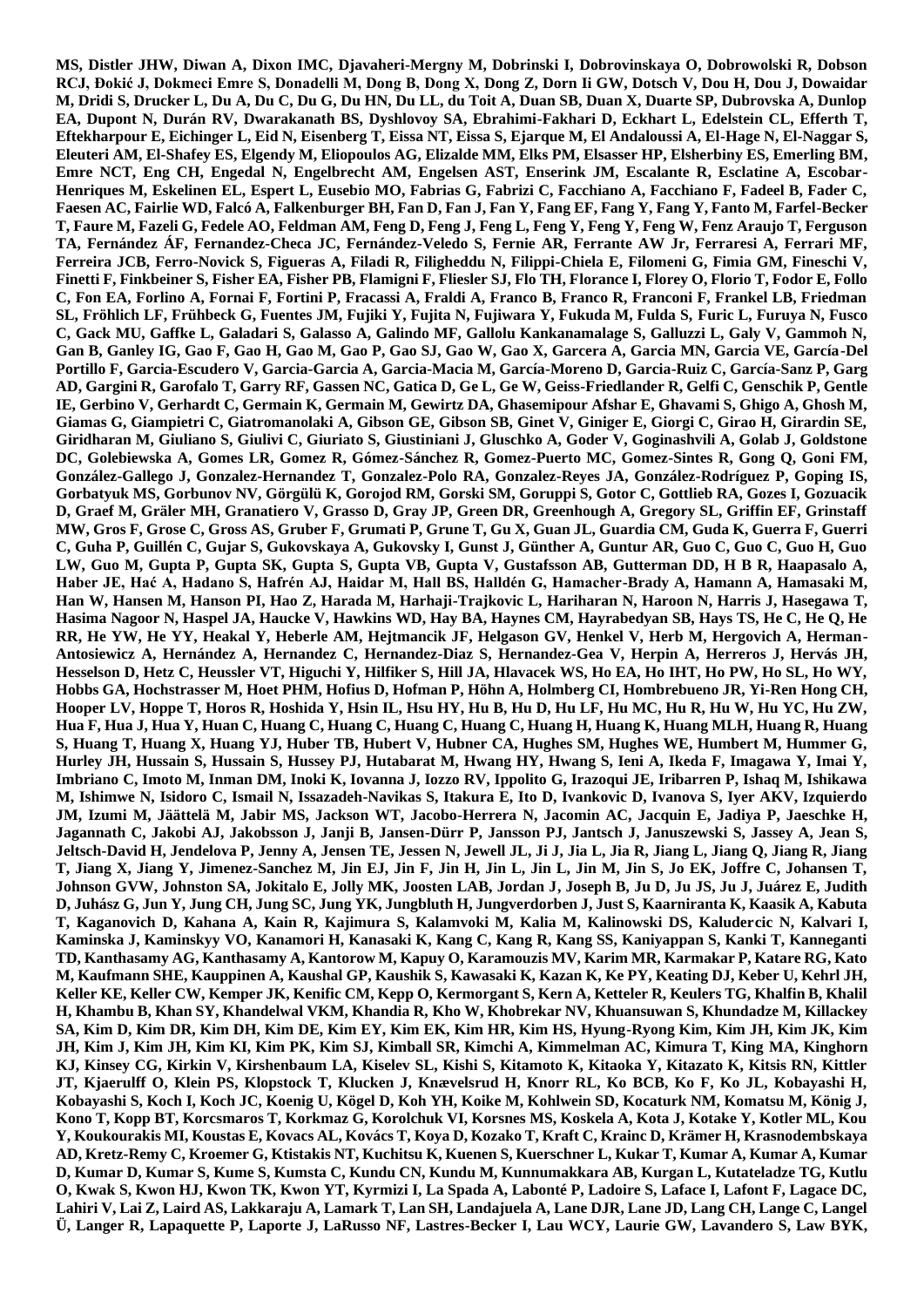**Law HK, Layfield R, Le W, Le Stunff H, Leary AY, Lebrun JJ, Leck LYW, Leduc-Gaudet JP, Lee C, Lee CP, Lee DH, Lee EB, Lee EF, Lee GM, Lee HJ, Lee HK, Lee JM, Lee JS, Lee JA, Lee JY, Lee JH, Lee M, Lee MG, Lee MJ, Lee MS, Lee SY,**  Lee SJ, Lee SY, Lee SB, Lee WH, Lee YR, Lee YH, Lee Y, Lefebvre C, Legouis R, Lei YL, Lei Y, Leikin S, Leitinger G, **Lemus L, Leng S, Lenoir O, Lenz G, Lenz HJ, Lenzi P, León Y, Leopoldino AM, Leschczyk C, Leskelä S, Letellier E, Leung CT, Leung PS, Leventhal JS, Levine B, Lewis PA, Ley K, Li B, Li DQ, Li J, Li J, Li J, Li K, Li L, Li M, Li M, Li M, Li M, Li M, Li PL, Li MQ, Li Q, Li S, Li T, Li W, Li W, Li X, Li YP, Li Y, Li Z, Li Z, Li Z, Lian J, Liang C, Liang Q, Liang W, Liang Y, Liang Y, Liao G, Liao L, Liao M, Liao YF, Librizzi M, Lie PPY, Lilly MA, Lim HJ, Lima TRR, Limana F, Lin C, Lin CW, Lin DS, Lin FC, Lin JD, Lin KM, Lin KH, Lin LT, Lin PH, Lin Q, Lin S, Lin SJ, Lin W, Lin X, Lin YX, Lin YS, Linden R, Lindner P, Ling SC, Lingor P, Linnemann AK, Liou YC, Lipinski MM, Lipovšek S, Lira VA, Lisiak N, Liton PB, Liu C, Liu CH, Liu CF, Liu CH, Liu F, Liu H, Liu HS, Liu HF, Liu H, Liu J, Liu J, Liu J, Liu L, Liu L, Liu M, Liu Q, Liu W, Liu W, Liu XH, Liu X, Liu X, Liu X, Liu X, Liu Y, Liu Y, Liu Y, Liu Y, Liu Y, Livingston JA, Lizard G, Lizcano JM, Ljubojevic-Holzer S, LLeonart ME, Llobet-Navàs D, Llorente A, Lo CH, Lobato-Márquez D, Long Q, Long YC, Loos B, Loos JA, López MG, López-Doménech G, López-Guerrero JA, López-Jiménez AT, López-Pérez Ó, López-Valero I, Lorenowicz MJ, Lorente M, Lorincz P, Lossi L, Lotersztajn S, Lovat PE, Lovell JF, Lovy A, Lőw P, Lu G, Lu H, Lu JH, Lu JJ, Lu M, Lu S, Luciani A, Lucocq JM, Ludovico P, Luftig MA, Luhr M, Luis-Ravelo D, Lum JJ, Luna-Dulcey L, Lund AH, Lund VK, Lünemann JD, Lüningschrör P, Luo H, Luo R, Luo S, Luo Z, Luparello C, Lüscher B, Luu L, Lyakhovich A, Lyamzaev KG, Lystad AH, Lytvynchuk L, Ma AC, Ma C, Ma M, Ma NF, Ma QH, Ma X, Ma Y, Ma Z, MacDougald OA, Macian F, MacIntosh GC, MacKeigan JP, Macleod KF, Maday S, Madeo F, Madesh M, Madl T, Madrigal-Matute J, Maeda A, Maejima Y, Magarinos M, Mahavadi P, Maiani E, Maiese K, Maiti P, Maiuri MC, Majello B, Major MB, Makareeva E, Malik F, Mallilankaraman K, Malorni W, Maloyan A, Mammadova N, Man GCW, Manai F, Mancias JD, Mandelkow EM, Mandell MA, Manfredi AA, Manjili MH, Manjithaya R, Manque P, Manshian BB, Manzano R, Manzoni C, Mao K, Marchese C, Marchetti S, Marconi AM, Marcucci F, Mardente S, Mareninova OA, Margeta M, Mari M, Marinelli S, Marinelli O, Mariño G, Mariotto S, Marshall RS, Marten MR, Martens S, Martin APJ, Martin KR, Martin S, Martin S, Martín-Segura A, Martín-Acebes MA, Martin-Burriel I, Martin-Rincon M, Martin-Sanz P, Martina JA, Martinet W, Martinez A, Martinez A, Martinez J, Martinez Velazquez M, Martinez-Lopez N, Martinez-Vicente M, Martins DO, Martins JO, Martins WK, Martins-Marques T, Marzetti E, Masaldan S, Masclaux-Daubresse C, Mashek DG, Massa V, Massieu L, Masson GR, Masuelli L, Masyuk AI, Masyuk TV, Matarrese P, Matheu A, Matoba S, Matsuzaki S, Mattar P, Matte A, Mattoscio D, Mauriz JL, Mauthe M, Mauvezin C, Maverakis E, Maycotte P, Mayer J, Mazzoccoli G, Mazzoni C, Mazzulli JR, McCarty N, McDonald C, McGill MR, McKenna SL, McLaughlin B, McLoughlin F, McNiven MA, McWilliams TG, Mechta-Grigoriou F, Medeiros TC, Medina DL, Megeney LA, Megyeri K, Mehrpour M, Mehta JL, Meijer AJ, Meijer AH, Mejlvang J, Meléndez A, Melk A, Memisoglu G, Mendes AF, Meng D, Meng F, Meng T, Menna-Barreto R, Menon MB, Mercer C, Mercier AE, Mergny JL, Merighi A, Merkley SD, Merla G, Meske V, Mestre AC, Metur SP, Meyer C, Meyer H, Mi W, Mialet-Perez J, Miao J, Micale L, Miki Y, Milan E, Milczarek M, Miller DL, Miller SI, Miller S, Millward SW, Milosevic I, Minina EA, Mirzaei H, Mirzaei HR, Mirzaei M, Mishra A, Mishra N, Mishra PK, Misirkic Marjanovic M, Misasi R, Misra A, Misso G, Mitchell C, Mitou G, Miura T, Miyamoto S, Miyazaki M, Miyazaki M, Miyazaki T, Miyazawa K, Mizushima N, Mogensen TH, Mograbi B, Mohammadinejad R, Mohamud Y, Mohanty A, Mohapatra S, Möhlmann T, Mohmmed A, Moles A, Moley KH, Molinari M, Mollace V, Møller AB, Mollereau B, Mollinedo F, Montagna C, Monteiro MJ, Montella A, Montes LR, Montico B, Mony VK, Monzio Compagnoni G, Moore MN, Moosavi MA, Mora AL, Mora M, Morales-Alamo D, Moratalla R, Moreira PI, Morelli E, Moreno S, Moreno-Blas D, Moresi V, Morga B, Morgan AH, Morin F, Morishita H, Moritz OL, Moriyama M, Moriyasu Y, Morleo M, Morselli E, Moruno-Manchon JF, Moscat J, Mostowy S, Motori E, Moura AF, Moustaid-Moussa N, Mrakovcic M, Muciño-Hernández G, Mukherjee A, Mukhopadhyay S, Mulcahy Levy JM, Mulero V, Muller S, Münch C, Munjal A, Munoz-Canoves P, Muñoz-Galdeano T, Münz C, Murakawa T, Muratori C, Murphy BM, Murphy JP, Murthy A, Myöhänen TT, Mysorekar IU, Mytych J, Nabavi SM, Nabissi M, Nagy P, Nah J, Nahimana A, Nakagawa I, Nakamura K, Nakatogawa H, Nandi SS, Nanjundan M, Nanni M, Napolitano G, Nardacci R, Narita M, Nassif M, Nathan I, Natsumeda M, Naude RJ, Naumann C, Naveiras O, Navid F, Nawrocki ST, Nazarko TY, Nazio F, Negoita F, Neill T, Neisch AL, Neri LM, Netea MG, Neubert P, Neufeld TP, Neumann D, Neutzner A, Newton PT, Ney PA, Nezis IP, Ng CCW, Ng TB, Nguyen HTT, Nguyen LT, Ni HM, Ní Cheallaigh C, Ni Z, Nicolao MC, Nicoli F, Nieto-Diaz M, Nilsson P, Ning S, Niranjan R, Nishimune H, Niso-Santano M, Nixon RA, Nobili A, Nobrega C, Noda T, Nogueira-Recalde U, Nolan TM, Nombela I, Novak I, Novoa B, Nozawa T, Nukina N, Nussbaum-Krammer C, Nylandsted J, O'Donovan TR, O'Leary SM, O'Rourke EJ, O'Sullivan MP, O'Sullivan TE, Oddo S, Oehme I, Ogawa M, Ogier-Denis E, Ogmundsdottir MH, Ogretmen B, Oh GT, Oh SH, Oh YJ, Ohama T, Ohashi Y, Ohmuraya M, Oikonomou V, Ojha R, Okamoto K, Okazawa H, Oku M, Oliván S, Oliveira JMA, Ollmann M, Olzmann JA, Omari S, Omary MB, Önal G, Ondrej M, Ong SB, Ong SG, Onnis A, Orellana JA, Orellana-Muñoz S, Ortega-Villaizan MDM, Ortiz-Gonzalez XR, Ortona E, Osiewacz HD, Osman AK, Osta R, Otegui MS, Otsu K, Ott C, Ottobrini L, Ou JJ, Outeiro TF, Oynebraten I, Ozturk M, Pagès G, Pahari S, Pajares M, Pajvani UB, Pal R, Paladino S, Pallet N, Palmieri M, Palmisano G, Palumbo C, Pampaloni F, Pan L, Pan Q, Pan W, Pan X, Panasyuk G, Pandey R, Pandey UB, Pandya V, Paneni F, Pang SY, Panzarini E, Papademetrio DL, Papaleo E, Papinski D, Papp D, Park EC, Park HT, Park JM, Park JI, Park JT, Park J, Park SC, Park SY, Parola AH, Parys JB, Pasquier A, Pasquier B, Passos JF, Pastore N, Patel HH, Patschan D, Pattingre S, Pedraza-Alva G, Pedraza-Chaverri J, Pedrozo Z, Pei G, Pei J, Peled-Zehavi H, Pellegrini JM, Pelletier J, Peñalva MA, Peng D, Peng Y, Penna F, Pennuto M, Pentimalli F, Pereira CM, Pereira GJS, Pereira LC, Pereira de Almeida L, Perera ND, Pérez-Lara Á, Perez-Oliva AB, Pérez-Pérez ME, Periyasamy P, Perl A, Perrotta C, Perrotta I, Pestell RG, Petersen M, Petrache I, Petrovski G, Pfirrmann T, Pfister AS, Philips JA, Pi H, Picca A, Pickrell AM, Picot S, Pierantoni GM, Pierdominici M, Pierre P, Pierrefite-Carle V, Pierzynowska K, Pietrocola F, Pietruczuk M, Pignata C, Pimentel-Muiños FX, Pinar M, Pinheiro RO, Pinkas-Kramarski R, Pinton P, Pircs K, Piya S, Pizzo P, Plantinga TS, Platta HW, Plaza-Zabala A, Plomann M, Plotnikov EY, Plun-Favreau H, Pluta R, Pocock R, Pöggeler S, Pohl C, Poirot M, Poletti A, Ponpuak M, Popelka H, Popova B, Porta H, Porte Alcon S, Portilla-Fernandez E, Post M, Potts MB, Poulton J, Powers T, Prahlad V, Prajsnar TK, Praticò D,**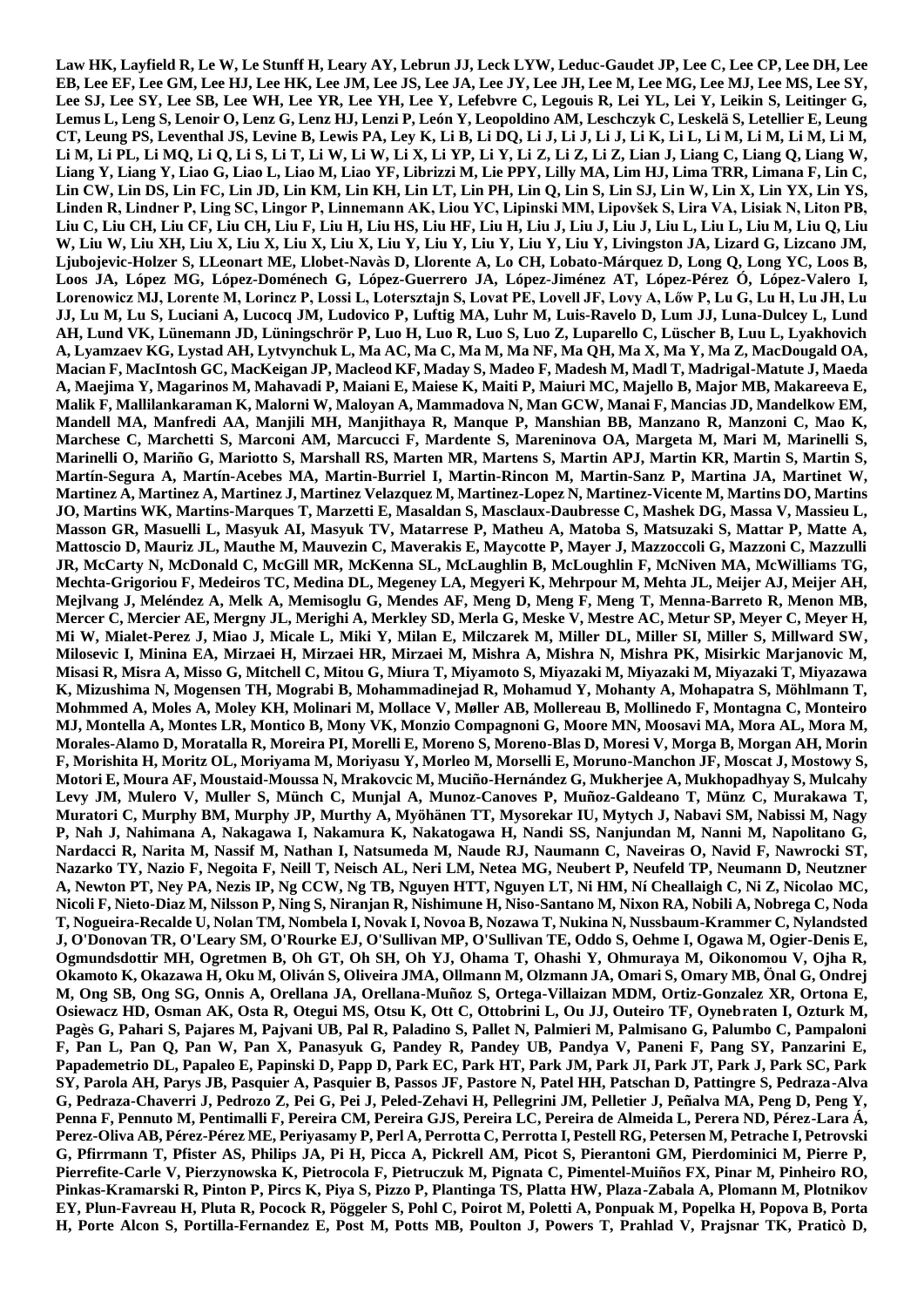**Prencipe R, Priault M, Proikas-Cezanne T, Promponas VJ, Proud CG, Puertollano R, Puglielli L, Pulinilkunnil T, Puri D, Puri R, Puyal J, Qi X, Qi Y, Qian W, Qiang L, Qiu Y, Quadrilatero J, Quarleri J, Raben N, Rabinowich H, Ragona D, Ragusa MJ, Rahimi N, Rahmati M, Raia V, Raimundo N, Rajasekaran NS, Ramachandra Rao S, Rami A, Ramírez-Pardo I, Ramsden DB, Randow F, Rangarajan PN, Ranieri D, Rao H, Rao L, Rao R, Rathore S, Ratnayaka JA, Ratovitski EA, Ravanan P, Ravegnini G, Ray SK, Razani B, Rebecca V, Reggiori F, Régnier-Vigouroux A, Reichert AS, Reigada D, Reiling JH, Rein T, Reipert S, Rekha RS, Ren H, Ren J, Ren W, Renault T, Renga G, Reue K, Rewitz K, Ribeiro de Andrade Ramos B, Riazuddin SA, Ribeiro-Rodrigues TM, Ricci JE, Ricci R, Riccio V, Richardson DR, Rikihisa Y, Risbud MV, Risueño RM, Ritis K, Rizza S, Rizzuto R, Roberts HC, Roberts LD, Robinson KJ, Roccheri MC, Rocchi S, Rodney GG, Rodrigues T, Rodrigues Silva VR, Rodriguez A, Rodriguez-Barrueco R, Rodriguez-Henche N, Rodriguez-Rocha H, Roelofs J, Rogers RS, Rogov VV, Rojo AI, Rolka K, Romanello V, Romani L, Romano A, Romano PS, Romeo-Guitart D, Romero LC, Romero M, Roney JC, Rongo C, Roperto S, Rosenfeldt MT, Rosenstiel P, Rosenwald AG, Roth KA, Roth L, Roth S, Rouschop KMA, Roussel BD, Roux S, Rovere-Querini P, Roy A, Rozieres A, Ruano D, Rubinsztein DC, Rubtsova MP, Ruckdeschel K, Ruckenstuhl C, Rudolf E, Rudolf R, Ruggieri A, Ruparelia AA, Rusmini P, Russell RR, Russo GL, Russo M, Russo R, Ryabaya OO, Ryan KM, Ryu KY, Sabater-Arcis M, Sachdev U, Sacher M, Sachse C, Sadhu A, Sadoshima J, Safren N, Saftig P, Sagona AP, Sahay G, Sahebkar A, Sahin M, Sahin O, Sahni S, Saito N, Saito S, Saito T, Sakai R, Sakai Y, Sakamaki JI, Saksela K, Salazar G, Salazar-Degracia A, Salekdeh GH, Saluja AK, Sampaio-Marques B, Sanchez MC, Sanchez-Alcazar JA, Sanchez-Vera V, Sancho-Shimizu V, Sanderson JT, Sandri M, Santaguida S, Santambrogio L, Santana MM, Santoni G, Sanz A, Sanz P, Saran S, Sardiello M, Sargeant TJ, Sarin A, Sarkar C, Sarkar S, Sarrias MR, Sarkar S, Sarmah DT, Sarparanta J, Sathyanarayan A, Sathyanarayanan R, Scaglione KM, Scatozza F, Schaefer L, Schafer ZT, Schaible UE, Schapira AHV, Scharl M, Schatzl HM, Schein CH, Scheper W, Scheuring D, Schiaffino MV, Schiappacassi M, Schindl R, Schlattner U, Schmidt O, Schmitt R, Schmidt SD, Schmitz I, Schmukler E, Schneider A, Schneider BE, Schober R, Schoijet AC, Schott MB, Schramm M, Schröder B, Schuh K, Schüller C, Schulze RJ, Schürmanns L, Schwamborn JC, Schwarten M, Scialo F, Sciarretta S, Scott MJ, Scotto KW, Scovassi AI, Scrima A, Scrivo A, Sebastian D, Sebti S, Sedej S, Segatori L, Segev N, Seglen PO, Seiliez I, Seki E, Selleck SB, Sellke FW, Selsby JT, Sendtner M, Senturk S, Seranova E, Sergi C, Serra-Moreno R, Sesaki H, Settembre C, Setty SRG, Sgarbi G, Sha O, Shacka JJ, Shah JA, Shang D, Shao C, Shao F, Sharbati S, Sharkey LM, Sharma D, Sharma G, Sharma K, Sharma P, Sharma S, Shen HM, Shen H, Shen J, Shen M, Shen W, Shen Z, Sheng R, Sheng Z, Sheng ZH, Shi J, Shi X, Shi YH, Shiba-Fukushima K, Shieh JJ, Shimada Y, Shimizu S, Shimozawa M, Shintani T, Shoemaker CJ, Shojaei S, Shoji I, Shravage BV, Shridhar V, Shu CW, Shu HB, Shui K, Shukla AK, Shutt TE, Sica V, Siddiqui A, Sierra A, Sierra-Torre V, Signorelli S, Sil P, Silva BJA, Silva JD, Silva-Pavez E, Silvente-Poirot S, Simmonds RE, Simon AK, Simon HU, Simons M, Singh A, Singh LP, Singh R, Singh SV, Singh SK, Singh SB, Singh S, Singh SP, Sinha D, Sinha RA, Sinha S, Sirko A, Sirohi K, Sivridis EL, Skendros P, Skirycz A, Slaninová I, Smaili SS, Smertenko A, Smith MD, Soenen SJ, Sohn EJ, Sok SPM, Solaini G, Soldati T, Soleimanpour SA, Soler RM, Solovchenko A, Somarelli JA, Sonawane A, Song F, Song HK, Song JX, Song K, Song Z, Soria LR, Sorice M, Soukas AA, Soukup SF, Sousa D, Sousa N, Spagnuolo PA, Spector SA, Srinivas Bharath MM, St Clair D, Stagni V, Staiano L, Stalnecker CA, Stankov MV, Stathopulos PB, Stefan K, Stefan SM, Stefanis L, Steffan JS, Steinkasserer A, Stenmark H, Sterneckert J, Stevens C, Stoka V, Storch S, Stork B, Strappazzon F, Strohecker AM, Stupack DG, Su H, Su LY, Su L, Suarez-Fontes AM, Subauste CS, Subbian S, Subirada PV, Sudhandiran G, Sue CM, Sui X, Summers C, Sun G, Sun J, Sun K, Sun MX, Sun Q, Sun Y, Sun Z, Sunahara KKS, Sundberg E, Susztak K, Sutovsky P, Suzuki H, Sweeney G, Symons JD, Sze SCW, Szewczyk NJ, Tabęcka-Łonczynska A, Tabolacci C, Tacke F, Taegtmeyer H, Tafani M, Tagaya M, Tai H, Tait SWG, Takahashi Y, Takats S, Talwar P, Tam C, Tam SY, Tampellini D, Tamura A, Tan CT, Tan EK, Tan YQ, Tanaka M, Tanaka M, Tang D, Tang J, Tang TS, Tanida I, Tao Z, Taouis M, Tatenhorst L, Tavernarakis N, Taylor A, Taylor GA, Taylor JM, Tchetina E, Tee AR, Tegeder I, Teis D, Teixeira N, Teixeira-Clerc F, Tekirdag KA, Tencomnao T, Tenreiro S, Tepikin AV, Testillano PS, Tettamanti G, Tharaux PL, Thedieck K, Thekkinghat AA, Thellung S, Thinwa JW, Thirumalaikumar VP, Thomas SM, Thomes PG, Thorburn A, Thukral L, Thum T, Thumm M, Tian L, Tichy A, Till A, Timmerman V, Titorenko VI, Todi SV, Todorova K, Toivonen JM, Tomaipitinca L, Tomar D, Tomas-Zapico C, Tomić S, Tong BC, Tong C, Tong X, Tooze SA, Torgersen ML, Torii S, Torres-López L, Torriglia A, Towers CG, Towns R, Toyokuni S, Trajkovic V, Tramontano D, Tran QG, Travassos LH, Trelford CB, Tremel S, Trougakos IP, Tsao BP, Tschan MP, Tse HF, Tse TF, Tsugawa H, Tsvetkov AS, Tumbarello DA, Tumtas Y, Tuñón MJ, Turcotte S, Turk B, Turk V, Turner BJ, Tuxworth RI, Tyler JK, Tyutereva EV, Uchiyama Y, Ugun-Klusek A, Uhlig HH, Ułamek-Kozioł M, Ulasov IV, Umekawa M, Ungermann C, Unno R, Urbe S, Uribe-Carretero E, Üstün S, Uversky VN, Vaccari T, Vaccaro MI, Vahsen BF, Vakifahmetoglu-Norberg H, Valdor R, Valente MJ, Valko A, Vallee RB, Valverde AM, Van den Berghe G, van der Veen S, Van Kaer L, van Loosdregt J, van Wijk SJL, Vandenberghe W, Vanhorebeek I, Vannier-Santos MA, Vannini N, Vanrell MC, Vantaggiato C, Varano G, Varela-Nieto I, Varga M, Vasconcelos MH, Vats S, Vavvas DG, Vega-Naredo I, Vega-Rubin-de-Celis S, Velasco G, Velázquez AP, Vellai T, Vellenga E, Velotti F, Verdier M, Verginis P, Vergne I, Verkade P, Verma M, Verstreken P, Vervliet T, Vervoorts J, Vessoni AT, Victor VM, Vidal M, Vidoni C, Vieira OV, Vierstra RD, Viganó S, Vihinen H, Vijayan V, Vila M, Vilar M, Villalba JM, Villalobo A, Villarejo-Zori B, Villarroya F, Villarroya J, Vincent O, Vindis C, Viret C, Viscomi MT, Visnjic D, Vitale I, Vocadlo DJ, Voitsekhovskaja OV, Volonté C, Volta M, Vomero M, Von Haefen C, Vooijs MA, Voos W, Vucicevic L, Wade-Martins R, Waguri S, Waite KA, Wakatsuki S, Walker DW, Walker MJ, Walker SA, Walter J, Wandosell FG, Wang B, Wang CY, Wang C, Wang C, Wang C, Wang CY, Wang D, Wang F, Wang F, Wang F, Wang G, Wang H, Wang H, Wang H, Wang HG, Wang J, Wang J, Wang J, Wang J, Wang K, Wang L, Wang L, Wang MH, Wang M, Wang N, Wang P, Wang P, Wang P, Wang P, Wang QJ, Wang Q, Wang QK, Wang QA, Wang WT, Wang W, Wang X, Wang X, Wang Y, Wang Y, Wang Y, Wang YY, Wang Y, Wang Y, Wang Y, Wang Y, Wang Z, Wang Z, Wang Z, Warnes G, Warnsmann V, Watada H, Watanabe E, Watchon M, Wawrzyńska A, Weaver TE, Wegrzyn G, Wehman AM, Wei H, Wei L, Wei T, Wei Y, Weiergräber OH, Weihl CC, Weindl G, Weiskirchen R, Wells A, Wen RH, Wen X, Werner A, Weykopf B, Wheatley SP, Whitton JL, Whitworth AJ, Wiktorska K, Wildenberg ME, Wileman T, Wilkinson S, Willbold D, Williams B, Williams RSB, Williams RL, Williamson PR, Wilson RA, Winner B, Winsor NJ, Witkin SS, Wodrich H, Woehlbier U, Wollert T,**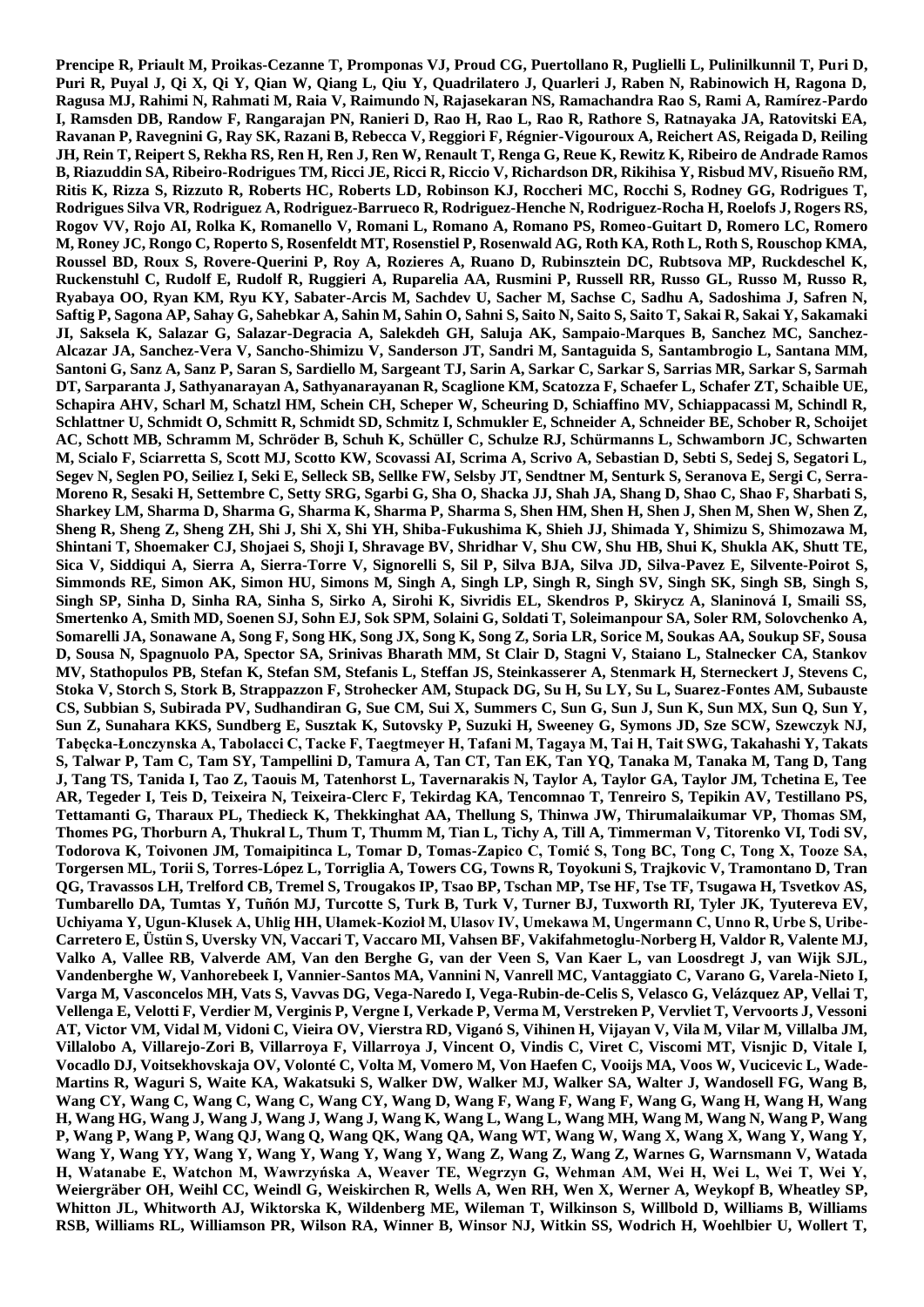**Wong E, Wong JH, Wong RW, Wong VKW, Wong WW, Wu AG, Wu C, Wu J, Wu J, Wu KK, Wu M, Wu SY, Wu S, Wu SY, Wu S, Wu WKK, Wu X, Wu X, Wu YW, Wu Y, Xavier RJ, Xia H, Xia L, Xia Z, Xiang G, Xiang J, Xiang M, Xiang W, Xiao B, Xiao G, Xiao H, Xiao HT, Xiao J, Xiao L, Xiao S, Xiao Y, Xie B, Xie CM, Xie M, Xie Y, Xie Z, Xie Z, Xilouri M, Xu C, Xu E, Xu H, Xu J, Xu J, Xu L, Xu WW, Xu X, Xue Y, Yakhine-Diop SMS, Yamaguchi M, Yamaguchi O, Yamamoto A, Yamashina S, Yan S, Yan SJ, Yan Z, Yanagi Y, Yang C, Yang DS, Yang H, Yang HT, Yang H, Yang JM, Yang J, Yang J, Yang L, Yang L, Yang M, Yang PM, Yang Q, Yang S, Yang S, Yang SF, Yang W, Yang WY, Yang X, Yang X, Yang Y, Yang Y, Yao H, Yao S, Yao X, Yao YG, Yao YM, Yasui T, Yazdankhah M, Yen PM, Yi C, Yin XM, Yin Y, Yin Z, Yin Z, Ying M, Ying Z, Yip CK, Yiu SPT, Yoo YH, Yoshida K, Yoshii SR, Yoshimori T, Yousefi B, Yu B, Yu H, Yu J, Yu J, Yu L, Yu ML, Yu SW, Yu VC, Yu WH, Yu Z, Yu Z, Yuan J, Yuan LQ, Yuan S, Yuan SF, Yuan Y, Yuan Z, Yue J, Yue Z, Yun J, Yung RL, Zacks DN, Zaffagnini G, Zambelli VO, Zanella I, Zang QS, Zanivan S, Zappavigna S, Zaragoza P, Zarbalis KS,**  Zarebkohan A, Zarrouk A, Zeitlin SO, Zeng J, Zeng JD, Žerovnik E, Zhan L, Zhang B, Zhang DD, Zhang H, Zhang H, **Zhang H, Zhang H, Zhang H, Zhang H, Zhang H, Zhang HL, Zhang J, Zhang J, Zhang JP, Zhang KYB, Zhang LW, Zhang L, Zhang L, Zhang L, Zhang L, Zhang M, Zhang P, Zhang S, Zhang W, Zhang X, Zhang XW, Zhang X, Zhang X, Zhang X, Zhang X, Zhang XD, Zhang Y, Zhang Y, Zhang Y, Zhang YD, Zhang Y, Zhang YY, Zhang Y, Zhang Z, Zhang Z, Zhang Z, Zhang Z, Zhang Z, Zhang Z, Zhao H, Zhao L, Zhao S, Zhao T, Zhao XF, Zhao Y, Zhao Y, Zhao Y, Zhao Y, Zheng G, Zheng K, Zheng L, Zheng S, Zheng XL, Zheng Y, Zheng ZG, Zhivotovsky B, Zhong Q, Zhou A, Zhou B, Zhou C, Zhou G, Zhou H, Zhou H, Zhou H, Zhou J, Zhou J, Zhou J, Zhou J, Zhou K, Zhou R, Zhou XJ, Zhou Y, Zhou Y, Zhou Y, Zhou ZY, Zhou Z, Zhu B, Zhu C, Zhu GQ, Zhu H, Zhu H, Zhu H, Zhu WG, Zhu Y, Zhu Y, Zhuang H, Zhuang X, Zientara-Rytter K, Zimmermann CM, Ziviani E, Zoladek T, Zong WX, Zorov DB, Zorzano A, Zou W, Zou Z, Zou Z, Zuryn S, Zwerschke W, Brand-Saberi B, Dong XC, Kenchappa CS, Li Z, Lin Y, Oshima S, Rong Y, Sluimer JC, Stallings CL, Tong CK.** Guidelines for the use and interpretation of assays for monitoring autophagy (4th edition). *Autophagy 17:1-382*, 2021.

**Koff WC, Schenkelberg T, Williams T, Baric RS, McDermott A, Cameron CM, Cameron MJ, Friemann MB, Neumann G, Kawaoka Y, Kelvin AA, Ross TM, Schultz-Cherry S, Mastro TD, Priddy FH, Moore KA, Ostrowsky JT, Osterholm MT, Goudsmit J.** Development and deployment of COVID-19 vaccines for those most vulnerable. *Sci Transl Med 13:eabd1525,* 2021.

**Koller PB, Zhang H, Kantarjian H, Jabbour E, Pierce S, Gocho Y, Roberts KG, Yang W, Mullighan CG, Yang J, Konopleva M, Jain N.** GATA3 rs3824662A allele is associated with CRLF2 rearranged B-cell acute lymphoblastic leukemia in adults and adolescents and young adults (AYAs) and is associated with poor prognosis. *Am J Hematol 96:E71-E74*, 2021.

**Komulainen E, Badman J, Rey S, Rulten S, Ju L, Fennell K, Kalasova I, Ilievova K, McKinnon PJ, Hanzlikova H, Staras K, Caldecott KW.** Parp1 hyperactivity couples DNA breaks to aberrant neuronal calcium signalling and lethal seizures. *EMBO Rep 22:e51851,* 2021.

**Koo SC, LaHaye S, Kovari BP, Schieffer KM, Ranalli MA, Aldrink JH, Michalsky MP, Colace S, Miller KE, Bedrosian TA, Leraas KM, Voytovich K, Wheeler G, Brennan P, Fitch J, Kelly BJ, McGrath SD, Miller AR, White P, Magrini V, Wilson RK, Mardis ER, Lauwers GY, Baker PB, Cottrell CE.** Gastroblastoma with a novel EWSR1-CTBP1 fusion presenting in adolescence.

*Genes Chromosomes Cancer 60:640-646*, 2021.

**Krantz MS, Liu Y, Phillips EJ, Stone CA Jr.** COVID-19 vaccine anaphylaxis: PEG or not? *Allergy 76:1934-1937*, 2021.

**Kumar G, Cuypers M, Webby RR, Webb TR, White SW.** Structural insights into the substrate specificity of the endonuclease activity of the influenza virus cap-snatching mechanism. *Nucleic Acids Res 49:1609-1618*, 2021.

**Kumar P, Agarwal PK, Cuneo MJ.** On the case of the misplaced hydrogens. *Chembiochem 22:288-297*, 2021.

**Kumar P, Zadjali F, Yao Y, Siroky B, Astrinidis A, Gross KW, Bissler JJ.** Tsc gene locus disruption and differences in renal epithelial extracellular vesicles. *Front Physiol 12:630933,* 2021.

**Kumar R, Smith KS, Deng M, Terhune C, Robinson GW, Orr BA, Liu APY, Lin T, Billups CA, Chintagumpala M, Bowers DC, Hassall TE, Hansford JR, Khuong-Quang DA, Crawford JR, Bendel AE, Gururangan S, Schroeder K, Bouffet E, Bartels U, Fisher MJ, Cohn R, Partap S, Kellie SJ, McCowage G, Paulino AC, Rutkowski S, Fleischhack G, Dhall G, Klesse LJ, Leary S, Nazarian J, Kool M, Wesseling P, Ryzhova M, Zheludkova O, Golanov AV, McLendon RE, Packer RJ, Dunham C, Hukin J, Fouladi M, Faria CC, Pimentel J, Walter AW, Jabado N, Cho YJ, Perreault S, Croul SE, Zapotocky M, Hawkins C, Tabori U, Taylor MD, Pfister SM, Klimo P Jr, Boop FA, Ellison DW, Merchant TE, Onar-Thomas A, Korshunov A, Jones DTW, Gajjar A, Ramaswamy V, Northcott PA.** Clinical outcomes and patient-matched molecular composition of relapsed medulloblastoma.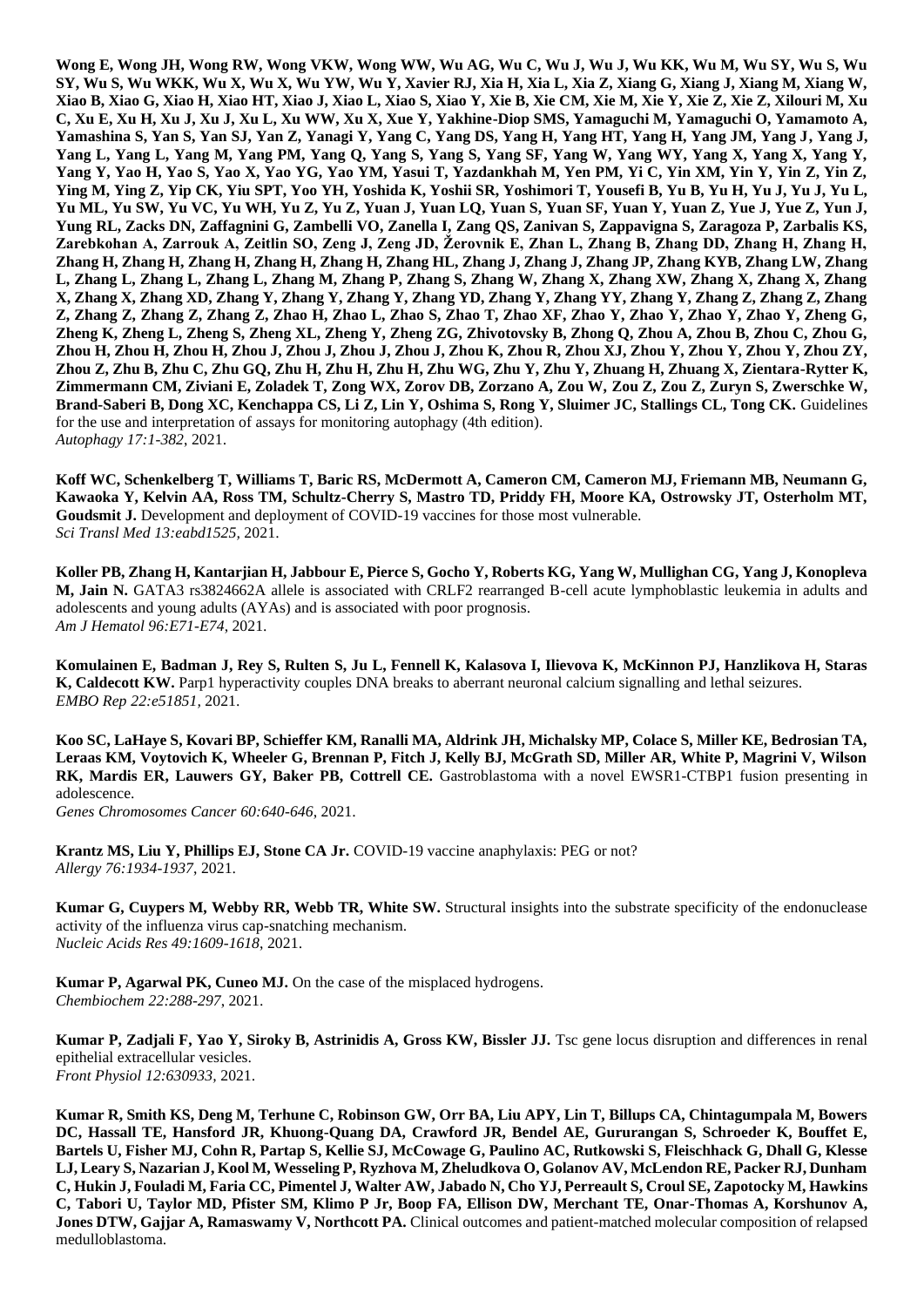**Kundra R, Zhang H, Sheridan R, Sirintrapun SJ, Wang A, Ochoa A, Wilson M, Gross B, Sun Y, Madupuri R, Satravada BA, Reales D, Vakiani E, Al-Ahmadie HA, Dogan A, Arcila M, Zehir A, Maron S, Berger MF, Viaplana C, Janeway K, Ducar M, Sholl L, Dogan S, Bedard P, Surrey LF, Sanchez IH, Syed A, Rema AB, Chakravarty D, Suehnholz S, Nissan M, Iyer GV, Murali R, Bouvier N, Soslow RA, Hyman D, Younes A, Intlekofer A, Harding JJ, Carvajal RD, Sabbatini PJ, Abou-Alfa GK, Morris L, Janjigian YY, Gallagher MM, Soumerai TA, Mellinghoff IK, Hakimi AA, Fury M, Huse JT, Bagrodia A, Hameed M, Thomas S, Gardos S, Cerami E, Mazor T, Kumari P, Raman P, Shivdasani P, MacFarland S, Newman S, Waanders A, Gao J, Solit D, Schultz N.** OncoTree: A cancer classification system for precision oncology. *JCO Clin Cancer Inform 5:221-230*, 2021.

Kunin-Batson AS, Klosky JL, Carlson-Green B, Brinkman TM. Health behaviors and neurocognitive function in survivors of childhood cancer. *J Clin Oncol JCO2002512,* 2021.

Lai YH, Tran EJ. Probing transcriptome-wide RNA structural changes dependent on the DEAD-box helicase Dbp2. *Methods Mol Biol 2209:287-305*, 2021.

Lam SD, Babu MM, Lees J, Orengo CA. Biological impact of mutually exclusive exon switching. *PLoS Comput Biol 17:e1008708,* 2021.

**Lan X, Ren R, Feng R, Ly LC, Lan Y, Zhang Z, Aboreden N, Qin K, Horton JR, Grevet JD, Mayuranathan T, Abdulmalik O, Keller CA, Giardine B, Hardison RC, Crossley M, Weiss MJ, Cheng X, Shi J, Blobel GA. ZNF410 uniquely activates the** NuRD component CHD4 to silence fetal hemoglobin expression. *Mol Cell 81:239-254.e8*, 2021.

**Lang B, Babu MM.** A community effort to bring structure to disorder. *Nat Methods 18:454-455*, 2021.

**Lang Y, Shah NR, Tao X, Reeve SM, Zhou J, Moya B, Sayed ARM, Dharuman S, Oyer JL, Copik AJ, Fleischer BA, Shin E, Werkman C, Basso KB, Deveson Lucas D, Sutaria DS, Megroz M, Kim TH, Loudon-Hossler V, Wright A, Jimenez-Nieves RH, Wallace MJ, Cadet KC, Jiao Y, Boyce JD, LoVullo ED, Schweizer HP, Bonomo RA, Bharatham N, Tsuji BT, Landersdorfer CB, Norris MH, Shin BS, Louie A, Balasubramanian V, Lee RE, Drusano GL, Bulitta JB.** Combating multidrug-resistant bacteria by integrating a novel target site penetration and receptor binding assay platform into translational modeling.

*Clin Pharmacol Ther 109:1000-1020*, 2021.

Lange S, Sand LG, Bell M, Patil SL, Langfitt D, Gottschalk S. A chimeric GM-CSF/IL18 receptor to sustain CAR T-cell function. *Cancer Discov 11:1661-1671*, 2021.

**LaRosa KN, Crabtree VM, Jurbergs N, Harman J.** Behavioral sleep intervention to reduce bedsharing prior to stem cell transplant.

*J Clin Sleep Med 17:333-335*, 2021.

**Lautz TB, Farooqui Z, Jenkins T, Heaton TE, Doski JJ, Cooke-Barber J, Murphy AJ, Davidoff AM, Mansfield SA, Kim ES, Zuber S, Goodhue C, Vasudevan SA, LaQuaglia MP, Piche N, Le-Nguyen A, Aldrink JH, Malek MM, Siow VS, Glick RD, Rich BS, Meyers RL, Short SS, Butter A, Baertschiger RM, Fialkowski EA, Dasgupta R.** Thoracoscopy vs thoracotomy for the management of metastatic osteosarcoma: A Pediatric Surgical Oncology Research Collaborative Study. *Int J Cancer 148:1164-1171*, 2021.

**Lazar T, Martínez-Pérez E, Quaglia F, Hatos A, Chemes LB, Iserte JA, Méndez NA, Garrone NA, Saldaño TE, Marchetti J, Rueda AJV, Bernadó P, Blackledge M, Cordeiro TN, Fagerberg E, Forman-Kay JD, Fornasari MS, Gibson TJ, Gomes GW, Gradinaru CC, Head-Gordon T, Jensen MR, Lemke EA, Longhi S, Marino-Buslje C, Minervini G, Mittag T, Monzon AM, Pappu RV, Parisi G, Ricard-Blum S, Ruff KM, Salladini E, Skepö M, Svergun D, Vallet SD, Varadi M, Tompa P, Tosatto SCE, Piovesan D.** PED in 2021: A major update of the protein ensemble database for intrinsically disordered proteins. *Nucleic Acids Res 49:D404-D411*, 2021.

**Leary SES, Packer RJ, Li Y, Billups CA, Smith KS, Jaju A, Heier L, Burger P, Walsh K, Han Y, Embry L, Hadley J, Kumar R, Michalski J, Hwang E, Gajjar A, Pollack IF, Fouladi M, Northcott PA, Olson JM.** Efficacy of carboplatin and isotretinoin in children with high-risk medulloblastoma: A randomized clinical trial from the Children's Oncology Group. *JAMA Oncol,* 2021.

Lebensburger JD, Gossett J, Zahr R, Wang WC, Ataga KI, Estepp JH, Kang G, Hankins JS. High bias and low precision for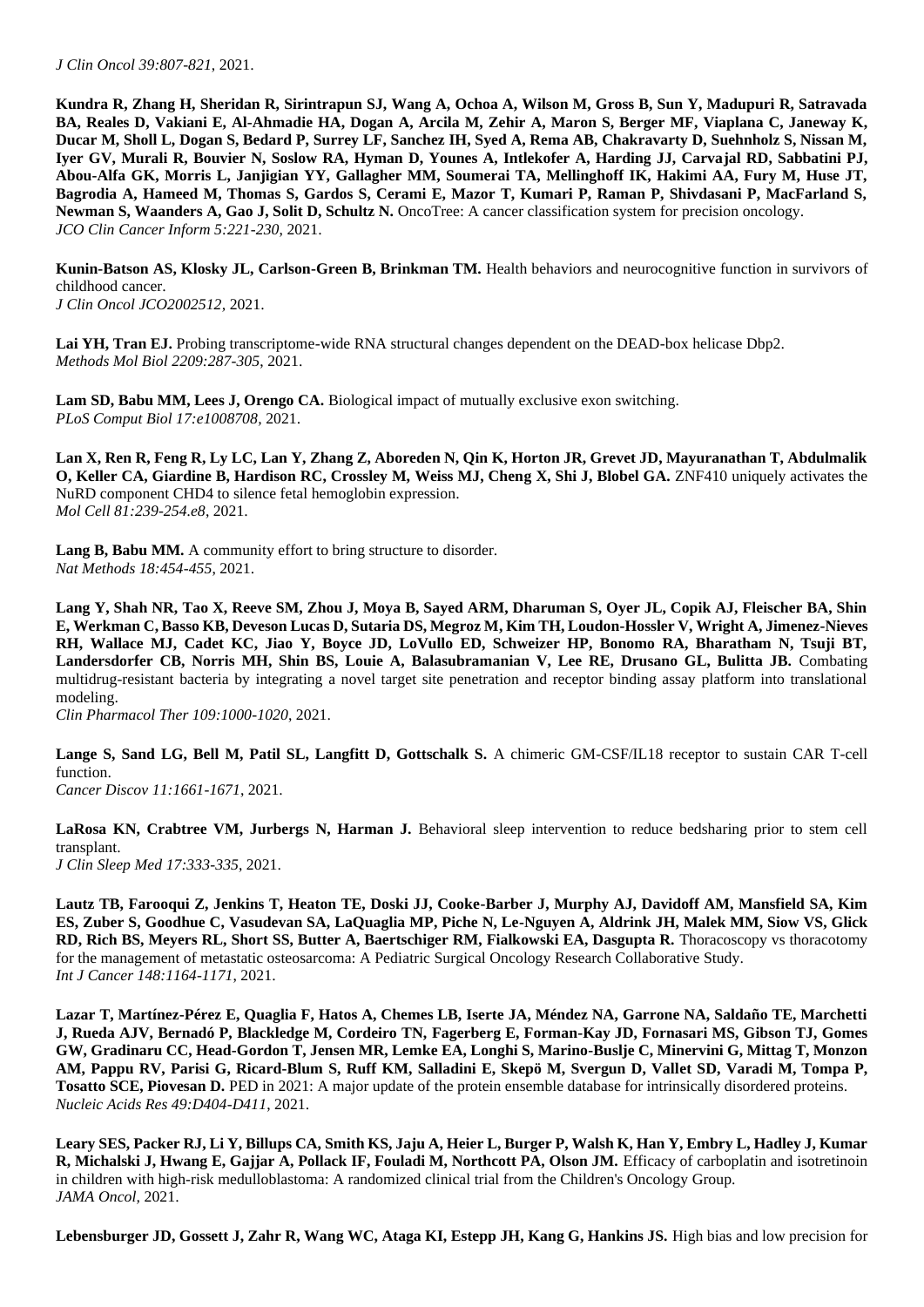estimated versus measured glomerular filtration rate in pediatric sickle cell anemia. *Haematologica 106:295-298*, 2021.

Lee AK, Potts PR. Protocol for the determination of intracellular phase separation thresholds. *STAR Protoc 2:100308,* 2021.

**Lee SHR, Qian M, Yang W, Diedrich JD, Raetz E, Yang W, Dong Q, Devidas M, Pei D, Yeoh A, Cheng C, Pui CH, Evans**  WE, Mullighan CG, Hunger SP, Savic D, Relling MV, Loh ML, Yang JJ. Genome-wide association study of susceptibility loci for TCF3-PBX1 acute lymphoblastic leukemia in children. *J Natl Cancer Inst 113:933-937*, 2021.

**Leibowitz ML, Papathanasiou S, Doerfler PA, Blaine LJ, Sun L, Yao Y, Zhang CZ, Weiss MJ, Pellman D.** Chromothripsis as an on-target consequence of CRISPR-Cas9 genome editing. *Nat Genet 53:895-905*, 2021.

**Leonard A, Sharma A, Uchida N, Stroncek D, Panch SR, West K, Molloy E, Hughes TE, Hauffe S, Taylor T, Fitzhugh C,**  Hankins JS, Wilson M, Tsai SQ, Weiss MJ, Hsieh M, Tisdale JF. Disease severity impacts plerixafor-mobilized stem cell collection in patients with sickle cell disease. *Blood Adv 5:2403-2411*, 2021.

**Leonard J, Wolf JS, Degnin M, Eide CA, LaTocha D, Lenz K, Wilmot B, Mullighan CG, Loh M, Hunger SP, Druker BJ, Loriaux MM, Tyner JW, Chang BH.** Aurora A kinase as a target for therapy in TCF3-HLF rearranged acute lymphoblastic leukemia.

*Haematologica,* 2021.

**Lerner E, Barth A, Hendrix J, Ambrose B, Birkedal V, Blanchard SC, Börner R, Sung Jung H, Cordes T, Craggs TD, Deniz AA, Diao J, Fei J, Gonzalez RL, Gopich IV, Ha T, Hanke CA, Haran G, Hatzakis NS, Hohng S, Hong SC, Hugel T, Ingargiola A, Joo C, Kapanidis AN, Kim HD, Laurence T, Lee NK, Lee TH, Lemke EA, Margeat E, Michaelis J, Michalet X, Myong S, Nettels D, Peulen TO, Ploetz E, Razvag Y, Robb NC, Schuler B, Soleimaninejad H, Tang C, Vafabakhsh R, Lamb DC, Seidel CA, Weiss S.** FRET-based dynamic structural biology: Challenges, perspectives and an appeal for open-science practices. *Elife 10:e60416,* 2021.

**Lesmana H, Jacobs T, Boals M, Gray N, Lewis S, Ding J, Kang G, Hale M, Weiss M, Reiss U, Wang W, Wlodarski M.**  Eltrombopag in children with severe aplastic anemia. *Pediatr Blood Cancer e29066,* 2021.

Levine DR, Cuviello A, Nelson C, Lu Z, Mandrell BN, Baker JN. Hope-colored glasses: Perceptions of prognosis among pediatric oncology patients and their parents. *JCO Oncol Pract 17:e730-e739*, 2021.

Levy AS, Krailo M, Chi S, Villaluna D, Springer L, Williams-Hughes C, Fouladi M, Gajjar A. Temozolomide with irinotecan versus temozolomide, irinotecan plus bevacizumab for recurrent medulloblastoma of childhood: Report of a COG randomized Phase II screening trial.

*Pediatr Blood Cancer e29031,* 2021.

**Lew G, Chen Y, Lu X, Rheingold SR, Whitlock JA, Devidas M, Hastings CA, Winick NJ, Carroll WL, Wood BL, Borowitz MJ, Pulsipher MA, Hunger SP.** Outcomes after late bone marrow and very early central nervous system relapse of childhood B-Acute lymphoblastic leukemia: A report from the Children's Oncology Group phase III study AALL0433. *Haematologica 106:46-55*, 2021.

Li D, Vogel P, Li-Harms X, Wang B, Kundu M. ATG14 and RB1CC1 play essential roles in maintaining muscle homeostasis. *Autophagy,* 2021.

Li G, Oi W, Li X, Zhao J, Luo M, Chen J. Recent advances in c-Jun N-terminal kinase (JNK) inhibitors. *Curr Med Chem 28:607-627*, 2021.

**Li T, Kong L, Li X, Wu S, Attri KS, Li Y, Gong W, Zhao B, Li L, Herring LE, Asara JM, Xu L, Luo X, Lei YL, Ma Q, Seveau S, Gunn JS, Cheng X, Singh PK, Green DR, Wang H, Wen H.** Listeria monocytogenes upregulates mitochondrial calcium signaling to inhibit LC3-associated phagocytosis as a survival strategy. *Nat Microbiol 6:366-379*, 2021.

**Li Y, Du R, Nie Y, Wang T, Ma Y, Fan Y.** Design, synthesis and biological assessment of novel CDK4 inhibitor with potent anticancer activity. *Bioorg Chem 109:104717,* 2021.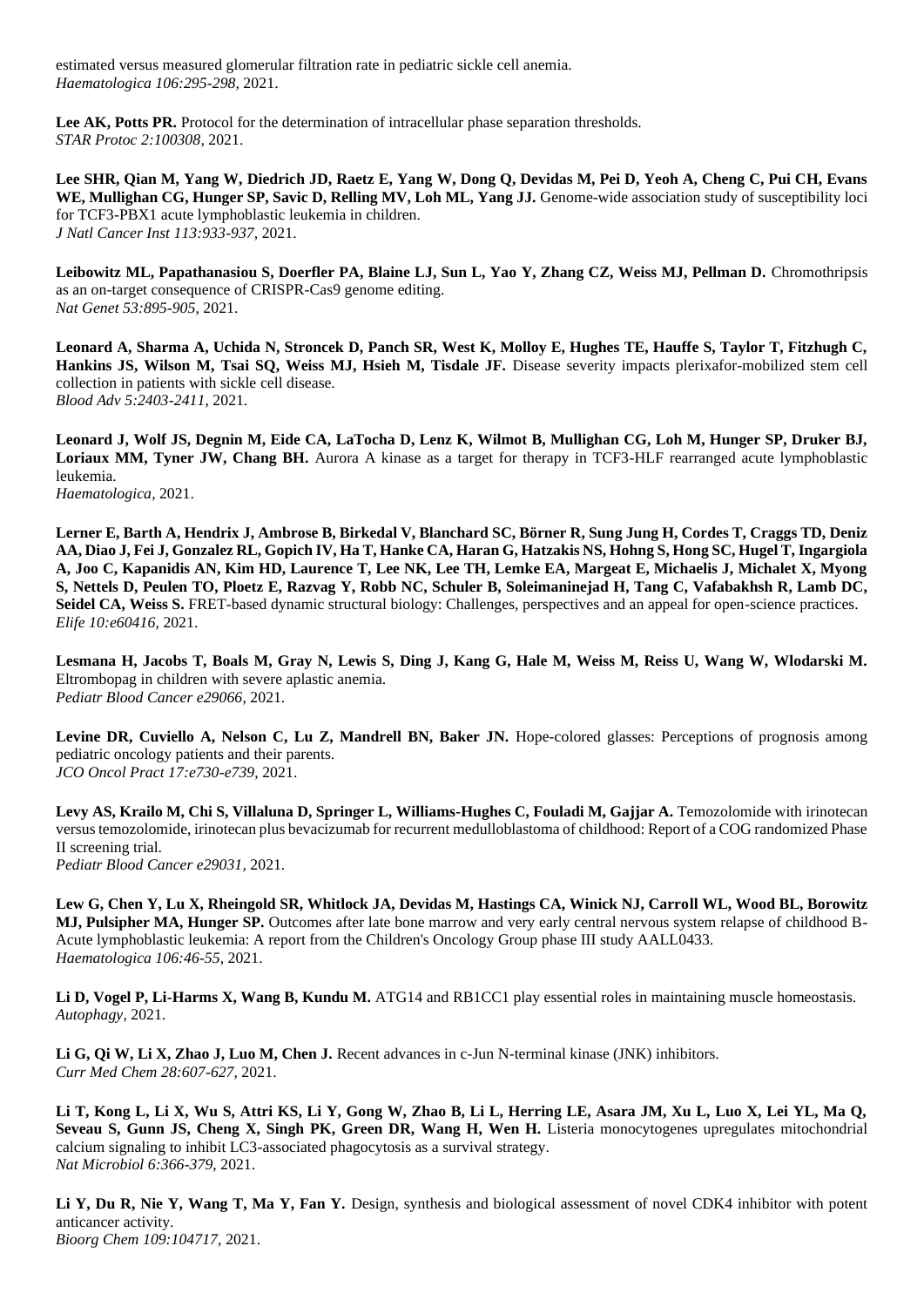**Li Y, Koripella RK, Sharma MR, Lee RE, Agrawal RK, Ojha AK.** Replacement of S14 protein in ribosomes of zinc-starved mycobacteria reduces spectinamide sensitivity. *Antimicrob Agents Chemother 65:e01833-20,* 2021.

Li Y, Lin W, Wright WC, Chai SC, Wu J, Chen T. Building a chemical toolbox for human pregnane X receptor research: Discovery of agonists, inverse agonists, and antagonists among analogs based on the unique chemical scaffold of SPA70. *J Med Chem 64:1733-1761*, 2021.

**Li Y, Yang W, Devidas M, Winter SS, Kesserwan C, Yang W, Dunsmore KP, Smith C, Qian M, Zhao X, Zhang R, Gastier-Foster JM, Raetz EA, Carroll WL, Li C, Liu PP, Rabin KR, Sanda T, Mullighan CG, Nichols KE, Evans WE, Pui CH,**  Hunger SP, Teachey DT, Relling MV, Loh ML, Yang JJ. Germline RUNX1 variation and predisposition to childhood acute lymphoblastic leukemia. *J Clin Invest,* 2021.

**Li Y, Zhu L, Liu L, Robison LL.** Regression analysis of mixed panel-count data with application to cancer studies. *Stat Biosci 13:178-195*, 2021.

**Liesner RJ, Abraham A, Altisent C, Belletrutti MJ, Carcao M, Carvalho M, Chambost H, Chan AKC, Dubey L, Ducore J, Gattens M, Gresele P, Gruel Y, Guillet B, Jimenez-Yuste V, Kitanovski L, Klukowska A, Lohade S, Mancuso ME, Oldenburg J, Pavlova A, Pollio B, Sigaud M, Vdovin V, Vilchevska K, Wu JKM, Jansen M, Belyanskaya L, Walter O, Knaub S, Neufeld EJ.** Simoctocog alfa (Nuwiq) in previously untreated patients with severe haemophilia A: Final results of the NuProtect study.

*Thromb Haemost,* 2021.

Lim SA, Wei J, Nguyen TM, Shi H, Su W, Palacios G, Dhungana Y, Chapman NM, Long L, Saravia J, Vogel P, Chi H. Lipid signalling enforces functional specialization of T(reg) cells in tumours. *Nature 591:306-311*, 2021.

**Lima JJ, Thomas CD, Barbarino J, Desta Z, Van Driest SL, El Rouby N, Johnson JA, Cavallari LH, Shakhnovich V, Thacker DL, Scott SA, Schwab M, Uppugunduri CRS, Formea CM, Franciosi JP, Sangkuhl K, Gaedigk A, Klein TE, Gammal RS, Furuta T.** Clinical Pharmacogenetics Implementation Consortium (CPIC) Guideline for CYP2C19 and Proton Pump Inhibitor Dosing. *Clin Pharmacol Ther 109:1417-1423*, 2021.

Lin W, Chen T. General stepwise approach to optimize a TR-FRET assay for characterizing the BRD/PROTAC/CRBN ternary complex. *ACS Pharmacol Transl Sci 4:941-952*, 2021.

Lin Z, Jiang D, Liu D, Li Y, Uh J, Hou X, Pillai JJ, Qin Q, Ge Y, Lu H. Noncontrast assessment of blood-brain barrier permeability to water: Shorter acquisition, test-retest reproducibility, and comparison with contrast-based method. *Magn Reson Med 86:143-156*, 2021.

**Liu APY, Kelsey MM, Sabbaghian N, Park SH, Deal CL, Esbenshade AJ, Ploner O, Peet A, Traunecker H, Ahmed YHE, Zacharin M, Tiulpakov A, Lapshina AM, Walter AW, Dutta P, Rai A, Korbonits M, de Kock L, Nichols KE, Foulkes WD,**  Priest JR. Clinical outcomes and complications of pituitary blastoma. *J Clin Endocrinol Metab 106:351-363*, 2021.

**Liu APY, Li BK, Pfaff E, Gudenas B, Vasiljevic A, Orr BA, Dufour C, Snuderl M, Karajannis MA, Rosenblum MK, Hwang EI, Ng HK, Hansford JR, Szathmari A, Faure-Conter C, Merchant TE, Levine M, Bouvier N, von Hoff K, Mynarek M, Rutkowski S, Sahm F, Kool M, Hawkins C, Onar-Thomas A, Robinson GW, Gajjar A, Pfister SM, Bouffet E, Northcott PA, Jones DTW, Huang A.** Clinical and molecular heterogeneity of pineal parenchymal tumors: A consensus study. *Acta Neuropathol 141:771-785*, 2021.

**Liu D, Yang S, Kavdia K, Sifford JM, Wu Z, Xie B, Wang Z, Pagala VR, Wang H, Yu K, Dey KK, High AA, Serrano GE,**  Beach TG, Peng J. Deep profiling of microgram-scale proteome by tandem mass tag mass spectrometry. *J Proteome Res 20:337-345*, 2021.

**Liu Y, Smith CA, Payton M, Jenkins D, Janke LJ, Relling MV.** An injectable excipient prevents anti-polyethylene glycol antibody mediated hypersensitivity. *Allergy,* 2021.

**Liu Y, Yang J, Shi Z, Tan X, Jin N, O'Brien C, Ott C, Grisoli A, Lee E, Volk K, Conroy M, Franz E, Bryant A, Campbell L, Crowley B, Grisoli S, Alexandrou AT, Li C, Harper EI, Asem M, Johnson J, Leonard A, Santanello K, Klein A, Wang Q,**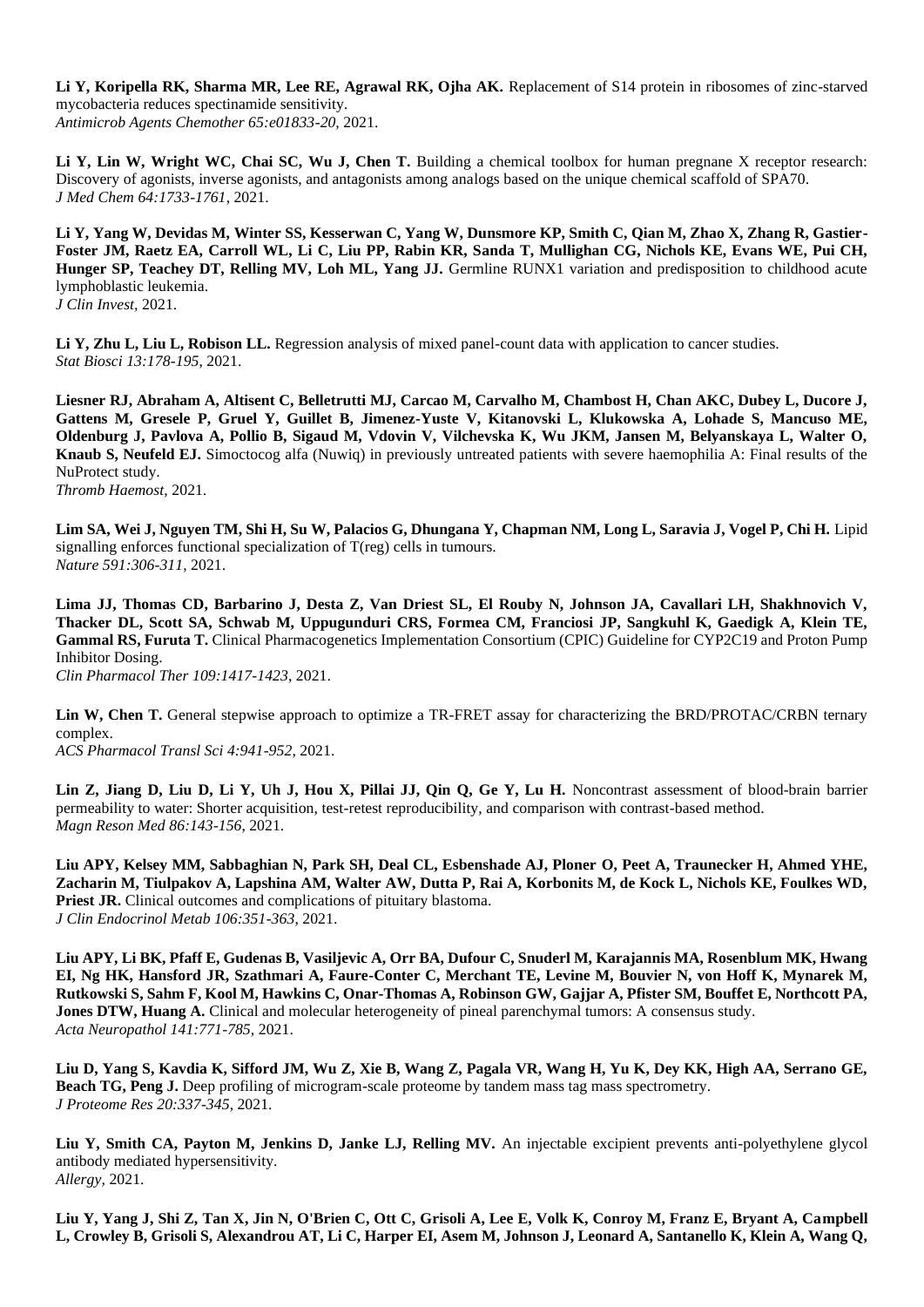**Zhang S, Hilliard TS, Stack MS.** In vivo selection of highly metastatic human ovarian cancer sublines reveals role for AMIGO2 in intra-peritoneal metastatic regulation. *Cancer Lett 503:163-173*, 2021.

**Liu Y, Yang W, Smith C, Cheng C, Karol SE, Larsen EC, Winick N, Carroll WL, Loh ML, Raetz EA, Hunger SP, Winter SS, Dunsmore KP, Devidas M, Yang JJ, Evans WE, Jeha S, Pui CH, Inaba H, Relling MV.** Class II HLA variants associate with risk of pegaspargase hypersensitivity. *Clin Pharmacol Ther 110:794-802,* 2021.

**Locatelli F, Zugmaier G, Mergen N, Bader P, Jeha S, Schlegel PG, Bourquin JP, Handgretinger R, Brethon B, Rossig C, Chen-Santel C.** Author Correction: Blinatumomab in pediatric patients with relapsed/refractory acute lymphoblastic leukemia: Results of the RIALTO trial, an expanded access study. *Blood Cancer J 11:28,* 2021.

Lockwood BJ, Ntukidem OL, Ehrman SE, Schnell PM, Klemanski DL, Bhatnagar B, Lustberg M. Palliative care referral patterns for adolescent and young adult patients at a comprehensive cancer center. *J Adolesc Young Adult Oncol 10:109-114*, 2021.

**Lone SN, Bhat AA, Wani NA, Karedath T, Hashem S, Nisar S, Singh M, Bagga P, Das BC, Bedognetti D, Reddy R, Frenneaux MP, El-Rifai W, Siddiqi MA, Haris M, Macha MA.** miRNAs as novel immunoregulators in cancer. *Semin Cell Dev Biol,* 2021.

**Lopez-Lopez E, Evans WE.** New insights into methotrexate accumulation in leukemia cells in vivo. *Mol Cell Oncol 8:1865086,* 2021.

**Louis DN, Perry A, Wesseling P, Brat DJ, Cree IA, Figarella-Branger D, Hawkins C, Ng HK, Pfister SM, Reifenberger G, Soffietti R, von Deimling A, Ellison DW.** The 2021 WHO Classification of Tumors of the Central Nervous System: A summary. *Neuro Oncol 23:1231-1251,* 2021.

**Lowe BR, Yadav RK, Henry RA, Schreiner P, Fernandez AG, Finkelstein D, Campbell M, Kallappagoudar S, Jablonowski CM, Andrews AJ, Hiraoka Y, Partridge JF.** Surprising phenotypic diversity of cancer-associated mutations of Gly 34 in the histone H3 tail.

*Elife 10:e65369,* 2021.

Lu ZH, Wang JX, Li X. Revealing opinions for COVID-19 questions using a context retriever, opinion aggregator, and questionanswering model: Model development study. *J Med Internet Res 23:e22860,* 2021.

**Lubas MM, Mandrell BN, Ness KK, Srivastava DK, Ehrhardt MJ, Wang Z, Hudson MM, Robison LL, Krull KR, Brinkman TM.** Short sleep duration and physical and psychological health outcomes among adult survivors of childhood cancer. *Pediatr Blood Cancer e28988,* 2021.

**Lubas MM, Wang M, Jefferies JL, Ness KK, Ehrhardt MJ, Krull KR, Mulrooney DA, Srivastava DK, Howell RM, Robison**  LL, Hudson MM, Armstrong GT, Brinkman TM. The contribution of stress and distress to cardiovascular health in adult survivors of childhood cancer. *Cancer Epidemiol Biomarkers Prev 30:286-294*, 2021.

**Lucafò M, Granata S, Bonten EJ, McCorkle R, Stocco G, Caletti C, Selvestrel D, Cozzarolo A, Zou C, Cuzzoni E, Pasini A, Montini G, Gambaro G, Decorti G, Evans W, Zaza G.** Hypomethylation of NLRP3 gene promoter discriminates glucocorticoidresistant from glucocorticoid-sensitive idiopathic nephrotic syndrome patients. *Clin Transl Sci 14:964-975*, 2021.

**Lulla P, Naik S, Vasileiou S, Tzannou I, Watanabe A, Kuvalekar M, Lulla S, Carrum G, Ramos CA, Kamble R, Hill LC, Randhawa JK, Gottschalk S, Krance R, Tao W, Wu M, Robertson C, Gee AP, Chung BM, Grilley B, Brenner M, Heslop H, Vera JF, Leen AM.** Clinical effects of administering leukemia-specific donor T cells to patients with AML/MDS post-allogeneic transplant. *Blood 137:2585-2597*, 2021.

**Luo L, King AA, Carroll Y, Baumann AA, Brambilla D, Carpenter CR, Colla J, Gibson RW, Gollan S, Hall G, Klesges L, Kutlar A, Lyon M, Melvin CL, Norell S, Mueller M, Potter MB, Richesson R, Richardson LD, Ryan G, Siewny L, Treadwell M, Zun L, Armstrong-Brown J, Cox L, Tanabe P.** Electronic health record-embedded individualized pain plans for emergency department treatment of vaso-occlusive episodes in adults with sickle cell disease: Protocol for a preimplementation and postimplementation study.

*JMIR Res Protoc 10:e24818,* 2021.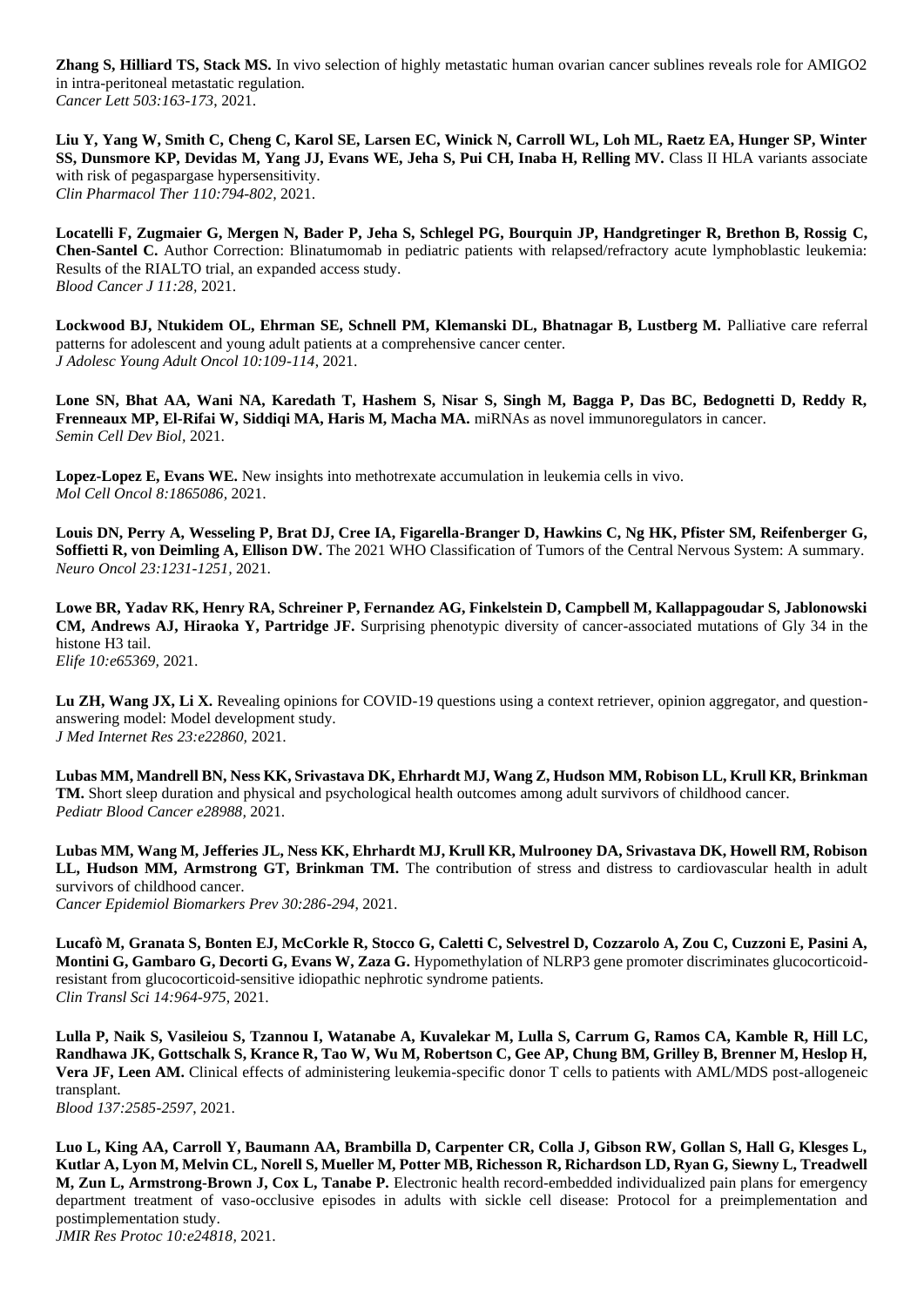**Luo Z, Dong X, Yu J, Xia Y, Berry KP, Rao R, Xu L, Xue P, Chen T, Lin Y, Yu J, Huang G, Li H, Zhou W, Lu QR.** Genomic and transcriptomic analyses reveals ZNF124 as a critical regulator in highly aggressive medulloblastomas. *Front Cell Dev Biol 9:634056,* 2021.

Ly EI, Brennan RC, Wilson MW, Sahr N, Sykes A, Morgan KJ. The impact of tumor excision on American Society of Anesthesiology-Physical Status scoring among pediatric anesthesiologists: A retrospective review. *Paediatr Anaesth 31:491-493*, 2021.

Lyon ME, Cheng YI, Needle J, Friebert S, Baker JN, Jiang J, Wang J. The intersectionality of gender and poverty on symptom suffering among adolescents with cancer. *Pediatr Blood Cancer e29144,* 2021.

**MacCannell D, Berger Z, East L, Mercuri E, Kirschner J, Muntoni F, Farrar MA, Peng J, Zhou J, Nestorov I, Farwell W, Finkel RS.** Population pharmacokinetics-based recommendations for a single delayed or missed dose of nusinersen. *Neuromuscul Disord 31:310-318,* 2021.

**Machado ER, Annunziata I, van de Vlekkert D, Grosveld GC, d'Azzo A.** Lysosomes and cancer progression: A malignant liaison. *Front Cell Dev Biol 9:642494,* 2021.

**Macho Rendón J, Lang B, Ramos Llorens M, Gaetano Tartaglia G, Torrent Burgas M.** DualSeqDB: The host-pathogen dual RNA sequencing database for infection processes. *Nucleic Acids Res 49:D687-D693*, 2021.

**Majumder A, Sandhu M, Banerji D, Steri V, Olshen A, Moasser MM.** The role of HER2 and HER3 in HER2-amplified cancers beyond breast cancers. *Sci Rep 11:9091,* 2021.

**Maksimova EM, Korepanov AP, Kravchenko OV, Baymukhametov TN, Myasnikov AG, Vassilenko KS, Afonina ZA, Stolboushkina EA.** RbfA is involved in two important stages of 30S subunit assembly: Formation of the central pseudoknot and docking of Helix 44 to the decoding center. *Int J Mol Sci 22:6140,* 2021.

**Malireddi RKS, Karki R, Sundaram B, Kancharana B, Lee S, Samir P, Kanneganti TD.** Inflammatory cell death, PANoptosis, mediated by cytokines in diverse cancer lineages inhibits tumor growth. *Immunohorizons 5:568-580*, 2021.

**Mancini M, Shafai G, Thaler E, Donovan JM, Finkel RS.** Assessing the ability of boys with Duchenne muscular dystrophy age 4-7 years to swallow softgel capsules: Clinical trial experience with edasalonexent. *J Clin Pharm Ther,* 2021.

**Mangham WM, Elijovich L, Lee-Diaz JA, Orr BA, Gienapp AJ, Boop FA.** Pre-operative embolization for staged treatment of infantile choroid plexus papilloma. *Childs Nerv Syst,* 2021.

**Mansfield SA, McCarville MB, Lucas JT Jr, Krasin MJ, Federico SM, Santana VM, Furman WL, Davidoff AM.** Impact of neoadjuvant chemotherapy on image-defined risk factors in high-risk neuroblastoma. *Ann Surg Oncol,* 2021.

**Mansfield SA, Woodroof J, Murphy AJ, Davidoff AM, Morgan KJ.** Does epidural analgesia really enhance recovery in pediatric surgery patients? *Pediatr Surg Int 37:1201-1206,* 2021.

**Many BT, Lautz TB, Dobrozsi S, Wilkinson KH, Rossoff J, Le-Nguyen A, Dakhallah N, Piche N, Weinschenk W, Cooke-Barker J, Goodhue C, Zamora A, Kim ES, Talbot LJ, Quevedo OG, Murphy AJ, Commander SJ, Tracy ET, Short SS, Meyers RL, Rinehardt HN, Aldrink JH, Heaton TE, Ortiz MV, Baertschiger R, Wong KE, Lapidus-Krol E, Butter A, Davidson J, Stark R, Ramaraj A, Malek M, Mastropolo R, Morgan K, Murphy JT, Janek K, Le HD, Dasgupta R, Lal DR, PEDIATRIC SURGICAL ONCOLOGY RESEARCH COLLABORATIVE.** Appendectomy versus observation for appendicitis in neutropenic children with cancer.

*Pediatrics 147:e2020027797,* 2021.

**Marinaccio C, Suraneni P, Celik H, Volk A, Wen QJ, Ling T, Bulic M, Lasho T, Koche RP, Famulare CA, Farnoud N, Stein**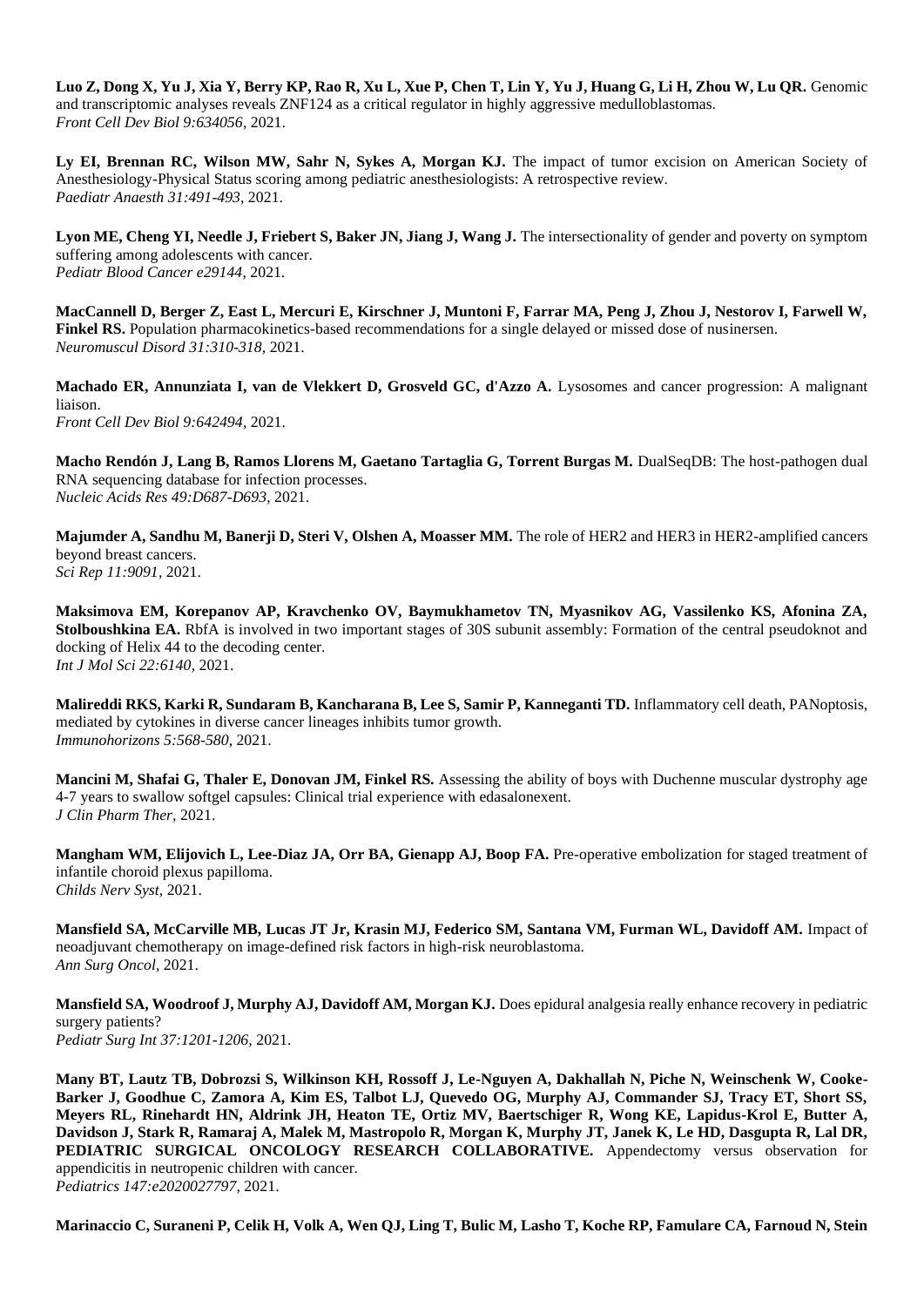**B, Schieber M, Gurbuxani S, Root DE, Younger ST, Hoffman R, Gangat N, Ntziachristos P, Chandel NS, Levine RL, Rampal RK, Challen GA, Tefferi A, Crispino JD.** LKB1/STK11 is a tumor suppressor in the progression of myeloproliferative neoplasms. *Cancer Discov 11:1398-1410*, 2021.

**Marmion J.** AACE member engagement lounges during COVID-19. *J Cancer Educ 36:439-440,* 2021.

**Maroda AJ, Spence MN, Larson SR, Estepp JH, Gillespie MB, Harris AJ, Mamidala MP, Sheyn AM.** Screening for obstructive sleep apnea in children with sickle cell disease: A pilot study. *Laryngoscope 131:E1022-E1028*, 2021.

**Maron G, Kaste S, Bahrami A, Neel M, Malech HL, Puck JM, Cowan MJ, Gottschalk S, Mamcarz E.** Successful SCID gene therapy in infant with disseminated BCG. *J Allergy Clin Immunol Pract 9:993-995.e1*, 2021.

**Martin EW, Harmon TS, Hopkins JB, Chakravarthy S, Incicco JJ, Schuck P, Soranno A, Mittag T.** A multi-step nucleation process determines the kinetics of prion-like domain phase separation. *Nat Commun 12:4513,* 2021.

**Martin EW, Hopkins JB, Mittag T.** Small-angle X-ray scattering experiments of monodisperse intrinsically disordered protein samples close to the solubility limit. *Methods Enzymol 646:185-222*, 2021.

**Martin EW, Thomasen FE, Milkovic NM, Cuneo MJ, Grace CR, Nourse A, Lindorff-Larsen K, Mittag T.** Interplay of folded domains and the disordered low-complexity domain in mediating hnRNPA1 phase separation. *Nucleic Acids Res 49:2931-2945*, 2021.

**Martinez KL, Mauss C, Andrews J, Saboda K, Huynh JM, Sanoja AJ, Jesudas R, Byers PH, Laukaitis CM.** Subtle differences in autonomic symptoms in people diagnosed with hypermobile Ehlers-Danlos syndrome and hypermobility spectrum disorders. *Am J Med Genet A 185:2012-2025,* 2021.

**Martínez-Beckerat R, Alas-Pineda C, Melgar-Gonzales M, Mejía-Raudales B, Andino-Paz N, Bejarano-Cáceres S, Chiang J.** Pediatric case of Li-Fraumeni syndrome in Honduras. *Case Rep Pediatr 2021:6612802,* 2021.

**Martirosian V, Deshpande K, Zhou H, Shen K, Smith K, Northcott P, Lin M, Stepanosyan V, Das D, Remsik J, Isakov D, Boire A, De Feyter H, Hurth K, Li S, Wiemels J, Nakamura B, Shao L, Danilov C, Chen T, Neman J.** Medulloblastoma uses GABA transaminase to survive in the cerebrospinal fluid microenvironment and promote leptomeningeal dissemination. *Cell Rep 35:109302,* 2021.

**Marzinke MA, Grinsztejn B, Fogel JM, Piwowar-Manning E, Li M, Weng L, McCauley M, Cummings V, Ahmed S, Haines CD, Bushman LR, Petropoulos C, Persaud D, Adeyeye A, Kofron R, Rinehart A, St Clair M, Rooney JF, Pryluka D, Coelho L, Gaur A, Middelkoop K, Phanuphak N, Cohen MS, Hendrix CW, Anderson P, Hanscom B, Donnell D, Landovitz RJ, Eshleman SH.** Characterization of HIV infection in cisgender men and transgender women who have sex with men receiving injectable cabotegravir for HIV prevention: HPTN 083. *J Infect Dis,* 2021.

**Mascarenhas L, Ogawa C, Laetsch TW, Weigel BJ, Bishop MW, Krystal J, Borinstein SC, Slotkin EK, Muscal JA, Hingorani P, Levy DE, Mo G, Shahir A, Wright J, DuBois SG.** Phase 1 trial of olaratumab monotherapy and in combination with chemotherapy in pediatric patients with relapsed/refractory solid and central nervous system tumors. *Cancer Med 10:843-856*, 2021.

**Masese RV, DeMartino T, Bonnabeau E, Burns EN, Preiss L, Varughese T, Nocek JM, Lasley P, Chen Y, Davila C, Nwosu C, Scott S, Bowman L, Gordon L, Clesca C, Peters-Lawrence M, Melvin C, Shah N, Tanabe P, SCD Implementation Consortium.** Effective recruitment strategies for a sickle cell patient registry across sites from the Sickle Cell Disease implementation consortium (SCDIC). *J Immigr Minor Health 23:725-732*, 2021.

**Mattano LA Jr, Devidas M, Maloney KW, Wang C, Friedmann AM, Buckley P, Borowitz MJ, Carroll AJ, Gastier-Foster JM, Heerema NA, Kadan-Lottick NS, Matloub YH, Marshall DT, Stork LC, Loh ML, Raetz EA, Wood BL, Hunger SP, Carroll WL, Winick NJ.** Favorable trisomies and ETV6-RUNX1 predict cure in low-risk B-cell acute lymphoblastic leukemia: Results from Children's Oncology Group Trial AALL0331. *J Clin Oncol JCO2002370,* 2021.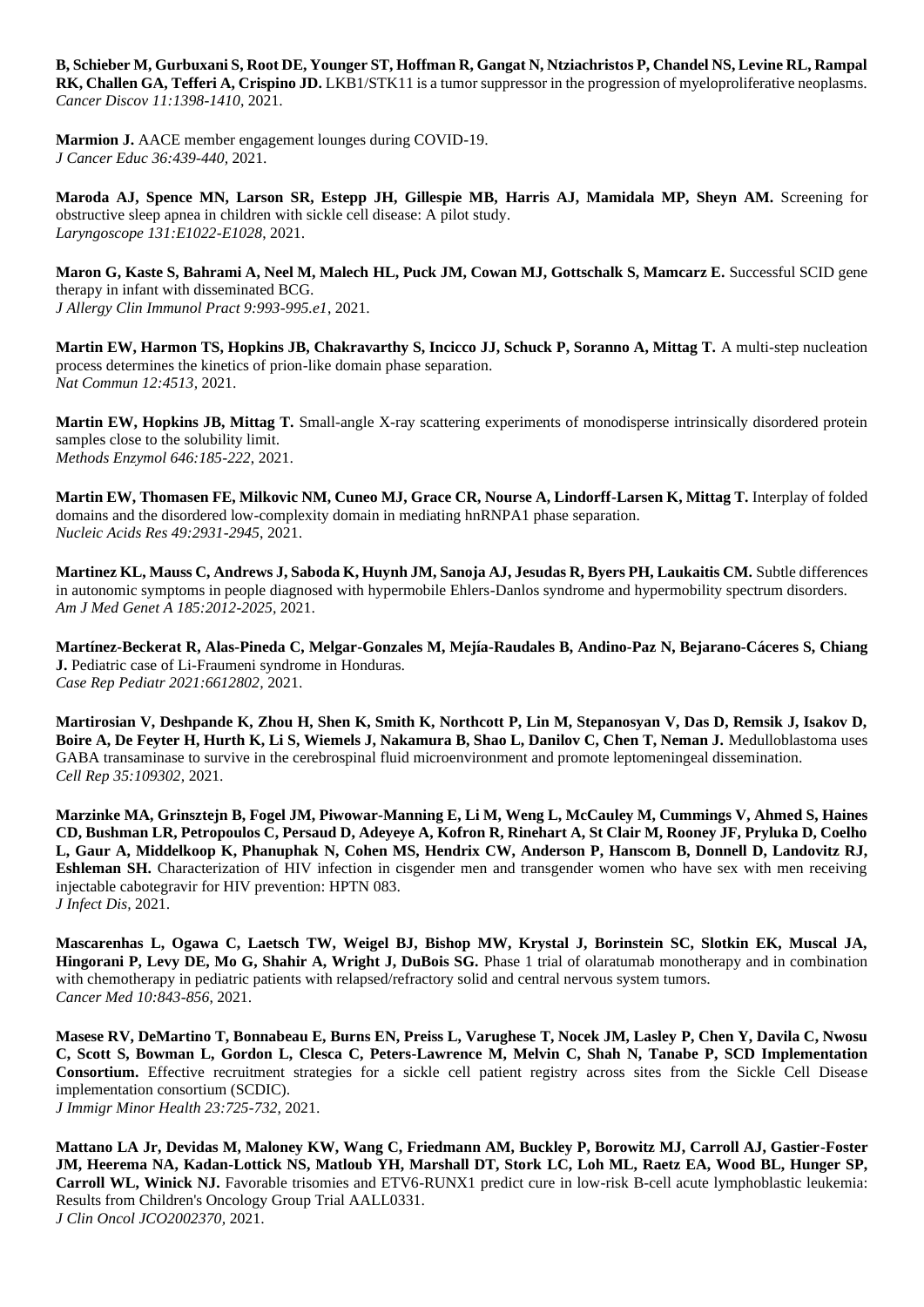**Matthews AJ, Rowe HM, Rosch JW, Camilli A.** A Tn-seq screen of Streptococcus pneumoniae uncovers DNA repair as the major pathway for desiccation tolerance and transmission. *Infect Immun 89:e0071320,* 2021.

**Matthijssens F, Sharma ND, Nysus M, Nickl CK, Kang H, Perez DR, Lintermans B, Van Loocke W, Roels J, Peirs S, Demoen L, Pieters T, Reunes L, Lammens T, De Moerloose B, Van Nieuwerburgh F, Deforce DL, Cheung LC, Kotecha RS, Risseeuw MDP, Van Calenbergh S, Takarada T, Yoneda Y, van Delft FW, Lock RB, Merkley SD, Chigaev A, Sklar LA, Mullighan CG, Loh ML, Winter SS, Hunger SP, Goossens S, Castillo EF, Ornatowski W, Van Vlierberghe P, Matlawska-Wasowska K.** RUNX2 regulates leukemic cell metabolism and chemotaxis in high-risk T cell acute lymphoblastic leukemia. *J Clin Invest 131:e141566,* 2021.

**Maurer SH, Hinds PS, Reeve BB, Mack JW, McFatrich M, Lin L, Withycombe JS, Jacobs SS, Baker JN, Castellino SM, Freyer DR.** Patients, caregivers, and clinicians differ in performance status ratings: Implications for pediatric cancer clinical trials. *Cancer,* 2021.

**Mayo SJ, Lustberg M, M Dhillon H, Nakamura ZM, Allen DH, Von Ah D, C Janelsins M, Chan A, Olson K, Tan CJ, Toh YL, Oh J, Grech L, Cheung YT, Subbiah IM, Petranovic D, D'Olimpio J, Gobbo M, Koeppen S, Loprinzi CL, Pang L, Shinde S, Ntukidem O, Peters KB.** Cancer-related cognitive impairment in patients with non-central nervous system malignancies: an overview for oncology providers from the MASCC Neurological Complications Study Group. *Support Care Cancer 29:2821-2840*, 2021.

**McCastlain K, Howell CR, Welsh CE, Wang Z, Wilson CL, Mulder HL, Easton J, Mertens AC, Zhang J, Yasui Y, Hudson**  MM, Robison LL, Kundu M, Ness KK. The association of mitochondrial copy number with sarcopenia in adult survivors of childhood cancer. *J Natl Cancer Inst,* 2021.

**McDermott JH, Wolf J, Hoshitsuki K, Huddart R, Caudle KE, Whirl-Carrillo M, Steyger PS, Smith RJH, Cody N, Rodriguez-Antona C, Klein TE, Newman WG.** Clinical Pharmacogenetics Implementation Consortium (CPIC) guideline for the use of aminoglycosides based on MT-RNR1 genotype. *Clin Pharmacol Ther,* 2021.

**McDonnell GA, Brinkman TM, Wang M, Gibson TM, Heathcote LC, Ehrhardt MJ, Srivastava DK, Robison LL, Hudson MM, Alberts NM.** Prevalence and predictors of cancer-related worry and associations with health behaviors in adult survivors of childhood cancer. *Cancer 127:2743-2751,* 2021.

**McEneny-King A, Chelle P, Goggans MH, Barker PJ, Jacobs TW, Neufeld EJ, Reiss UM, Panetta JC.** Limited sampling strategies for accurate determination of extended half-life factor VIII pharmacokinetics in severe haemophilia A patients. *Haemophilia 27:408-416,* 2021.

**McEvoy MJ, Scott MJ, Sawyer KE.** Requests for accommodation in brain death cases: Emerging role for pediatric palliative care. *J Pain Symptom Manage,* 2021.

**McGee KP, Hwang KP, Sullivan DC, Kurhanewicz J, Hu Y, Wang J, Li W, Debbins J, Paulson E, Olsen JR, Hua CH, Warner L, Ma D, Moros E, Tyagi N, Chung C.** Magnetic resonance biomarkers in radiation oncology: The report of AAPM Task Group 294. *Med Phys 48:e697-e732*, 2021.

**McGrady ME, Mara CA, Geiger-Behm K, Ragsdale J, Davies SM, Schwartz LA, Phipps S, Pai ALH.** Psychometric evaluation of the brief RCOPE and relationships with psychological functioning among caregivers of children undergoing hematopoietic stem cell transplant. *Psychooncology,* 2021.

**McKay VR, Cambey CL, Combs TB, Stubbs AW, Pichon LC, Gaur AH.** Using a modeling-based approach to assess and optimize HIV linkage to care services. *AIDS Behav 25:886-896*, 2021.

**McKinney-Freeman S, Hall T.** Evaluation of Ranzoni et al.: Integrative single-cell RNA-seq and ATAC-seq analysis of human developmental hematopoiesis. *Cell Stem Cell 28:357-358*, 2021.

**McLeod C, Gout AM, Zhou X, Thrasher A, Rahbarinia D, Brady SW, Macias M, Birch K, Finkelstein D, Sunny J, Mudunuri R, Orr BA, Treadway M, Davidson B, Ard TK, Chiao A, Swistak A, Wiggins S, Foy S, Wang J, Sioson E, Wang S, Michael JR, Liu Y, Ma X, Patel A, Edmonson MN, Wilkinson MR, Frantz AM, Chang TC, Tian L, Lei S, Islam SMA, Meyer C,**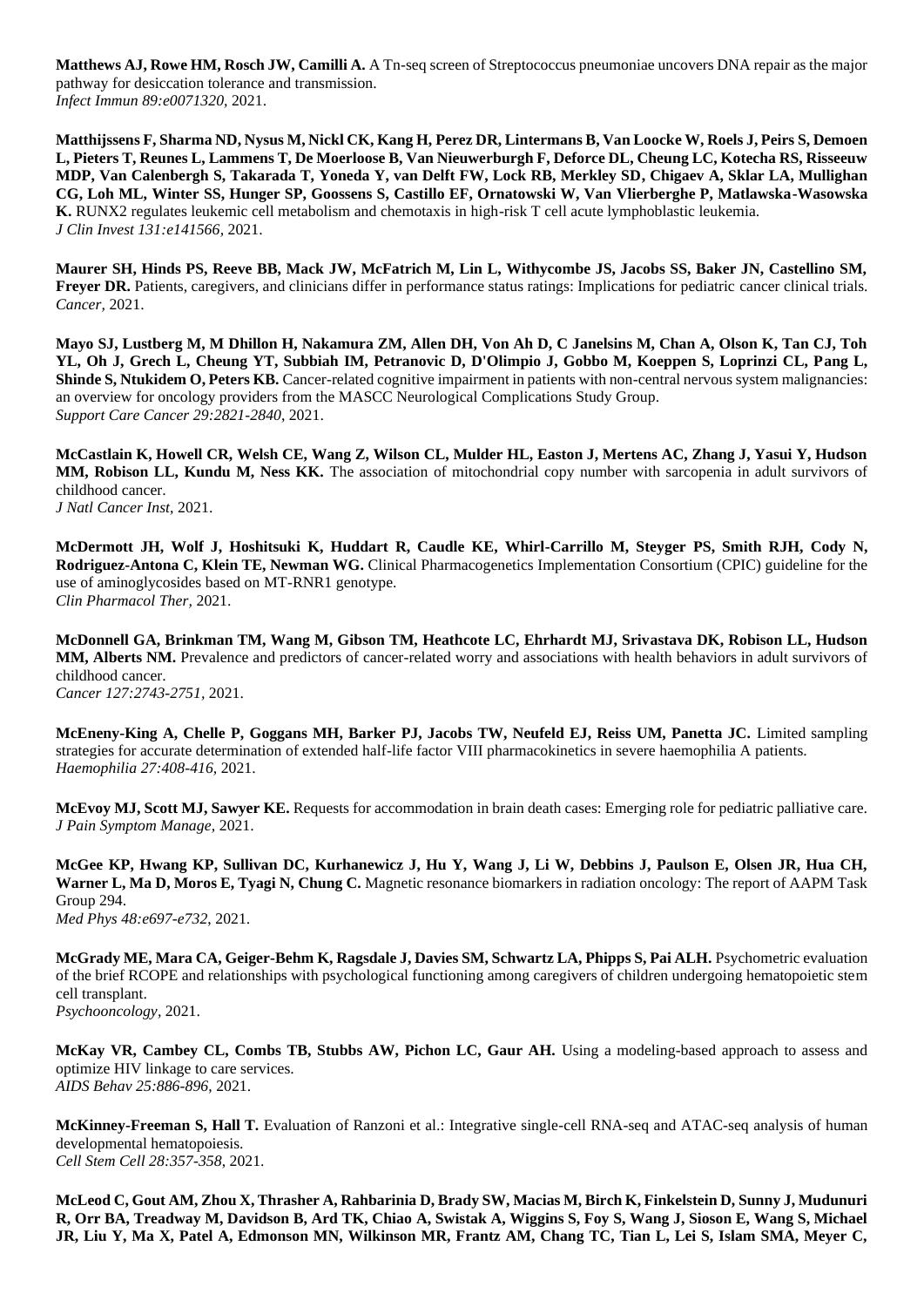**Thangaraj N, Tater P, Kandali V, Ma S, Nguyen T, Serang OA, McGuire I, Robison N, Gentry D, Tang X, Palmer LE, Wu G, Suh E, Tanner L, McMurry J, Lear M, Pappo AS, Wang Z, Wilson CL, Cheng Y, Meshinchi S, Alexandrov LB, Weiss MJ, Armstrong GT, Robison LL, Yasui Y, Nichols KE, Ellison DW, Bangur C, Mullighan CG, Baker SJ, Dyer MA, Miller G, Newman S, Rusch M, Daly R, Perry K, Downing JR, Zhang J.** St. Jude Cloud-A pediatric cancer genomic data sharing ecosystem. *Cancer Discov 11:1082-1099*, 2021.

**McNeil MJ, Baker JN, Snyder I, Rosenberg AR, Kaye EC.** Grief and Bereavement in Fathers After the Death of a Child: A Systematic Review. *Pediatrics 147:*e2020040386, 2021.

**McNeil MJ, Kaye EC, Vedaraju Y, Baker JN, Devidas M, Downing J, Graetz D, Ranadive R, Rosenberg AR, Wiener L, Weaver MS.** Global experiences of pediatric palliative care teams during the first 6 months of the SARS-CoV-2 pandemic. *J Pain Symptom Manage,* 2021.

**Meagher M, Spence MN, Enemark EJ.** Structure of a dimer of the Sulfolobus solfataricus MCM N-terminal domain reveals a potential role in MCM ring opening. *Acta Crystallogr F Struct Biol Commun 77:177-186*, 2021.

**Meggendorfer M, Jobanputra V, Wrzeszczynski KO, Roepman P, de Bruijn E, Cuppen E, Buttner R, Caldas C, Grimmond S, Mullighan CG, Elemento O, Rosenquist R, Schuh A, Haferlach T.** Analytical demands to use whole-genome sequencing in precision oncology.

*Semin Cancer Biol,* 2021.

**Melgar MA, Homsi MR, Happ B, Su Y, Tang L, Gonzalez ML, Caniza MA.** Survey of practices for the clinical management of febrile neutropenia in children in hematology-oncology units in Latin America. *Support Care Cancer,* 2021.

**Melo-Cardenas J, Migliaccio AR, Crispino JD.** The role of megakaryocytes in myelofibrosis. *Hematol Oncol Clin North Am 35:191-203*, 2021.

**Mercan Y, Atim G, Kayed AE, Azbazdar ME, Kandeil A, Ali MA, Rubrum A, McKenzie P, Webby RJ, Erima B, Wabwire-Mangen F, Ukuli QA, Tugume T, Byarugaba DK, Kayali G, Ducatez MF, Koçer ZA.** Molecular characterization of closely related H6N2 avian influenza viruses isolated from Turkey, Egypt, and Uganda. *Viruses 13:607,* 2021.

**Mettelman RC, Thomas PG.** Human susceptibility to influenza infection and severe disease. *Cold Spring Harb Perspect Med 11:a038711,* 2021.

**Metzger ML, Link MP, Billett AL, Flerlage J, Lucas JT Jr, Mandrell BN, Ehrhardt MJ, Bhakta N, Yock TI, Friedmann AM, de Alarcon P, Luna-Fineman S, Larsen E, Kaste SC, Shulkin B, Lu Z, Li C, Hiniker SM, Donaldson SS, Hudson MM, Krasin MJ.** Excellent outcome for pediatric patients with high-risk Hodgkin lymphoma treated with brentuximab vedotin and riskadapted residual node radiation. *J Clin Oncol 39:2276-2283*, 2021.

**Mhatre S, Richmond RC, Chatterjee N, Rajaraman P, Wang Z, Zhang H, Badwe R, Goel M, Patkar S, Shrikhande SV, Patil PS, Davey Smith G, Relton CL, Dikshit RP.** The role of gallstones in gallbladder cancer in India: A Mendelian randomization study.

*Cancer Epidemiol Biomarkers Prev 30:396-403*, 2021.

**Michalski JM, Janss AJ, Vezina LG, Smith KS, Billups CA, Burger PC, Embry LM, Cullen PL, Hardy KK, Pomeroy SL, Bass JK, Perkins SM, Merchant TA, Colte PD, Fitzgerald TJ, Booth TN, Cherlow JM, Muraszko KM, Hadley J, Kumar R, Han Y, Tarbell NJ, Fouladi M, Pollack IF, Packer RJ, Li Y, Gajjar A, Northcott PA.** Children's Oncology Group phase III trial of reduced-dose and reduced-volume radiotherapy with chemotherapy for newly diagnosed average-risk medulloblastoma. *J Clin Oncol JCO2002730,* 2021.

**Milanovic M, Houghton LM, Menolfi D, Lee JH, Yamamoto K, Li Y, Lee BJ, Xu J, Estes VM, Wang D, Mckinnon PJ, Paull TT, Zha S.** The cancer-associated ATM R3008H mutation reveals the link between ATM activation and its exchange. *Cancer Res 81:426-437*, 2021.

**Million L, Hayes-Jordan A, Chi YY, Donaldson SS, Wolden S, Morris C, Terezakis S, Laurie F, Morano K, Fitzgerald TJ, Yock TI, Rodeberg DA, Anderson JR, Speights RA, Black JO, Coffin C, McCarville MB, Kao SC, Hawkins DS, Spunt SL, Randall RL.** Local control for high-grade nonrhabdomyosarcoma soft tissue sarcoma assigned to radiation therapy on ARST0332: A report from the Childrens Oncology Group.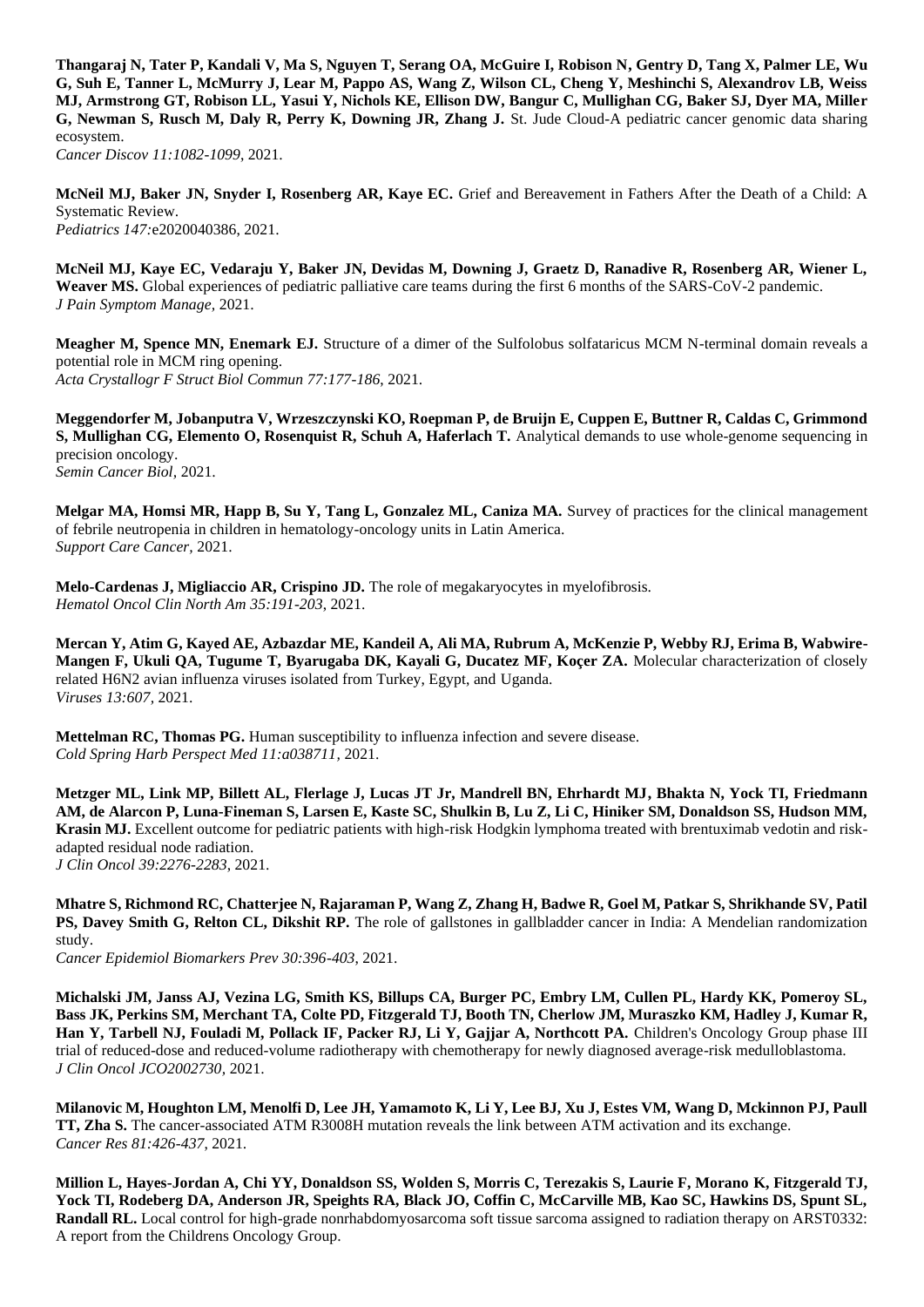*Int J Radiat Oncol Biol Phys 110:821-830*, 2021.

**Minkov M, Pötschger U, Thacker N, Astigarraga I, Braier J, Donadieu J, Henter JI, Lehrnbecher T, Rodriguez-Galindo C, Sieni E, Nanduri V, van den Bos C, Abla O, LCH Study Group of the Histiocyte Society.** Additive prognostic impact of gastrointestinal involvement in severe multisystem Langerhans cell histiocytosis. *J Pediatr,* 2021.

Mittag T, Ansari AZ. Fusion proteins form onco-condensates. *Nat Struct Mol Biol 28:543-545*, 2021.

**Moatasim Y, Kandeil A, Mostafa A, Kutkat O, Sayes ME, El Taweel AN, AlKhazindar M, AbdElSalam ET, El-Shesheny R, Kayali G, Ali MA.** Impact of individual viral gene segments from influenza A/H5N8 virus on the protective efficacy of inactivated subtype-specific influenza vaccine. *Pathogens 10:368,* 2021.

**Mohamed A, Bolen C, Morgan J, Rice PA, Speas M, Abdelmonem A, Russo C.** Reducing morning hypoglycemia among children undergoing treatment for acute lymphoblastic leukemia. *JCO Oncol Pract 17:e901-e907*, 2021.

**Mohassel P, Donkervoort S, Lone MA, Nalls M, Gable K, Gupta SD, Foley AR, Hu Y, Saute JAM, Moreira AL, Kok F, Introna A, Logroscino G, Grunseich C, Nickolls AR, Pourshafie N, Neuhaus SB, Saade D, Gangfuß A, Kölbel H, Piccus Z, Le Pichon CE, Fiorillo C, Ly CV, Töpf A, Brady L, Specht S, Zidell A, Pedro H, Mittelmann E, Thomas FP, Chao KR, Konersman CG, Cho MT, Brandt T, Straub V, Connolly AM, Schara U, Roos A, Tarnopolsky M, Höke A, Brown RH, Lee CH, Hornemann T, Dunn TM, Bönnemann CG.** Childhood amyotrophic lateral sclerosis caused by excess sphingolipid synthesis. *Nat Med 27:1197-1204,* 2021.

**Mohebbi M, Ding L, Malmberg RL, Cai L.** Human microRNA target prediction via multi-hypotheses learning. *J Comput Biol 28:117-132*, 2021.

**Montefiori LE, Bendig S, Gu Z, Chen X, Polonen P, Ma X, Murison A, Zeng A, Garcia-Prat L, Dickerson K, Iacobucci I, Abdelhamed S, Hiltenbrand R, Mead PE, Mehr CM, Xu B, Cheng Z, Chang TC, Westover T, Ma J, Stengel A, Kimura S, Qu C, Valentine MB, Rashkovan M, Luger S, Litzow MR, Rowe JM, den Boer ML, Wang V, Yin J, Kornblau SM, Hunger SP, Loh ML, Pui CH, Yang W, Crews KR, Roberts KG, Yang JJ, Relling MV, Evans WE, Stock W, Paietta EM, Ferrando AA, Zhang J, Kern W, Haferlach T, Wu G, Dick JE, Klco JM, Haferlach C, Mullighan CG.** Enhancer hijacking drives oncogenic BCL11B expression in lineage ambiguous stem cell leukemia. *Cancer Discov,* 2021.

**Morales S, Salehabadi SM, Srivastava D, Gibson TM, Leisenring WM, Alderfer MA, Lown EA, Zeltzer LK, Armstrong GT, Krull KR, Buchbinder D.** Health-related and cancer risk concerns among siblings of childhood cancer survivors: A report from the Childhood Cancer Survivor Study (CCSS). *J Cancer Surviv,* 2021.

**Morales-Hernandez A, McKinney-Freeman S. GABA gets blood on its hands.** *Blood 137:723-724*, 2021.

**Moreau PR, Tomas Bosch V, Bouvy-Liivrand M, Õunap K, Örd T, Pulkkinen HH, Pölönen P, Heinäniemi M, Ylä-Herttuala S, Laakkonen JP, Linna-Kuosmanen S, Kaikkonen MU.** Profiling of primary and mature miRNA expression in atherosclerosis associated cell types. *Arterioscler Thromb Vasc Biol 41:2149-2167,* 2021.

**Moreira DC, Gajjar A, Patay Z, Boop FA, Chiang J, Merchant TE, Santiago T, Schaeffer E, Sonnenfelt J, Andujar A, Shuler**  A, Caniza MA, Rodriguez-Galindo C, Qaddoumi I. Creation of a successful multidisciplinary course in pediatric neuro-oncology with a systematic approach to curriculum development. *Cancer 127:1126-1133*, 2021.

**Moreira DC, Millen GC, Sands S, Kearns PR, Hawkins DS.** The care of children with cancer during the COVID-19 pandemic. *Am Soc Clin Oncol Educ Book 41:1-10*, 2021.

**Moreira DC, Sniderman E, Mukkada S, Chantada G, Bhakta N, Foster W, Avula M, Homsi MR, Faughnan L, Happ B, Andujar A, Sonnenfelt J, Dalvi R, Frazier AL, Hessissen L, Kearns PR, Luna-Fineman S, Moreno A, Saghir Khan M, Sullivan M, Devidas M, Santana V, Caniza M, Pritchard-Jones K, Rodriguez Galindo C.** The Global COVID-19 Observatory and Resource Center for Childhood Cancer: A response for the pediatric oncology community by SIOP and St. Jude Global. *Pediatr Blood Cancer 68:e28962,* 2021.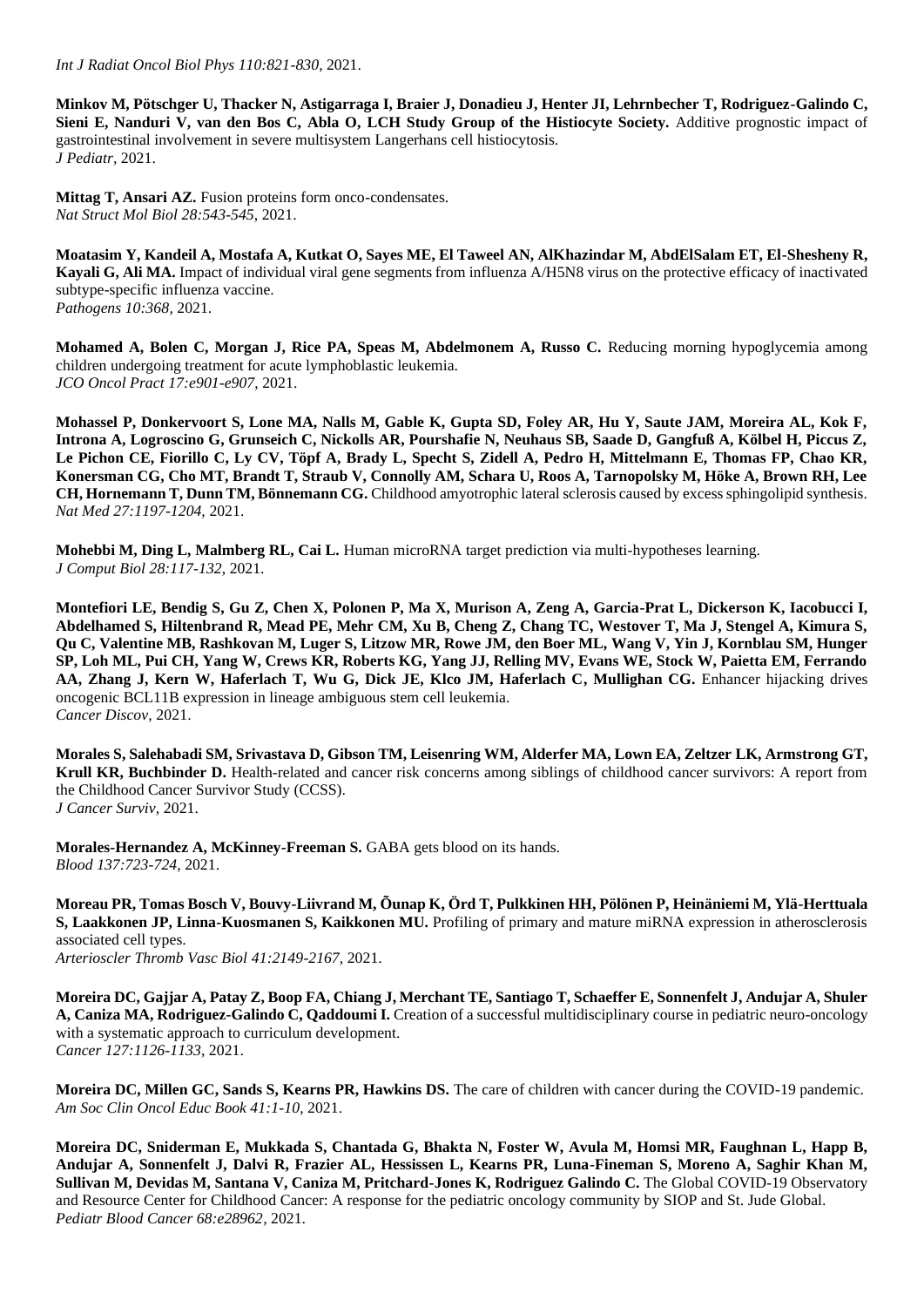**Morgan KJ, Mohan R, Karol SE, Flerlage J.** Epidural blood patch for post-dural puncture headaches in adult and paediatric patients with malignancies: A review. *Br J Anaesth 126:1200-1207*, 2021.

**Morin CE, Artunduaga M, Schooler G, Brennan RC, Khanna G.** Imaging for staging of pediatric abdominal tumors: An update, from the AJR special series on cancer staging. *AJR Am J Roentgenol 1-14,* 2021.

**Morrison ZD, Reyes-Ferral C, Mansfield SA, Alemayehu H, Bowen-Jallow K, Tran S, Santos MC, Bischoff A, Perez N, Lopez ME, Langham MR Jr, Newman EA.** Diversity, equity, and inclusion: A strategic priority for the American Pediatric Surgical Association. *J Pediatr Surg 56:641-647*, 2021.

**Moskowitz CS, Ronckers CM, Chou JF, Smith SA, Friedman DN, Barnea D, Kok JL, de Vries S, Wolden SL, Henderson TO, van der Pal HJH, Kremer LCM, Neglia JP, Turcotte LM, Howell RM, Arnold MA, Schaapveld M, Aleman B, Janus C, Versluys B, Leisenring W, Sklar CA, Begg CB, Pike MC, Armstrong GT, Robison LL, van Leeuwen FE, Oeffinger KC.**  Development and validation of a breast cancer risk prediction model for childhood cancer survivors treated with chest radiation: A report from the Childhood Cancer Survivor Study and the Dutch Hodgkin Late Effects and LATER Cohorts. *J Clin Oncol JCO2002244,* 2021.

**Moskvin V, Faught AM, Pirlepesov F, Zhao L, Hua C, Merchant TE.** Monte Carlo framework for commissioning a synchrotronbased discrete spot scanning proton beam system and treatment plan verification. *Biomed Phys Eng Express 7,* 2021.

**Mu R, Pan H, Xu G.** A Bayesian adaptive phase I/II platform trial design for pediatric immunotherapy trials. *Stat Med 40:382-402*, 2021.

**Mu R, Xu G, Liu G, Pan H.** A two-stage Bayesian adaptive design for minimum effective dose (MinED)-based dosing-finding trials.

*Contemp Clin Trials 106504,* 2021.

Mudd PA, Crawford JC, Thomas PG. Cytokine storm. *N Engl J Med 384:e59,* 2021.

**Mugengana AK, Vita NA, Brown Gandt A, Moran K, Agyapong G, Sharma LK, Griffith EC, Liu J, Yang L, Gavrish E, Hevener KE, LaFleur MD, Lee RE.** The discovery and development of thienopyrimidines as inhibitors of Helicobacter pylori that act through inhibition of the respiratory complex I. *ACS Infect Dis 7:1044-1058*, 2021.

**Mukherjee T, Ratra Y, Banoth B, Deka A, Polley S, Basak S.** A kinase assay for measuring the activity of the NIK-IKK1 complex induced via the noncanonical NF-κB pathway. *Methods Mol Biol 2366:165-181*, 2021.

**Mulder RL, Font-Gonzalez A, Green DM, Loeffen EAH, Hudson MM, Loonen J, Yu R, Ginsberg JP, Mitchell RT, Byrne J, Skinner R, Anazodo A, Constine LS, de Vries A, Jahnukainen K, Lorenzo A, Meissner A, Nahata L, Dinkelman-Smit M, Tournaye H, Haupt R, van den Heuvel-Eibrink MM, van Santen HM, van Pelt AMM, Dirksen U, den Hartogh J, van Dulmen-den Broeder E, Wallace WH, Levine J, Tissing WJE, Kremer LCM, Kenney LB, van de Wetering MD.** Fertility preservation for male patients with childhood, adolescent, and young adult cancer: Recommendations from the PanCareLIFE Consortium and the International Late Effects of Childhood Cancer Guideline Harmonization Group. *Lancet Oncol 22:e57-e67*, 2021.

**Mulder RL, Font-Gonzalez A, Hudson MM, van Santen HM, Loeffen EAH, Burns KC, Quinn GP, van Dulmen-den Broeder E, Byrne J, Haupt R, Wallace WH, van den Heuvel-Eibrink MM, Anazodo A, Anderson RA, Barnbrock A, Beck JD, Bos AME, Demeestere I, Denzer C, Di Iorgi N, Hoefgen HR, Kebudi R, Lambalk C, Langer T, Meacham LR, Rodriguez-Wallberg K, Stern C, Stutz-Grunder E, van Dorp W, Veening M, Veldkamp S, van der Meulen E, Constine LS, Kenney LB,**  van de Wetering MD, Kremer LCM, Levine J, Tissing WJE. Fertility preservation for female patients with childhood, adolescent, and young adult cancer: Recommendations from the PanCareLIFE Consortium and the International Late Effects of Childhood Cancer Guideline Harmonization Group. *Lancet Oncol 22:e45-e56*, 2021.

**Mulder RL, Font-Gonzalez A, van Dulmen-den Broeder E, Quinn GP, Ginsberg JP, Loeffen EAH, Hudson MM, Burns KC, van Santen HM, Berger C, Diesch T, Dirksen U, Giwercman A, Gracia C, Hunter SE, Kelvin JF, Klosky JL, Laven JSE, Lockart BA, Neggers SJCMM, Peate M, Phillips B, Reed DR, Tinner EME, Byrne J, Veening M, van de Berg M, Verhaak CM, Anazodo A, Rodriguez-Wallberg K, van den Heuvel-Eibrink MM, Asogwa OA, Brownsdon A, Wallace WH, Green**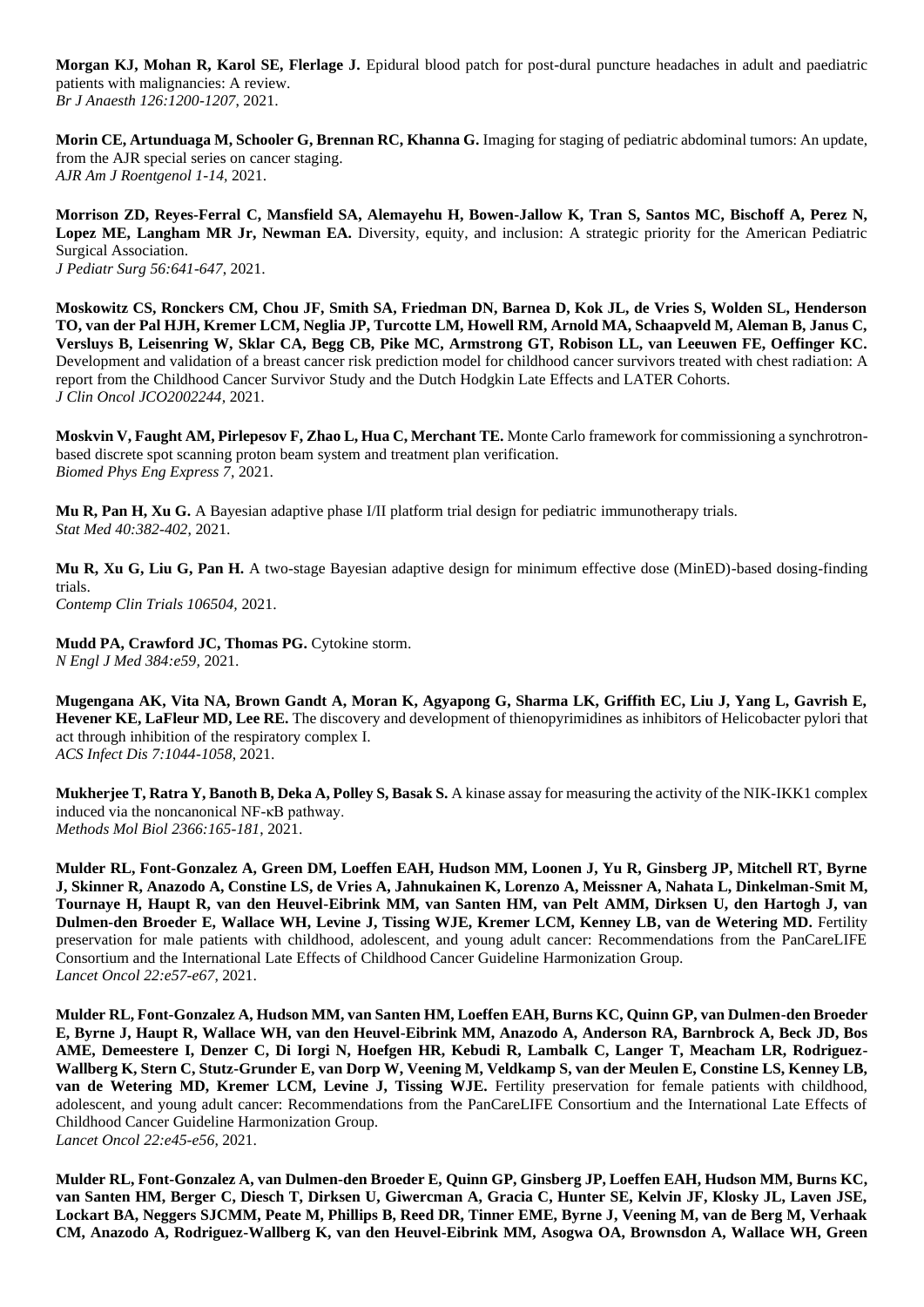**DM, Skinner R, Haupt R, Kenney LB, Levine J, van de Wetering MD, Tissing WJE, Paul NW, Kremer LCM, Inthorn J.**  Communication and ethical considerations for fertility preservation for patients with childhood, adolescent, and young adult cancer: Recommendations from the PanCareLIFE Consortium and the International Late Effects of Childhood Cancer Guideline Harmonization Group. *Lancet Oncol 22:e68-e80*, 2021.

**Murray AK, McGee RB, Mostafavi RM, Wang X, Lu Z, Valdez JM, Terao MA, Nichols KE.** Creating a cancer genomics curriculum for pediatric hematology-oncology fellows: A national needs assessment. *Cancer Med 10:2026-2034*, 2021.

**Muttalib F, González-Dambrauskas S, Lee JH, Steere M, Agulnik A, Murthy S, Adhikari NKJ, PALISI Global Health Subgroup of the Pediatric Acute Lung Injury and Sepsis Investigators (PALISI).** Pediatric emergency and critical care resources and infrastructure in resource-limited settings: A multicountry survey. *Crit Care Med 49:671-681*, 2021.

**Myasnikov A, Zhu H, Hixson P, Xie B, Yu K, Pitre A, Peng J, Sun J.** Structural analysis of the full-length human LRRK2. *Cell 184:3519-3527,* 2021.

**Myers MA, Smith AP, Lane LC, Moquin DJ, Aogo R, Woolard S, Thomas P, Vogel P, Smith AM.** Dynamically linking influenza virus infection kinetics, lung injury, inflammation, and disease severity. *Elife 10:e68864,* 2021.

**Nagel MB, Ryder A, Lobbins M, Bhatt N.** Refractory acquired thrombotic thrombocytopenic purpura treated with caplacizumab in a pediatric patient with systemic lupus erythematosus. *Pediatr Blood Cancer 68:e28534,* 2021.

**Nair S, Davis A, Campagne O, Schuetz JD, Stewart CF.** Development and validation of an LC-MS/MS method to quantify the bromodomain and extra-terminal (BET) inhibitor JQ1 in mouse plasma and brain microdialysate: Application to cerebral microdialysis study.

*J Pharm Biomed Anal 204:114274,* 2021.

**Neilan AM, Bangs AC, Hudgens M, Patel K, Agwu AL, Bassett IV, Gaur AH, Hyle EP, Crespi CM, Horvath KJ, Dugdale CM, Powers KA, Rendina HJ, Weinstein MC, Walensky RP, Freedberg KA, Ciaranello AL.** Modeling adherence interventions among youth with HIV in the United States: Clinical and economic projections. *AIDS Behav 25:2973-2984,* 2021.

**Nel M, Mavundla T, Gultig K, Botha G, Mulder N, Benatar M, Wuu J, Cooley A, Myers J, Rampersaud E, Wu G, Heckmann JM.** Repeats expansions in ATXN2, NOP56, NIPA1 and ATXN1 are not associated with ALS in Africans. *IBRO Neurosci Rep 10:130-135*, 2021.

Ness KK. The need for an early biomarker of cardiovascular disease in survivors of Hodgkin lymphoma. *JACC CardioOncol 3:274-276*, 2021.

**Newby GA, Yen JS, Woodard KJ, Mayuranathan T, Lazzarotto CR, Li Y, Sheppard-Tillman H, Porter SN, Yao Y, Mayberry K, Everette KA, Jang Y, Podracky CJ, Thaman E, Lechauve C, Sharma A, Henderson JM, Richter MF, Zhao KT, Miller SM, Wang T, Koblan LW, McCaffrey AP, Tisdale JF, Kalfa TA, Pruett-Miller SM, Tsai SQ, Weiss MJ, Liu DR.**  Base editing of haematopoietic stem cells rescues sickle cell disease in mice. *Nature 595:295-302,* 2021.

**Newman S, Nakitandwe J, Kesserwan CA, Azzato EM, Wheeler DA, Rusch M, Shurtleff S, Hedges DJ, Hamilton KV, Foy SG, Edmonson MN, Thrasher A, Bahrami A, Orr BA, Klco JM, Gu J, Harrison LW, Wang L, Clay MR, Ouma A, Silkov A, Liu Y, Zhang Z, Liu Y, Brady SW, Zhou X, Chang TC, Pande M, Davis E, Becksfort J, Patel A, Wilkinson MR, Rahbarinia D, Kubal M, Maciaszek JL, Pastor V, Knight J, Gout AM, Wang J, Gu Z, Mullighan CG, McGee RB, Quinn EA, Nuccio R, Mostafavi R, Gerhardt EL, Taylor LM, Valdez JM, Hines-Dowell SJ, Pappo AS, Robinson G, Johnson LM, Pui CH, Ellison DW, Downing JR, Zhang J, Nichols KE.** Genomes for Kids: The scope of pathogenic mutations in pediatric cancer revealed by comprehensive DNA and RNA sequencing. *Cancer Discov,* 2021.

Nguyen HTK, Terao MA, Green DM, Pui CH, Inaba H. Testicular involvement of acute lymphoblastic leukemia in children and adolescents: Diagnosis, biology, and management. *Cancer 127:3067-3081,* 2021.

**Nguyen NHK, Wu H, Tan H, Peng J, Rubnitz JE, Cao X, Pounds S, Lamba JK.** Global proteomic profiling of pediatric AML: A pilot study.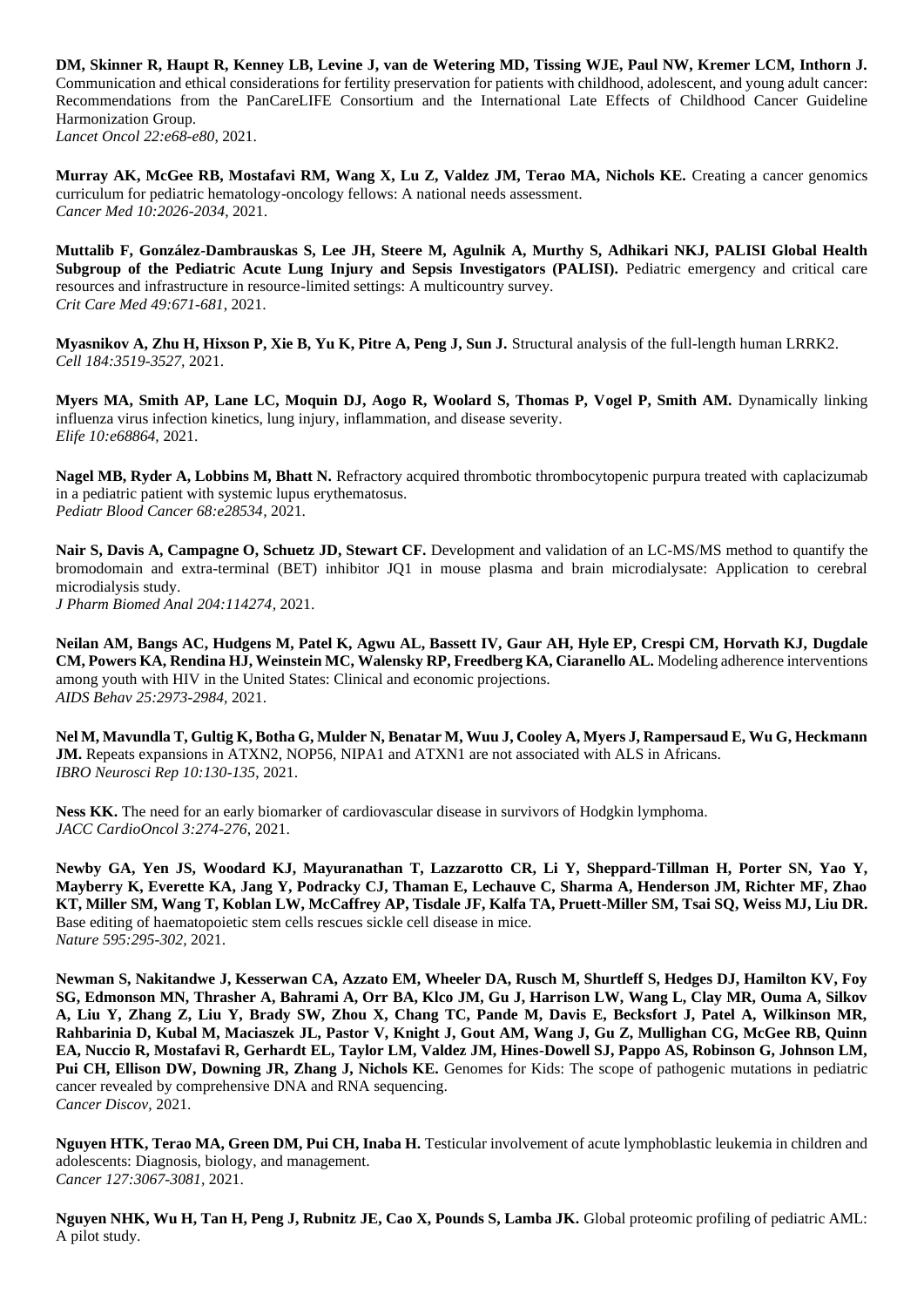*Cancers (Basel) 13:3161,* 2021.

**Nguyen R, Patel AG, Griffiths LM, Dapper J, Stewart EA, Houston J, Johnson M, Akers WJ, Furman WL, Dyer MA.** Nextgeneration humanized patient-derived xenograft mouse model for pre-clinical antibody studies in neuroblastoma. *Cancer Immunol Immunother 70:721-732*, 2021.

**Nguyen THO, Koutsakos M, van de Sandt CE, Crawford JC, Loh L, Sant S, Grzelak L, Allen EK, Brahm T, Clemens EB, Auladell M, Hensen L, Wang Z, Nüssing S, Jia X, Günther P, Wheatley AK, Kent SJ, Aban M, Deng YM, Laurie KL, Hurt AC, Gras S, Rossjohn J, Crowe J, Xu J, Jackson D, Brown LE, La Gruta N, Chen W, Doherty PC, Turner SJ, Kotsimbos TC, Thomas PG, Cheng AC, Kedzierska K.** Immune cellular networks underlying recovery from influenza virus infection in acute hospitalized patients. *Nat Commun 12:2691,* 2021.

**Nguyen THO, Rowntree LC, Petersen J, Chua BY, Hensen L, Kedzierski L, van de Sandt CE, Chaurasia P, Tan HX, Habel JR, Zhang W, Allen LF, Earnest L, Mak KY, Juno JA, Wragg K, Mordant FL, Amanat F, Krammer F, Mifsud NA, Doolan DL, Flanagan KL, Sonda S, Kaur J, Wakim LM, Westall GP, James F, Mouhtouris E, Gordon CL, Holmes NE, Smibert OC, Trubiano JA, Cheng AC, Harcourt P, Clifton P, Crawford JC, Thomas PG, Wheatley AK, Kent SJ, Rossjohn J, Torresi J, Kedzierska K.** CD8(+) T cells specific for an immunodominant SARS-CoV-2 nucleocapsid epitope display high naive precursor frequency and TCR promiscuity. *Immunity 54:1066-1082,* 2021.

**Nicholls RA, Joosten RP, Long F, Wojdyr M, Lebedev A, Krissinel E, Catapano L, Fischer M, Emsley P, Murshudov GN.**  Modelling covalent linkages in CCP4. *Acta Crystallogr D Struct Biol 77:712-726*, 2021.

**Nicholls RA, Wojdyr M, Joosten RP, Catapano L, Long F, Fischer M, Emsley P, Murshudov GN.** The missing link: Covalent linkages in structural models. *Acta Crystallogr D Struct Biol 77:727-745*, 2021.

**Nichols KE, Giraudo CG.** RHOG: Rac1-ing up another HLH gene. *Blood 137:1990-1991*, 2021.

**Niel KA, Klages KL, Merchant TE, Wise MS, Hancock D, Caples M, Mandrell BN, Conklin HM, Crabtree VM.** Impact of sleep, neuroendocrine, and executive function on health-related quality of life in young people with craniopharyngioma. *Dev Med Child Neurol 63:984-990,* 2021.

**Nikolaou MA, Drosos Y, Havaki S, Arvanitis D, Sotiriou S, Vassiou K, Zibis A, Arvanitis LD.** The O-linked Nacetylglucosamine containing epitope H (O-GlcNAcH) is upregulated in the trophoblastic and downregulated in the fibroblastic cells in missed miscarriage human chorionic villi with simple hydropic degeneration. *Int J Gynecol Pathol 40:324-332*, 2021.

**Nisar S, Bhat AA, Singh M, Karedath T, Rizwan A, Hashem S, Bagga P, Reddy R, Jamal F, Uddin S, Chand G, Bedognetti D, El-Rifai W, Frenneaux MP, Macha MA, Ahmed I, Haris M.** Insights into the role of CircRNAs: Biogenesis, characterization, functional, and clinical impact in human malignancies. *Front Cell Dev Biol 9:617281,* 2021.

**Nishiguchi G, Das S, Ochoada J, Long H, Lee RE, Rankovic Z, Shelat AA.** Evaluating and evolving a screening library in academia: The St Jude approach.

*Drug Discov Today 26:1060-1069*, 2021.

**Nishiguchi G, Keramatnia F, Min J, Chang Y, Jonchere B, Das S, Actis M, Price J, Chepyala D, Young B, McGowan K, Slavish PJ, Mayasundari A, Jarusiewicz JA, Yang L, Li Y, Fu X, Garrett SH, Papizan JB, Kodali K, Peng J, Pruett Miller SM, Roussel MF, Mullighan C, Fischer M, Rankovic Z.** Identification of potent, selective, and orally bioavailable small-molecule GSPT1/2 degraders from a focused library of cereblon modulators. *J Med Chem 64:7296-7311*, 2021.

**Nishii R, Baskin-Doerfler R, Yang W, Oak N, Zhao X, Yang W, Hoshitsuki K, Bloom M, Verbist KC, Burns MA, Li Z, Lin TN, Qian M, Moriyama T, Gastier-Foster JM, Rabin KR, Raetz E, Mullighan CG, Pui CH, Yeoh AEJ, Zhang J, Metzger M, Klco JM, Hunger SP, Newman S, Wu G, Loh ML, Nichols KE, Yang JJ.** Molecular basis of ETV6-mediated predisposition to childhood acute lymphoblastic leukemia. *Blood 137:364-373*, 2021.

**Nishii R, Mizuno T, Rehling D, Smith C, Clark BL, Zhao X, Brown SA, Smart B, Moriyama T, Yamada Y, Ichinohe T, Onizuka M, Atsuta Y, Yang L, Yang W, Thomas PG, Stenmark P, Kato M, Yang JJ.** NUDT15 polymorphism influences the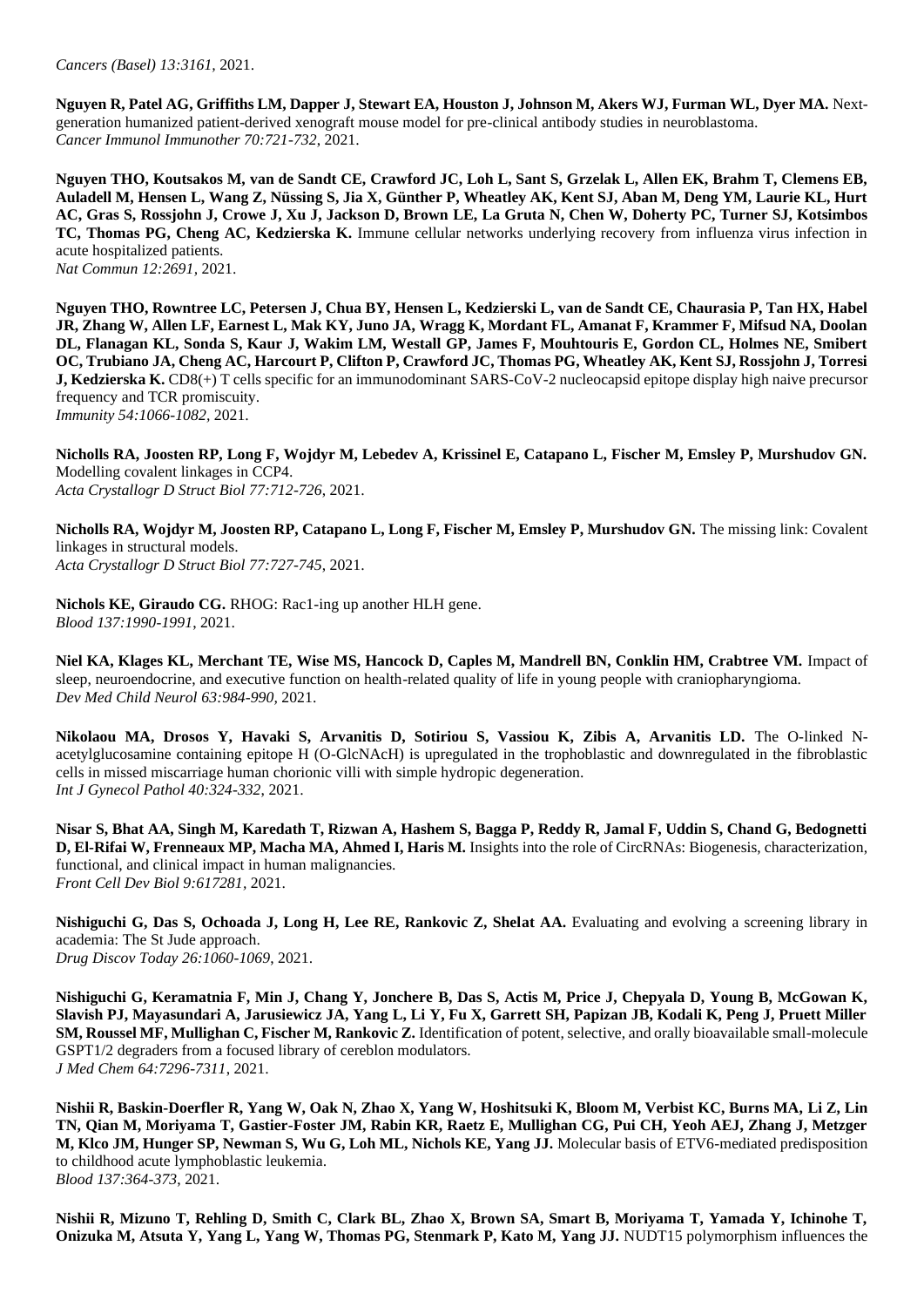metabolism and therapeutic effects of acyclovir and ganciclovir. *Nat Commun 12:4181,* 2021.

**Nishimoto A, Wohlgemuth N, Rosch J, Schultz-Cherry S, Cortez V, Rowe HM.** Transkingdom interactions important for the pathogenesis of human viruses. *J Infect Dis 223:S201-S208*, 2021.

**Niswander LM, Loftus JP, Lainey É, Caye-Eude A, Pondrom M, Hottman DA, Iacobucci I, Mullighan CG, Jain N, Konopleva M, Cavé H, Baruchel A, Rohrlich PS, Tasian SK.** Therapeutic potential of ruxolitinib and ponatinib in patients with EPOR-rearranged Philadelphia chromosome-like acute lymphoblastic leukemia. *Haematologic,* 2021.

**Nomura N, Matsuno K, Shingai M, Ohno M, Sekiya T, Omori R, Sakoda Y, Webster RG, Kida H.** Updating the influenza virus library at Hokkaido University -Its potential for the use of pandemic vaccine strain candidates and diagnosis. *Virology 557:55-61*, 2021.

**Norrie JL, Nityanandam A, Lai K, Chen X, Wilson M, Stewart E, Griffiths L, Jin H, Wu G, Orr B, Tran Q, Allen S, Reilly C, Zhou X, Zhang J, Newman K, Johnson D, Brennan R, Dyer MA.** Retinoblastoma from human stem cell-derived retinal organoids.

*Nat Commun 12:4535,* 2021.

**Oeffinger KC, Stratton KL, Hudson MM, Leisenring WM, Henderson TO, Howell RM, Wolden SL, Constine LS, Diller LR, Sklar CA, Nathan PC, Castellino SM, Barnea D, Smith SA, Hutchinson RJ, Armstrong GT, Robison LL.** Impact of riskadapted therapy for pediatric hodgkin lymphoma on risk of long-term morbidity: A report from the Childhood Cancer Survivor Study.

*J Clin Oncol 39:2266-2275,* 2021.

**O'Flynn BG, Mittag T.** A new phase for enzyme kinetics. *Nat Chem Biol 17:628-630*, 2021.

**O'Flynn BG, Mittag T.** The role of liquid-liquid phase separation in regulating enzyme activity. *Curr Opin Cell Biol 69:70-79*, 2021.

**Ohguchi H, Park PMC, Wang T, Gryder BE, Ogiya D, Kurata K, Zhang X, Li D, Pei C, Masuda T, Johansson C, Wimalasena VK, Kim Y, Hino S, Usuki S, Kawano Y, Samur MK, Tai YT, Munshi NC, Matsuoka M, Ohtsuki S, Nakao M, Minami T, Lauberth S, Khan J, Oppermann U, Durbin AD, Anderson KC, Hideshima T, Qi J.** Lysine demethylase 5A is required for MYC-driven transcription in multiple myeloma. *Cancer Discov 2:370-387*, 2021.

**Okado Y, Long A, Phipps S.** Profiles and predictors of resilient functioning in youths with pediatric cancer history. *J Psychosoc Oncol 39:493-508*, 2021.

**Okda FA, Perry SS, Webby RJ, Russell CJ.** Interplay between H1N1 influenza a virus infection, extracellular and intracellular respiratory tract pH, and host responses in a mouse model. *PLoS One 16:e0251473,* 2021.

**Oleaga-Quintas C, de Oliveira-Júnior EB, Rosain J, Rapaport F, Deswarte C, Guérin A, Sajjath SM, Zhou YJ, Marot S, Lozano C, Branco L, Fernández-Hidalgo N, Lew DB, Brunel AS, Thomas C, Launay E, Arias AA, Cuffel A, Monjo VC, Neehus AL, Marques L, Roynard M, Moncada-Vélez M, Gerçeker B, Colobran R, Vigué MG, Lopez-Herrera G, Berron-Ruiz L, Méndez NHS, O'Farrill Romanillos P, Le Voyer T, Puel A, Bellanné-Chantelot C, Ramirez KA, Lorenzo-Diaz L, Alejo NR, de Diego RP, Condino-Neto A, Mellouli F, Rodriguez-Gallego C, Witte T, Restrepo JF, Jobim M, Boisson-Dupuis S, Jeziorski E, Fieschi C, Vogt G, Donadieu J, Pasquet M, Vasconcelos J, Ardeniz FO, Martínez-Gallo M, Campos RA, Jobim LF, Martínez-Barricarte R, Liu K, Cobat A, Abel L, Casanova JL, Bustamante J. Inherited GATA2 deficiency is** dominant by haploinsufficiency and displays incomplete clinical penetrance. *J Clin Immunol 41:639-657*, 2021.

**Ortolano NA, Romero-Morales AI, Rasmussen ML, Bodnya C, Kline LA, Joshi P, Connelly JP, Rose KL, Pruett-Miller SM,**  Gama V. A proteomics approach for the identification of cullin-9 (CUL9) related signaling pathways in induced pluripotent stem cell models. *PLoS One 16:e0248000,* 2021.

**Pacenta HL, Allen-Rhoades W, Langenau D, Houghton PJ, Keller C, Heske CM, Deel MD, Linardic CM, Shern JF, Stewart E, Turpin B, Harrison DJ, Khan J, Mascarenhas L, Skapek SX, Meyer WH, Hawkins DS, Chen EY, Amatruda JF, Hingorani P, Laetsch TW.** Prioritization of novel agents for patients with rhabdomyosarcoma: A report from the Children's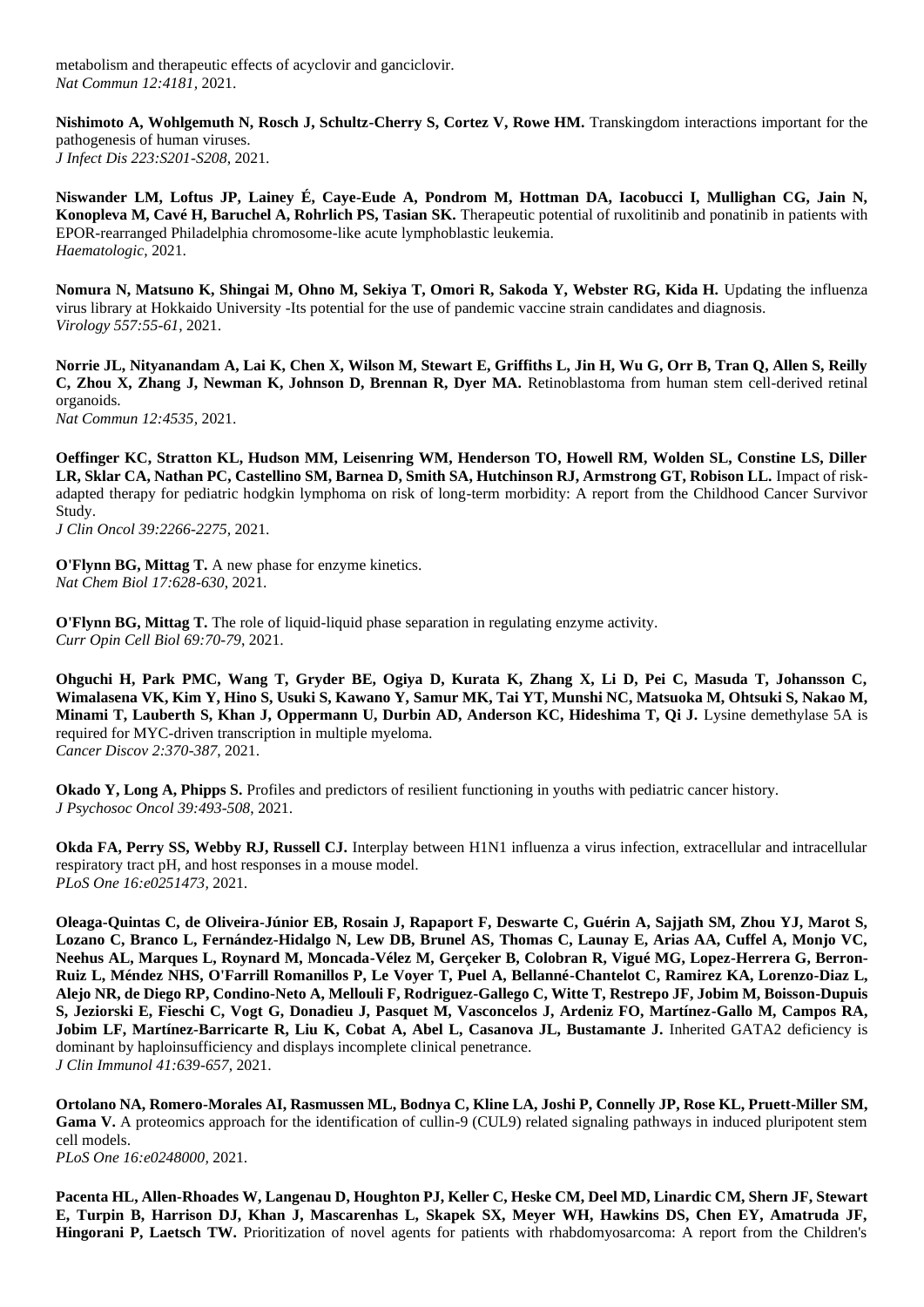Oncology Group (COG) New Agents for Rhabdomyosarcoma Task Force. *J Clin Med 10:1416,* 2021.

**Paietta E, Roberts KG, Wang V, Gu Z, Buck G, Pei D, Cheng C, Levine RL, Abdel-Wahab O, Cheng Z, Wu G, Qu C, Shi L, Pounds SB, Willman CL, Harvey RC, Racevskis J, Barinka J, Zhang Y, Dewald GW, Ketterling RP, Alejos D, Lazarus HM, Luger S, Foroni L, Patel B, Fielding AK, Melnick A, Marks DI, Moorman AV, Wiernik PH, Rowe JM, Tallman MS, Goldstone AH, Mullighan CG, Litzow MR.** Molecular classification improves risk assessment in adult BCR-ABL1-negative B-ALL.

*Blood,* 2021.

**Pal I, Rajesh Y, Banik P, Dey G, Dey KK, Bharti R, Naskar D, Chakraborty S, Ghosh SK, Das SK, Emdad L, Chandra Kundu S, Fisher PB, Mandal M.** Corrigendum to "Prevention of epithelial to mesenchymal transition in colorectal carcinoma by regulation of the E-cadherin-β-catenin-vinculin axis" [Cancer Lett. 452 (2019) 254-263]. *Cancer Lett 499:3,* 2021.

**Palefsky JM, Lensing SY, Belzer M, Lee J, Gaur AH, Mayer K, Futterman D, Stier EA, Paul ME, Chiao EY, Reirden D,**  Goldstone SE, Tirado M, Cachay ER, Barroso LF, Da Costa M, Darragh TM, Rudy BJ, Wilson CM, Kahn JA. High prevalence of anal high-grade squamous intraepithelial lesions, and prevention through human papillomavirus vaccination, in young men who have sex with men living with HIV. *Clin Infect Dis,* 2021.

Palmer JD, Tsang DS, Tinkle CL, Olch AJ, Kremer LCM, Ronckers CM, Gibbs IC, Constine LS. Late effects of radiation therapy in pediatric patients and survivorship. *Pediatr Blood Cancer 68 Suppl 2:e28349,* 2021.

**Pan J, Tang J, Caniza M, Heraud JM, Koay E, Lee HK, Lee CK, Li Y, Nava Ruiz A, Santillan-Salas CF, Marr LC.**  Correlating indoor and outdoor temperature and humidity in a sample of buildings in tropical climates. *Indoor Air,* 2021.

**Panetta JC, Campagne O, Gartrell J, Furman W, Stewart CF.** Pharmacokinetically guided dosing of oral sorafenib in pediatric hepatocellular carcinoma: A simulation study. *Clin Transl Sci,* 2021.

**Panetta JC, Liu Y, Bottiglieri T, Arning E, Cheng C, Karol SE, Yang JJ, Zhou Y, Inaba H, Pui CH, Jeha S, Relling MV.**  Pharmacodynamics of cerebrospinal fluid asparagine after asparaginase. *Cancer Chemother Pharmacol 88:655-664,* 2021.

**Pappo AS, McPherson V, Pan H, Wang F, Wang L, Wright T, Hussong M, Hawkins D, Kaste SC, Davidoff AM, Bahrami A.** A prospective, comprehensive registry that integrates the molecular analysis of pediatric and adolescent melanocytic lesions. *Cancer,* 2021.

**Park JM, Yang SW, Zhuang W, Bera AK, Liu Y, Gurbani D, von Hoyningen-Huene SJ, Sakurada SM, Gan H, Pruett-Miller SM, Westover KD, Potts MB.** The nonreceptor tyrosine kinase SRMS inhibits autophagy and promotes tumor growth by phosphorylating the scaffolding protein FKBP51. *PLoS Biol 19:e3001281,* 2021.

**Park SH, Fong KW, Kim J, Wang F, Lu X, Lee Y, Brea LT, Wadosky K, Guo C, Abdulkadir SA, Crispino JD, Fang D, Ntziachristos P, Liu X, Li X, Wan Y, Goodrich DW, Zhao JC, Yu J.** Posttranslational regulation of FOXA1 by Polycomb and BUB3/USP7 deubiquitin complex in prostate cancer. *Sci Adv 7:eabe2261,* 2021.

**Parris KR, Russell KM, Triplett BM, Phipps S.** Neurocognitive functioning in long-term survivors of pediatric hematopoietic cell transplantation. *Bone Marrow Transplant 56:873-882*, 2021.

Partanen M, Anghelescu DL, Hall L, Schreiber JE, Rossi M, Gajjar A, Jacola LM. Longitudinal associations between exposure to anesthesia and neurocognitive functioning in pediatric medulloblastoma. *Eur J Cancer 148:103-111*, 2021.

**Partanen M, Phipps S, Russell K, Anghelescu DL, Wolf J, Conklin HM, Krull KR, Inaba H, Pui CH, Jacola LM.** Longitudinal trajectories of neurocognitive functioning in childhood acute lymphoblastic leukemia. *J Pediatr Psychol 46:168-178*, 2021.

Patel ND, Dallas RH, Knapp KM, Flynn PM, Gaur AH. Rapid start of antiretroviral therapy in youth diagnosed with HIV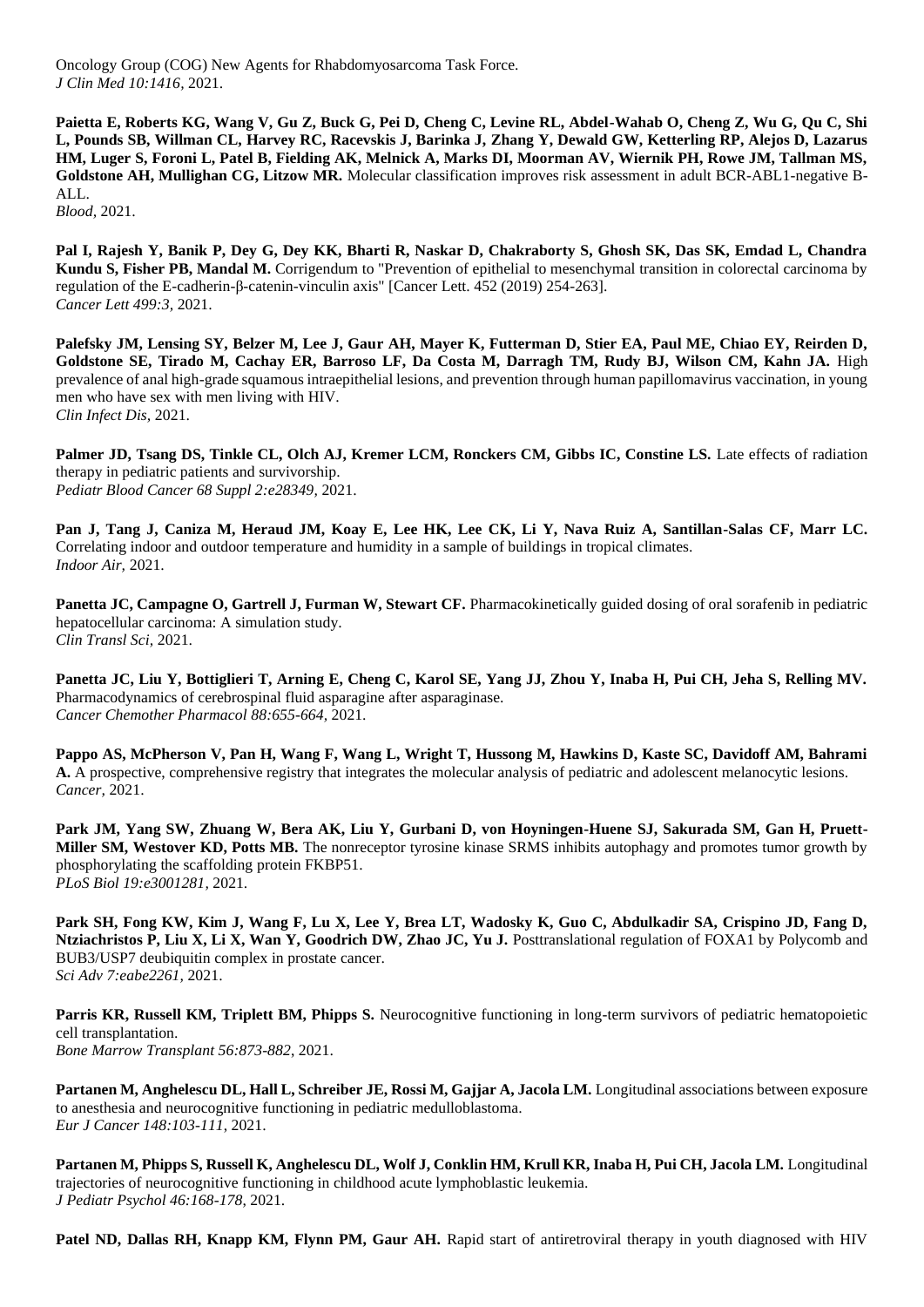infection. *Pediatr Infect Dis J 40:147-150*, 2021.

Patel S, Vogel J, Bradley K, Chuba PJ, Buchsbaum J, Krasin MJ. Rare tumors: Retinoblastoma, nasopharyngeal cancer, and adrenocorticoid tumors. *Pediatr Blood Cancer 68 Suppl 2:e28253,* 2021.

**Pearson AD, DuBois SG, Buenger V, Kieran M, Stegmaier K, Bandopadhayay P, Bennett K, Bourdeaut F, Brown PA, Chesler L, Clymer J, Fox E, French CA, Germovsek E, Giles FJ, Bender JG, Hattersley MM, Ludwinski D, Luptakova K, Maris J, McDonough J, Nikolova Z, Smith M, Tsiatis AC, Vibhakar R, Weiner S, Yi JS, Zheng F, Vassal G.** Bromodomain and extra-terminal inhibitors-A consensus prioritisation after the Paediatric Strategy Forum for medicinal product development of epigenetic modifiers in children-ACCELERATE. *Eur J Cancer 146:115-124*, 2021.

**Penkert RR, Patel N, Webby RJ, Ross TM, Hurwitz JL.** Month of influenza virus vaccination influences antibody responses in children and adults. *Vaccines (Basel) 9:E68,* 2021.

Penkert RR, Smith AP, Hrincius ER, McCullers JA, Vogel P, Smith AM, Hurwitz JL. Vitamin A deficiency dysregulates immune responses toward influenza virus and increases mortality after bacterial coinfections. *J Infect Dis 223:1806-1816*, 2021.

**Pera MC, Coratti G, Bovis F, Pane M, Pasternak A, Montes J, Sansone VA, Dunaway Young S, Duong T, Messina S, Mizzoni I, D'Amico A, Civitello M, Glanzman AM, Bruno C, Salmin F, Morando S, De Sanctis R, Sframeli M, Antonaci L, Frongia AL, Rohwer A, Scoto M, De Vivo DC, Darras BT, Day J, Martens W, Patanella KA, Bertini E, Muntoni F, Finkel R, Mercuri E, iSMAC group.** Nusinersen in pediatric and adult patients with type III spinal muscular atrophy. *Ann Clin Transl Neurol 8:1622-1634,* 2021.

**Percival MEX, Wang HL, Zhang MJ, Saber W, de Lima M, Litzow M, Kebriaei P, Abdel-Azim H, Adekola K, Aljurf M, Bacher U, Badawy SM, Beitinjaneh A, Bejanyan N, Bhatt V, Byrne M, Cahn JY, Castillo P, Chao N, Chhabra S, Copelan E, Cutler C, DeFilipp Z, Dias A, Diaz MA, Estey E, Farhadfar N, Frangoul HA, Freytes CO, Gale RP, Ganguly S, Gowda L, Grunwald M, Hossain N, Kamble RT, Kanakry CG, Kansagra A, Kharfan-Dabaja MA, Krem M, Lazarus HM, Lee JW, Liesveld JL, Lin R, Liu H, McGuirk J, Munker R, Murthy HS, Nathan S, Nishihori T, Olsson RF, Palmisiano N, Passweg JR, Prestidge T, Ringdén O, Rizzieri DA, Rybka WB, Savoie ML, Schultz KR, Seo S, Sharma A, Solh M, Strair R, van der Poel M, Verdonck LF, Yared JA, Weisdorf D, Sandmaier BM.** Correction to: Impact of depth of clinical response on outcomes of acute myeloid leukemia patients in first complete remission who undergo allogeneic hematopoietic cell transplantation. *Bone Marrow Transplant,* 2021.

**Percival ME, Wang HL, Zhang MJ, Saber W, de Lima M, Litzow M, Kebriaei P, Abdel-Azim H, Adekola K, Aljurf M, Bacher U, Badawy SM, Beitinjaneh A, Bejanyan N, Bhatt V, Byrne M, Cahn JY, Castillo P, Chao N, Chhabra S, Copelan E, Cutler C, DeFilipp Z, Dias A, Diaz MA, Estey E, Farhadfar N, Frangoul HA, Freytes CO, Gale RP, Ganguly S, Gowda L, Grunwald M, Hossain N, Kamble RT, Kanakry CG, Kansagra A, Kharfan-Dabaja MA, Krem M, Lazarus HM, Lee JW, Liesveld JL, Lin R, Liu H, McGuirk J, Munker R, Murthy HS, Nathan S, Nishihori T, Olsson RF, Palmisiano N, Passweg JR, Prestidge T, Ringdén O, Rizzieri DA, Rybka WB, Savoie ML, Schultz KR, Seo S, Sharma A, Solh M, Strair R, van der Poel M, Verdonck LF, Yared JA, Weisdorf D, Sandmaier BM.** Impact of depth of clinical response on outcomes of acute myeloid leukemia patients in first complete remission who undergo allogeneic hematopoietic cell transplantation. *Bone Marrow Transplant,* 2021.

**Perkins S, Acharya S.** Radiation therapy to the developing brain: Advanced technology is ready for robust optimization parameters. *Neuro Oncol 23:350-351*, 2021.

**Phillips N, Rao V, Kmetz L, Vela R, Medick S, Krull K, Kesler SR.** Changes in brain functional and effective connectivity after treatment for breast cancer and implications for intervention targets. *Brain Connect,* 2021.

**Phillips NS, Duke ES, Schofield HT, Ullrich NJ.** Neurotoxic effects of childhood cancer therapy and its potential neurocognitive impact.

*J Clin Oncol 39:1752-1765,* 2021.

**Pichilingue-Reto P, Raj P, Li QZ, Dozmorov I, Karp DR, Wakeland EK, Nelson M, Gruchalla RS, de la Morena MT, van Oers NSC.** Serum IgG profiling of toddlers reveals a subgroup with elevated seropositive antibodies to viruses correlating with increased vaccine and autoantigen responses. *J Clin Immunol 41:1031-1047,* 2021.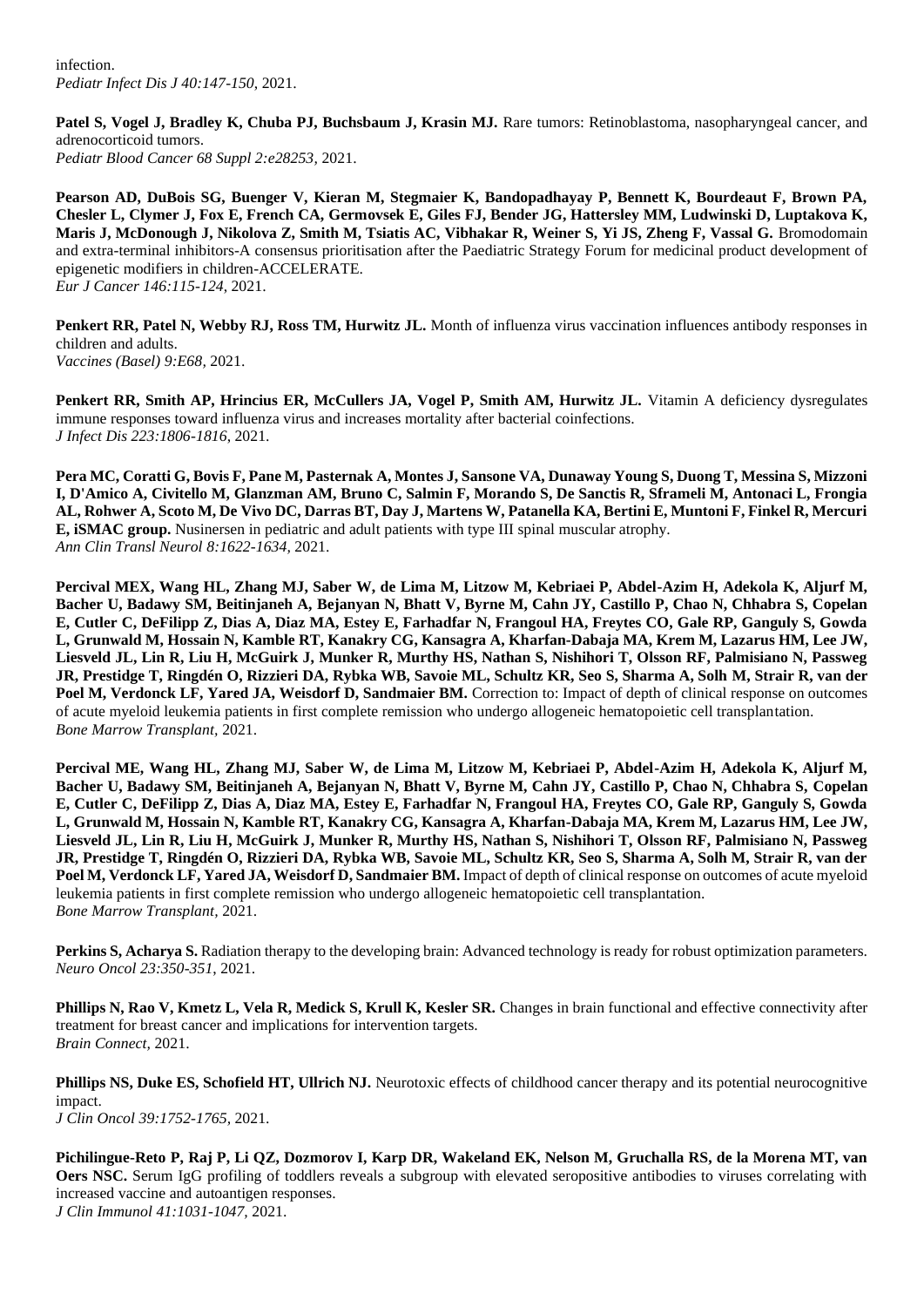**Place DE, Christgen S, Tuladhar S, Vogel P, Malireddi RKS, Kanneganti TD.** Hierarchical cell death program disrupts the intracellular niche required for Burkholderia thailandensis pathogenesis. *MBio e0105921,* 2021.

**Place DE, Kanneganti TD.** Intestinal tête-à-tête: Helminths blunt immunity against flaviviruses. *Cell Res 31:723-724,* 2021.

**Place DE, Kanneganti TD.** Metabolic regulation of pyroptotic cell death expands the therapeutic landscape for treating inflammatory disease. *Signal Transduct Target Ther 6:37,* 2021.

Place DE, Malireddi RKS, Kim J, Vogel P, Yamamoto M, Kanneganti TD. Osteoclast fusion and bone loss are restricted by interferon inducible guanylate binding proteins. *Nat Commun 12:496,* 2021.

**Placek K, Benatar M, Wuu J, Rampersaud E, Hennessy L, Van Deerlin VM, Grossman M, Irwin DJ, Elman L, McCluskey L, Quinn C, Granit V, Statland JM, Burns TM, Ravits J, Swenson A, Katz J, Pioro EP, Jackson C, Caress J, So Y, Maiser S, Walk D, Lee EB, Trojanowski JQ, Cook P, Gee J, Sha J, Naj AC, Rademakers R, Chen W, Wu G, Paul Taylor J, McMillan CT.** Machine learning suggests polygenic risk for cognitive dysfunction in amyotrophic lateral sclerosis. *EMBO Mol Med 13:e12595,* 2021.

**Pollard JA, Guest E, Alonzo TA, Gerbing RB, Loken MR, Brodersen LE, Kolb EA, Aplenc R, Meshinchi S, Raimondi SC, Hirsch B, Gamis AS.** Gemtuzumab ozogamicin improves event-free survival and reduces relapse in pediatric KMT2A-rearranged AML: Results from the Phase III Children's Oncology Group Trial AAML0531. *J Clin Oncol JCO2003048,* 2021.

**Porter AS, Weaver MS, Snaman JM, Li C, Lu Z, Baker JN, Kaye EC.** "Still caring for the family": Condolence expression training for pediatric residents. *J Pain Symptom Manage S0885-3924,* 2021.

**Prinzing B, Krenciute G.** Hypoxia-inducible CAR expression: An answer to the on-target/off-tumor dilemma? *Cell Rep Med 2:100244,* 2021.

**Pritchard-Jones K, de C V Abib S, Esiashvili N, Kaspers GJL, Rosser J, Van Doorninck JA, Braganca JML, Hoffman RI, Rodriguez-Galindo C, Adams C, Connor SR, Abdelhafeez AH, Bouffet E, Howard SC, Challinor JM, Hessissen L, Dalvi RB, Kearns P, Chantada GL, Frazier LA, Sullivan MJ, Schulte FSM, Morrissey LK, Kozhaeva O, Luna-Fineman S, Khan MS.** The threat of the COVID-19 pandemic on reversing global life-saving gains in the survival of childhood cancer: A call for collaborative action from SIOP, IPSO, PROS, WCC, CCI, St Jude Global, UICC and WHPCA. *Ecancermedicalscience 15:1187,* 2021.

**Prokopi A, Tripp CH, Tummers B, Hornsteiner F, Spoeck S, Crawford JC, Clements DR, Efremova M, Hutter K, Bellmann L, Cappellano G, Cadilha BL, Kobold S, Boon L, Ortner D, Trajanoski Z, Chen S, de Gruijl TD, Idoyaga J, Green DR, Stoitzner P.** Skin dendritic cells in melanoma are key for successful checkpoint blockade therapy. *J Immunother Cancer 9:e000832,* 2021.

**Pryweller JR, Glass JO, Sabin ND, Laningham FH, Li Y, Jacola LM, Conklin HM, Reddick WE.** Characterization of leukoencephalopathy and association with later neurocognitive performance in pediatric acute lymphoblastic leukemia. *Invest Radiol 56:117-126*, 2021.

**Puleston DJ, Baixauli F, Sanin DE, Edwards-Hicks J, Villa M, Kabat AM, Kamiński MM, Stanckzak M, Weiss HJ, Grzes KM, Piletic K, Field CS, Corrado M, Haessler F, Wang C, Musa Y, Schimmelpfennig L, Flachsmann L, Mittler G, Yosef N, Kuchroo VK, Buescher JM, Balabanov S, Pearce EJ, Green DR, Pearce EL.** Polyamine metabolism is a central determinant of helper T cell lineage fidelity. *Cell 184:4186-4202,* 2021.

**Pullarkat VA, Lacayo NJ, Jabbour E, Rubnitz JE, Bajel A, Laetsch TW, Leonard J, Colace SI, Khaw SL, Fleming SA, Mattison RJ, Norris R, Opferman JT, Roberts KG, Zhao Y, Qu C, Badawi M, Schmidt M, Tong B, Pesko JC, Sun Y, Ross**  JA, Vishwamitra D, Rosenwinkel L, Kim SY, Jacobson A, Mullighan CG, Alexander TB, Stock W. Venetoclax and navitoclax in combination with chemotherapy in patients with relapsed or refractory acute lymphoblastic leukemia and lymphoblastic lymphoma.

*Cancer Discov 11:1440-1453*, 2021.

**Qayed M, Ahn KW, Kitko CL, Johnson MH, Shah NN, Dvorak CC, Mellgren KM, Friend BD, Verneris MR, Leung W, Toporski J, Levine JE, Chewning JH, Wayne AS, Kapoor U, Triplett BM, Schultz KR, Yanik GA, Eapen M.** A validated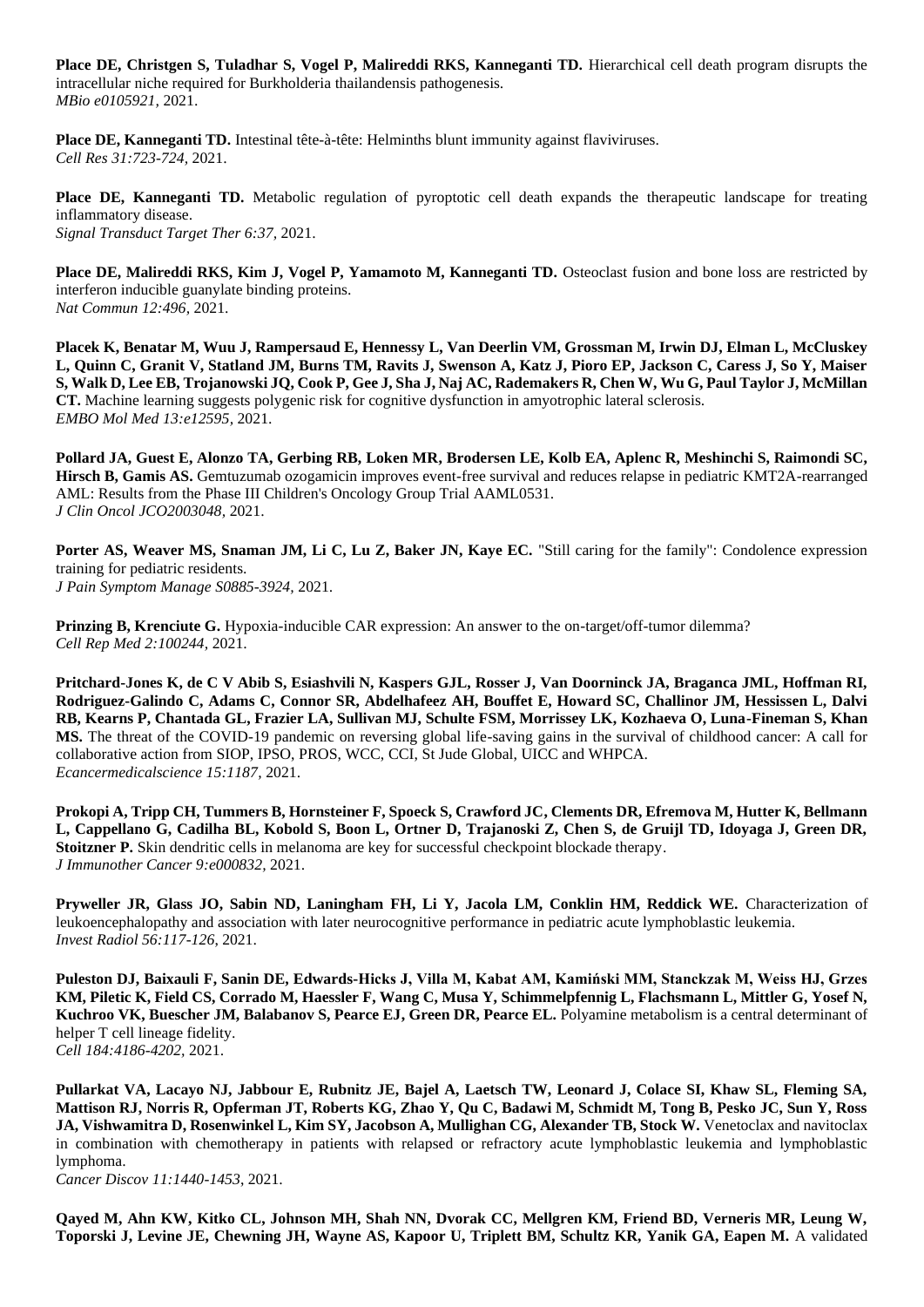pediatric disease risk index for allogeneic hematopoietic cell transplantation. *Blood 137:983-993*, 2021.

**Qi Q, Cheng L, Tang X, He Y, Li Y, Yee T, Shrestha D, Feng R, Xu P, Zhou X, Pruett-Miller S, Hardison RC, Weiss MJ, Cheng Y.** Dynamic CTCF binding directly mediates interactions among cis-regulatory elements essential for hematopoiesis. *Blood 137:1327-1339*, 2021.

**Qin N, Li Z, Song N, Wilson CL, Easton J, Mulder H, Plyler E, Neale G, Walker E, Zhou X, Pan H, Hudson MM, Yasui Y, Robison LL, Zhang J, Ness KK, Wang Z.** Epigenetic age acceleration and chronic health conditions among adult survivors of childhood cancer. *J Natl Cancer Inst 113:597-605*, 2021.

**Qiu R, Wu J, Gudenas B, Northcott PA, Wechsler-Reya RJ, Lu Q.** Depletion of kinesin motor KIF20A to target cell fate control suppresses medulloblastoma tumour growth. *Commun Biol 4:552,* 2021.

**Raciborska A, Bilska K, Malesza I, Rodriguez-Galindo C, Pachuta B.** Distal tibial reconstruction in the management of primary bone tumors in children and adolescents. *Foot Ankle Int 10711007211012690,* 2021.

**Radka CD, Batte JL, Frank MW, Young BM, Rock CO.** Structure and mechanism of Staphylococcus aureus oleate hydratase (OhyA). *J Biol Chem 296:100252,* 2021.

**Raghavan KC, Hache M, Bulsara P, Lu Z, Rossi MG.** Perianesthetic neurological adverse events in children: A review of the Wake-Up Safe Database. *Paediatr Anaesth 31:594-603,* 2021.

**Ragoonanan D, Khazal SJ, Abdel-Azim H, McCall D, Cuglievan B, Tambaro FP, Ahmad AH, Rowan CM, Gutierrez C, Schadler K, Li S, Di Nardo M, Chi L, Gulbis AM, Shoberu B, Mireles ME, McArthur J, Kapoor N, Miller J, Fitzgerald JC, Tewari P, Petropoulos D, Gill JB, Duncan CN, Lehmann LE, Hingorani S, Angelo JR, Swinford RD, Steiner ME, Tejada FNH, Martin PL, Auletta J, Choi SW, Bajwa R, Garnes ND, Kebriaei P, Rezvani K, Wierda WG, Neelapu SS, Shpall EJ, Corbacioglu S, Mahadeo KM.** Author Correction: Diagnosis, grading and management of toxicities from immunotherapies in children, adolescents and young adults with cancer. *Nat Rev Clin Oncol 18:468,* 2021.

**Ragoonanan D, Khazal SJ, Abdel-Azim H, McCall D, Cuglievan B, Tambaro FP, Ahmad AH, Rowan CM, Gutierrez C, Schadler K, Li S, Di Nardo M, Chi L, Gulbis AM, Shoberu B, Mireles ME, McArthur J, Kapoor N, Miller J, Fitzgerald JC, Tewari P, Petropoulos D, Gill JB, Duncun CN, Lehmann LE, Hingorani S, Angelo JR, Swinford RD, Steiner ME, Hernandez Tejada FN, Martin PL, Auletta J, Choi SW, Bajwa R, Dailey Garnes N, Kebriaei P, Rezvani K, Wierda WG, Neelapu SS, Shpall EJ, Corbacioglu S, Mahadeo KM.** Diagnosis, grading and management of toxicities from immunotherapies in children, adolescents and young adults with cancer. *Nat Rev Clin Oncol 18:435-453,* 2021.

**Rai M, Coleman Z, Curley M, Nityanandam A, Platt A, Robles-Murguia M, Jiao J, Finkelstein D, Wang YD, Xu B, Fan Y, Demontis F.** Proteasome stress in skeletal muscle mounts a long-range protective response that delays retinal and brain aging. *Cell Metab 33:1137-1154,* 2021.

**Rai M, Curley M, Coleman Z, Nityanandam A, Jiao J, Graca FA, Hunt LC, Demontis F.** Analysis of proteostasis during aging with western blot of detergent-soluble and insoluble protein fractions. *STAR Protoc 2:100628,* 2021.

**Rai P, Joshi VM, Goldberg JF, Yates AM, Okhomina VI, Penkert R, Ataga KI, Kang G, Hankins JS.** Longitudinal effect of disease-modifying therapy on tricuspid regurgitant velocity in children with sickle cell anemia. *Blood Adv 5:89-98*, 2021.

**Rajagopal R, Leong SH, Jawin V, Foo JC, Ahmad Bahuri NF, Mun KS, Azman RR, Loh J, Yap TY, Ariffin H, Moreira DC,**  Gottardo NG, Bouffet E, Ganesan D. Challenges in the management of childhood intracranial germ cell tumors in middle-income countries: A 20-year retrospective review from a single tertiary center in Malaysia. *J Pediatr Hematol Oncol,* 2021.

**Ralston SH, Taylor JP.** Correction to: Rare inherited forms of Paget's disease and related syndromes. *Calcif Tissue Int 108:827,* 2021.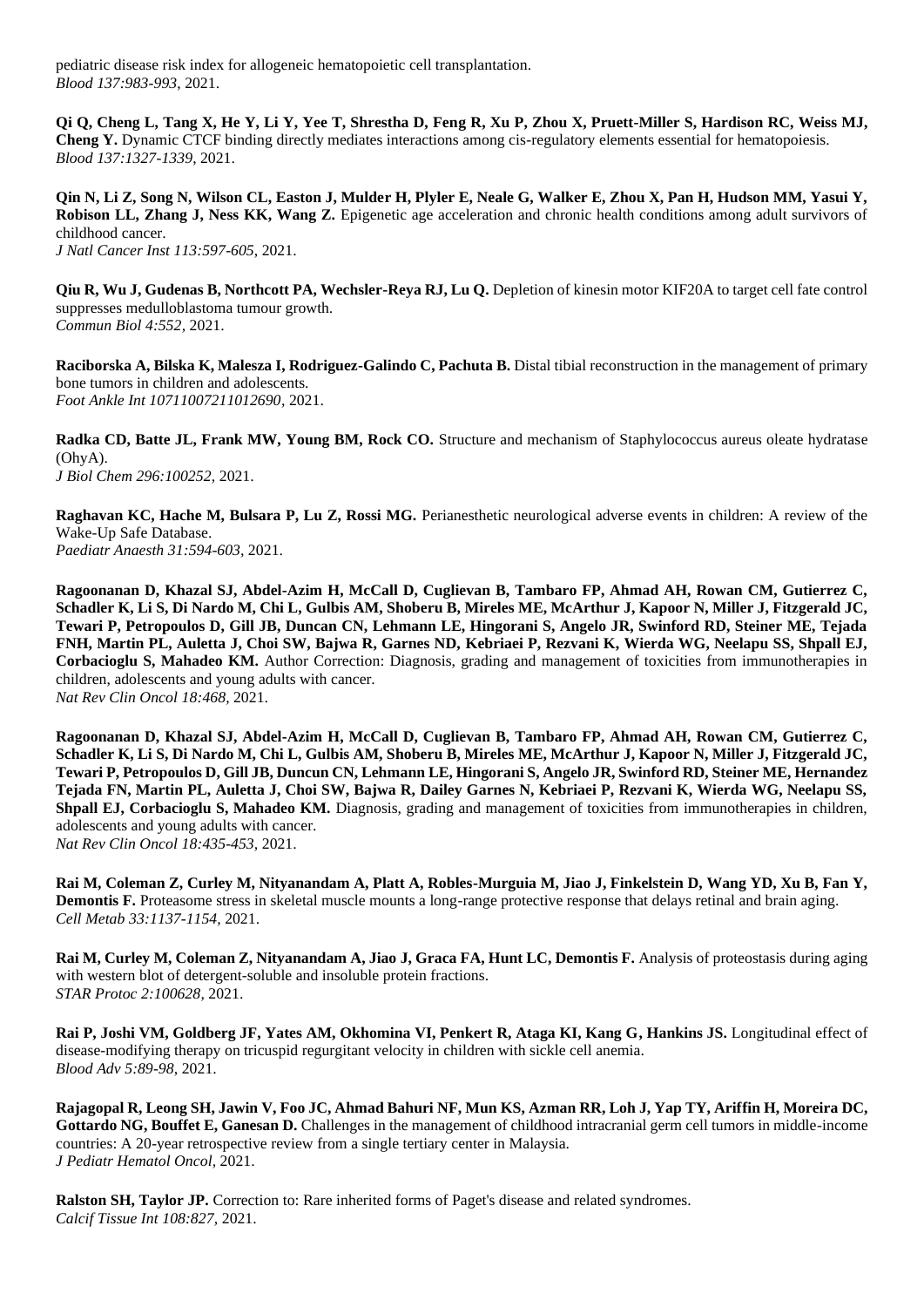**Rampersaud E, Kang G, Palmer LE, Rashkin SR, Wang S, Bi W, Alberts NM, Anghelescu D, Barton M, Birch K, Boulos N, Brandow AM, Brooke RJ, Chang TC, Chen W, Cheng Y, Ding J, Easton J, Hodges JR, Kanne CK, Levy S, Mulder H, Patel AP, Puri L, Rosencrance C, Rusch M, Sapkota Y, Sioson E, Sharma A, Tang X, Thrasher A, Wang W, Yao Y, Yasui Y, Yergeau D, Hankins JS, Sheehan VA, Downing JR, Estepp JH, Zhang J, DeBaun M, Wu G, Weiss MJ.** A polygenic score for acute vaso-occlusive pain in pediatric sickle cell disease. *Blood Adv 5:2839-2851*, 2021.

Raney L, McManaman J, Elsaid M, Morgan J, Bowman R, Mohamed A, Russo C. Reply to D.A. Goldman and K.S. Panageas. *JCO Oncol Pract 17:159-160*, 2021.

**Rashkin SR, Rampersaud E, Kang G, Ataga KI, Hankins JS, Wang W, Estepp JH, Weiss MJ, Lebensburger J, Zahr RS.**  Generalization of a genetic risk score for time to first albuminuria in children with sickle cell anaemia: SCCRIP cohort study results. *Br J Haematol 194:469-473,* 2021.

**Rau RE, Dai Y, Devidas M, Rabin KR, Zweidler-McKay P, Angiolillo A, Schore RJ, Burke MJ, Salzer WL, Heerema NA, Carroll AJ, Winick NJ, Hunger SP, Raetz EA, Loh ML, Wood BL, Borowitz MJ.** Prognostic impact of minimal residual disease at the end of consolidation in NCI standard-risk B-lymphoblastic leukemia: A report from the Children's Oncology Group. *Pediatr Blood Cancer 68:e28929,* 2021.

**Raynor JL, Chapman NM, Chi H.** Metabolic control of memory T-cell generation and stemness. *Cold Spring Harb Perspect Biol 13:a037770,* 2021.

**Raynor JL, Chi H.** LCK senses asparagine for T cell activation. *Nat Cell Biol 23:7-8*, 2021.

**Reeve BB, McFatrich M, Lin L, Lucas NR, Mack JW, Jacobs SS, Withycombe JS, Baker JN, Freyer DR, Hinds PS.**  Validation of the caregiver Pediatric Patient-Reported Outcomes Version of the Common Terminology Criteria for Adverse Events measure. *Cancer 127:1483-1494*, 2021.

**Rehling D, Zhang SM, Jemth AS, Koolmeister T, Throup A, Wallner O, Scaletti E, Moriyama T, Nishii R, Davies J, Desroses M, Rudd SG, Scobie M, Homan E, Berglund UW, Yang JJ, Helleday T, Stenmark P.** Crystal structures of NUDT15 variants enabled by a potent inhibitor reveal the structural basis for thiopurine sensitivity. *J Biol Chem 100568,* 2021.

Reiss UM, Zhang L, Ohmori T. Hemophilia gene therapy-New country initiatives. *Haemophilia 27 Suppl 3:132-141*, 2021.

**Rezvani M, Smith GA, Majzoub JA, Durbin AD, Winn AS.** A resident-led virtual journal club to educate pediatric residents about coronavirus disease 2019. *Acad Pediatr 21:759-761*, 2021.

**Richard MA, Brown AL, Belmont JW, Scheurer ME, Arroyo VM, Foster KL, Kern KD, Hudson MM, Leisenring WM, Okcu MF, Sapkota Y, Yasui Y, Morton LM, Chanock SJ, Robison LL, Armstrong GT, Bhatia S, Oeffinger KC, Lupo PJ, Kamdar KY.** Genetic variation in the body mass index of adult survivors of childhood acute lymphoblastic leukemia: A report from the Childhood Cancer Survivor Study and the St. Jude Lifetime Cohort. *Cancer 127:310-318*, 2021.

Richards KA, Glover M, Crawford JC, Thomas PG, White C, Sant AJ. Circulating CD4 T cells elicited by endemic coronaviruses display vast disparities in abundance and functional potential linked to antigen specificity and age. *J Infect Dis 223:1555-1563*, 2021.

**Richardson R, Morin CE, Wheeler CA, Guo Y, Li Y, Jeha S, Inaba H, Pui CH, Karol SE, McCarville MB.** Ultrasound has limited diagnostic utility in children with acute lymphoblastic leukemia developing pancreatitis. *Pediatr Blood Cancer 68:e28730,* 2021.

**Ringwald-Smith K, Hill R, Evanoff L, Martin J, Sacks N.** When reality and research collide: Guidelines are essential for optimal nutrition care in pediatric oncology. *J Pediatr Hematol Oncol,* 2021.

**Rodriguez-Galindo C.** Clinical features and treatment of Langerhans cell histiocytosis. *Acta Paediatr,* 2021.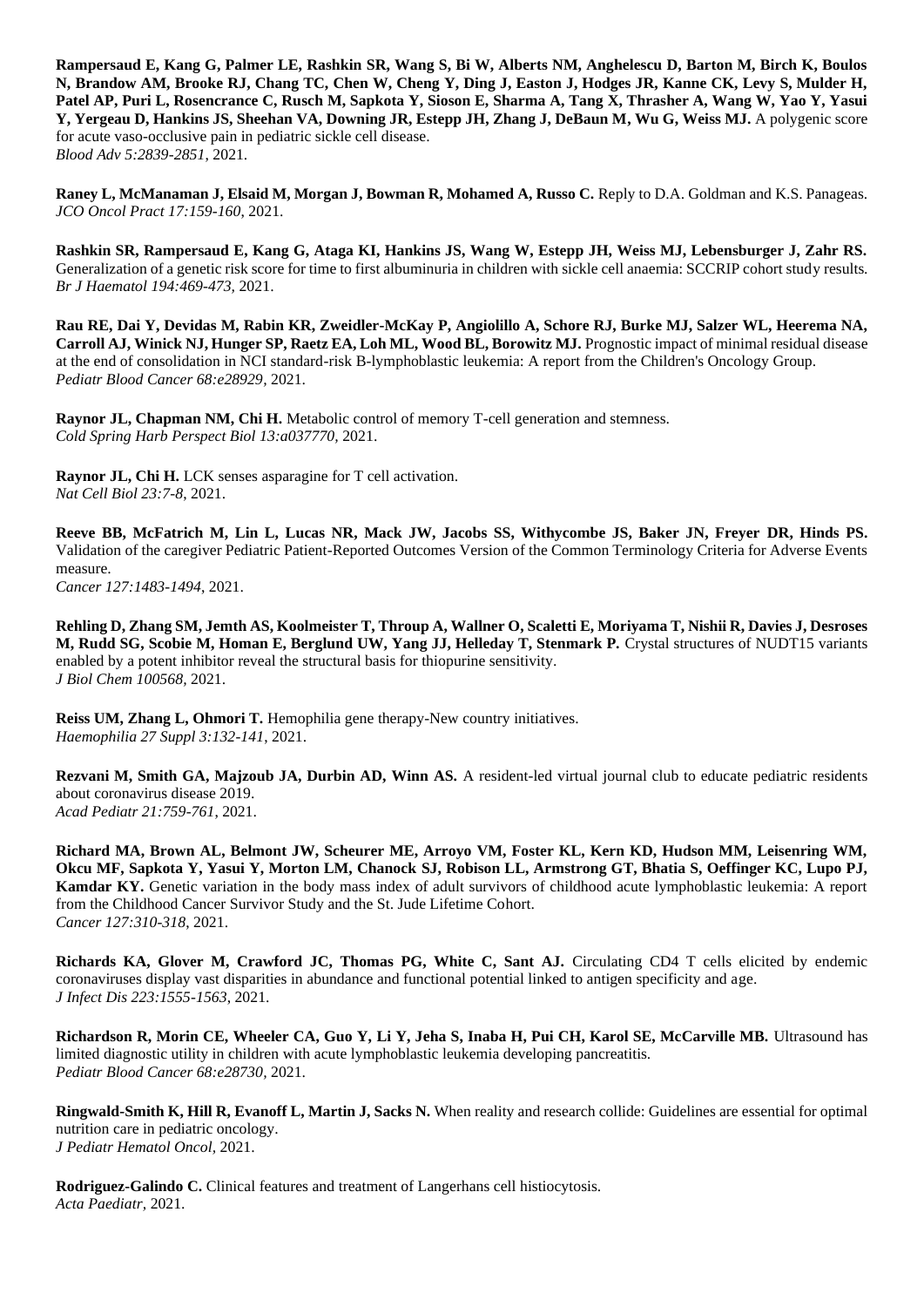**Rodriguez-Galindo C, Krailo M, Pappo A, Ribeiro R.** Reply to J.-G. Wang et al. *J Clin Oncol JCO2101389,* 2021.

**Rodriguez-Galindo C, Krailo MD, Pinto EM, Pashankar F, Weldon CB, Huang L, Caran EM, Hicks J, McCarville MB, Malkin D, Wasserman JD, de Oliveira Filho AG, LaQuaglia MP, Ward DA, Zambetti G, Mastellaro MJ, Pappo AS, Ribeiro RC.** Treatment of pediatric adrenocortical carcinoma with surgery, retroperitoneal lymph node dissection, and chemotherapy: The Children's Oncology Group ARAR0332 protocol. *J Clin Oncol JCO2002871,* 2021.

**Rodwin RL, Chen Y, Yasui Y, Leisenring WM, Gibson TM, Nathan PC, Howell RM, Krull KR, Mohrmann C, Hayashi RJ, Chow EJ, Oeffinger KC, Armstrong GT, Ness KK, Kadan-Lottick NS.** Longitudinal evaluation of neuromuscular dysfunction in long-term survivors of childhood cancer: A report from the Childhood Cancer Survivor Study. *Cancer Epidemiol Biomarkers Prev 30:1536-1545,* 2021.

**Rogers BR, Johnson LM.** Informed consent conversations: Neither the beginning nor the end. *Am J Bioeth 21:76-78*, 2021.

**Rosabal-Obando M, Osorio DS, Lassaletta A, La Madrid AM, Bartels U, Finlay JL, Qaddoumi I, Rutkowski S, Mynarek M.** Follow-up evaluation of a web-based pediatric brain tumor board in Latin America. *Pediatr Blood Cancer e29073,* 2021.

**Rosenblum JS, Wang H, Dmitriev PM, Cappadona AJ, Mastorakos P, Xu C, Jha A, Edwards N, Donahue DR, Munasinghe J, Nazari MA, Knutsen RH, Rosenblum BR, Smirniotopoulos JG, Pappo A, Spetzler RF, Vortmeyer A, Gilbert MR, McGavern DB, Chew E, Kozel BA, Heiss JD, Zhuang Z, Pacak K.** Developmental vascular malformations in EPAS1-gain-offunction syndrome.

*JCI Insight 6:144368,* 2021.

**Rosenquist R, Cuppen E, Buettner R, Caldas C, Dreau H, Elemento O, Frederix G, Grimmond S, Haferlach T, Jobanputra V, Meggendorfer M, Mullighan CG, Wordsworth S, Schuh A.** Clinical utility of whole-genome sequencing in precision oncology. *Semin Cancer Biol,* 2021.

**Rosikiewicz W, Sikora J, Skrzypczak T, Kubiak MR, Makałowska I.** Promoter switching in response to changing environment and elevated expression of protein-coding genes overlapping at their 5' ends. *Sci Rep 11:8984,* 2021.

**Ross A, Gomez O, Wang X, Lu Z, Abdelhafeez H, Davidoff AM, Talbot L, Murphy AJ.** Timing of adjuvant chemotherapy after laparotomy for Wilms tumor and neuroblastoma. *Pediatr Surg Int,* 2021.

**Rowan CM, Fitzgerald JC, Agulnik A, Zinter MS, Sharron MP, Slaven JE, Kreml EM, Bajwa RPS, Mahadeo KM, Moffet J, Tarquinio KM, Steiner ME.** Risk factors for noninvasive ventilation failure in children post-hematopoietic cell transplant. *Front Oncol 11:653607,* 2021.

**Rowe HM, Rosch JW.** Polymicrobial interactions operative during pathogen transmission. *MBio 12:e01027-21,* 2021.

**Ruiz S, Jimenez-Bluhm P, Di Pillo F, Baumberger C, Galdames P, Marambio V, Salazar C, Mattar C, Sanhueza J, Schultz-Cherry S, Hamilton-West C.** Temporal dynamics and the influence of environmental variables on the prevalence of avian influenza virus in main wetlands in central Chile. *Transbound Emerg Dis 68:1601-1614*, 2021.

**Rundlet EJ, Holm M, Schacherl M, Natchiar SK, Altman RB, Spahn CMT, Myasnikov AG, Blanchard SC.** Structural basis of early translocation events on the ribosome. *Nature 595:741-745,* 2021.

**Russell CJ.** Hemagglutinin stability and its impact on influenza A virus infectivity, pathogenicity, and transmissibility in avians, mice, swine, seals, ferrets, and humans. *Viruses 13:746,* 2021.

**Russell CJ, Hurwitz JL.** Sendai virus-vectored vaccines that express envelope glycoproteins of respiratory viruses. *Viruses 13:1023,* 2021.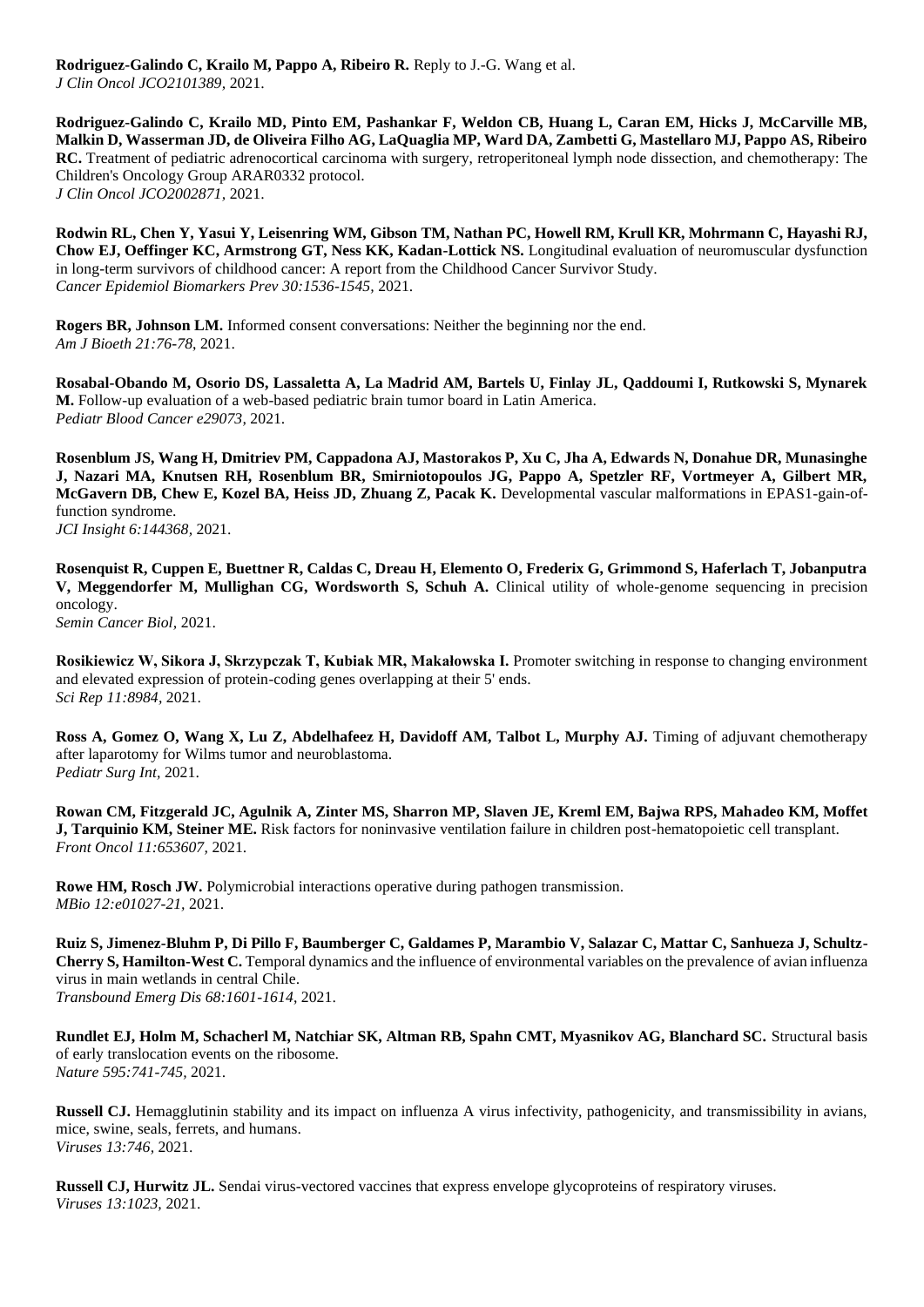**Saha K, Sontheimer EJ, Brooks PJ, Dwinell MR, Gersbach CA, Liu DR, Murray SA, Tsai SQ, Wilson RC, Anderson DG, Asokan A, Banfield JF, Bankiewicz KS, Bao G, Bulte JWM, Bursac N, Campbell JM, Carlson DF, Chaikof EL, Chen ZY, Cheng RH, Clark KJ, Curiel DT, Dahlman JE, Deverman BE, Dickinson ME, Doudna JA, Ekker SC, Emborg ME, Feng G, Freedman BS, Gamm DM, Gao G, Ghiran IC, Glazer PM, Gong S, Heaney JD, Hennebold JD, Hinson JT, Khvorova A, Kiani S, Lagor WR, Lam KS, Leong KW, Levine JE, Lewis JA, Lutz CM, Ly DH, Maragh S, McCray PB Jr, McDevitt TC, Mirochnitchenko O, Morizane R, Murthy N, Prather RS, Ronald JA, Roy S, Roy S, Sabbisetti V, Saltzman WM, Santangelo PJ, Segal DJ, Shimoyama M, Skala MC, Tarantal AF, Tilton JC, Truskey GA, Vandsburger M, Watts JK, Wells KD, Wolfe SA, Xu Q, Xue W, Yi G, Zhou J.** The NIH Somatic Cell Genome Editing program. *Nature 592:195-204*, 2021.

**Sakaria RP, Mostafavi R, Miller S, Ward JC, Pivnick EK, Talati AJ.** Kagami-Ogata Syndrome: Case series and review of literature.

*AJP Rep 11:e65-e75*, 2021.

**Samir P, Place DE, Malireddi RKS, Kanneganti TD.** TLR and IKK complex-mediated innate immune signaling inhibits stress granule assembly. *J Immunol,* 2021.

**Santiago T, Polanco AC, Fuentes-Alabi S, Hayes C, Orellana E, Gomero B, González MT, Ruiz E, Durán ME, Rodriguez-**Galindo C, Metzger M. Multinational retrospective central pathology review of neuroblastoma: Lessons learned to establish a regional pathology referral center in resource-limited settings. *Arch Pathol Lab Med 145:214-221*, 2021.

**Sapkota Y, Li N, Pierzynski J, Mulrooney DA, Ness KK, Morton LM, Michael JR, Zhang J, Bhatia S, Armstrong GT, Hudson MM, Robison LL, Yasui Y.** Contribution of polygenic risk to hypertension among long-term survivors of childhood cancer.

*JACC CardioOncol 3:76-84*, 2021.

**Sapkota Y, Qin N, Ehrhardt MJ, Wang Z, Chen Y, Wilson CL, Estepp J, Rai P, Hankins JS, Burridge PW, Jefferies JL, Zhang J, Hudson MM, Robison LL, Armstrong GT, Mulrooney DA, Yasui Y.** Genetic variants associated with therapy-related cardiomyopathy among childhood cancer survivors of African ancestry. *Cancer Res 81:2556-2565*, 2021.

**Sasaki K, Jabbour E, Short NJ, Jain N, Ravandi F, Pui CH, Kantarjian H.** Acute lymphoblastic leukemia: A population-based study of outcome in the United States based on the surveillance, epidemiology, and end results (SEER) database, 1980-2017. *Am J Hematol 96:650-658*, 2021.

**Sauer T, Parikh K, Sharma S, Omer B, Sedloev D, Chen Q, Angenendt L, Schliemann C, Schmitt M, Müller-Tidow C, Gottschalk S, Rooney CM.** CD70-specific CAR T cells have potent activity against acute myeloid leukemia without HSC toxicity. *Blood 138:318-330*, 2021.

**Saulsberry-Abate AC, Partanen M, Porter JS, Podila PSB, Hodges JR, King AA, Wang WC, Schreiber JE, Zhao X, Kang G, Jacola LM, Hankins JS.** Cognitive performance as a predictor of healthcare transition in sickle cell disease. *Br J Haematol 192:1082-1091*, 2021.

**Sawyer KE, Dundas N, Snyder A, Diekema DS.** Competencies and milestones for bioethics trainees: Beyond ASBH's healthcare ethics certification and core competencies. *J Clin Ethics 32:127-148*, 2021.

**Sawyer KE, Kraft SA, Wightman AG, Clark JD.** Pediatric death by neurologic criteria: The ever-changing landscape and the expanding role of palliative care professionals. *J Pain Symptom Manage,* 2021.

**Scaggs Huang F, Bernstein DI, Slobod KS, Portner A, Takimoto T, Russell CJ, Meagher M, Jones BG, Sealy RE, Coleclough C, Branum K, Dickey M, Buschle K, McNeal M, Makowski M, Nakamura A, Hurwitz JL.** Safety and immunogenicity of an intranasal sendai virus-based vaccine for human parainfluenza virus type I and respiratory syncytial virus (SeVRSV) in adults. *Hum Vaccin Immunother 17:554-559*, 2021.

**Schaefer MR, Kenney AE, Himelhoch AC, Howard Sharp KM, Humphrey L, Olshefski R, Young-Saleme T, Gerhardt CA.**  A quest for meaning: A qualitative exploration among children with advanced cancer and their parents. *Psychooncology 30:546-553*, 2021.

**Schattgen SA, Thomas PG.** T(RH) cells, helpers making an impact in their local community. *Sci Immunol 6:eabf2886,* 2021.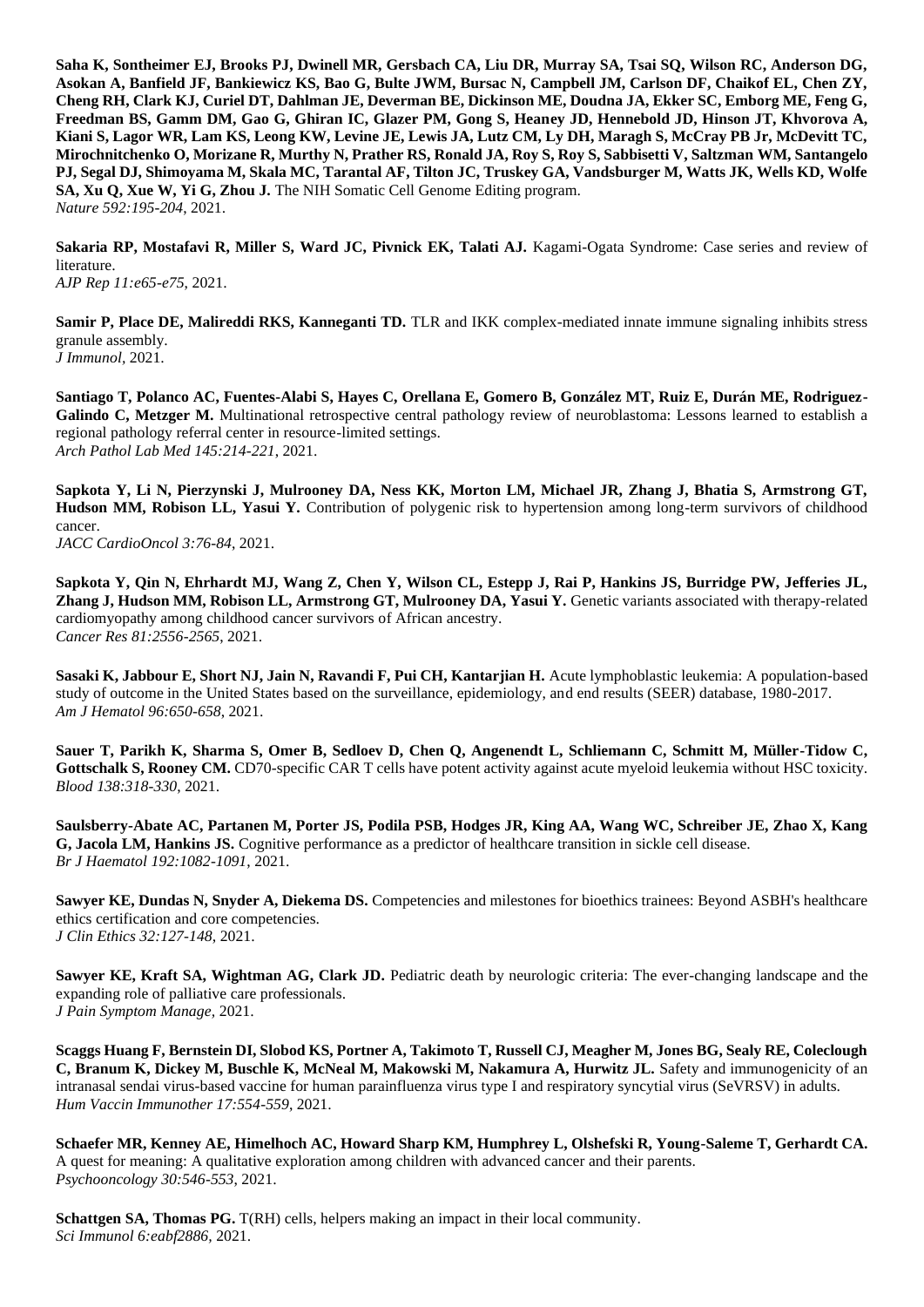**Schieffer KM, Agarwal V, LaHaye S, Miller KE, Koboldt DC, Lichtenberg T, Leraas K, Brennan P, Kelly BJ, Crist E, Rusin J, Finlay JL, Osorio DS, Sribnick EA, Leonard JR, Feldman A, Orr BA, Serrano J, Vasudevaraja V, Snuderl M, White P, Magrini V, Wilson RK, Mardis ER, Boué DR, Cottrell CE.** YAP1-FAM118B fusion defines a rare subset of childhood and young adulthood meningiomas. *Am J Surg Pathol 45:329-340*, 2021.

**Schieffer KM, Feldman AZ, Kautto EA, McGrath S, Miller AR, Hernandez-Gonzalez ME, LaHaye S, Miller KE, Koboldt DC, Brennan P, Kelly B, Wetzel A, Agarwal V, Shatara M, Conley S, Rodriguez DP, Abu-Arja R, Shaikhkhalil A, Snuderl M, Orr BA, Finlay JL, Osorio DS, Drapeau AI, Leonard JR, Pierson CR, White P, Magrini V, Mardis ER, Wilson RK, Cottrell CE, Boué DR.** Molecular classification of a complex structural rearrangement of the RB1 locus in an infant with sporadic, isolated, intracranial, sellar region retinoblastoma. *Acta Neuropathol Commun 9:61,* 2021.

**Schlegelberger B, Mecucci C, Wlodarski M.** Review of guidelines for the identification and clinical care of patients with genetic predisposition for hematological malignancies. *Fam Cancer,* 2021.

**Schlick T, Sundberg EJ, Schroeder SJ, Babu MM.** Biophysicists' continued outstanding response to COVID-19. *Biophys J 120:E1,* 2021.

**Schlick T, Sundberg EJ, Schroeder SJ, Babu MM.** Biophysicists' outstanding response to Covid-19. *Biophys J 120:E1-E2*, 2021.

**Schuitema I, Alexander T, Hudson MM, Krull KR, Edelstein K.** Aging in adult survivors of childhood cancer: Implications for future care.

*J Clin Oncol JCO2002534,* 2021.

**Schulte FSM, Patton M, Alberts NM, Kunin-Batson A, Olson-Bullis BA, Forbes C, Russell KB, Neville A, Heathcote LC, Karlson CW, Racine NM, Charnock C, Hocking MC, Banerjee P, Tutelman PR, Noel M, Krull KR.** Pain in long-term survivors of childhood cancer: A systematic review of the current state of knowledge and a call to action from the Children's Oncology Group.

*Cancer 127:35-44*, 2021.

**Schwab CJ, Roberts KG, Boer JM, Gohring G, Steinemann D, Vora A, Macartney C, Hough RE, Thorn Z, Dillon R, Escherich G, Cazzaniga G, Schlegelberger B, Loh ML, Den Boer ML, Moorman AV, Harrison CJ. SSBP2-CSF1R** is a recurrent fusion in B-lineage acute lymphoblastic leukaemia with diverse genetic presentation and variable outcome. *Blood 137:1835-1838*, 2021.

**Schwartz JR, Ma J, Kamens J, Westover T, Walsh MP, Brady SW, Michael JR, Chen X, Montefiori L, Song G, Wu G, Wu H, Branstetter C, Hiltenbrand R, Walsh MF, Nichols KE, Maciaszek JL, Liu Y, Kumar P, Easton J, Newman S, Rubnitz JE, Mullighan CG, Pounds S, Zhang J, Gruber T, Ma X, Klco JM.** The acquisition of molecular drivers in pediatric therapyrelated myeloid neoplasms. *Nat Commun 12:985,* 2021.

**Scott NR, Mann B, Tuomanen EI, Orihuela CJ.** Multi-valent protein hybrid pneumococcal vaccines: A strategy for the next generation of vaccines. *Vaccines (Basel) 9:209,* 2021.

**Sealy RE, Dayton B, Finkelstein D, Hurwitz JL.** Harnessing natural mosaics: Antibody-instructed, multi-envelope HIV-1 vaccine design. *Viruses 13:884,* 2021.

**Shahi A, Weiss GE, Bhattacharya S, Baiu DC, Marino R, Pula T, Callander NS, Asimakopoulos F, Otto M.** Targeted treatment of multiple myeloma with a radioiodinated small molecule radiopharmaceutical. *Leuk Lymphoma 62:1518-1521*, 2021.

**Shaikh F, Stark D, Fonseca A, Dang H, Xia C, Krailo M, Pashankar F, Rodriguez-Galindo C, Olson TA, Nicholson JC, Murray MJ, Amatruda JF, Billmire D, Stoneham S, Frazier AL.** Outcomes of adolescent males with extracranial metastatic germ cell tumors: A report from the Malignant Germ Cell Tumor International Consortium. *Cancer 127:193-202*, 2021.

**Shapiro AD, Ragni MV, Borhany M, Abajas YL, Tarantino MD, Holstein K, Croteau SE, Liesner R, Tarango C, Carvalho M, McGuinn C, Funding E, Kempton CL, Bidlingmaier C, Cohen A, Oldenburg J, Kearney S, Knoll C, Kuriakose P,**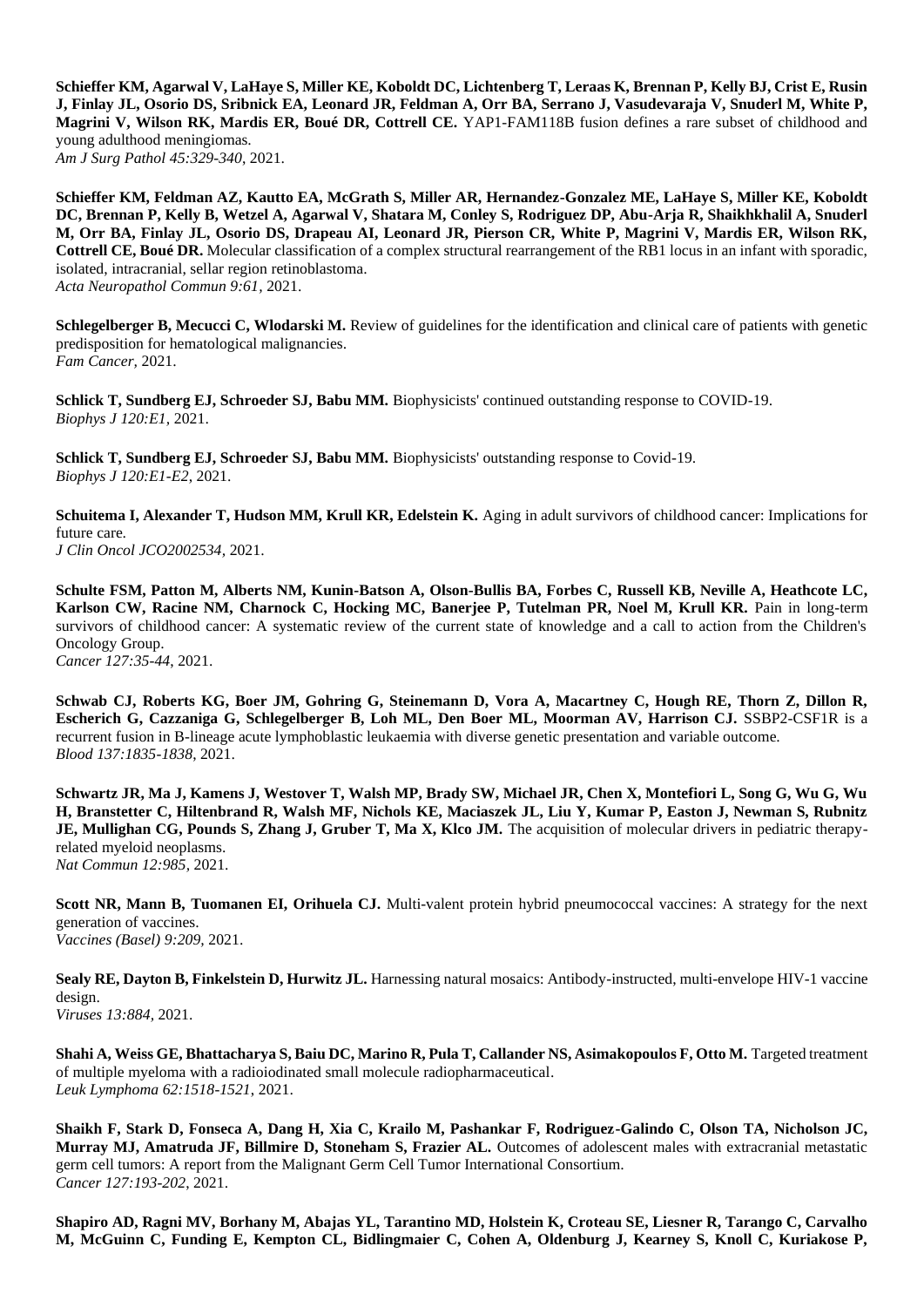**Acharya S, Reiss UM, Kulkarni R, Witkop M, Lethagen S, Donfield S, LeBeau P, Berntorp E, Astermark J.** Natural history study of factor IX deficiency with focus on treatment and complications (B-Natural). *Haemophilia 27:49-59*, 2021.

**Sharathkumar AA, Faustino EVS, Takemoto CM.** How we approach thrombosis risk in children with COVID-19 infection and MIS-C.

*Pediatr Blood Cancer 68:e29049,* 2021.

**Sharma A, Badawy SM, Suelzer EM, Murthy HS, Prasad P, Eissa H, Carpenter PA, Hamadani M, Labopin M, Schoemans H, Tichelli A, Phelan R, Hamilton BK, Buchbinder D, Im A, Hunter R, Brazauskas R, Burns LJ.** Correction: Systematic reviews in hematopoietic cell transplantation and cellular therapy: Considerations and guidance from the American Society for Transplantation and Cellular Therapy, European Society for Blood and Marrow Transplantation, and the Center for International Blood and Marrow Transplant Research late effects and quality of life working committee. *Bone Marrow Transplant 56:1486,* 2021.

**Sharma A, Badawy SM, Suelzer EM, Murthy HS, Prasad P, Eissa H, Carpenter PA, Hamadani M, Labopin M, Schoemans H, Tichelli A, Phelan R, Hamilton BK, Buchbinder D, Im A, Hunter R, Brazauskas R, Burns LJ.** Systematic reviews in hematopoietic cell transplantation and cellular therapy: Considerations and guidance from the American Society for Transplantation and Cellular Therapy, European Society for Blood and Marrow Transplantation, and the Center for International Blood and Marrow Transplant Research late effects and quality of life working committee. *Bone Marrow Transplant 56:786-797*, 2021.

**Sharma A, Badawy SM, Suelzer EM, Murthy HS, Prasad P, Eissa H, Carpenter PA, Hamadani M, Labopin M, Schoemans H, Tichelli A, Phelan R, Hamilton BK, Buchbinder D, Im A, Hunter R, Brazauskas R, Burns LJ.** Systematic reviews in hematopoietic cell transplantation and cellular therapy: Considerations and guidance from the American Society for Transplantation and Cellular Therapy, European Society for Blood and Marrow Transplantation, and Center for International Blood and Marrow Transplant Research late effects and quality of life working committee. *Transplant Cell Ther 27:380-388*, 2021.

**Sharma A, Bhatt NS, St Martin A, Abid MB, Bloomquist J, Chemaly RF, Dandoy C, Gauthier J, Gowda L, Perales MA, Seropian S, Shaw BE, Tuschl EE, Zeidan AM, Riches ML, Shah GL.** Clinical characteristics and outcomes of COVID-19 in haematopoietic stem-cell transplantation recipients: An observational cohort study. *Lancet Haematol 8:e185-e193*, 2021.

**Sharma A, Jagannath VA, Puri L.** Hematopoietic stem cell transplantation for people with β-thalassaemia. *Cochrane Database Syst Rev 4:CD008708,* 2021.

**Sharma A, Li Y, Huang S, Talleur AC, Suliman A, Qudeimat A, Srinivasan A, Mamcarz E, Madden R, Cheng C, Gottschalk S, Triplett BM.** Outcomes of pediatric patients who relapse after first HCT for acute leukemia or MDS. *Bone Marrow Transplant 56:1866-1875,* 2021.

**Sharma A, Sitthi-Amorn J, Gavigan P, Wolf J, Agulnik A, Brenner A, Li Y, Johnson LM.** Outcomes and disposition of oncology patients with non-neutropenic fever and positive blood cultures. *J Pediatr Hematol Oncol 43:47-51*, 2021.

**Sharma BR, Kanneganti TD.** NLRP3 inflammasome in cancer and metabolic diseases. *Nat Immunol 22:550-559*, 2021.

**Sharma R, Takemoto C, Waller B, Holland A, Pui CH, Inaba H.** Reduced intensity chemotherapy with tyrosine kinase inhibitor and blinatumomab in a pediatric patient with Philadelphia chromosome-positive ALL and mechanical heart valves. *Pediatr Blood Cancer 68:e28924,* 2021.

**Shaw TI, Dong L, Tian L, Qian C, Liu Y, Ju B, High A, Kavdia K, Pagala VR, Shaner B, Pei D, Easton J, Janke LJ, Porter SN, Ma X, Cheng C, Pruett-Miller SM, Choi J, Yu J, Peng J, Gu W, Look AT, Downing JR, Zhang J.** Integrative network analysis reveals USP7 haploinsufficiency inhibits E-protein activity in pediatric T-lineage acute lymphoblastic leukemia (T-ALL). *Sci Rep 11:5154,* 2021.

**Sherpa D, Chrustowicz J, Qiao S, Langlois CR, Hehl LA, Gottemukkala KV, Hansen FM, Karayel O, von Gronau S, Prabu JR, Mann M, Alpi AF, Schulman BA.** GID E3 ligase supramolecular chelate assembly configures multipronged ubiquitin targeting of an oligomeric metabolic enzyme. *Mol Cell 81:2445-2459.e13*, 2021.

**Shinoda K, Zong D, Callen E, Wu W, Dumitrache LC, Belinky F, Chari R, Wong N, Ishikawa M, Stanlie A, Multhaupt-Buell T, Sharma N, Ozelius L, Ehrlich M, McKinnon PJ, Nussenzweig A.** The dystonia gene THAP1 controls DNA double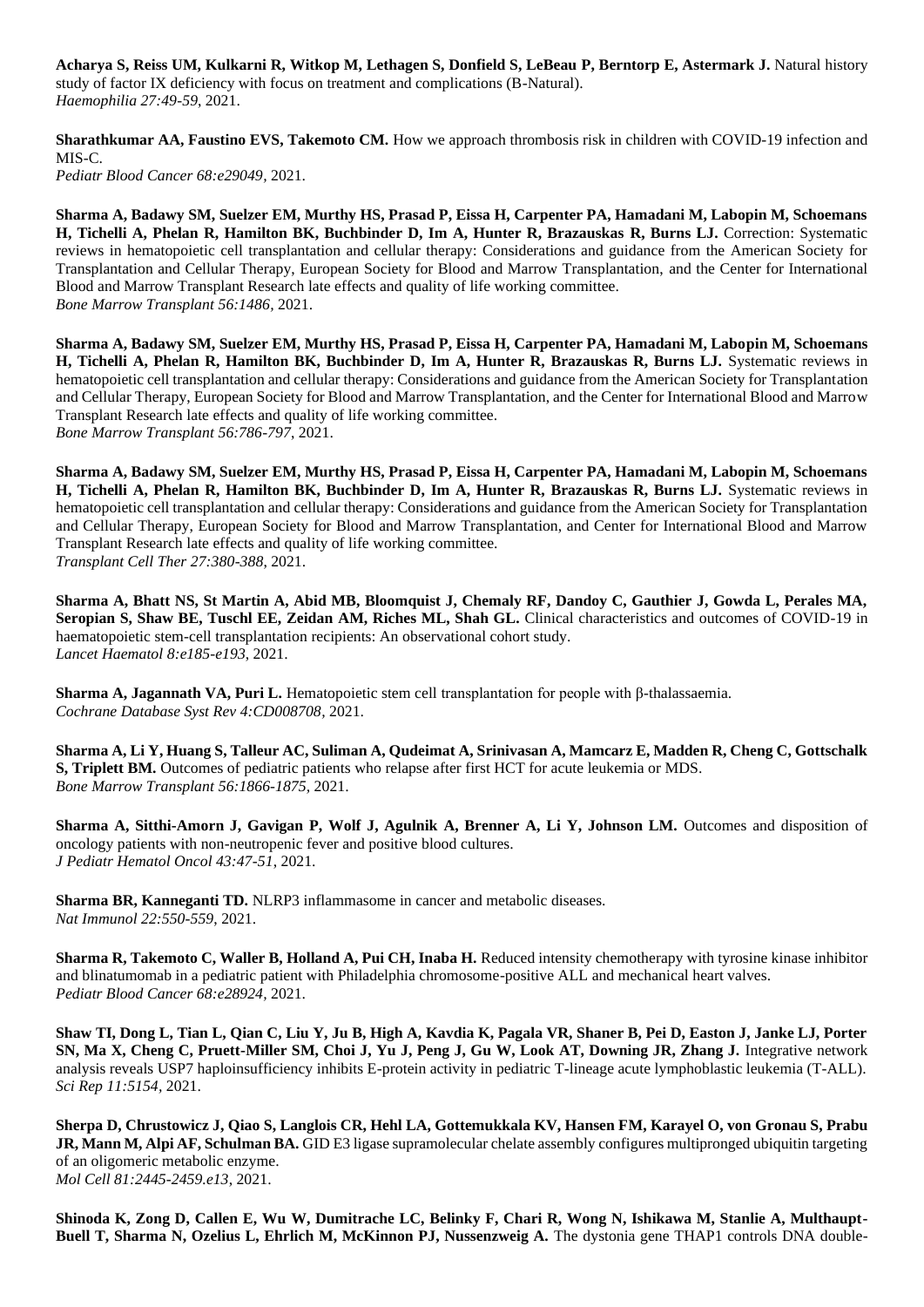strand break repair choice. *Mol Cell 81:2611-2624.e10*, 2021.

**Shrestha U, van der Merwe M, Kumar N, Jacobs E, Satapathy SK, Morin C, Tipirneni-Sajja A.** Morphological characterization of hepatic steatosis and Monte Carlo modeling of MRI signal for accurate quantification of fat fraction and relaxivity.

*NMR Biomed e4489,* 2021.

**Shulkin BL, Nadel HR, Parisi MT.** Questions and comments about 'Pediatric applications of Dotatate: Early diagnostic and therapeutic experience'. *Pediatr Radiol 51:495-496*, 2021.

**Siddiqui A, McGregor AL, Wheless JW, Klimo P, Boop FA, Khan RB.** Utility of epilepsy surgery in survivors of childhood cancer.

*Neuropediatrics,* 2021.

**Sidell DR, Balakrishnan K, Best SR, Zur K, Buckingham J, De Alarcon A, Baroody FM, Bock JM, Boss EF, Bower CM, Campisi P, Chen SF, Clarke JM, Clarke KD, Cocciaglia A, Cotton RT, Cuestas G, Davis KL, DeFago VH, Dikkers FG, Dossans I, Florez W, Fox E, Friedman AD, Grant N, Hamdi O, Hogikyan ND, Johnson K, Johnson LB, Johnson RF, Kelly P, Klein AM, Lawlor CM, Leboulanger N, Levy AG, Lam D, Licameli GR, Long S, Lott DG, Manrique D, McMurray JS, Meister KD, Messner AH, Mohr M, Mudd P, Mortelliti AJ, Novakovic D, Ongkasuwan J, Peer S, Piersiala K, Prager JD, Pransky SM, Preciado D, Raynor T, Rinkel RNPM, Rodriguez H, Rodríguez VP, Russell J, Scatolini ML, Scheffler P, Smith DF, Smith LP, Smith ME, Smith RJH, Sorom A, Steinberg A, Stith JA, Thompson D, Thompson JW, Varela P, White DR,**  Wineland AM, Yang CJ, Zdanski CJ, Derkay CS. Systemic bevacizumab for treatment of respiratory papillomatosis: International consensus statement.

*Laryngoscope 131:E1941-E1949*, 2021.

**Sidhom I, Shaaban K, Youssef SH, Ali N, Gohar S, Rashed WM, Mehanna M, Salem S, Soliman S, Yassin D, Mansour E, Coustan-Smith E, Ribeiro RC, Rivera GK.** Reduced-intensity therapy for pediatric lymphoblastic leukemia: Impact of residual disease early in remission induction. *Blood 137:20-28*, 2021.

**Sievers P, Sill M, Blume C, Tauziede-Espariat A, Schrimpf D, Stichel D, Reuss DE, Dogan H, Hartmann C, Mawrin C, Hasselblatt M, Stummer W, Schick U, Hench J, Frank S, Ketter R, Schweizer L, Schittenhelm J, Puget S, Brandner S, Jaunmuktane Z, Küsters B, Abdullaev Z, Pekmezci M, Snuderl M, Ratliff M, Herold-Mende C, Unterberg A, Aldape K, Ellison DW, Wesseling P, Reifenberger G, Wick W, Perry A, Varlet P, Pfister SM, Jones DTW, von Deimling A, Sahm F.**  Clear cell meningiomas are defined by a highly distinct DNA methylation profile and mutations in SMARCE1. *Acta Neuropathol 141:281-290*, 2021.

**Simonetti G, Mengucci C, Padella A, Fonzi E, Picone G, Delpino C, Nanni J, De Tommaso R, Franchini E, Papayannidis C, Marconi G, Pazzaglia M, Perricone M, Scarpi E, Fontana MC, Bruno S, Tebaldi M, Ferrari A, Bochicchio MT, Ghelli Luserna Di Rorà A, Ghetti M, Napolitano R, Astolfi A, Baldazzi C, Guadagnuolo V, Ottaviani E, Iacobucci I, Cavo M, Castellani G, Haferlach T, Remondini D, Capozzi F, Martinelli G.** Integrated genomic-metabolic classification of acute myeloid leukemia defines a subgroup with NPM1 and cohesin/DNA damage mutations. *Leukemia,* 2021.

**Singh S, Abu-Zaid A, Lin W, Low J, Abdolvahabi A, Jin H, Wu Q, Cooke B, Fang J, Bowling J, Vaithiyalingam S, Currier D, Yun MK, Fernando DM, Maier J, Tillman H, Bulsara P, Lu Z, Das S, Shelat A, Li Z, Young B, Lee R, Rankovic Z, Murphy AJ, White SW, Davidoff AM, Chen T, Yang J.** 17-DMAG dually inhibits Hsp90 and histone lysine demethylases in alveolar rhabdomyosarcoma. *iScience 24:101996,* 2021.

**Sinjab A, Han G, Treekitkarnmongkol W, Hara K, Brennan PM, Dang M, Hao D, Wang R, Dai E, Dejima H, Zhang J, Bogatenkova E, Sanchez-Espiridion B, Chang K, Little DR, Bazzi S, Tran LM, Krysan K, Behrens C, Duose DY, Parra ER, Raso MG, Solis LM, Fukuoka J, Zhang J, Sepesi B, Cascone T, Byers LA, Gibbons DL, Chen J, Moghaddam SJ, Ostrin EJ, Rosen D, Heymach JV, Scheet P, Dubinett SM, Fujimoto J, Wistuba II, Stevenson CS, Spira A, Wang L. Resolving the spatial** and cellular architecture of lung adenocarcinoma by multiregion single-cell sequencing. *Cancer Discov,* 2021.

**Sirrine EH, Kliner O, Gollery TJ.** College student experiences of grief and loss amid the COVID-19 global pandemic. *Omega (Westport) 302228211027461,* 2021.

**Sisk BA, Friedrich AB, Kaye EC, Baker JN, Mack JW, DuBois JM.** Multilevel barriers to communication in pediatric oncology: Clinicians' perspectives.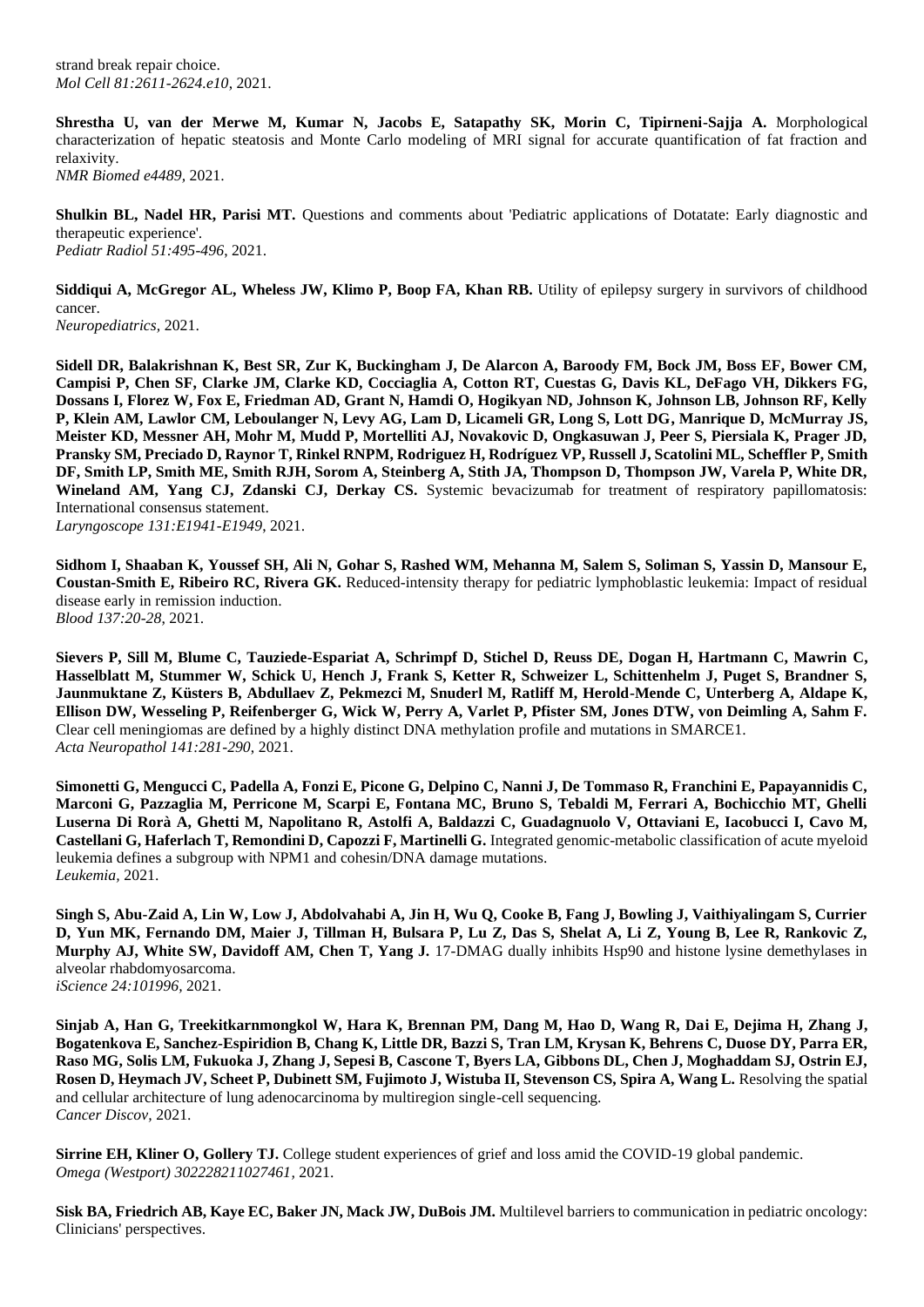**Sisk BA, Keenan MA, Blazin LJ, Kaye E, Baker JN, Mack JW, DuBois JM.** "Don't be afraid to speak up": Communication advice from parents and clinicians of children with cancer. *Pediatr Blood Cancer e29052,* 2021.

Sisk BA, Schulz G, Kaye EC, Baker JN, Mack JW, DuBois JM. Conflicting goals and obligations: Tensions affecting communication in pediatric oncology. *Patient Educ Couns,* 2021.

Sisk BA, Schulz GL, Blazin LJ, Baker JN, Mack JW, DuBois JM. Parental views on communication between children and clinicians in pediatric oncology: A qualitative study. *Support Care Cancer 29:4957-4968,* 2021.

**Sisk BA, Schulz GL, Kaye EC, Baker JN, Mack JW, DuBois JM.** Clinicians' perspectives on the functions of communication in pediatric oncology. *J Palliat Med,* 2021.

**Sisk BA, Zavadil JA, Blazin LJ, Baker JN, Mack JW, DuBois JM.** Assume it will break: Parental perspectives on negative communication experiences in pediatric oncology. *JCO Oncol Pract 17:e859-e871*, 2021.

**Sitthi-Amorn J, Ast A, Harper E, Abbott B, Alsaek Y, Bourland W, Courtney R, Madni A, Sharma A, Spencer C, McCurrach L, Morgan S, McCormick J, Wittman D, Johnson LM.** Reducing time to discharge after chemotherapy by standardizing workflow and providing outpatient intravenous hydration. *Pediatr Qual Saf 6:e415,* 2021.

Skolnik J, Hall D, Barkauskas DA, Moorthy G, Larson TR, Fox E, Weigel BJ, Berg SL, Reid JM. Toxicity and pharmacokinetics of actinomycin-D and vincristine in children and adolescents: Children's Oncology Group Study ADVL06B1. *Cancer Chemother Pharmacol 88:359-365,* 2021.

**Sloan EA, Chiang J, Villanueva-Meyer JE, Alexandrescu S, Eschbacher JM, Wang W, Mafra M, Ud Din N, Carr-Boyd E, Watson M, Punsoni M, Oviedo A, Gilani A, Kleinschmidt-DeMasters BK, Coss DJ, Lopes MB, Raffel C, Berger MS, Chang S, Reddy A, Ramani B, Ferris SP, Lee JC, Hofmann JW, Cho SJ, Horvai AE, Pekmezci M, Tihan T, Bollen AW, Rodriguez F, Ellison DW, Perry A, Solomon DA.** Intracranial mesenchymal tumor with FET-CREB fusion - A unifying diagnosis for the spectrum of intracranial myxoid mesenchymal tumors and angiomatoid fibrous histiocytoma-like neoplasms. *Brain Pathol 31:e12918,* 2021.

**Smarr MM, Mirzaei Salehabadi S, Boyd Barr D, Buck Louis GM, Sundaram R.** A multi-pollutant assessment of preconception persistent endocrine disrupting chemicals and incident pregnancy loss. *Environ Int 157:106788,* 2021.

**Smith AP, Lane LC, van Opijnen T, Woolard S, Carter R, Iverson A, Burnham C, Vogel P, Roeber D, Hochu G, Johnson MDL, McCullers JA, Rosch J, Smith AM.** Dynamic pneumococcal genetic adaptations support bacterial growth and inflammation during coinfection with influenza. *Infect Immun 89:e0002321,* 2021.

**Smith KH, Budhraja A, Lynch J, Roberts K, Panetta JC, Connelly JP, Turnis ME, Pruett-Miller SM, Schuetz JD, Mullighan CG, Opferman JT.** The heme-regulated inhibitor pathway modulates susceptibility of poor prognosis B-lineage acute leukemia to BH3-mimetics. *Mol Cancer Res 19:636-650*, 2021.

**Smith KN, Baynard T, Fischbach PS, Hankins JS, Hsu LL, Murphy PM, Ness KK, Radom-Aizik S, Tang A, Liem RI.** Safety of maximal cardiopulmonary exercise testing in individuals with sickle cell disease: A systematic review. *Br J Sports Med,* 2021.

**Smith SM, Wachter K, Burris HA 3rd, Schilsky RL, George DJ, Peterson DE, Johnson ML, Mileham KF, Beg M, Bendell JC, Dreicer R, Keedy VL, Kimple RJ, Knoll MA, LoConte N, MacKay H, Meisel JL, Moynihan TJ, Mulrooney DA, Mulvey TM, Odenike O, Pennell NA, Reeder-Hayes K, Smith C, Sullivan RJ, Uzzo R.** Clinical Cancer Advances 2021: ASCO's Report on Progress Against Cancer.

*J Clin Oncol 39:1165-1184*, 2021.

**Snaman JM, Helton G, Baker JN, Morris SE, Al-Sayegh H, Ma C, Wolfe J.** Engaging parents of children who died from cancer in research on the early grief experience.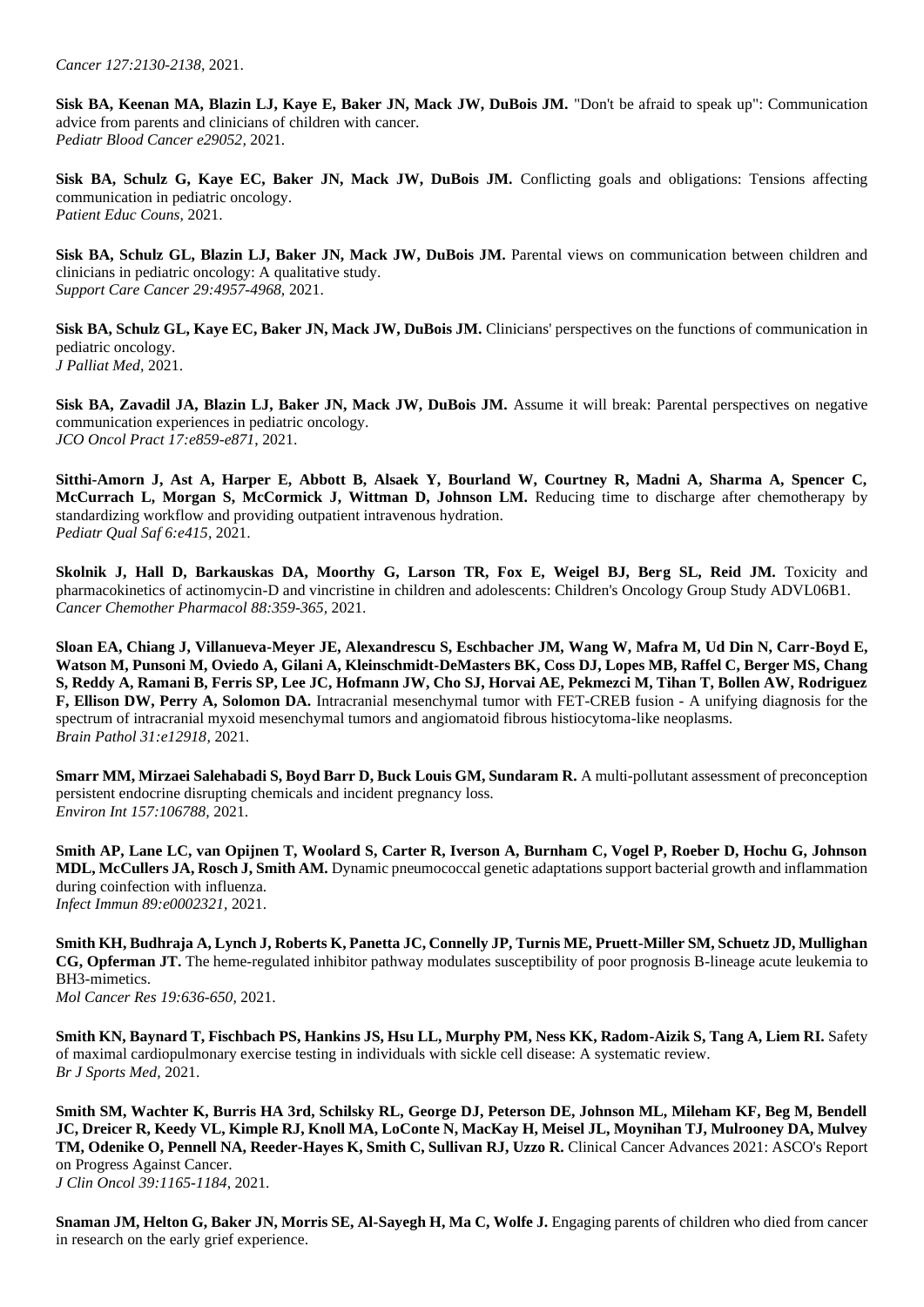*J Pain Symptom Manage 61:781-788*, 2021.

**Snaman JM, Helton G, Holder RL, Revette A, Baker JN, Wolfe J.** Identification of adolescents and young adults' preferences and priorities for future cancer treatment using a novel decision-making tool. *Pediatr Blood Cancer 68:e28755,* 2021.

**Snaman JM, Helton G, Holder RL, Wittenberg E, Revette A, Tulsky JA, Baker JN, Wolfe J. MyPref: Pilot study of a novel** communication and decision-making tool for adolescents and young adults with advanced cancer. *Support Care Cancer 29:2983-2992*, 2021.

**Song N, Hsu CW, Pan H, Zheng Y, Hou L, Sim JA, Li Z, Mulder H, Easton J, Walker E, Neale G, Wilson CL, Ness KK,**  Krull KR, Srivastava DK, Yasui Y, Zhang J, Hudson MM, Robison LL, Huang IC, Wang Z. Persistent variations of blood DNA methylation associated with treatment exposures and risk for cardiometabolic outcomes in long-term survivors of childhood cancer in the St. Jude Lifetime Cohort. *Genome Med 13:53,* 2021.

**Song R, Glass JO, Reddick WE.** Modified diffusion tensor image processing pipeline for archived studies of patients with leukoencephalopathy. *J Magn Reson Imaging 54:997-1008,* 2021.

**Spiegl HR, Estepp JH, Li C, Gil S, Gosain A, Murphy AJ, Davidoff AM.** Risk for deep venous thrombosis in pediatric cancer patients undergoing surgery. *J Pediatr Surg,* 2021.

**Spraker-Perlman HL, Aglio T, Kaye EC, Levine D, Barnett B, Berry Carter K, McNeil M, Clark L, Baker JN, The St Jude Quality of Life Steering Council.** Leveraging grief: Involving bereaved parents in pediatric palliative oncology program planning and development. *Children (Basel) 8:472,* 2021.

**Squires JH, McCarville MB.** Contrast-enhanced ultrasound in children: Implementation and key diagnostic applications. *AJR Am J Roentgenol,* 2021.

**Sridharan A, Hwang M, Kutty S, McCarville MB, Paltiel HJ, Piskunowicz M, Shellikeri S, Silvestro E, Taylor GA, Didier RA.** Translational research in pediatric contrast-enhanced ultrasound. *Pediatr Radiol,* 2021.

**Srivastava DK, George EO, Lu Z, Rai SN.** Impact of unequal censoring and insufficient follow-up on comparing survival outcomes: Applications to clinical studies. *Stat Methods Med Res 9622802211017592,* 2021.

**Stack BC Jr, Twining C, Rastatter J, Angelos P, Baloch Z, Diercks G, Faquin W, Kazahaya K, Rivkees S, Sheyn T, Shin JJ, Smith J, Thompson G, Viswanathan P, Wassner A, Brooks J, Randolph GW.** Consensus statement by the American Association of Clinical Endocrinology (AACE) and the American Head and Neck Society Endocrine Surgery Section (AHNS) on Pediatric Benign and Malignant Thyroid Surgery. *Endocr Pract 27:174-184*, 2021.

**Stack BC Jr, Twining C, Rastatter J, Angelos P, Baloch Z, Diercks G, Faquin W, Kazahaya K, Rivkees S, Sheyn T, Shin JJ, Smith J, Thompson G, Viswanathan P, Wassner A, Brooks J, Randolph GW.** Consensus statement by the American Association of Clinical Endocrinology (AACE) and the American Head and Neck Society Endocrine Surgery Section (AHNS-ES) on Pediatric Benign and Malignant Thyroid Surgery. *Head Neck 43:1027-1042*, 2021.

**Stefanski KJ, Anixt JS, Goodman P, Bowers K, Leisenring W, Baker KS, Burns K, Howell R, Davies S, Robison LL, Armstrong GT, Krull KR, Recklitis C.** Long-term neurocognitive and psychosocial outcomes after acute myeloid leukemia: A Childhood Cancer Survivor Study Report. *J Natl Cancer Inst 113:481-495*, 2021.

**Stern-Ginossar N, Kanneganti TD, Cameron CE, Lou Z, Cherry S, Abraham J, Martin-Sancho L.** Rising to the challenge of COVID-19: Working on SARS-CoV-2 during the pandemic. *Mol Cell 81:2261-2265*, 2021.

**Stewart E.** Orthotopic implants in mice. *Methods Mol Biol 2226:215-222*, 2021.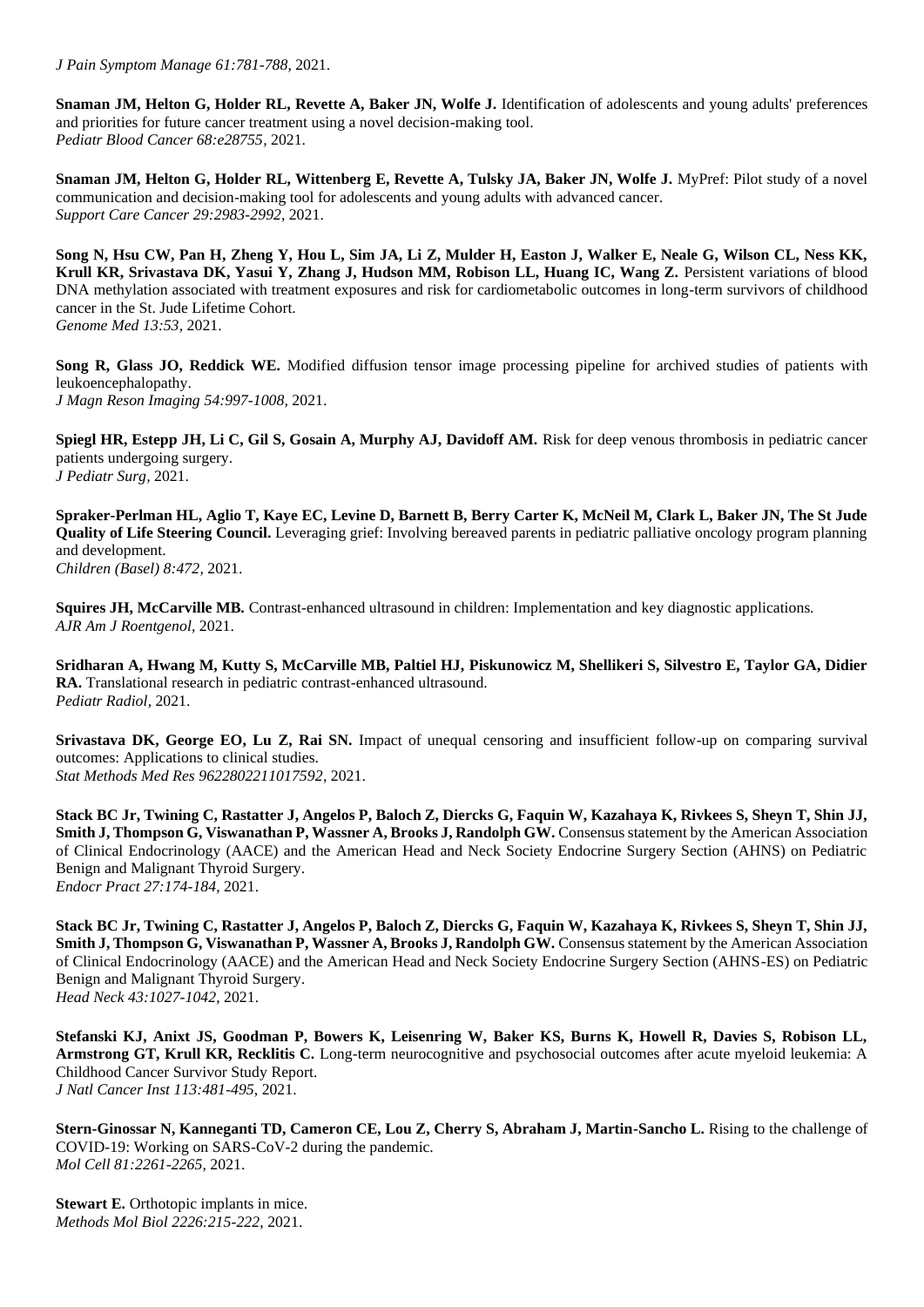**Stockard B, Bhise N, Shin M, Guingab-Cagmat J, Garrett TJ, Pounds S, Lamba JK.** Cellular metabolomics profiles associated with drug chemosensitivity in AML. *Front Oncol 11:678008,* 2021.

**Stultz JS, Hopp J, Orndahl CM, Omecene NE, Pakyz AL.** Changes in metronidazole and vancomycin utilization for nonsevere Clostridioides difficile infection among institutions caring for children. *Pediatr Infect Dis J 40:634-636,* 2021.

Sullivan CE, Segovia Weber L, Viveros Lamas P, Metzger ML, Rodriguez-Galindo C, Day SW. A sustainable model for pediatric oncology nursing education and capacity building in Latin American hospitals: Evolution and impact of a nurse educator network. *Pediatr Blood Cancer 68:e29095,* 2021.

**Sundaram B, Kanneganti TD.** Advances in understanding activation and function of the NLRC4 inflammasome. *Int J Mol Sci 22:1048,* 2021.

**Sundstrom B, Cartmell KB, White AA, Well H, Pierce JY, Brandt HM.** Correcting HPV vaccination misinformation online: Evaluating the HPV Vaccination NOW social media campaign. *Vaccines (Basel) 9:352,* 2021.

**Sutthatarn P, Morin CE, Gartrell J, Furman WL, Langham MR, Santiago T, Murphy AJ.** Bilateral diffuse nodular pulmonary ossification mimicking metastatic disease in a patient with fibrolamellar hepatocellular carcinoma. *Children (Basel) 8:226,* 2021.

**Suwankitwat N, Libby S, Liggitt HD, Avalos A, Ruddell A, Rosch JW, Park H, Iritani BM.** The actin-regulatory protein Hem-1 is essential for alveolar macrophage development. *J Exp Med 218:e20200472,* 2021.

**Sveidahl Johansen O, Ma T, Hansen JB, Markussen LK, Schreiber R, Reverte-Salisa L, Dong H, Christensen DP, Sun W, Gnad T, Karavaeva I, Nielsen TS, Kooijman S, Cero C, Dmytriyeva O, Shen Y, Razzoli M, O'Brien SL, Kuipers EN, Nielsen CH, Orchard W, Willemsen N, Jespersen NZ, Lundh M, Sustarsic EG, Hallgren CM, Frost M, McGonigle S, Isidor MS, Broholm C, Pedersen O, Hansen JB, Grarup N, Hansen T, Kjær A, Granneman JG, Babu MM, Calebiro D, Nielsen S, Rydén M, Soccio R, Rensen PCN, Treebak JT, Schwartz TW, Emanuelli B, Bartolomucci A, Pfeifer A, Zechner R, Scheele C, Mandrup S, Gerhart-Hines Z.** Lipolysis drives expression of the constitutively active receptor GPR3 to induce adipose thermogenesis.

*Cell 184:3502-3518,* 2021.

**Takemoto C.** Thrombosis with COVID-19: Kids get it too. *Blood 138:109-111*, 2021.

**Talbot LJ, Chabot A, Funk A, Nguyen P, Wagner J, Ross A, Tillman H, Davidoff A, Gottschalk S, DeRenzo C.** A novel orthotopic implantation technique for osteosarcoma produces spontaneous metastases and illustrates dose-dependent efficacy of B7- H3-CAR T cells. *Front Immunol 12:691741,* 2021.

**Tamburro RF, Cooke KR, Davies SM, Goldfarb S, Hagood JS, Srinivasan A, Steiner ME, Stokes D, DiFronzo N, El-Kassar N, Shelburne N, Natarajan A.** Pulmonary complications of pediatric hematopoietic stem cell transplantation (HCT): An NIH workshop summary. *Ann Am Thorac Soc 18:381-394*, 2021.

**Tan H, Blanco DB, Xie B, Li Y, Wu Z, Chi H, Peng J.** Quantifying proteome and protein modifications in activated T cells by multiplexed isobaric labeling mass spectrometry. *Methods Mol Biol 2285:297-317*, 2021.

**Tanaka Y, Yeoh AEJ, Moriyama T, Li CK, Kudo K, Arakawa Y, Buaboonnam J, Zhang H, Liu HC, Ariffin H, Chen Z, Kham SKY, Nishii R, Hasegawa D, Fujimura J, Keino D, Kondoh K, Sato A, Ueda T, Yamamoto M, Taneyama Y, Hino M, Takagi M, Ohara A, Ito E, Koh K, Hori H, Manabe A, Yang JJ, Kato M.** An international retrospective study for tolerability of 6-mercaptopurine on NUDT15 bi-allelic variants in children with acute lymphoblastic leukemia. *Haematologica 106:2026-2029*, 2021.

**Tang CY, Wang Y, McElroy JA, Li T, Hammer R, Ritter D, Lidl GM, Webby R, Hang J, Wan XF.** Reinfection with two genetically distinct SARS-CoV-2 viruses within 19 days. *J Med Virol 93:5700-5703,* 2021.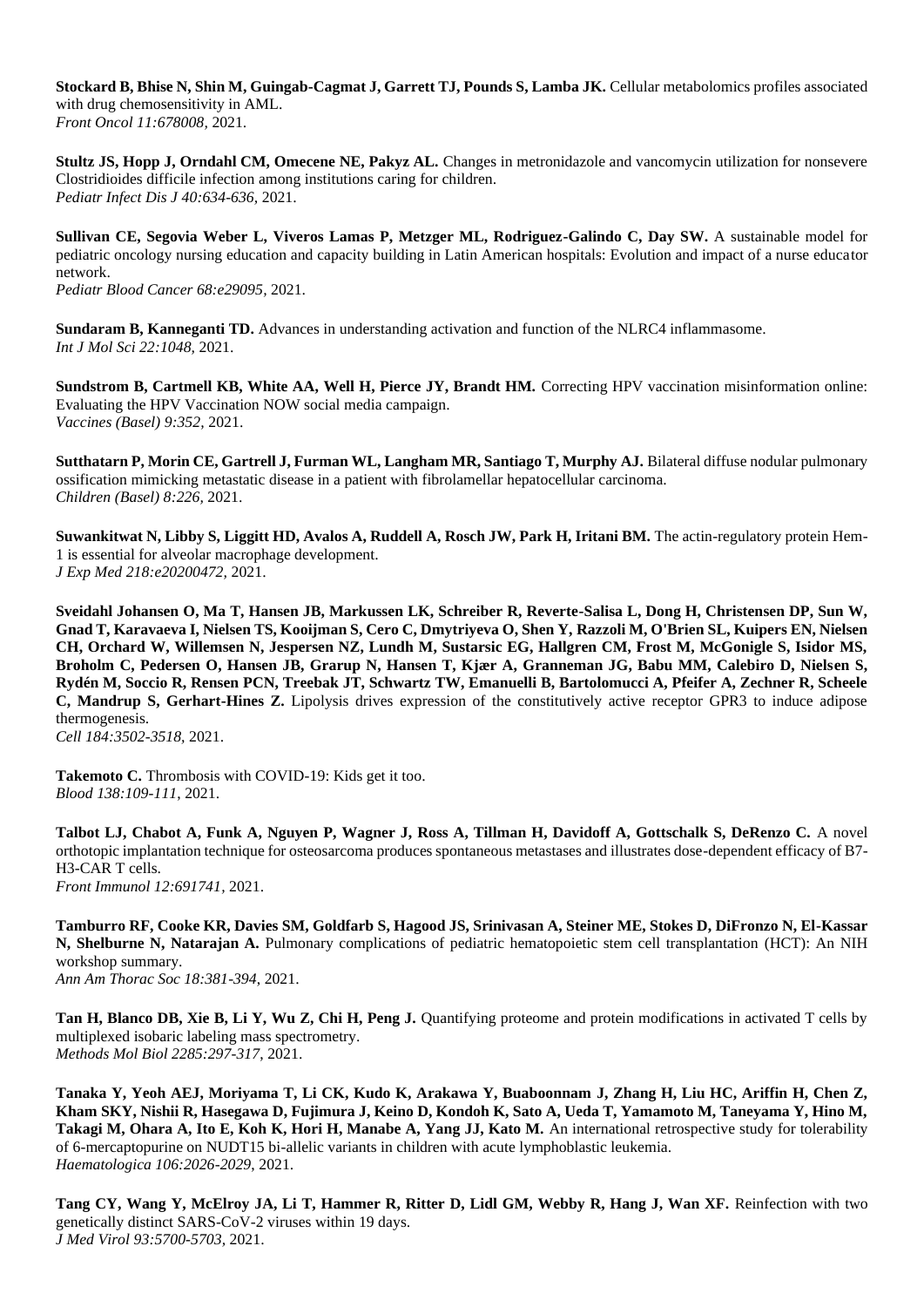**Tang J, Yu J, Cai J, Zhang L, Hu S, Gao J, Jiang H, Fang Y, Liang C, Ju X, Jin R, Zhai X, Wu X, Tian X, Hu Q, Wang N, Jiang H, Sun L, Leung AWK, Yang M, Pan K, Cheng C, Zhu Y, Zhang H, Li C, Yang JJ, Li CK, Zhu X, Shen S, Pui CH.**  Prognostic factors for CNS control in children with acute lymphoblastic leukemia treated without cranial irradiation. *Blood 138:331-343,* 2021.

**Tang JY, Pui CH.** The international collaboration to save children with cancer. *JAMA Oncol 7:499-500*, 2021.

**Tang L, Hijano DR, Gaur AH, Geiger TL, Neufeld EJ, Hoffman JM, Hayden RT.** Asymptomatic and symptomatic SARS-CoV-2 infections after BNT162b2 vaccination in a routinely screened workforce. *JAMA 325:2500-2502*, 2021.

**Tao T, Shi H, Durbin AD, Look AT.** Targeting ganglioneuromas with mTOR inhibitors. *Mol Cell Oncol 8:1856621,* 2021.

**Tartey S, Gurung P, Karki R, Burton A, Hertzog P, Kanneganti TD.** Ets-2 deletion in myeloid cells attenuates IL-1α-mediated inflammatory disease caused by a Ptpn6 point mutation. *Cell Mol Immunol 18:1798-1808*, 2021.

**Tartey S, Neale G, Vogel P, Malireddi RKS, Kanneganti TD.** A MyD88/IL-1R axis regulates PD-1 expression on tumorassociated macrophages and sustains their immunosuppressive function in melanoma. *Cancer Res 81:2358-2372*, 2021.

**Tevaarwerk A, Denlinger CS, Sanft T, Ansbaugh SM, Armenian S, Baker KS, Broderick G, Day A, Demark-Wahnefried W, Dickinson K, Friedman DL, Ganz P, Goldman M, Henry NL, Hill-Kayser C, Hudson M, Khakpour N, Koura D, McDonough AL, Melisko M, Mooney K, Moore HCF, Moryl N, Moslehi JJ, O'Connor T, Overholser L, Paskett ED, Patel C, Peterson L, Pirl W, Rodriguez MA, Ruddy KJ, Schapira L, Shockney L, Smith S, Syrjala KL, Zee P, McMillian NR, Freedman-Cass DA.** Survivorship, Version 1.2021.

*J Natl Compr Canc Netw 19:676-685*, 2021.

**Thakur N, Klopstock T, Jackowski S, Kuscer E, Tricta F, Videnovic A, Jinnah HA.** Rational design of novel therapies for pantothenate kinase-associated neurodegeneration. *Mov Disord,* 2021.

**Thomas ME 3rd, Abdelhamed S, Hiltenbrand R, Schwartz JR, Sakurada SM, Walsh M, Song G, Ma J, Pruett-Miller SM, Klco JM.** Pediatric MDS and bone marrow failure-associated germline mutations in SAMD9 and SAMD9L impair multiple pathways in primary hematopoietic cells. *Leukemia,* 2021.

**Thompkins JD, Needle J, Baker JN, Briggs L, Cheng YI, Wang J, Friebert S, Lyon ME.** Pediatric advance care planning and families' positive caregiving appraisals: An RCT. *Pediatrics 147:e2020029330,* 2021.

**Tichy EM, Hoffman JM, Suda KJ, Rim MH, Tadrous M, Cuellar S, Clark JS, Wiest MD, Matusiak LM, Schumock GT.**  National trends in prescription drug expenditures and projections for 2021. *Am J Health Syst Pharm 78:1294-1308*, 2021.

**Tillery R, Willard VW, Gordon ML, Adams K, Long A, Phipps S. Family and parent-child relationship correlates of pediatric** cancer survivors' substance use. *J Cancer Surviv,* 2021.

**Tinkle CL, Singh C, Lloyd S, Guo Y, Li Y, Pappo AS, DuBois SG, Lucas JT Jr, Haas-Kogan DA, Terezakis SA, Braunstein SE, Krasin MJ.** Stereotactic body radiation therapy for metastatic and recurrent solid tumors in children and young adults. *Int J Radiat Oncol Biol Phys 109:1396-1405*, 2021.

**Tipirneni-Sajja A, Loeffler RB, Hankins JS, Morin C, Hillenbrand CM.** Quantitative susceptibility mapping using a multispectral autoregressive moving average model to assess hepatic iron overload. *J Magn Reson Imaging 54:721-727,* 2021.

**Tiwary M, Rooney RJ, Liedmann S, LeMessurier KS, Samarasinghe AE.** Eosinophil responses at the airway epithelial barrier during the early phase of influenza A virus infection in C57BL/6 mice. *Cells 10:509,* 2021.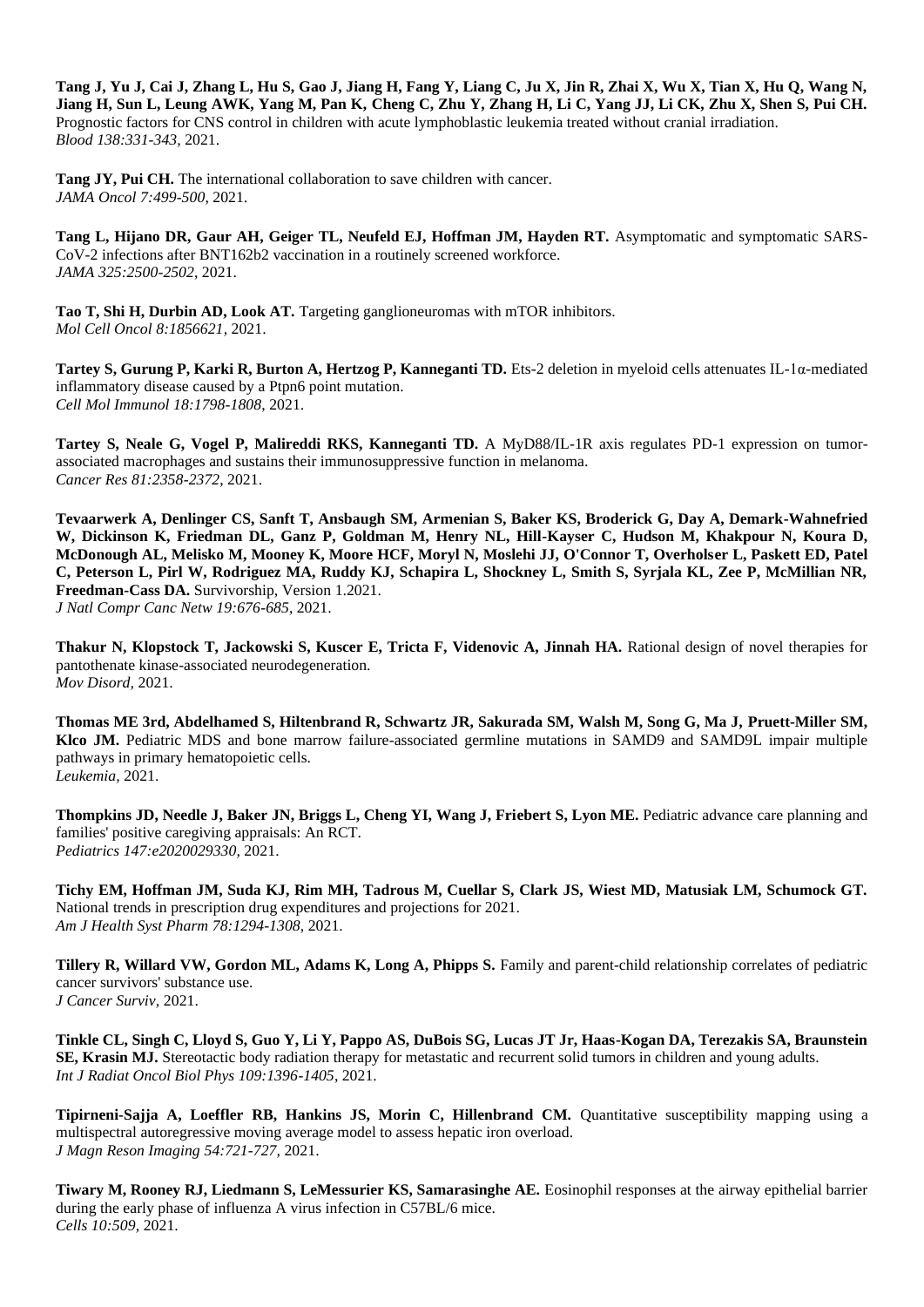**Tomar AS, Finger PT, Gallie B, Kivelä TT, Mallipatna A, Zhang C, Zhao J, Wilson MW, Brennan RC, Burges M, Kim J, Khetan V, Ganesan S, Yarovoy A, Yarovaya V, Kotova E, Yousef YA, Nummi K, Ushakova TL, Yugay OV, Polyakov VG, Ramirez-Ortiz MA, Esparza-Aguiar E, Chantada G, Schaiquevich P, Fandino A, Yam JC, Lau WW, Lam CP, Sharwood P, Moorthy S, Long QB, Essuman VA, Renner LA, Semenova E, Català J, Correa-Llano G, Carreras E.** Global retinoblastoma treatment outcomes: Association with national income level. *Ophthalmology 128:740-753*, 2021.

**Tonning Olsson I, Alberts NM, Li C, Ehrhardt MJ, Mulrooney DA, Liu W, Pappo AS, Bishop MW, Anghelescu DL, Srivastava D, Robison LL, Hudson MM, Ness KK, Krull KR, Brinkman TM.** Pain and functional outcomes in adult survivors of childhood cancer: A report from the St. Jude Lifetime Cohort study. *Cancer 127:1679-1689*, 2021.

**Torres VA, Ashford JM, Wright E, Xu J, Zhang H, Merchant TE, Conklin HM.** The impact of socioeconomic status (SES) on cognitive outcomes following radiotherapy for pediatric brain tumors: A prospective, longitudinal trial. *Neuro Oncol 23:1173-1182*, 2021.

**Tosello V, Bongiovanni D, Liu J, Pan Q, Yan KK, Saccomani V, Van Trimpont M, Pizzi M, Mazzoni M, Dei Tos AP, Amadori A, Zanovello P, Van Vlierberghe P, Yu J, Piovan E.** Cross-talk between GLI transcription factors and FOXC1 promotes T-cell acute lymphoblastic leukemia dissemination. *Leukemia 35:984-1000*, 2021.

**Tottone L, Lancho O, Loh JW, Singh A, Kimura S, Roels J, Kuchmiy A, Strubbe S, Lawlor MA, da Silva-Diz V, Luo S, Gachet S, García-Prieto CA, Hagelaar R, Esteller M, Meijerink JPP, Soulier J, Taghon T, Van Vlierberghe P, Mullighan CG, Khiabanian H, Rocha PP, Herranz D.** A tumor suppressor enhancer of PTEN in T-cell development and leukemia. *Blood Cancer Discov 2:92-109*, 2021.

**Tran TH, Nguyen JV, Stecula A, Akutagawa J, Moorman AV, Braun BS, Sali A, Mullighan CG, Shah NP, Dai Y, Devidas M, Roberts KG, Smith CC, Loh ML.** The EBF1-PDGFRB T681I mutation is highly resistant to imatinib and dasatinib in vitro and detectable in clinical samples prior to treatment. *Haematologica 106:2242-2245,* 2021.

**Traube C, Gerber LM, Mauer EA, Small K, Broglie L, Chopra YR, Duncan CN, Ebens CL, Fitzgerald JC, Freedman JL, Hudspeth MP, Hurley C, Mahadeo KM, McArthur J, Shapiro MC, Sharron MP, Wall DA, Zinter MS, Greenwald BM, Silver G, Boulad F.** Delirium in children undergoing hematopoietic cell transplantation: A multi-institutional point prevalence study.

*Front Oncol 11:627726,* 2021.

**Trendowski MR, Baedke JL, Sapkota Y, Travis LB, Zhang X, El Charif O, Wheeler HE, Leisenring WM, Robison LL, Hudson MM, Morton LM, Oeffinger KC, Howell RM, Armstrong GT, Bhatia S, Dolan ME.** Clinical and genetic risk factors for radiation-associated ototoxicity: A report from the Childhood Cancer Survivor Study and the St. Jude Lifetime Cohort. *Cancer,* 2021.

**Tuomanen EI.** Commensal pneumococci go nuclear. *Nat Microbiol 6:143-144*, 2021.

**Turner AJ, Aggarwal P, Boone EC, Haidar CE, Relling MV, Derezinski AD, Broeckel U, Gaedigk A.** Identification of CYP2D6 haplotypes that interfere with commonly used assays for copy number variation characterization. *J Mol Diagn 23:577-588,* 2021.

**Turnis ME, Kaminska E, Smith KH, Kartchner BJ, Vogel P, Laxton JD, Ashmun RA, Ney PA, Opferman JT.** Requirement for anti-apoptotic MCL-1 during early erythropoiesis. *Blood 137:1945-1958*, 2021.

**Twarog NR, Martinez NE, Gartrell J, Xie J, Tinkle CL, Shelat AA.** Using response surface models to analyze drug combinations. *Drug Discov Today,* 2021.

**Uchida N, Ferrara F, Drysdale CM, Yapundich M, Gamer J, Nassehi T, DiNicola J, Shibata Y, Wielgosz M, Kim YS, Bauler M, Throm RE, Haro-Mora JJ, Demirci S, Bonifacino AC, Krouse AE, Linde NS, Donahue RE, Ryu B, Tisdale JF.** Sustained fetal hemoglobin induction in vivo is achieved by BCL11A interference and coexpressed truncated erythropoietin receptor. *Sci Transl Med 13:eabb0411,* 2021.

**Uh J, Merchant TE, Conklin HM, Ismael Y, Li Y, Han Y, Sabin ND, Babajani-Feremi A, Indelicato DJ, Hua CH.** Diffusion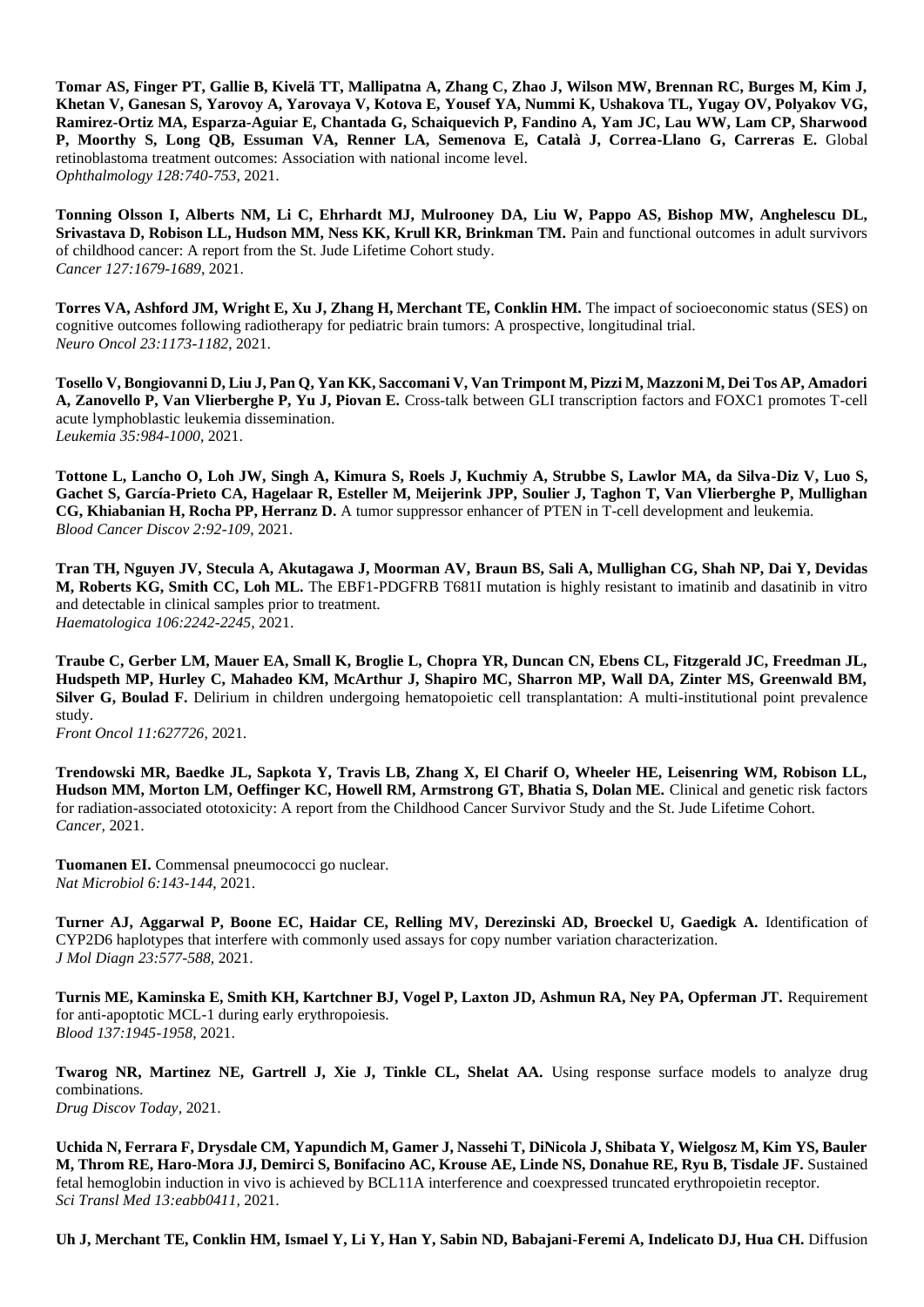tensor imaging-based analysis of baseline neurocognitive function and posttreatment white matter changes in pediatric patients with craniopharyngioma treated with surgery and proton therapy. *Int J Radiat Oncol Biol Phys 109:515-526*, 2021.

**Uh J, Wang C, Acharya S, Krasin MJ, Hua CH.** Training a deep neural network coping with diversities in abdominal and pelvic images of children and young adults for CBCT-based adaptive proton therapy. *Radiother Oncol 160:250-258*, 2021.

**Upadhyaya SA, Robinson G, Onar-Thomas A, Orr BA, Johann P, Wu G, Billups CA, Tatevossian RG, Dhanda SK, Srinivasan A, Broniscer A, Qaddoumi I, Vinitsky A, Armstrong GT, Bendel A, Hassall TE, Partap S, Fisher PG, Crawford JR, Chintagumpala MM, Bouffet E, Gururangan S, Mostafavi R, Sanders RP, Klimo P, Patay Z, Indelicato DJ, Nichols KE, Boop FA, Merchant TE, Kool M, Ellison DW, Gajjar A.** Relevance of molecular groups in children with newly diagnosed atypical teratoid rhabdoid tumor: Results from prospective St. Jude multi-institutional trials. *Clin Cancer Res 27:2879-2889*, 2021.

**Usher ET, Sabri N, Rohac R, Boal AK, Mittag T, Showalter SA.** Intrinsically disordered substrates dictate SPOP subnuclear localization and ubiquitination activity. *J Biol Chem 296:100693,* 2021.

**Vali R, Alessio A, Balza R, Borgwardt L, Bar-Sever Z, Czachowski M, Jehanno N, Kurch L, Pandit-Taskar N, Parisi M,**  Piccardo A, Seghers V, Shulkin BL, Zucchetta P, Lim R. SNMMI Procedure Standard/EANM Practice Guideline on Pediatric (18)F-FDG PET/CT for Oncology 1.0. *J Nucl Med 62:99-110*, 2021.

**van Atteveld JE, Mulder RL, van den Heuvel-Eibrink MM, Hudson MM, Kremer LCM, Skinner R, Wallace WH, Constine LS, Higham CE, Kaste SC, Niinimäki R, Mostoufi-Moab S, Alos N, Fintini D, Templeton KJ, Ward LM, Frey E, Franceschi R, Pavasovic V, Karol SE, Amin NL, Vrooman LM, Harila-Saari A, Demoor-Goldschmidt C, Murray RD, Bardi E, Lequin MH, Faienza MF, Zaikova O, Berger C, Mora S, Ness KK, Neggers SJCMM, Pluijm SMF, Simmons JH, Di Iorgi N.** Bone mineral density surveillance for childhood, adolescent, and young adult cancer survivors: Evidence-based recommendations from the International Late Effects of Childhood Cancer Guideline Harmonization Group. *Lancet Diabetes Endocrinol 9:622-637,* 2021.

**van der Kooi ALF, Mulder RL, Hudson MM, Kremer LCM, Skinner R, Constine LS, van Dorp W, van Dulmen-den Broeder E, Winther JF, Wallace WH, Waugh J, Woodruff TK, Anderson RA, Armenian SH, Bloemenkamp KWM, Critchley HOD, Demoor-Goldschmidt C, Ehrhardt MJ, Green DM, Grobman WA, Iwahata Y, Krishna I, Laven JSE, Levitt G, Meacham LR, Miller ES, Mulders A, Polanco A, Ronckers CM, Samuel A, Walwyn T, van den Heuvel-Eibrink MM, Levine JM.**  Counseling and surveillance of obstetric risks for female childhood, adolescent, and young adult cancer survivors: Recommendations from the International Late Effects of Childhood Cancer Guideline Harmonization Group. *Am J Obstet Gynecol 224:3-15*, 2021.

**van der Kooi ALF, van Dijk M, Broer L, van den Berg MH, Laven JSE, van Leeuwen FE, Lambalk CB, Overbeek A, Loonen JJ, van der Pal HJ, Tissing WJ, Versluys B, Bresters D, Beerendonk CCM, Ronckers CR, van der Heiden-van der Loo M, Kaspers GL, de Vries ACH, Robison LL, Hudson MM, Chemaitilly W, Byrne J, Berger C, Clemens E, Dirksen U, Falck Winther J, Fosså SD, Grabow D, Haupt R, Kaiser M, Kepak T, Kruseova J, Modan-Moses D, Pluijm SMF, Spix C, Zolk O, Kaatsch P, Krijthe JH, Kremer LC, Yasui Y, Brooke RJ, Uitterlinden AG, van den Heuvel-Eibrink MM, van Dulmen-den Broeder E.** Possible modification of BRSK1 on the risk of alkylating chemotherapy-related reduced ovarian function. *Hum Reprod 36:1120-1133*, 2021.

**van der Plas E, Modi AJ, Li CK, Krull KR, Cheung YT.** Cognitive impairment in survivors of pediatric acute lymphoblastic leukemia treated with chemotherapy only. *J Clin Oncol 39:1705-1717*, 2021.

**van der Plas E, Qiu W, Nieman BJ, Yasui Y, Liu Q, Dixon SB, Kadan-Lottick NS, Weldon CB, Weil BR, Jacola LM, Gibson TM, Leisenring W, Oeffinger K, Hudson MM, Robison LL, Armstrong GT, Krull KR.** Sex-specific associations between chemotherapy, chronic conditions and neurocognitive impairment in ALL survivors: A report from the Childhood Cancer Survivor Study.

*J Natl Cancer Inst 113:588-596*, 2021.

**Van de Velde LA, Allen EK, Crawford JC, Wilson TL, Guy CS, Russier M, Zeitler L, Bahrami A, Finkelstein D, Pelletier S, Schultz-Cherry S, Thomas PG, Murray PJ.** Neuroblastoma formation requires unconventional CD4 T cells and arginase-1 dependent myeloid cells. *Cancer Res,* 2021.

**van Heeckeren AM, Sutton MT, Fletcher DR, Hodges CA, Caplan AI, Bonfield TL.** Enhancing cystic fibrosis immune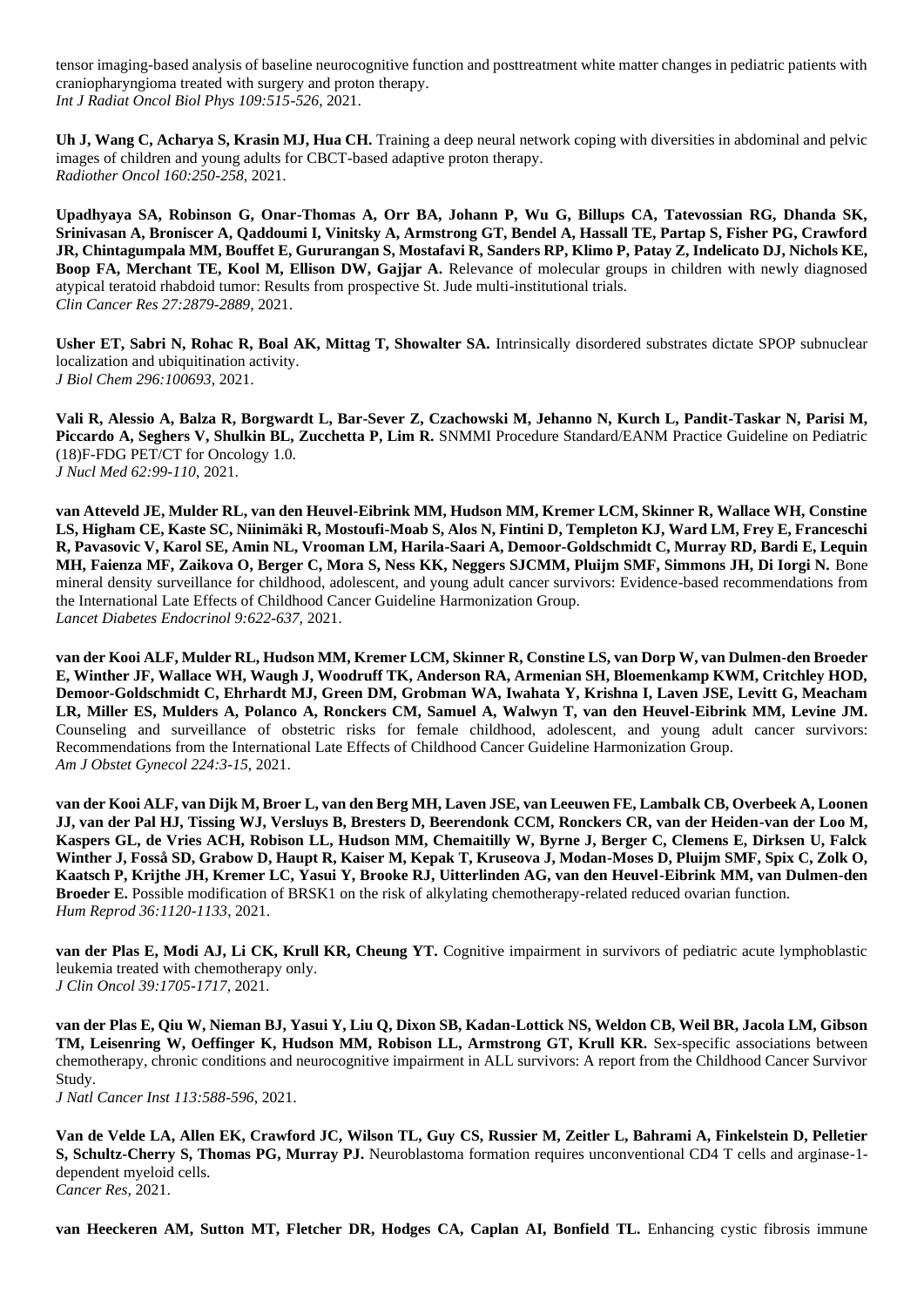regulation. *Front Pharmacol 12:573065,* 2021.

**van Iersel L, Chemaitilly W.** Hypothalamic-pituitary dysfunction - Part 2: hypothalamic-pituitary dysfunctions other than growth hormone deficiency in cancer survivors. *Front Horm Res 54:1-11*, 2021.

**Van Mater D, Gururangan S, Becher O, Campagne O, Leary S, Phillips JJ, Huang J, Lin T, Poussaint TY, Goldman S, Baxter P, Dhall G, Robinson G, DeWire-Schottmiller M, Hwang EI, Stewart CF, Onar-Thomas A, Dunkel IJ, Fouladi M.** A phase I trial of the CDK 4/6 inhibitor palbociclib in pediatric patients with progressive brain tumors: A Pediatric Brain Tumor Consortium study (PBTC-042). *Pediatr Blood Cancer 68:e28879*, 2021.

**van Oosten-Hawle P, Bergink S, Blagg B, Brodsky J, Edkins A, Freeman B, Genest O, Hendershot L, Kampinga H, Johnson J, De Maio A, Masison D, Morano K, Multhoff G, Prodromou C, Prahlad V, Scherz-Shouval R, Zhuravleva A, Mollapour M, Truman AW.** First Virtual International Congress on Cellular and Organismal Stress Responses, November 5-6, 2020. *Cell Stress Chaperones 26:289-295*, 2021.

**Varedi M, Lu L, Phillips NS, Partin RE, Brinkman TM, Armstrong GT, Chase E, Khan RB, Powell D, McKenna RF, Robison LL, Hudson MM, Ness KK.** Balance impairment in survivors of pediatric brain cancers: Risk factors and associated physical limitations. *J Cancer Surviv 15:311-324*, 2021.

**Vasquez L, Maradiegue E, Rojas N, Montoya J, Zapata A, Ugaz C, Pascual C, Santillán C, Wachtel A, Celis E, Bernedo H,**  Rossi J, Saldaña L, Diaz R, Morales R, Perez V, Metzger ML, Luciani S. Catalyzing childhood cancer care in Peru after one year of the Global Initiative for Childhood Cancer. *JCO Glob Oncol 7:187-189*, 2021.

**Vaubel R, Zschernack V, Tran QT, Jenkins S, Caron A, Milosevic D, Smadbeck J, Vasmatzis G, Kandels D, Gnekow A, Kramm C, Jenkins R, Kipp BR, Rodriguez FJ, Orr BA, Pietsch T, Giannini C.** Biology and grading of pleomorphic xanthoastrocytoma-What have we learned about it? *Brain Pathol 31:20-32*, 2021.

**Vejandla RM, Orgil BO, Alberson NR, Li N, Munkhsaikhan U, Khuchua Z, Martherus R, Azeloglu EU, Xu F, Lu L, Towbin JA, Pureviav E.** Deficiency in nebulin repeats of sarcomeric nebulette is detrimental for cardiomyocyte tolerance to exercise and biomechanical stress. *Am J Physiol Heart Circ Physiol 320:H2130-H2146*, 2021.

**Veluchamy A, Mehta P, Srividhya KV, Vikram H, Govind MK, Gupta R, Aziz Bin Dukhyil A, Abdullah Alharbi R, Abdullah Aloyuni S, Hassan MM, Krishnaswamy S.** Information theoretic perspective on genome clustering. *Saudi J Biol Sci 28:1867-1889*, 2021.

**Venditto VJ, Haydar D, Abdel-Latif A, Gensel JC, Anstead MI, Pitts MG, Creameans J, Kopper TJ, Peng C, Feola DJ.**  Immunomodulatory effects of azithromycin revisited: Potential applications to COVID-19. *Front Immunol 12:574425,* 2021.

**Verma V, Jafarzadeh N, Boi S, Kundu S, Jiang Z, Fan Y, Lopez J, Nandre R, Zeng P, Alolaqi F, Ahmad S, Gaur P, Barry ST, Valge-Archer VE, Smith PD, Banchereau J, Mkrtichyan M, Youngblood B, Rodriguez PC, Gupta S, Khleif SN.** MEK inhibition reprograms CD8(+) T lymphocytes into memory stem cells with potent antitumor effects. *Nat Immunol 22:53-66*, 2021.

**Viola A, Porter J, Shipman J, Brooks E, Valrie C.** A scoping review of transition interventions for young adults with sickle cell disease. *Pediatr Blood Cancer e29135,* 2021.

**Viola AS, Drachtman R, Kaveney A, Sridharan A, Savage B, Delnevo CD, Coups EJ, Porter JS, Devine KA.** Feasibility of medical student mentors to improve transition in sickle cell disease. *J Pediatr Psychol 46:650-661,* 2021.

**Vogel P, Read RW, Hansen GM, Powell DR.** Histopathology is required to identify and characterize myopathies in highthroughput phenotype screening of genetically engineered mice. *Vet Pathol 3009858211030541,* 2021.

**Vu LD, Saravia J, Jaligama S, Baboeram Panday RV, Sullivan RD, Mancarella S, Cormier SA, Kimura D.** Deficiency of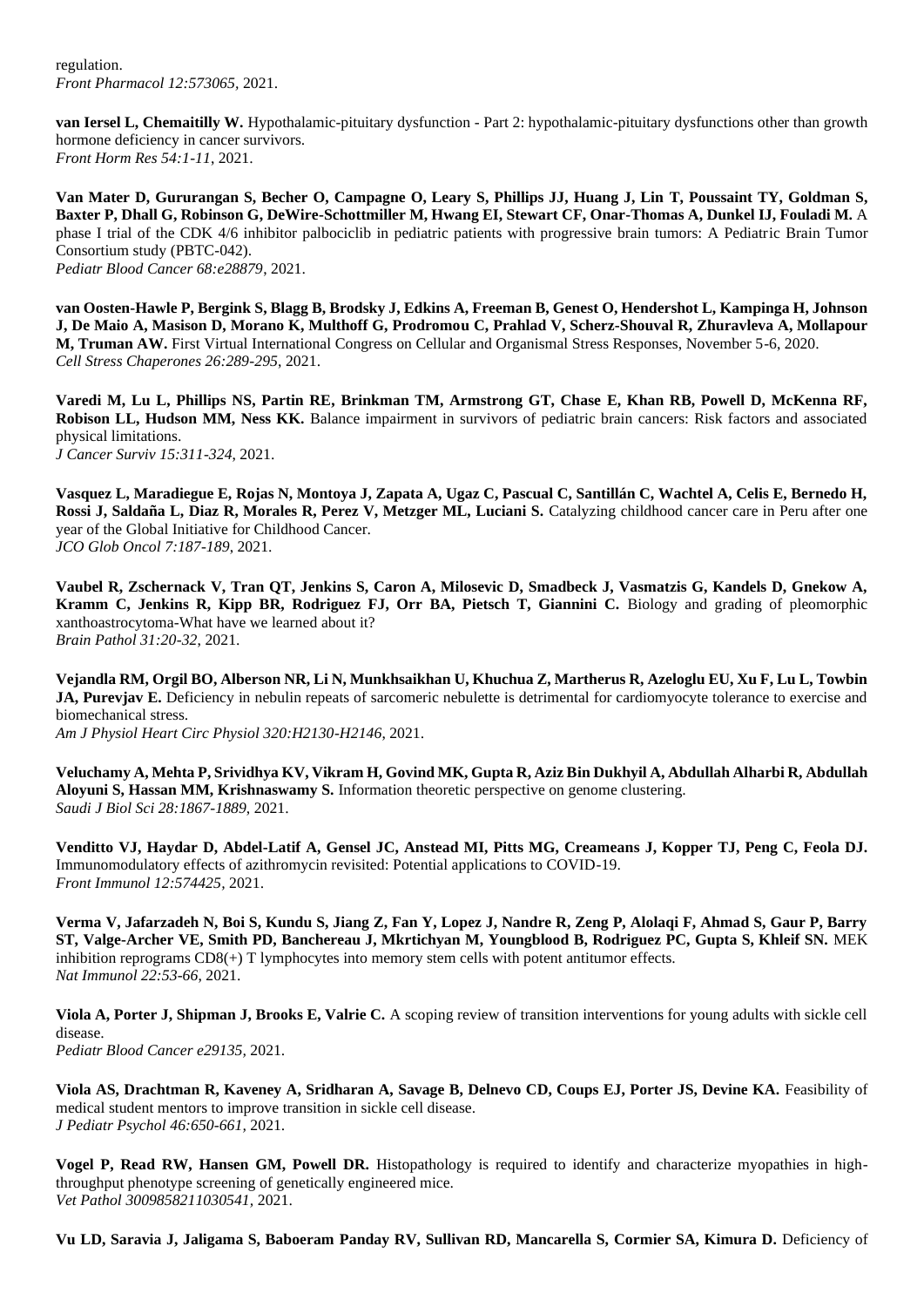ST2 signaling ameliorates RSV-associated pulmonary hypertension. *Am J Physiol Heart Circ Physiol 321:H309-H317,* 2021.

**Wagner J, Wickman E, Shaw TI, Anido AA, Langfitt D, Zhang J, Porter SN, Pruett-Miller SM, Tillman H, Krenciute G, Gottschalk S.** Antitumor effects of CAR T cells redirected to the EDB splice variant of fibronectin. *Cancer Immunol Res 9:279-290*, 2021.

**Wang Q, Liu X, Chen C, Chen J, Xu B, Chen L, Zhou J, Huang Y, Chen W, Teng R, Zhao W, Jin L, Shen J, Shen J, Yen Y, Wang L.** A predictive signature for oxaliplatin and 5-fluorouracil based chemotherapy in locally advanced gastric cancer. *Transl Oncol 14:100901,* 2021.

**Wang R, Wang J, Hassan A, Lee CH, Xie XS, Li X.** Molecular basis of V-ATPase inhibition by bafilomycin A1. *Nat Commun 12:1782,* 2021.

Wang WC, Zou P, Hwang SN, Kang G, Ding J, Heitzer AM, Schreiber JE, Helton K, Hankins JS. Effects of hydroxyurea on brain function in children with sickle cell anemia. *Pediatr Blood Cancer e29254,* 2021.

**Wang Y, Li W, Schulz V, Zhao H, Qu X, Qi Q, Cheng Y, Guo X, Zhang S, Wei X, Liu D, Yazdanbakhsh K, Hillyer CD, Narla M, Chen L, Gallagher PG, An X.** Impairment of human terminal erythroid differentiation by histone deacetylase 5 deficiency. *Blood,* 2021.

**Wang Y, Niu Y, Zhang Z, Gable K, Gupta SD, Somashekarappa N, Han G, Zhao H, Myasnikov AG, Kalathur RC, Dunn TM, Lee CH.** Structural insights into the regulation of human serine palmitoyltransferase complexes. *Nat Struct Mol Biol 28:240-248*, 2021.

Ward M, Albertson D, Furtado LV, Deftereos G. PD-L1 tumor cell expression in upper tract urothelial carcinomas is associated with higher pathologic stage.

*Appl Immunohistochem Mol Morphol,* 2021.

**Wawrzynski SE, Schaefer MR, Schvaneveldt N, Alderfer MA.** Social support and siblings of children with cancer: A scoping review.

*Psychooncology 30:1232-1245,* 2021.

**Weber SR, Zhao Y, Gates C, Ma J, da Veiga Leprevost F, Basrur V, Nesvizhskii AI, Gardner TW, Sundstrom JM.** Proteomic analyses of vitreous in proliferative diabetic retinopathy: Prior studies and future outlook. *J Clin Med 10:2309,* 2021.

**Webster RG, Guan Y, Peiris M.** Kennedy F Shortridge PhD (April 6, 1941 to November 8, 2020): Obituary. *Influenza Other Respir Viruses 15:323-325*, 2021.

Wei J, Zheng W, Chapman NM, Geiger TL, Chi H. T cell metabolism in homeostasis and cancer immunity. *Curr Opin Biotechnol 68:240-250*, 2021.

**Weiss BD, Yanik G, Naranjo A, Zhang FF, Fitzgerald W, Shulkin BL, Parisi MT, Russell H, Grupp S, Pater L, Mattei P, Mosse Y, Lai HA, Jarzembowski JA, Shimada H, Villablanca JG, Giller R, Bagatell R, Park JR, Matthay KK.** A safety and feasibility trial of (131) I-MIBG in newly diagnosed high-risk neuroblastoma: A Children's Oncology Group study. *Pediatr Blood Cancer e29117,* 2021.

**Whipple NS, Joshi VM, Naik RJ, Mentnech T, McFarland MM, Nolan VG, Hankins JS.** Sickle cell disease and ventricular myocardial strain: A systematic review. *Pediatr Blood Cancer 68:e28973,* 2021.

**Whittle SB, Offer K, Roberts RD, LeBlanc A, London C, Majzner RG, Huang AY, Houghton P, Alejandro Sweet Cordero E, Grohar PJ, Isakoff M, Bishop MW, Stewart E, Slotkin EK, Greengard E, Borinstein SC, Navid F, Gorlick R, Janeway KA, Reed DR, Hingorani P.** Charting a path for prioritization of novel agents for clinical trials in osteosarcoma: A report from the Children's Oncology Group New Agents for Osteosarcoma Task Force. *Pediatr Blood Cancer e29188,* 2021.

**Wieduwilt MJ, Stock W, Advani A, Luger S, Larson RA, Tallman M, Appelbaum F, Zhang MJ, Bo-Subait K, Wang HL, Bhatt VR, Dholaria B, Eapen M, Hamadani M, Jamy O, Prestidge T, Pulsipher M, Ritchie D, Rizzieri D, Sharma A, Barba P, Sandmaier BM, de Lima M, Kebriaei P, Litzow M, Saber W, Weisdorf D.** Correction: Superior survival with pediatric-style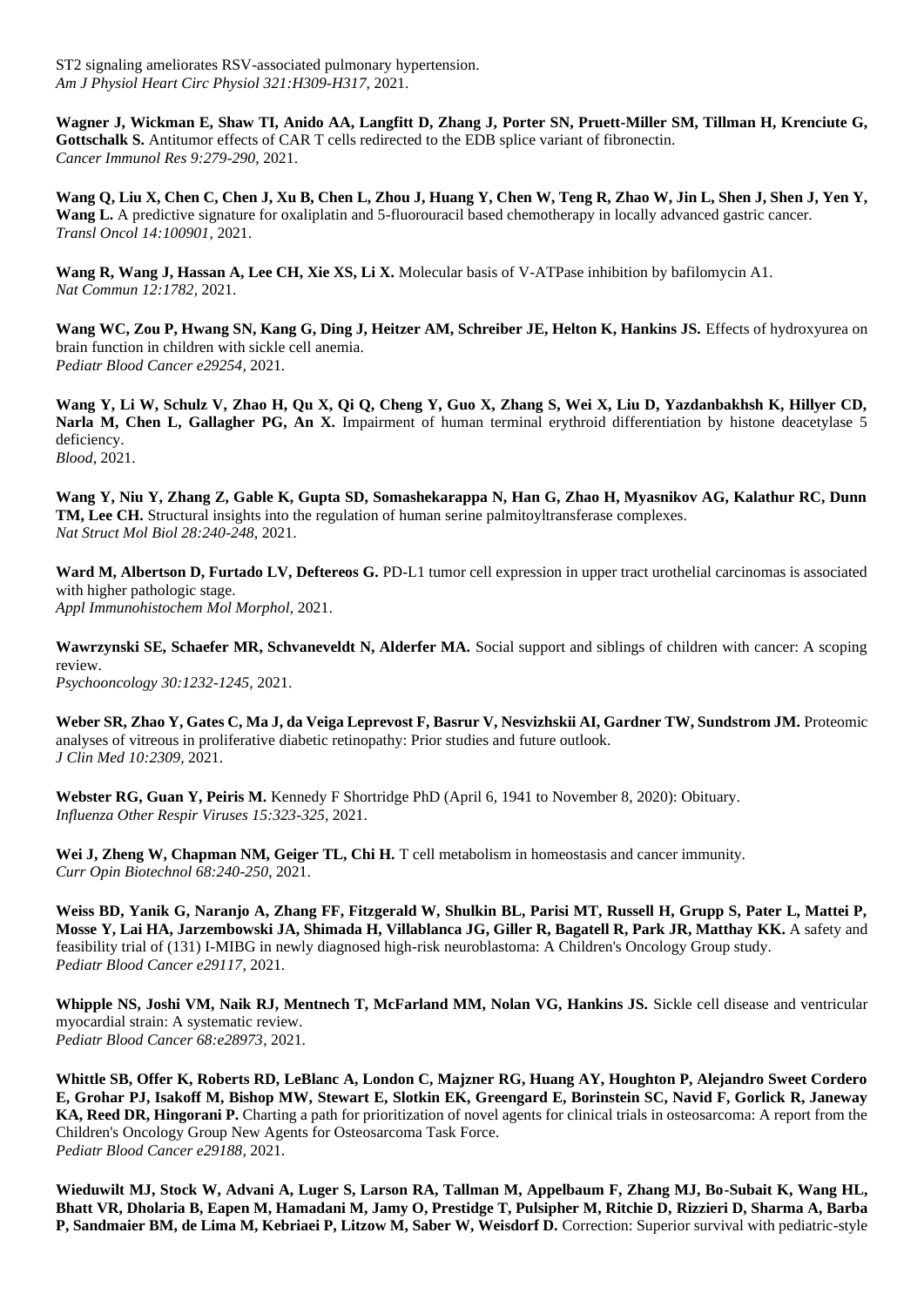chemotherapy compared to myeloablative allogeneic hematopoietic cell transplantation in older adolescents and young adults with Ph-negative acute lymphoblastic leukemia in first complete remission: Analysis from CALGB 10403 and the CIBMTR. *Leukemia 35:2140,* 2021.

**Wieduwilt MJ, Stock W, Advani A, Luger S, Larson RA, Tallman M, Appelbaum F, Zhang MJ, Bo-Subait K, Wang HL, Bhatt VR, Dholaria B, Eapen M, Hamadani M, Jamy O, Prestidge T, Pulsipher M, Ritchie D, Rizzieri D, Sharma A, Barba P, Sandmaier BM, de Lima M, Kebriaei P, Litzow M, Saber W, Weisdorf D.** Superior survival with pediatric-style chemotherapy compared to myeloablative allogeneic hematopoietic cell transplantation in older adolescents and young adults with Ph-negative acute lymphoblastic leukemia in first complete remission: Analysis from CALGB 10403 and the CIBMTR. *Leukemia 35:2076-2085*, 2021.

**Wiggins KB, Smith MA, Schultz-Cherry S.** The nature of immune responses to influenza vaccination in high-risk populations. *Viruses 13:1109,* 2021.

**Wijnen MWH, Davidoff AM.** Minimally invasive techniques in pediatric surgical oncology. *Surg Oncol Clin N Am 30:417-430*, 2021.

**Wilfond BS, Duenas DM, Johnson LM.** Supporting investigators in challenging cases: Unease in the face of an ethically appropriate action. *Am J Bioeth 21:98-99*, 2021.

**Willard VW, Gordon ML, Means B, Brennan RC, Conklin HM, Merchant TE, Vinitsky A, Harman JL.** Social-emotional functioning in preschool-aged children with cancer: Comparisons between children with brain and non-CNS solid tumors. *J Pediatr Psychol,* 2021.

**Willard VW, Qaddoumi I, Pan H, Hsu CW, Brennan RC, Wilson MW, Rodriguez-Galindo C, Goode K, Parris K, Phipps S.** Cognitive and adaptive functioning in youth with retinoblastoma: A longitudinal investigation through 10 years of age. *J Clin Oncol JCO2003422,* 2021.

Willard VW, Tillery R, Harman JL, Long A, Phipps S. The influence of early childhood temperament on later social-emotional functioning in youth with cancer. *J Pediatr Psychol 46:433-442*, 2021.

**Williams AM, Cheung YT, Hyun G, Liu W, Ness KK, Ehrhardt MJ, Mulrooney DA, Bhakta N, Banerjee P, Brinkman TM, Green DM, Chemaitilly W, Huang IC, Srivastava D, Hudson MM, Robison LL, Krull KR.** Childhood neurotoxicity and brain resilience to adverse events during adulthood. *Ann Neurol 89:534-545*, 2021.

**Williams AM, Cole PD.** Biomarkers of cognitive impairment in pediatric cancer survivors. *J Clin Oncol 39:1766-1774*, 2021.

**Williams AM, Khan CP, Heckler CE, Barton DL, Ontko M, Geer J, Kleckner AS, Dakhil S, Mitchell J, Mustian KM, Peppone LJ, Kipnis V, Kamen CS, O'Mara AM, Janelsins MC.** Fatigue, anxiety, and quality of life in breast cancer patients compared to non-cancer controls: A nationwide longitudinal analysis. *Breast Cancer Res Treat 187:275-285*, 2021.

**Williams AM, Krull KR, Howell CR, Banerjee P, Brinkman TM, Kaste SC, Partin RE, Srivastava D, Yasui Y, Armstrong GT, Robison LL, Hudson MM, Ness KK.** Physiologic frailty and neurocognitive decline among young-adult childhood cancer survivors: A prospective study from the St Jude Lifetime Cohort. *J Clin Oncol JCO2100194,* 2021.

Williams AM, Liu Q, Bhakta N, Krull KR, Hudson MM, Robison LL, Yasui Y. Rethinking success in pediatric oncology: Beyond 5-year survival. *J Clin Oncol 39:2227-2231*, 2021.

Williams J, Xu B, Putnam D, Thrasher A, Li C, Yang J, Chen X. MethylationToActivity: A deep-learning framework that reveals promoter activity landscapes from DNA methylomes in individual tumors. *Genome Biol 22:24,* 2021.

**Wilson LJ, Pirlepesov F, Moskvin VX, Li Z, Guo Y, Li Y, Merchant TE, Faught AM.** Corrigendum: Proton therapy delivery method affects dose-averaged linear energy transfer in patients (2021 Phys. Med. Biol.66074003). *Phys Med Biol 66,* 2021.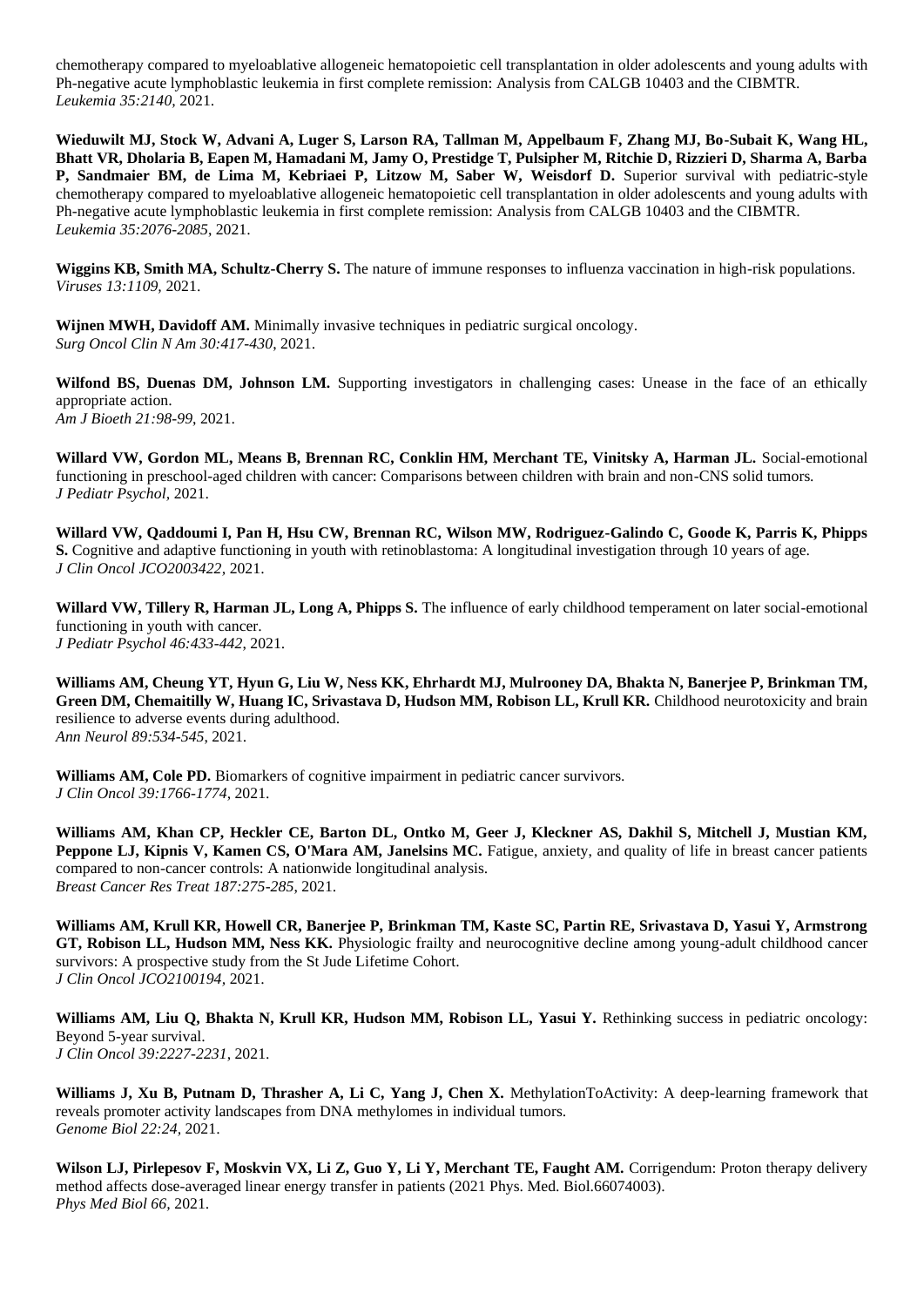**Wilson LJ, Pirlepesov F, Moskvin V, Li Z, Guo Y, Li Y, Merchant TE, Faught AM.** Proton therapy delivery method affects dose-averaged linear energy transfer in patients. *Phys Med Biol 66,* 2021.

Wilson LJ, Tang TT, Moore J, Langen B, Constanzo J. Acknowledging and overcoming barriers to entry into radiation science for women. *Int J Radiat Biol 1-5*, 2021.

**Witcraft SM, Wickenhauser ME, Russell KM, Mandrell BN, Conklin HM, Merchant TE, Crabtree VM.** RETRACTED: Do anxiety and mood vary among disparate sleep profiles in youth with craniopharyngioma? A latent profile analysis. *Behav Sleep Med 1-12*, 2021.

**Wlodarski MW.** The arrival of personalized genomics in bone marrow failure. *Haematologica 106:11-13*, 2021.

**Wolf J, Abzug MJ, Wattier RL, Sue PK, Vora SB, Zachariah P, Dulek DE, Waghmare A, Olivero R, Downes KJ, James SH, Pinninti SG, Yarbrough A, Aldrich ML, MacBrayne CE, Soma VL, Grapentine SP, Oliveira CR, Hayes M, Kimberlin DW, Jones SB, Bio LL, Morton TH, Hankins JS, Maron GM, Timberlake K, Young JL, Orscheln RC, Schwenk HT, Goldman DL, Groves HE, Huskins WC, Rajapakse NS, Lamb GS, Tribble AC, Lloyd EC, Hersh AL, Thorell EA, Ratner AJ, Chiotos K, Nakamura MM.** Initial guidance on use of monoclonal antibody therapy for treatment of coronavirus disease 2019 in children and adolescents.

*J Pediatric Infect Dis Soc 10:629-634*, 2021.

**Wolpaw AJ, Bayliss R, Buchel G, Dang CV, Eilers M, Gustafson WC, Hansen GM, Jura N, Knapp S, Lemmon MA, Levens D, Maris JM, Marmorstein R, Metallo SJ, Park JR, Penn LZ, Rape M, Roussel MF, Shokat KM, Tansey WP, Verba KA, Vos SM, Weiss WA, Wolf E, Mosse YP.** Drugging the 'undruggable' MYCN oncogenic transcription factor: Overcoming previous obstacles to impact childhood cancers. *Cancer Res 81:1627-1632*, 2021.

**Wong RX, Faught J, Gargone M, Myers W, Krasin M, Faught A, Acharya S.** Cardiac-sparing and breast-sparing whole lung irradiation using intensity-modulated proton therapy. *Int J Part Ther 7:65-73*, 2021.

**Wong SS, Oshansky CM, Guo XJ, Ralston J, Wood T, Reynolds GE, Seeds R, Jelley L, Waite B, Jeevan T, Zanin M, Widdowson MA, Huang QS, Thomas PG, Webby RJ.** Activated CD4(+) T cells and CD14(hi)CD16(+) monocytes correlate with antibody response following influenza virus infection in humans. *Cell Rep Med 2:100237,* 2021.

**Woodruff TK, Ataman-Millhouse L, Acharya KS, Almeida-Santos T, Anazodo A, Anderson RA, Appiah L, Bader J, Becktell K, Brannigan RE, Breech L, Bourlon MT, Bumbuliene Ž, Burns K, Campo-Engelstein L, Campos JR, Centola GM, Chehin MB, Chen D, De Vos M, Duncan FE, El-Damen A, Fair D, Famuyiwa Y, Fechner PY, Fontoura P, Frias O, Gerkowicz SA, Ginsberg J, Gracia CR, Goldman K, Gomez-Lobo V, Hazelrigg B, Hsieh MH, Hoyos LR, Hoyos-Martinez A, Jach R, Jassem J, Javed M, Jayasinghe Y, Jeelani R, Jeruss JS, Kaul-Mahajan N, Keim-Malpass J, Ketterl TG, Khrouf M, Kimelman D, Kusuhara A, Kutteh WH, Laronda MM, Lee JR, Lehmann V, Letourneau JM, McGinnis LK, McMahon E, Meacham LR, Mijangos MFV, Moravek M, Nahata L, Ogweno GM, Orwig KE, Pavone ME, Peccatori FA, Pesce RI, Pulaski H, Quinn G, Quintana R, Quintana T, de Carvalho BR, Ramsey-Goldman R, Reinecke J, Reis FM, Rios J, Rhoton-Vlasak AS, Rodriguez-Wallberg KA, Roeca C, Rotz SJ, Rowell E, Salama M, Saraf AJ, Scarella A, Schafer-Kalkhoff T, Schmidt D, Senapati S, Shah D, Shikanov A, Shnorhavorian M, Skiles JL, Smith JF, Smith K, Sobral F, Stimpert K, Su HI, Sugimoto K, Suzuki N, Thakur M, Victorson D, Viale L, Vitek W, Wallace WH, Wartella EA, Westphal LM, Whiteside S, Wilcox LH, Wyns C, Xiao S, Xu J, Zelinski M.** A view from the past into our collective future: The oncofertility consortium vision statement. *J Assist Reprod Genet 38:3-15*, 2021.

**Wu J, Pan H, Hsu CW.** Bayesian single-arm phase II trial designs with time-to-event endpoints. *Pharm Stat,* 2021.

**Wu NL, Krull KR, Cushing-Haugen KL, Ullrich NJ, Kadan-Lottick NS, Lee SJ, Chow EJ.** Long-term neurocognitive and quality of life outcomes in survivors of pediatric hematopoietic cell transplant. *J Cancer Surviv,* 2021.

**Wu Z, Gu L, Zhang S, Liu T, Lukka PB, Meibohm B, Bollinger JC, Zhou M, Li W.** Discovery of N-(3,4-Dimethylphenyl)-4- (4-isobutyrylphenyl)-2,3,3a,4,5,9b-hexahydrofuro[3,2-c]quinoline-8-sulfonamide as a Potent Dual MDM2/XIAP Inhibitor. *J Med Chem 64:1930-1950*, 2021.

**Xia H, Green DR, Zou W.** Autophagy in tumour immunity and therapy.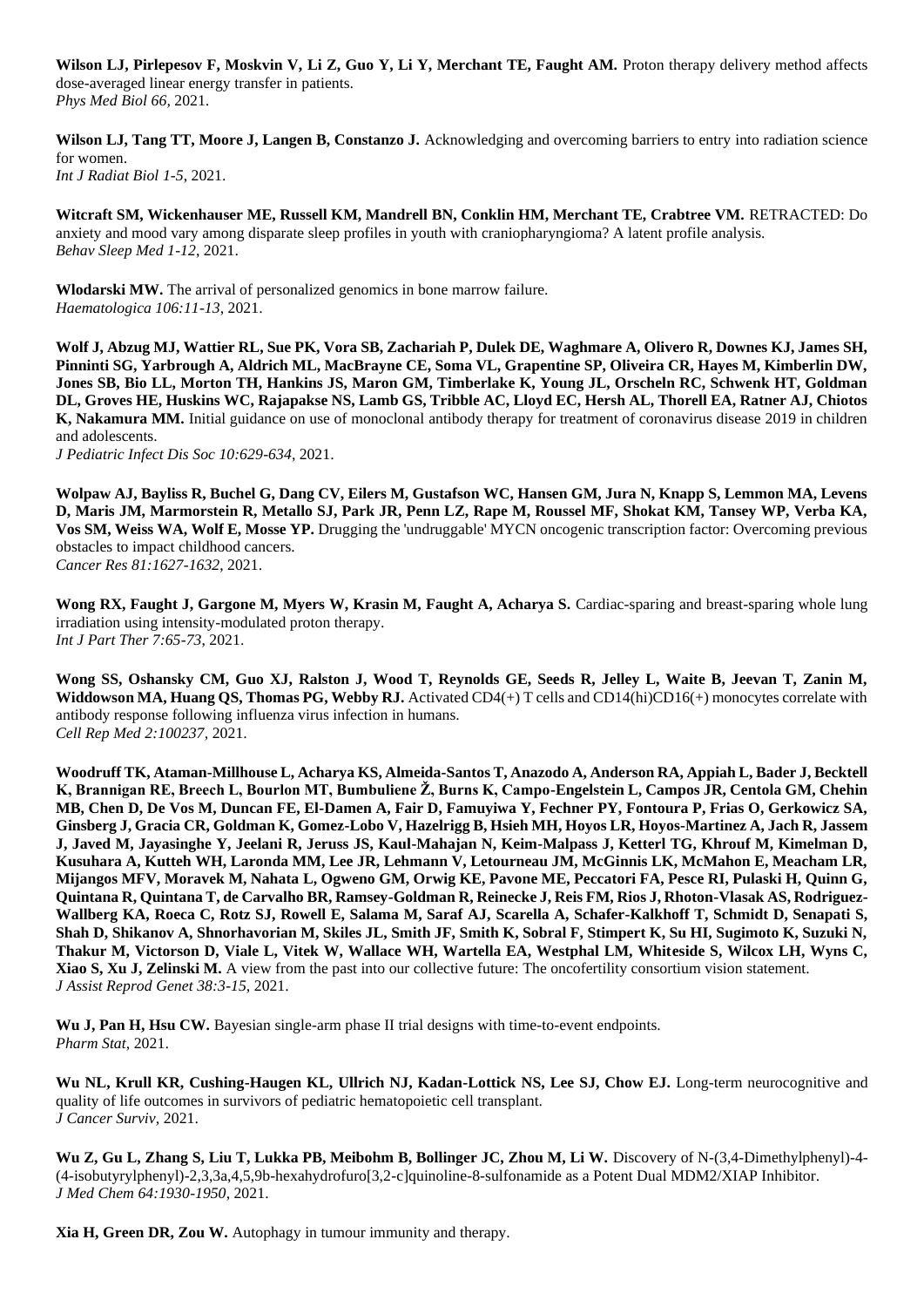**Xia Y, Yuwen T, Liu A, Kalodimos CG.** Removal of (2)H-decoupling sidebands in (13)CHD(2) (13)C-CEST profiles. *J Biomol NMR 75:133-142*, 2021.

**Xiao C, Ling S, Qiu M, Deng Z, Chen L, Zhu A, Chen Y, Liu Y, Lin X, Lin F, Wu Q, Shen L, Ye F, Liu X, Li Y, Zhao J, Yang Z, Cowling BJ, Webby R, Zanin M, Wong SS.** Human post-infection serological response to the spike and nucleocapsid proteins of SARS-CoV-2. *Influenza Other Respir Viruses 15:7-12*, 2021.

**Xu P, Scott DC, Xu B, Yao Y, Feng R, Cheng L, Mayberry K, Bi W, Palmer LE, King MT, Wang H, Li Y, Fan Y, Alpi AF,**  Li C, Peng J, Papizan J, Pruett-Miller SM, Spallek R, Bassermann F, Cheng Y, Schulman BA, Weiss MJ. **FBXO11-Mediated** proteolysis of BAHD1 relieves PRC2-dependent transcriptional repression in erythropoiesis. *Blood 137:155-167*, 2021.

**Yadav SK, Bhat AA, Hashem S, Nisar S, Kamal M, Syed N, Temanni MR, Gupta RK, Kamran S, Azeem MW, Srivastava**  AK, Bagga P, Chawla S, Reddy R, Frenneaux MP, Fakhro K, Haris M. Genetic variations influence brain changes in patients with attention-deficit hyperactivity disorder. *Transl Psychiatry 11:349,* 2021.

**Yang W, Cai J, Shen S, Gao J, Yu J, Hu S, Jiang H, Fang Y, Liang C, Ju X, Wu X, Zhai X, Tian X, Wang N, Liu A, Jiang H, Jin R, Sun L, Yang M, Leung AWK, Pan K, Zhang Y, Chen J, Zhu Y, Zhang H, Li C, Yang JJ, Cheng C, Li CK, Tang J, Zhu X, Pui CH.** Pulse therapy with vincristine and dexamethasone for childhood acute lymphoblastic leukaemia (CCCG-ALL-2015): An open-label, multicentre, randomised, phase 3, non-inferiority trial. *Lancet Oncol,* 2021.

**Yang W, Devidas M, Liu Y, Smith C, Dai Y, Winick N, Hunger SP, Loh ML, Raetz EA, Larsen E, Carroll WL, Winter SS, Dunsmore KP, Mattano LA, Relling MV, Karol SE.** Genetics of osteonecrosis in pediatric acute lymphoblastic leukemia and general populations.

*Blood 137:1550-1552*, 2021.

**Yang Y, Li X, Ma Z, Wang C, Yang Q, Byrne-Steele M, Hong R, Min Q, Zhou G, Cheng Y, Qin G, Youngyunpipatkul JV, Wing JB, Sakaguchi S, Toonstra C, Wang LX, Vilches-Moure JG, Wang D, Snyder MP, Wang JY, Han J, Herzenberg LA.**  CTLA-4 expression by B-1a B cells is essential for immune tolerance. *Nat Commun 12:525,* 2021.

Yeager R, Holm RH, Saurabh K, Fuqua JL, Talley D, Bhatnagar A, Smith T. Wastewater sample site selection to estimate geographically resolved community prevalence of COVID-19: A sampling protocol perspective. *Geohealth 5:e2021GH000420,* 2021.

**Yeh JM, Lowry KP, Schechter CB, Diller LR, O'Brien G, Alagoz O, Armstrong GT, Hampton JM, Hudson MM, Leisenring W, Liu Q, Mandelblatt JS, Miglioretti DL, Moskowitz CS, Nathan PC, Neglia JP, Oeffinger KC, Trentham-Dietz A, Stout NK.** Breast cancer screening among childhood cancer survivors treated without chest radiation: Clinical benefits and costeffectiveness.

*J Natl Cancer Inst,* 2021.

**Yousef YA, Al-Nawaiseh I, Mehyar M, Sultan I, Al-Hussaini M, Jaradat I, Mohammad M, AlJabari R, Abu-Yaghi N, Rodriguez-Galindo C, Qaddoumi I, Wilson M.** How telemedicine and centralized care changed the natural history of retinoblastoma in a developing country: Analysis of 478 patients. *Ophthalmology 128:130-137*, 2021.

**Yousef YA, Mohammad M, Mehyar M, Sultan I, Al-Hussaini M, Alhourani J, Halalsheh H, Khzouz J, Jaradat I, Qaddoumi I, Al-Nawaiseh I.** The predictive value of the eighth edition of the clinical TNM staging system for the likelihood of eye salvage for intraocular retinoblastoma by systemic chemotherapy and focal therapy. *J Pediatr Hematol Oncol 43:e841-e847,* 2021.

**Yu AL, Gilman AL, Ozkaynak MF, Naranjo A, Diccianni MB, Gan J, Hank JA, Batova A, London WB, Tenney SC, Smith MA, Shulkin BL, Parisi MT, Matthay KK, Cohn SL, Maris JM, Bagatell R, Park JR, Sondel PM.** Long-term follow-up of a Phase III study of ch14.18 (dinutuximab) + cytokine immunotherapy in children with high-risk neuroblastoma: COG study ANBL0032.

*Clin Cancer Res 27:2179-2189*, 2021.

**Yu K, Niu M, Wang H, Li Y, Wu Z, Zhang B, Haroutunian V, Peng J.** Global profiling of lysine accessibility to evaluate protein structure changes in Alzheimer's disease.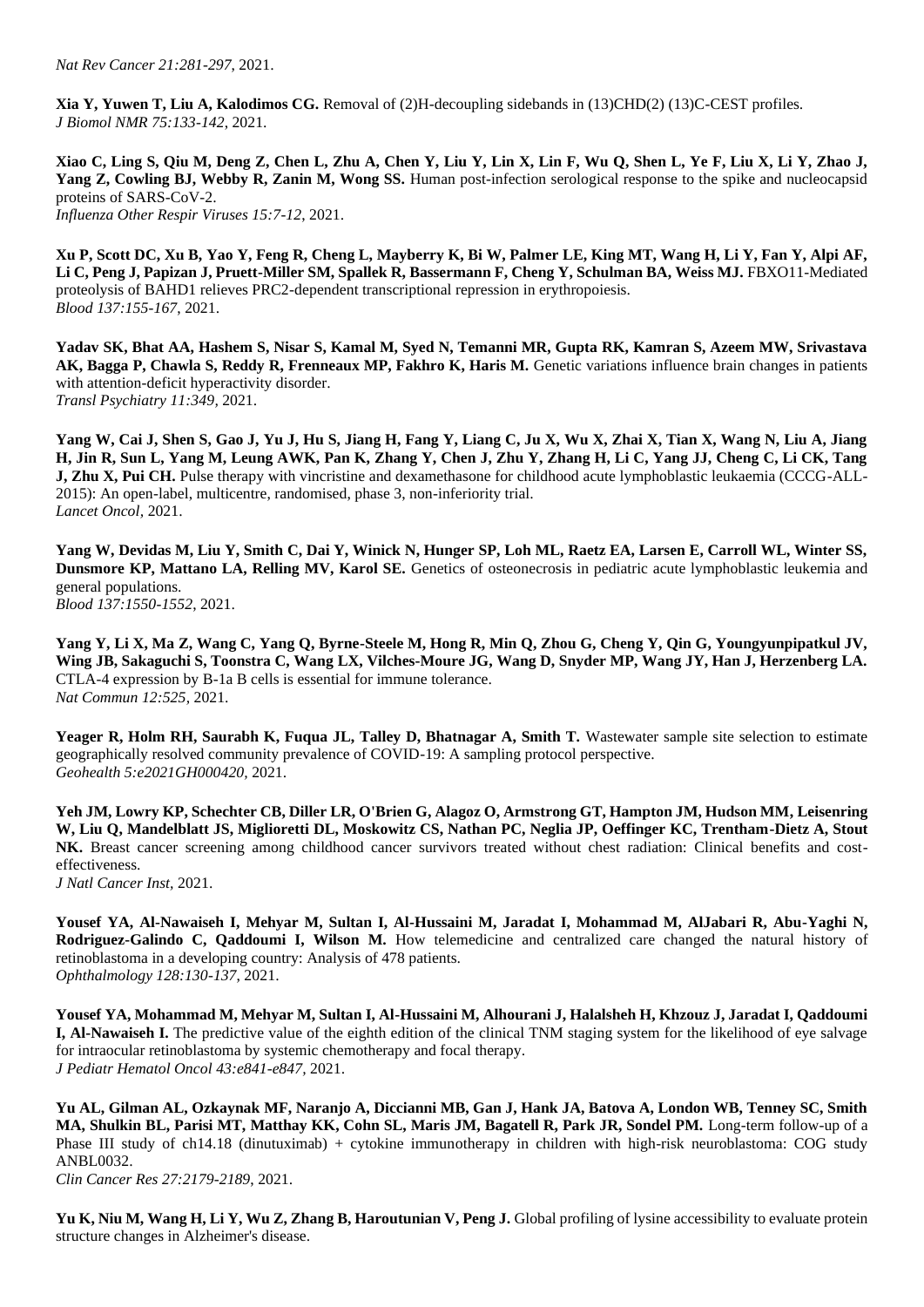**Yu K, Wang Z, Wu Z, Tan H, Mishra A, Peng J.** High-throughput profiling of proteome and posttranslational modifications by 16-plex TMT labeling and mass spectrometry. *Methods Mol Biol 2228:205-224*, 2021.

**Zahnd WE, Murphy C, Knoll M, Benavidez GA, Day KR, Ranganathan R, Luke P, Zgodic A, Shi K, Merrell MA, Crouch EL, Brandt HM, Eberth JM.** The intersection of rural residence and minority race/ethnicity in cancer disparities in the United **States**. *Int J Environ Res Public Health 18:* 2021.

**Zavala VA, Bracci PM, Carethers JM, Carvajal-Carmona L, Coggins NB, Cruz-Correa MR, Davis M, de Smith AJ, Dutil J, Figueiredo JC, Fox R, Graves KD, Gomez SL, Llera A, Neuhausen SL, Newman L, Nguyen T, Palmer JR, Palmer NR, Pérez-Stable EJ, Piawah S, Rodriquez EJ, Sanabria-Salas MC, Schmit SL, Serrano-Gomez SJ, Stern MC, Weitzel J, Yang JJ, Zabaleta J, Ziv E, Fejerman L.** Cancer health disparities in racial/ethnic minorities in the United States.

*Br J Cancer 124:315-332*, 2021.

**Zebley CC, Akondy RS, Youngblood BA, Kissick HT.** Defining the molecular hallmarks of T-cell memory. *Cold Spring Harb Perspect Biol,* 2021.

**Zebley CC, Youngblood B.** CAR T cells need a pitstop to win the race. *Cancer Cell 39:756-758*, 2021.

**Zhang H, Liu AP, Devidas M, Lee SHR, Cao X, Pei D, Borowitz M, Wood B, Gastier-Foster JM, Dai Y, Raetz E, Larsen E, Winick N, Bowman WP, Karol S, Yang W, Martin PL, Carroll WL, Pui CH, Mullighan CG, Evans WE, Cheng C, Hunger SP, Relling MV, Loh ML, Yang JJ.** Association of GATA3 polymorphisms with minimal residual disease and relapse risk in childhood acute lymphoblastic leukemia. *J Natl Cancer Inst 113:408-417*, 2021.

**Zhang S, Dang X, Nguyen D, Wilkins D, Chen Y.** Estimating feature-label dependence using Gini distance statistics. *IEEE Trans Pattern Anal Mach Intell 43:1947-1963*, 2021.

**Zhang S, Romero LO, Deng S, Wang J, Li Y, Yang L, Hamilton DJ, Miller DD, Liao FF, Cordero-Morales JF, Wu Z, Li W.**  Discovery of a highly selective and potent TRPC3 inhibitor with high metabolic stability and low toxicity. *ACS Med Chem Lett 12:572-578*, 2021.

**Zhao Y, Aldoss I, Qu C, Crawford JC, Gu Z, Allen EK, Zamora AE, Alexander TB, Wang J, Goto H, Imamura T, Akahane K, Marcucci G, Stein AS, Bhatia R, Thomas PG, Forman SJ, Mullighan CG, Roberts KG.** Tumor-intrinsic and -extrinsic determinants of response to blinatumomab in adults with B-ALL. *Blood 137:471-484*, 2021.

**Zheng J, Wu S, Hu Y, Gao L, Ling J, Lu Q, Shi X, Xiao P, Ribeiro RC, Hu S.** Management of ETV6-ABL1-positive childhood acute lymphoblastic leukaemia: Report of two cases, a literature review and a call for action. *Br J Haematol 193:197-200*, 2021.

**Zheng M, Karki R, Williams EP, Yang D, Fitzpatrick E, Vogel P, Jonsson CB, Kanneganti TD.** TLR2 senses the SARS-CoV-2 envelope protein to produce inflammatory cytokines. *Nat Immunol 22:829-838*, 2021.

**Zheng T, Ghasemi DR, Okonechnikov K, Korshunov A, Sill M, Maass KK, Benites Goncalves da Silva P, Ryzhova M, Gojo J, Stichel D, Arabzade A, Kupp R, Benzel J, Taya S, Adachi T, Shiraishi R, Gerber NU, Sturm D, Ecker J, Sievers P, Selt F, Chapman R, Haberler C, Figarella-Branger D, Reifenberger G, Fleischhack G, Rutkowski S, Donson AM, Ramaswamy V, Capper D, Ellison DW, Herold-Mende CC, Schuller U, Brandner S, Hernaiz Driever P, Kros JM, Snuderl M, Milde T, Grundy RG, Hoshino M, Mack SC, Gilbertson RJ, Jones DTW, Kool M, von Deimling A, Pfister SM, Sahm F, Kawauchi D, Pajtler KW.** Cross-species genomics reveals oncogenic dependencies in ZFTA/C11orf95 fusion-positive supratentorial ependymomas. *Cancer Discov,* 2021.

**Zheng W, Wei J, Zebley C, Jones LL, Dhungana Y, Wang YD, Mavuluri J, Long L, Fan Y, Youngblood B, Chi H, Geiger TL.** Regnase-1 suppresses TCF-1+ precursor exhausted T-cell formation to limit CAR-T-cell responses against ALL. *Blood 138:122-135*, 2021.

**Zheng Y, Chou ST.** Transfusion and cellular therapy in pediatric sickle cell disease. *Clin Lab Med 41:101-119*, 2021.